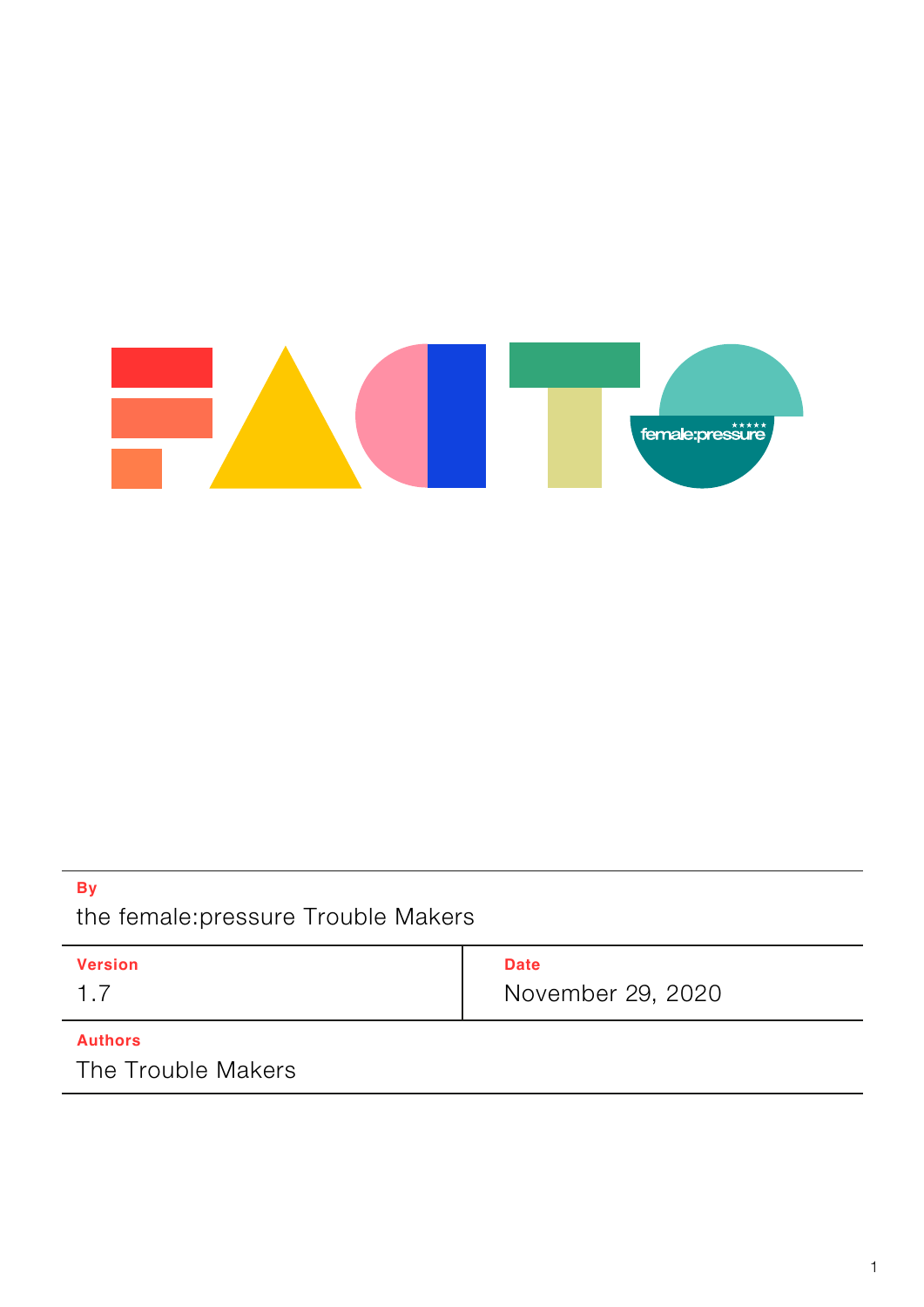#### **Background**

The female:pressure FACTS survey is a continuous project, undertaken by volunteer members of the female:pressure network, that quantifies the gender distribution of artists performing at electronic music festivals worldwide. FACTS 2020 is the fourth edition of the survey, which was first published in 2013, and updated in 2015 and 2017.

#### **Results**

We collected data for 393 festival editions [of 158 different festivals] from 2017 to 2019. Adding this to the previous survey data, female:pressure has collected data for 675 festival editions [238 unique festivals in total] from 2012 to 2019 from 44 countries. The proportion of female acts rose from 9.2% in 2012 to 24.6% in 2019. Larger festivals tend to have lower proportions of female acts. Data for 2017 to 2019 show that publicly funded festivals and festivals with female artistic directors have higher proportions of female acts.

#### **Methods**

Data was provided by the female:pressure Trouble Makers, female:pressure members, and festival organisers. Gender proportions for each festival are assessed for female, male, non-binary, and mixed acts [non-binary for data starting 2017]. The number of acts are counted per slot of stage time. "Acts" include musical and visual artists or bands who appear on stage, as they are listed in the festival's program line-up.

#### **Conclusion**

We see a steady rise in female acts in electronic music festivals over the past eight years. However, only 25% of all acts are female in comparison to 65% male acts.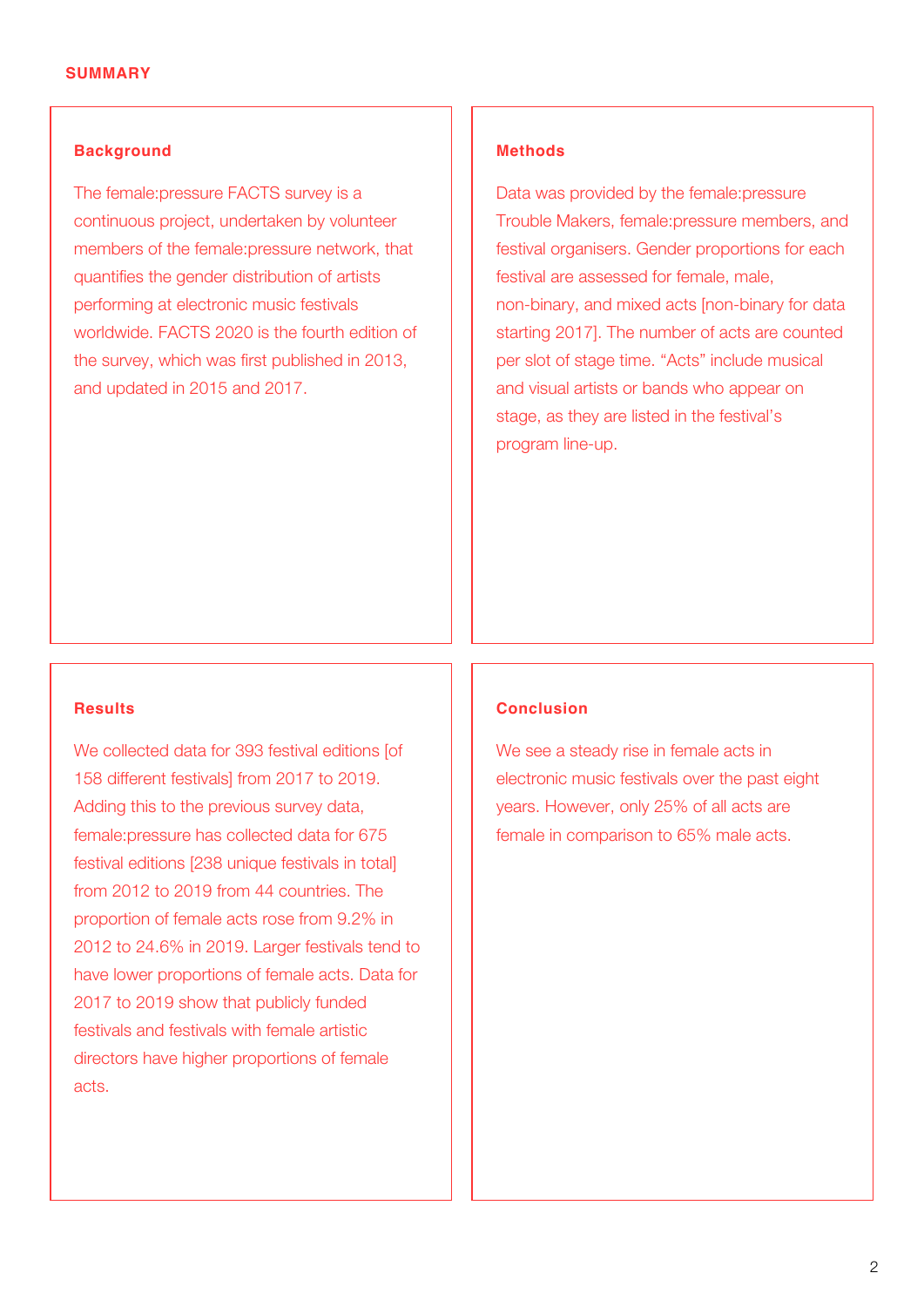# **01. [Background](#page-3-0) [p.4](#page-3-0)**

# **03. [Methods](#page-5-0) [p.6](#page-5-0)**

Aims and Objectives Data Collection Data Analysis

## **02. [Introduction](#page-3-0) [p.4](#page-3-0)**

## **04. [Results](#page-7-0) [p.8](#page-7-0)**

Gender Proportions of Festival Acts Gender Proportions Over Time Gender Proportions for Different Regions Gender Proportions by Country Gender Proportions by Size of Line-Up Gender Proportions by Gender of Festival Curators Gender Proportions by Funding Gender Proportions by Audience Size Top 10 Festivals with Highest Female Proportions Top 10 Festivals with Highest Male Proportions

# **05. [Discussion](#page-17-0) [p.18](#page-17-0)**

Summary of Results Comparison with Other Studies Strengths and Limitations of the Survey Questions that Remain Unanswered Suggestions for Festival Organisers, Artistic Directors, and Artists Disclaimer

# **06. [Acknowledgements](#page-21-0) [p.22](#page-21-0)**

## **07. [Appendices](#page-22-0) p.23**

[Results for All Festivals by Year \[2012 to 2019\]](#page-22-0) **p.23** [Results by Country and Year \[2012 to 2019\]](#page-30-0) **p.31** [Results by Country, Festival and Year \[2012 to 2019\]](#page-33-0) **p.34** [Rankings of Festivals by Female Proportion \[2017 to 2019\]](#page-41-0) **p.42** [Rankings of Festivals by Male Proportion \[2017 to 2019\]](#page-47-0) **p.48**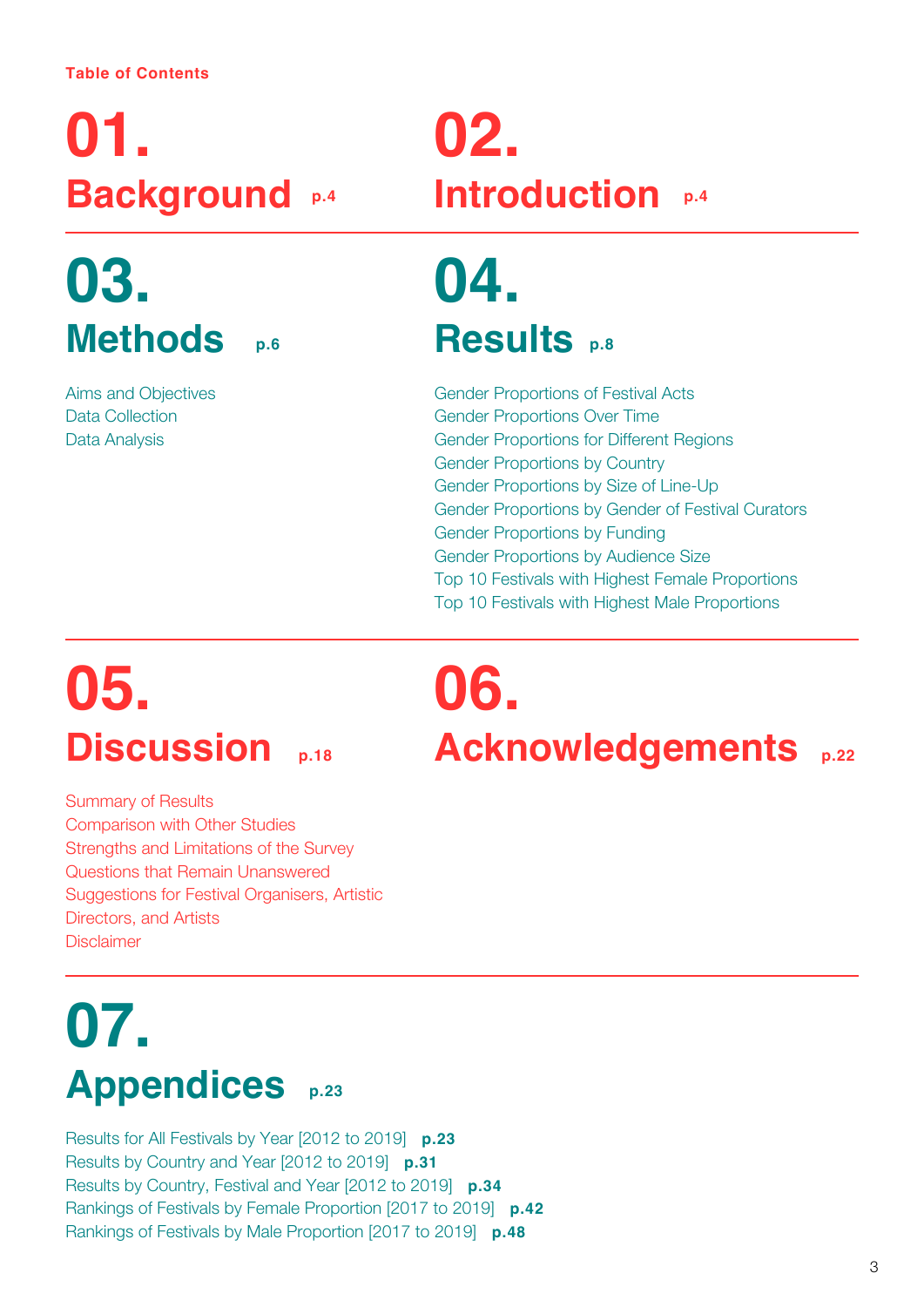## <span id="page-3-0"></span>**01. Background**

The female:pressure FACTS survey is a continuous project—undertaken by volunteer members of the female:pressure network—that quantifies the gender distribution of artists performing at electronic music festivals worldwide. FACTS 2020 is the fourth edition of the survey, which was first published in 2013 and updated in 2015 and 2017.

## **02. Introduction**

The FACTS survey was initiated in 2013 to address and quantify the deficit in equal opportunity and visibility for female artists in the electronic music scene. The results of FACTS 2013 indicated that barely 10% of acts at electronic music festivals worldwide identified as female, opening up an international discussion about the state of women's opportunities in electronic music.

In 2015 and 2017, we updated and extended the survey. Although the inequities within the industry had become a popular topic of debate since the 2013 edition, FACTS 2015 demonstrated the continued underrepresentation of female artists at electronic music festivals. FACTS 2017 marked a new, more thorough approach to conducting and presenting the survey as the methods of data collection and analyses were more explicitly defined. The survey was more comprehensive than previous surveys, and the results showed an improving situation regarding the gender balance.

New to FACTS 2020 is the non-binary gender category, as well as data on: the attendance

numbers of a festival edition, whether or not it received public funding, and the gender(s) of its artistic director(s). We collected data from 2017, 2018, and 2019, with more editions from more regions around the globe than in previous FACTS editions. Over the course of 2018 and 2019 our team reached out to all festivals included at least once (in most cases three times), inviting festival organisers to participate by submitting their data. Thirty festival organisers responded, more than double the amount who responded for FACTS 2017. We can only speculate why this is, although we hope it is because of increasing publicity and research about gender equality in the music industry. We are happy to have more festivals responding to our call, as it reduces the amount of data that we need to collect ourselves.

In surveying more festivals in more countries than before, we may better see the extent to which inequality is a systemic issue. Structural sexism perpetuates inequality by creating barriers and disincentives for female and non-binary artists, limiting success in the arts to genres and media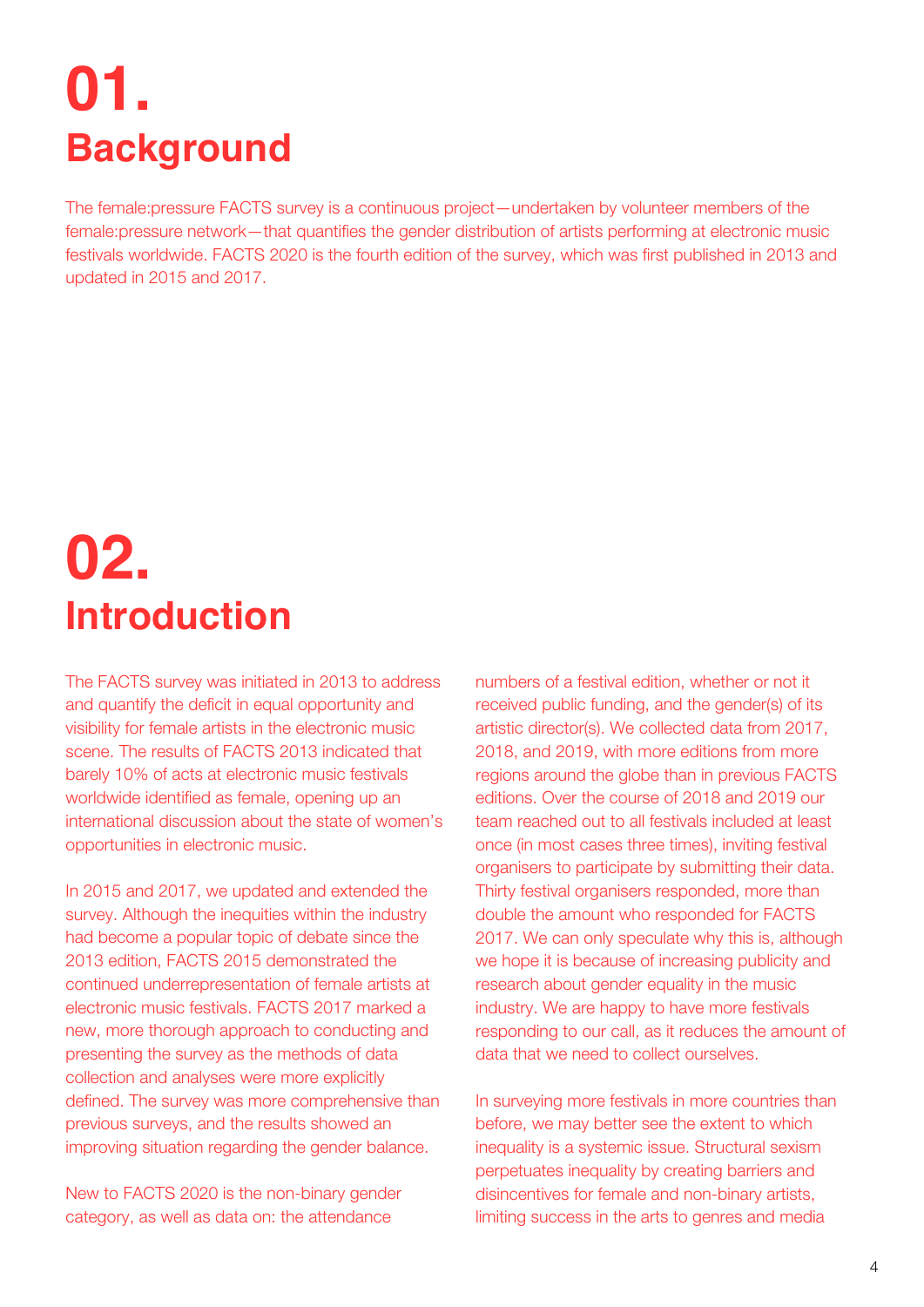aligned with the status quo. While this phenomenon is receiving more media coverage today, we believe that measuring trends through the FACTS survey is necessary to understand developments in the electronic music scene and to hold decision-makers accountable within the industry.

In adding the non-binary\* category to this survey, we confronted an important question during the data collection process: How should we address systemic bias in a direct manner without inadvertently reinforcing the reductive language commonly used? We had many discussions regarding the use of the terms "female," "non-binary," and "male," delving into the meanings that societies place upon these terms, and whether it was useful at all to categorise artists in this way. Ultimately, we adopted these three terms, despite being an organization that recognises a spectrum of genders beyond these categories, because the industry as a whole generally does not. To address the industry's inequality, therefore, necessitates the use of language of the industry.

Our FACTS survey, like the female:pressure network, is the result of grassroots activism, conducted independently from any organization and without external funding. The 2020 edition of the survey was undertaken by seven core volunteers, nicknamed the "Trouble Makers," with the aid of 28 helpers.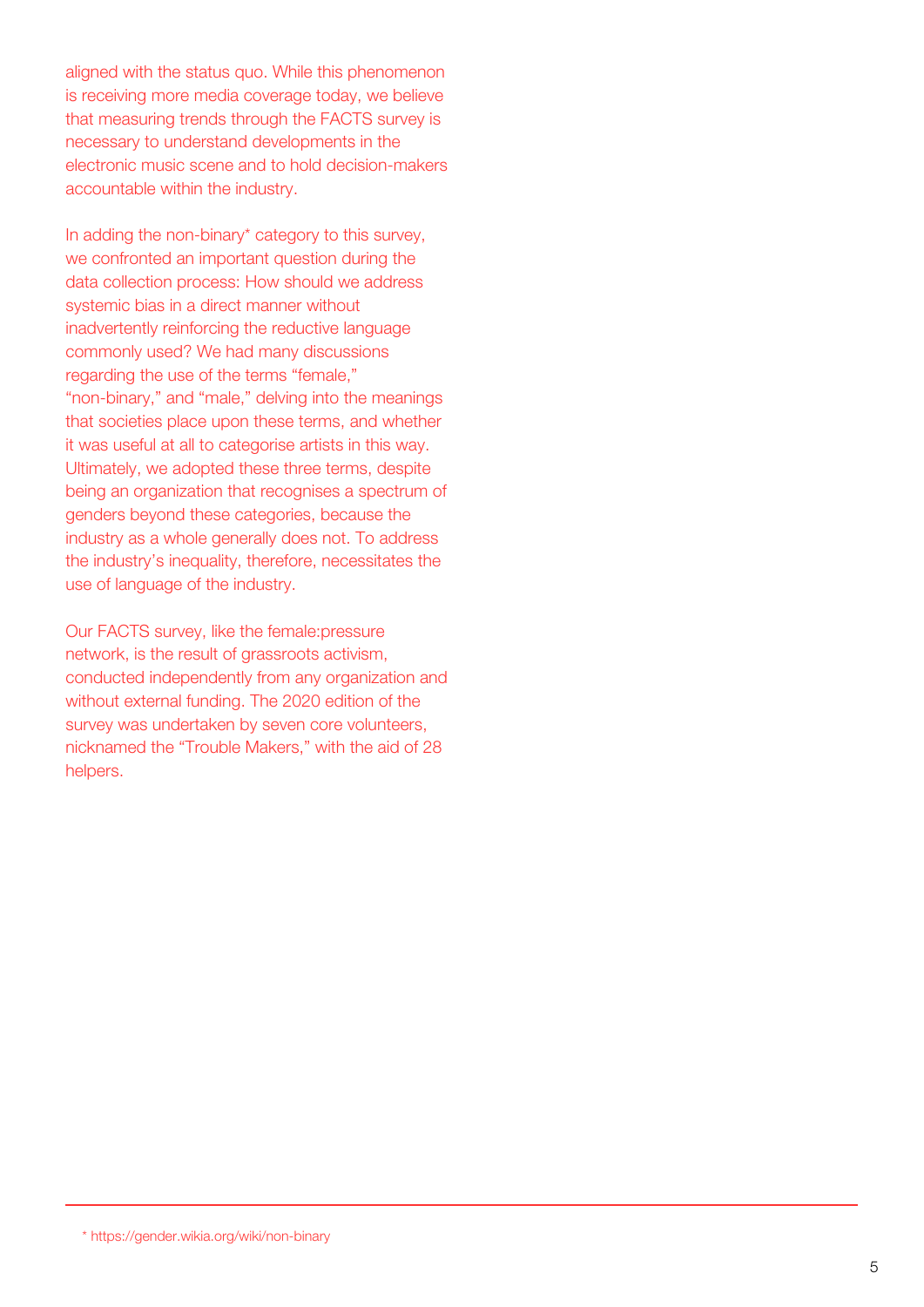## <span id="page-5-0"></span>**03. Methods**

## **Aims and Objectives**

The aim of the present survey was to assess the gender distribution among artists performing at electronic music festivals around the world.

Specifically, we wanted to:

- assess the gender proportions among artists performing at electronic music festivals taking place in the years 2017, 2018, and 2019;
- assess time trends in gender proportions from 2012 to 2019; and
- assess differences in these gender proportions for regions, countries, and other festival characteristics.

Gender proportions are assessed for female, male, non-binary, and mixed acts [non-binary only for data starting 2017].

## **Data Collection**

Data was collected for all countries worldwide with no restrictions. We used a standardised online form to collect single sets of data for each festival edition.

The survey's focus is on electronic music festivals. The Trouble Makers assembled the list of festivals from previous FACTS surveys, lists of electronic music festivals found online, and suggestions from the female:pressure network and the general public. Festivals were included if they featured a mainly electronic music program. Once a festival was included, all acts were counted regardless of their musical genre.

For each festival, the following data were collected:

- Name of festival;
- World region;
- Country;
- City;
- Year;
- Number of female acts in the line-up;
- Number of male acts in the line-up;
- Number of non-binary acts in the line-up [starting in 2017];
- Number of mixed [two or more genders in one time slot] acts in the line-up;
- Number of unidentified [gender unknown] acts in the line-up;
- Whether public funding was received [starting in 2017];
- Number of attendees [starting in 2017]; and
- Gender of artistic directors [starting in 2017].

The number of acts were counted per slot of stage time. For example: Dasha Rush & Donato Dozzy back-to-back DJ-set: categorised as 1 mixed act. Electric indigo [audio] & Thomas Wagensommerer [video] a/v set: categorised as 1 mixed act. Lucrecia Dalt & Gudrun Gut live: categorised as 1 female act.

"Acts" include musical and visual artists or bands who appear on stage, as they are listed in the festival's program line-up. We did not count installations, film screenings, or discourse programmes.

For the purpose of this survey, gender data is distinguished and collected as female [persons using the pronouns she/her], non-binary [persons using the pronouns they/them, or other combinations], and male [persons using the pronouns he/him]. Transgender artists are categorised according to the gender pronouns used in artist bios, social media, etc. We used publicly available biographical data about the artists to determine what pronouns they used, either by visiting their websites and/or social media, or by searching for articles about the artist. Cis-male artists with female aliases/monikers were categorised as male artists if they use the pronouns he/him. In cases where an artist's pronouns or identity could not be found, the artist was categorised as "unidentified."

Data was provided by the Trouble Makers, female:pressure members, and festival organisers. Festival organisers were emailed standardised letters over the course of two years explaining the background and the purpose of the survey along with an invitation to enter their festival data into a short online form. To minimise data entry errors, we were able to verify about 18% of the newly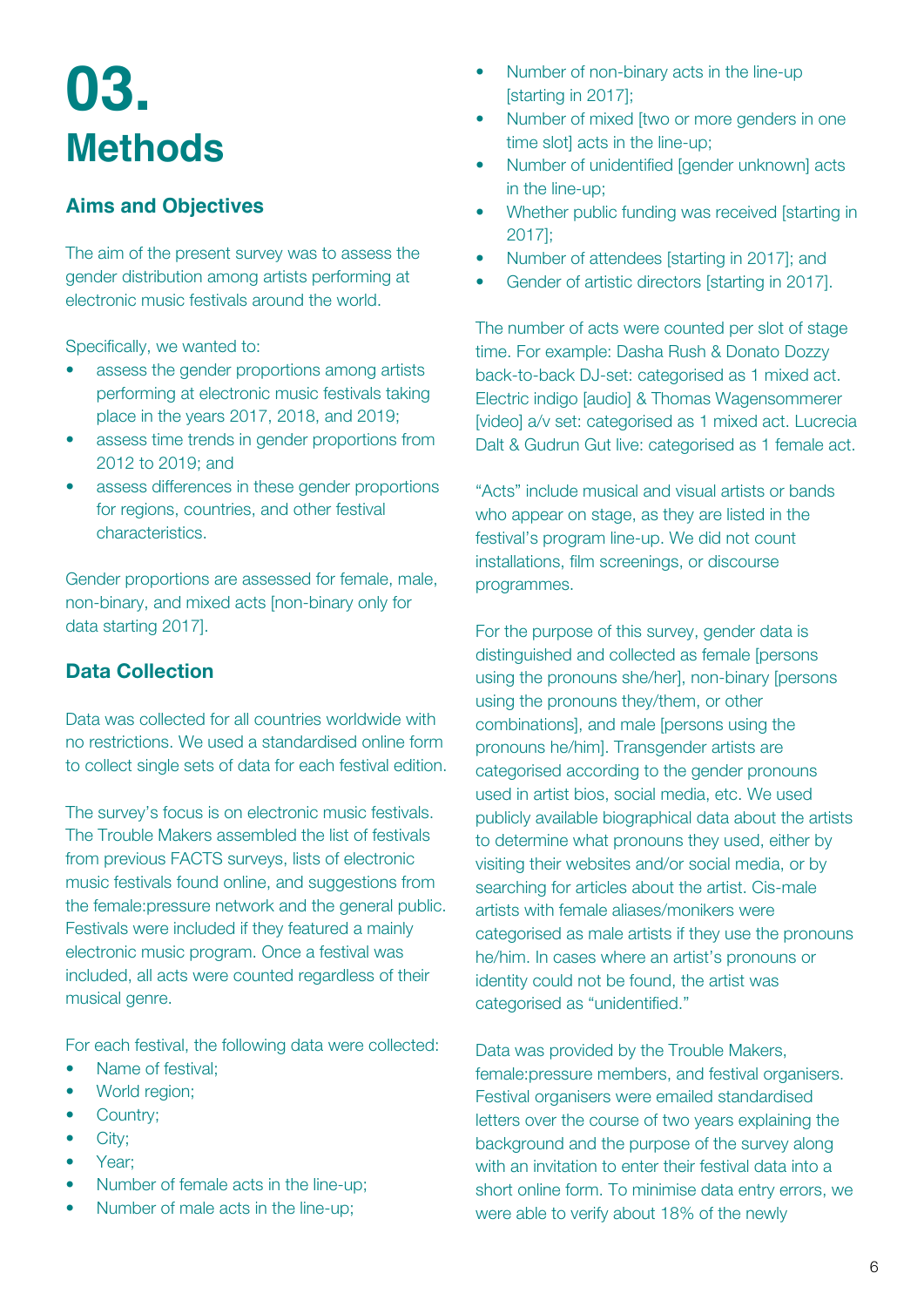collected data [2017 to 2019] by a second or third data count. A margin of tolerance was set at 5% of the mean total number of acts per festival edition. The difference between the first and second count for each gender category should be equal to or less than the tolerance margin, otherwise a third [final] count was done.

## **Data Analysis**

Data was analysed descriptively. Female, male, non-binary, mixed, and unidentified gender proportions are presented numerically and graphically: overall, by year, by country, by region, and by other festival characteristics. In addition, trends over time for specific festivals [with data for several time points] are presented. Mean [i.e., average] percentages are calculated by adding the number of acts for the specific gender divided by the total number of acts [times 100] for each festival. Due to rounding, numbers presented throughout this document may not precisely add up to 100%.

Festivals were also categorised and analysed by the total number of acts. To see if gender proportions vary with the size of the festival, we categorised festivals into three groups: small [up to 25 acts], medium [26 to 50 acts], or large [more than 50 acts], as well as into five more refined groups: very small [less than 20 acts], small [20 to 29 acts], medium [30 to 45 acts], large [46 to 90 acts], or very large [more than 90 acts].

For data from 2017 onwards, festivals were also categorised according to whether public funding was received, the audience size [attendance numbers], and the gender of the festival's artistic directors.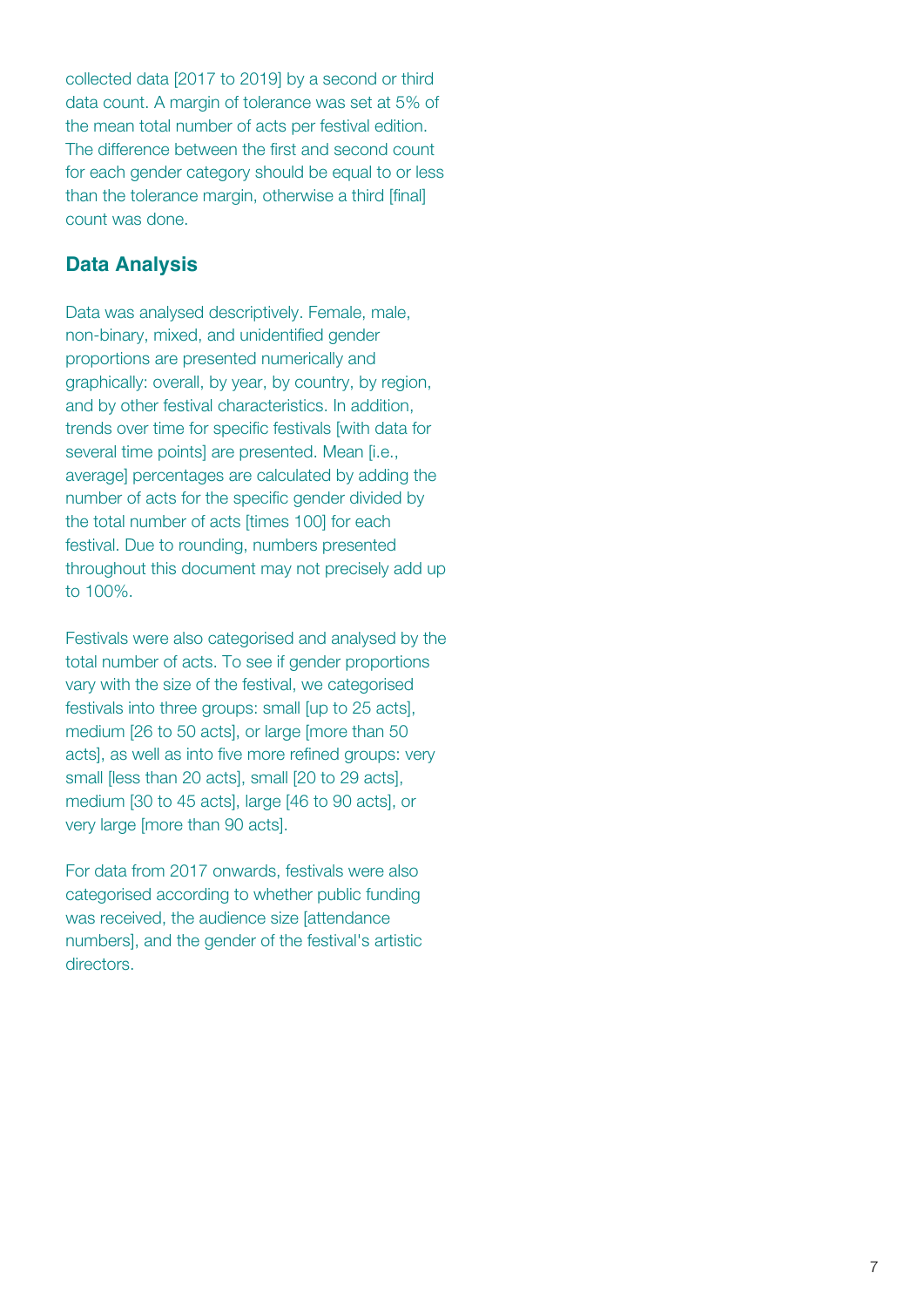## <span id="page-7-0"></span>**04. Results**

In this edition of the survey, we collected data for 393 festival editions [of 158 different festivals] from 2017 to 2019. This includes 136 festival editions in 2017, 131 in 2018, and 126 in 2019. Adding this to the previous data, female:pressure has collected data for 675 festival editions [238 festivals] from 2012 to 2019 [Table 1].

| Year         |     | <b>Number of festival editions</b> |
|--------------|-----|------------------------------------|
|              | N   | %                                  |
| 2012         | 31  | 4.6                                |
| 2013         | 18  | 2.7                                |
| 2014         | 45  | 6.7                                |
| 2015         | 66  | 9.8                                |
| 2016         | 122 | 18.1                               |
| 2017         | 136 | 20.1                               |
| 2018         | 131 | 19.4                               |
| 2019         | 126 | 18.7                               |
| <b>Total</b> | 675 | 100.0                              |

#### **Table 1. Number of festival editions by year**

For 2017 to 2019, festivals from 37 countries were included with 287 [73%] festival editions from Europe and 70 [17.8%] from North America. For 2012 to 2019, festivals from 44 countries were included. Data for 93 festivals was collected only once, while data for 24 festivals was collected at two time points [yearly editions]. For 35, 32, 31, 15, and 8 festivals data was provided at 3, 4, 5, 6, or 7 time points respectively.

The mean [i.e., average] festival size was 58 acts with a minimum of four and a maximum of 726 acts per festival. In total, 39,090 acts are included. For the current period of 2017 to 2019, festivals have a mean of 58 acts [minimum of six, maximum of 468] and a total of 22,708 acts.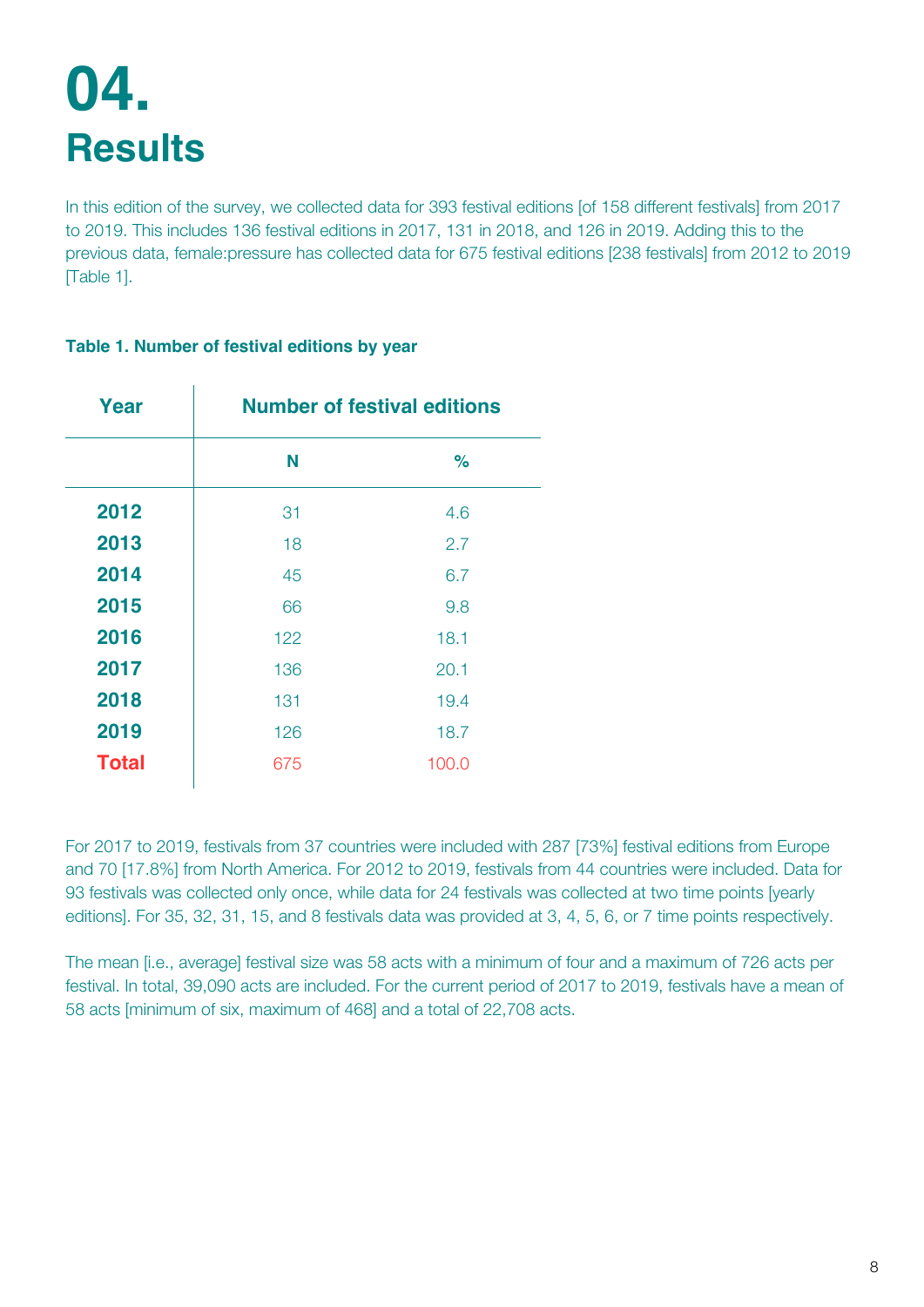### **Gender Proportions of Festival Acts**

For the period from 2012 to 2019 overall, 17.3% of acts are female, 74.0% are male, 6.9% are mixed acts, and 1.5% are unidentified [i.e., acts where the gender could not be identified]. For the newly collected data for festivals from 2017 to 2019, there are 20.5% female acts, 0.7% non-binary acts, 70.3% male acts, 6.6% mixed, and 2.0% unidentified acts [Figure 1].



**Figure 1. Gender proportions of festival acts [Left: 2012 to 2019. Right: 2017 to 2019]**

### **Gender Proportions Over Time**

From 2012 to 2019, there is an increase in the number of female artists and a decrease in the number of male artists [Figures 2 and 3].



#### **Mean Female Acts [%]**

**Figure 2. Female acts in % over time [2012 to 2019]**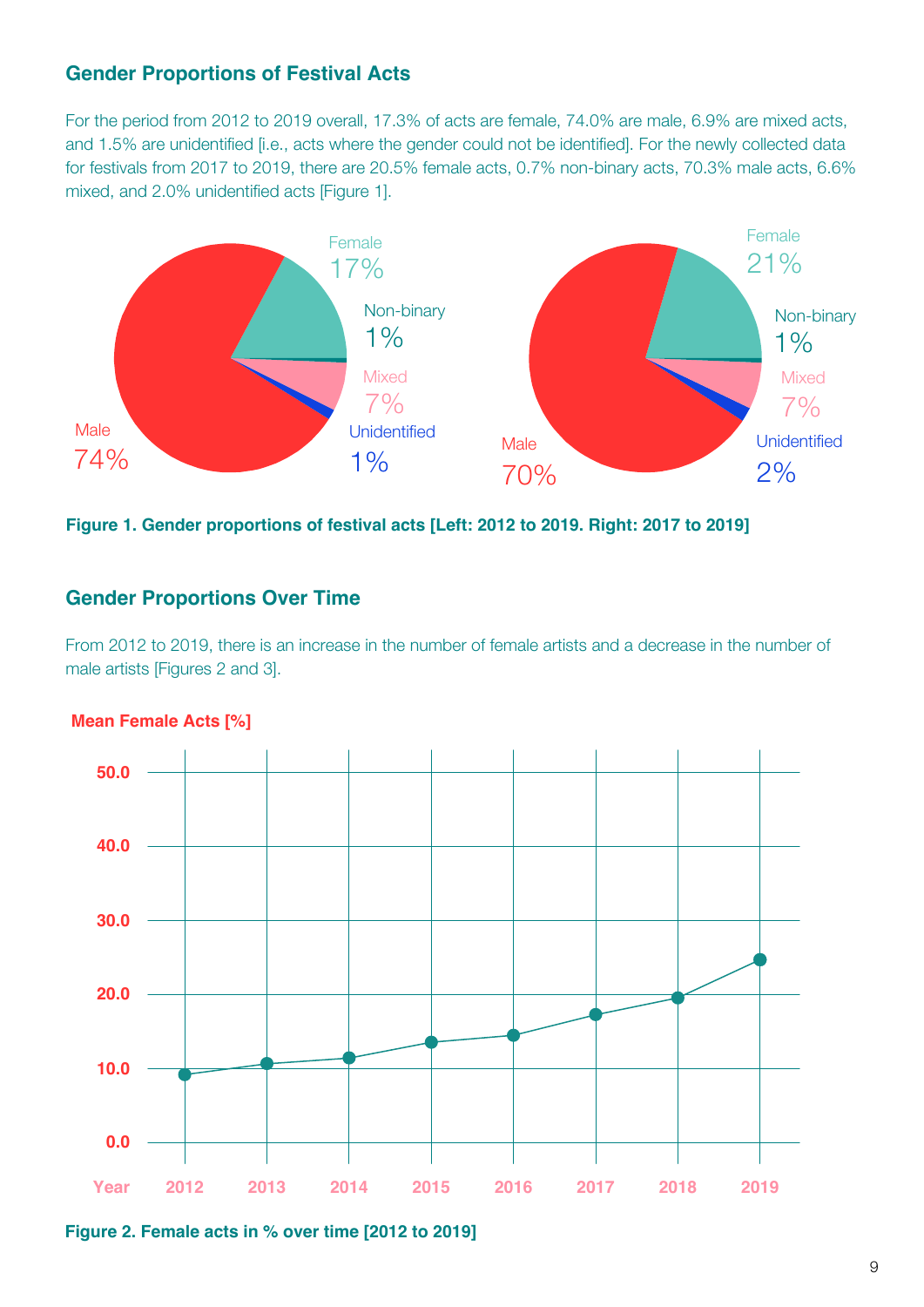

**Figure 3. Female, male, non-binary, and mixed acts in % over time [2012 to 2019]**

Table 2 shows the number of female, male, non-binary, mixed, and unidentified acts for each year from 2012 to 2019.

#### **Table 2. Female, male, non-binary, mixed, and unidentified acts in % over time**

| Year         | No. of<br><b>Festivals</b> | <b>Female</b><br>Mean % | <b>Male</b><br>Mean % | <b>Non-binary</b><br>Mean % | <b>Mixed</b><br>Mean % | <b>Unidentified</b><br>Mean % |
|--------------|----------------------------|-------------------------|-----------------------|-----------------------------|------------------------|-------------------------------|
| 2012         | 31                         | 9.2%                    | 81.5%                 | ٠                           | $9.0\%$                | 0.3%                          |
| 2013         | 18                         | 10.9%                   | 84.3%                 | ٠                           | 4.5%                   | 0.3%                          |
| 2014         | 45                         | 11.5%                   | 80.9%                 | ٠                           | 6.7%                   | 0.8%                          |
| 2015         | 66                         | 13.6%                   | 77.8%                 | ٠                           | 7.6%                   | 1.0%                          |
| 2016         | 122                        | 14.6%                   | 77.6%                 | ۰                           | 7.0%                   | 0.7%                          |
| 2017         | 136                        | 17.4%                   | 75.5%                 | 0.4%                        | 5.3%                   | 1.3%                          |
| 2018         | 131                        | 19.5%                   | 70.1%                 | 0.8%                        | 7.4%                   | 2.1%                          |
| 2019         | 126                        | 24.6%                   | 65.2%                 | 0.7%                        | 6.9%                   | 2.5%                          |
| <b>Total</b> | 675                        | 17.3%                   | 74.0%                 | 0.7%                        | 6.9%                   | 1.5%                          |
|              |                            |                         |                       |                             |                        |                               |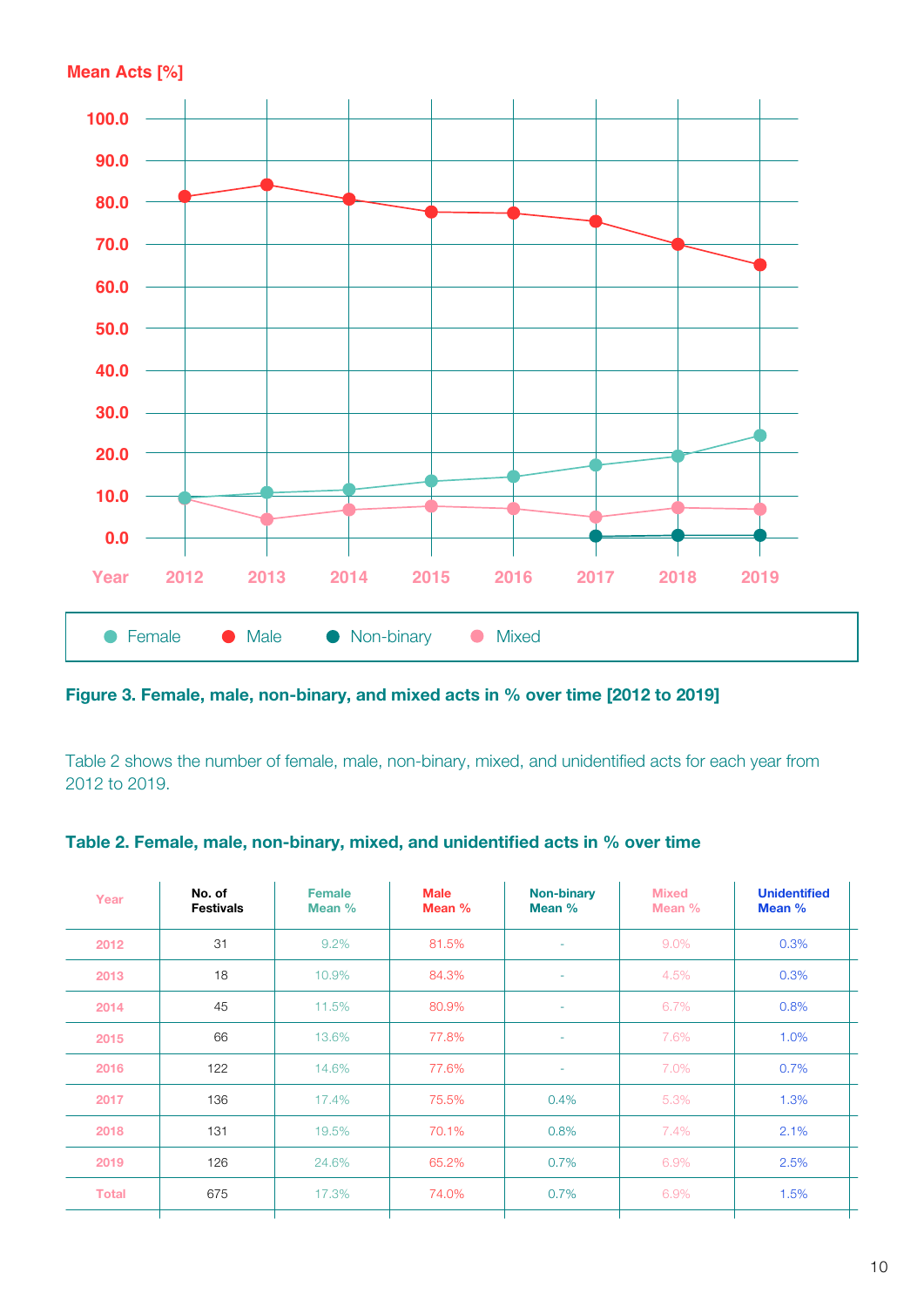

#### **Figure 4. Female acts in % for festivals with data for seven years**

### **Gender Proportions for Different Regions**

Comparing festivals across regions from 2017 to 2019, there were 21.3% female acts at all European festivals and 17.9% female acts at North American festivals [Figure 5].



**Figure 5. Gender proportions for European [left] and North American [right] festivals [2017 to 2019]** Results for further regions are shown in Table 3.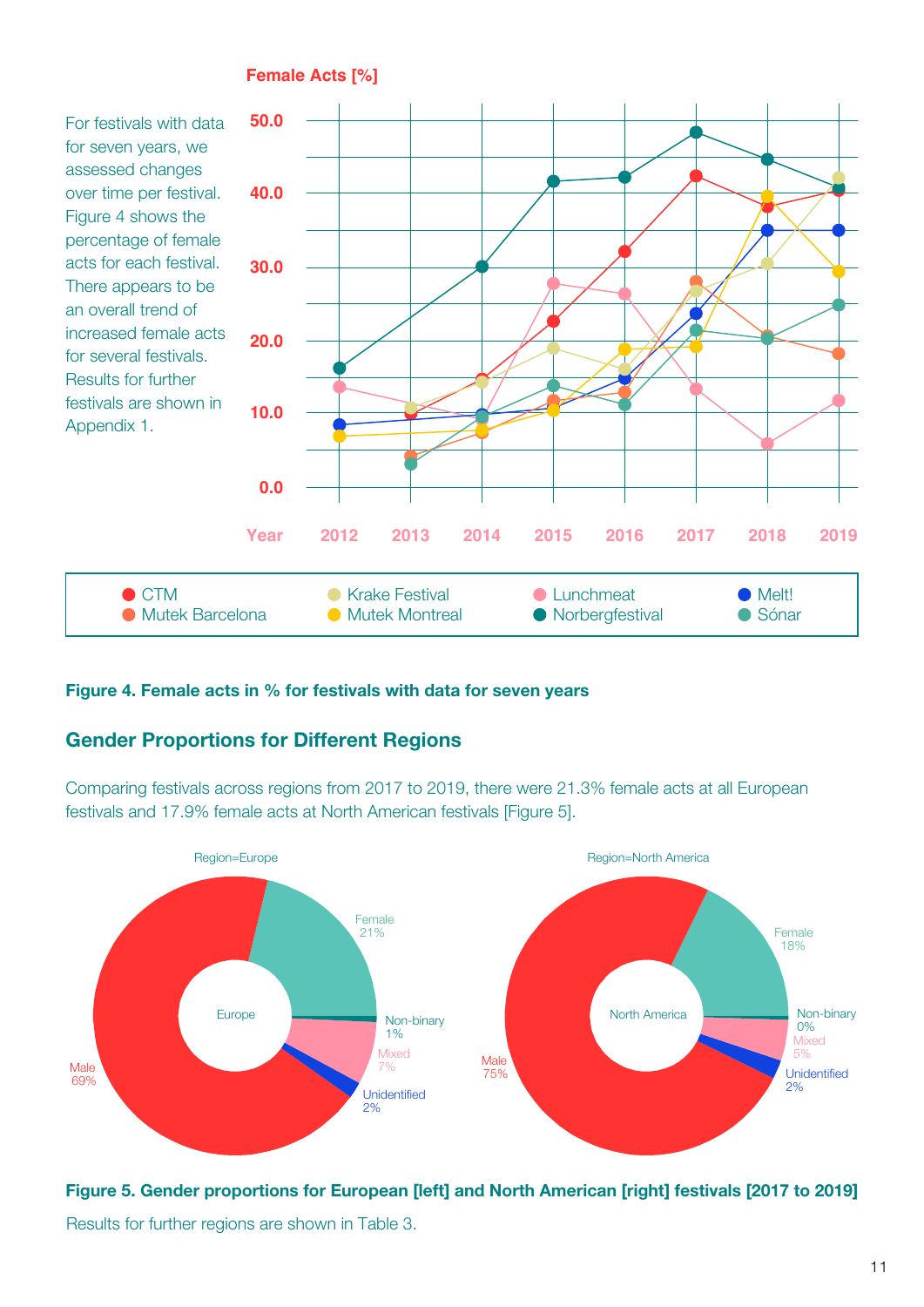| Region        | No. of<br><b>Festivals</b> | <b>Female</b><br>Mean $%$ | <b>Male</b><br>Mean $%$ | <b>Non-binary</b><br>Mean $%$ | <b>Mixed</b><br>Mean $%$ | <b>Unidentified</b><br>Mean % |
|---------------|----------------------------|---------------------------|-------------------------|-------------------------------|--------------------------|-------------------------------|
| Africa        | 6                          | 23.1%                     | 68.8%                   | 0.6%                          | 3.5%                     | 4.1%                          |
| Asia          | 17                         | 15.3%                     | 73.5%                   | 0.5%                          | 7.3%                     | 3.4%                          |
| Europe        | 287                        | 21.3%                     | 68.8%                   | 0.7%                          | 7.3%                     | 1.8%                          |
| North America | 70                         | 17.9%                     | 74.7%                   | 0.5%                          | 4.7%                     | 2.2%                          |
| Pacific       | $\overline{2}$             | 35.9%                     | 61.5%                   | $0.0\%$                       | 2.6%                     | $0.0\%$                       |
| South America | 11                         | 23.5%                     | 70.3%                   | 0.5%                          | 4.7%                     | 1.0%                          |
| Total         | 393                        | 20.5%                     | 70.3%                   | $0.7\%$                       | 6.6%                     | 2.0%                          |
|               |                            |                           |                         |                               |                          |                               |

#### **Table 3. Gender proportions for all regions [2017 to 2019]**

### **Gender Proportions by Country**

Gender proportions appear quite different when comparing across countries. For example, from 2012 to 2019, festivals in Russia and Mexico have the lowest percentages of female acts [less than 11%] while festivals in Sweden and Austria have the highest percentage [over 21%]. Table 4 shows the proportions of female, non-binary, male, mixed, and unidentified acts by country for 2012 to 2019 and for 2017 to 2019 [only for countries with ten or more festival editions in 2012 to 2019]. Results for further countries are shown in Appendix 2 and results for further countries and festivals are shown in Appendix 3.

**Mean %**

|                        |                            |               |              |                |              |      | <b>Mean</b> %              |               |              |                |              |       |
|------------------------|----------------------------|---------------|--------------|----------------|--------------|------|----------------------------|---------------|--------------|----------------|--------------|-------|
| <b>Country</b>         |                            |               | 2012 to 2019 |                |              |      |                            |               | 2017 to 2019 |                |              |       |
|                        | No. of<br><b>Festivals</b> | <b>Female</b> | <b>Male</b>  | Non-<br>binary | <b>Mixed</b> | UI*  | No. of<br><b>Festivals</b> | <b>Female</b> | <b>Male</b>  | Non-<br>binary | <b>Mixed</b> | $UI*$ |
| Austria                | 36                         | 21.6%         | 68.3%        | 1.2%           | 8.5%         | 0.9% | 21                         | 26.7%         | 61.3%        | 1.2%           | 9.5%         | 1.3%  |
| Belgium                | 32                         | 15.6%         | 77.2%        | 0.1%           | 6.2%         | 1.0% | 19                         | 20.7%         | 72.1%        | 0.1%           | 5.5%         | 1.6%  |
| Canada                 | 22                         | 20.9%         | 71.4%        | 0.7%           | 5.3%         | 2.0% | 12                         | 23.7%         | 67.5%        | 0.7%           | 5.7%         | 2.5%  |
| Czech Republic         | 11                         | 12.3%         | 76.4%        | 1.0%           | 9.8%         | 1.2% | 3                          | 10.2%         | 67.3%        | 1.0%           | 18.4%        | 3.1%  |
| France                 | 48                         | 14.3%         | 77.9%        | 0.3%           | 5.7%         | 1.8% | 29                         | 16.8%         | 74.2%        | 0.3%           | 5.4%         | 3.2%  |
| Germany                | 71                         | 18.9%         | 69.3%        | 1.8%           | 9.7%         | 1.4% | 34                         | 26.2%         | 61.5%        | 1.8%           | 8.6%         | 2.0%  |
| Ireland                | 11                         | 11.4%         | 80.4%        | 0.1%           | 1.5%         | 6.5% | 11                         | 11.4%         | 80.4%        | 0.1%           | 1.5%         | 6.5%  |
| Japan                  | 23                         | 12.0%         | 78.6%        | 0.5%           | 6.8%         | 2.3% | 15                         | 15.4%         | 72.8%        | 0.5%           | 7.7%         | 3.6%  |
| Mexico                 | 29                         | 10.3%         | 85.9%        | 0.3%           | 2.8%         | 0.9% | 17                         | 11.5%         | 83.6%        | 0.3%           | 3.3%         | 1.3%  |
| Netherlands            | 33                         | 17.6%         | 75.7%        | 0.5%           | 5.9%         | 0.6% | 21                         | 22.9%         | 68.9%        | 0.5%           | 6.7%         | 1.0%  |
| Poland                 | 15                         | 18.1%         | 70.9%        | 0.8%           | 10.1%        | 0.3% | 12                         | 18.8%         | 69.0%        | 0.8%           | 11.1%        | 0.3%  |
| Russia                 | 24                         | 9.8%          | 83.3%        | 0.3%           | 5.0%         | 1.6% | 18                         | 10.2%         | 82.4%        | 0.3%           | 5.2%         | 1.9%  |
| Spain                  | 70                         | 18.6%         | 70.3%        | 0.5%           | 10.1%        | 0.7% | 35                         | 25.8%         | 61.5%        | 0.5%           | 11.7%        | 0.6%  |
| Sweden                 | 14                         | 36.8%         | 54.9%        | 1.5%           | 7.0%         | 0.7% | 6                          | 42.4%         | 46.3%        | 1.5%           | 8.9%         | 0.9%  |
| <b>UK</b>              | 44                         | 19.3%         | 68.8%        | 0.5%           | 9.4%         | 2.2% | 25                         | 22.4%         | 65.9%        | 0.5%           | 9.3%         | 1.9%  |
| <b>USA</b>             | 72                         | 16.3%         | 77.2%        | 0.4%           | 4.5%         | 1.7% | 41                         | 17.7%         | 74.6%        | 0.4%           | 4.8%         | 2.4%  |
| Total<br>*Unidentified | 555                        | 17.6%         | 73.4%        | 0.7%           | 7.2%         | 1.4% | 319                        | 21.0%         | 69.1%        | 0.7%           | 7.2%         | 1.9%  |

#### **Table 4. Gender proportions of acts by country [2012 to 2019 and 2017 to 2019]**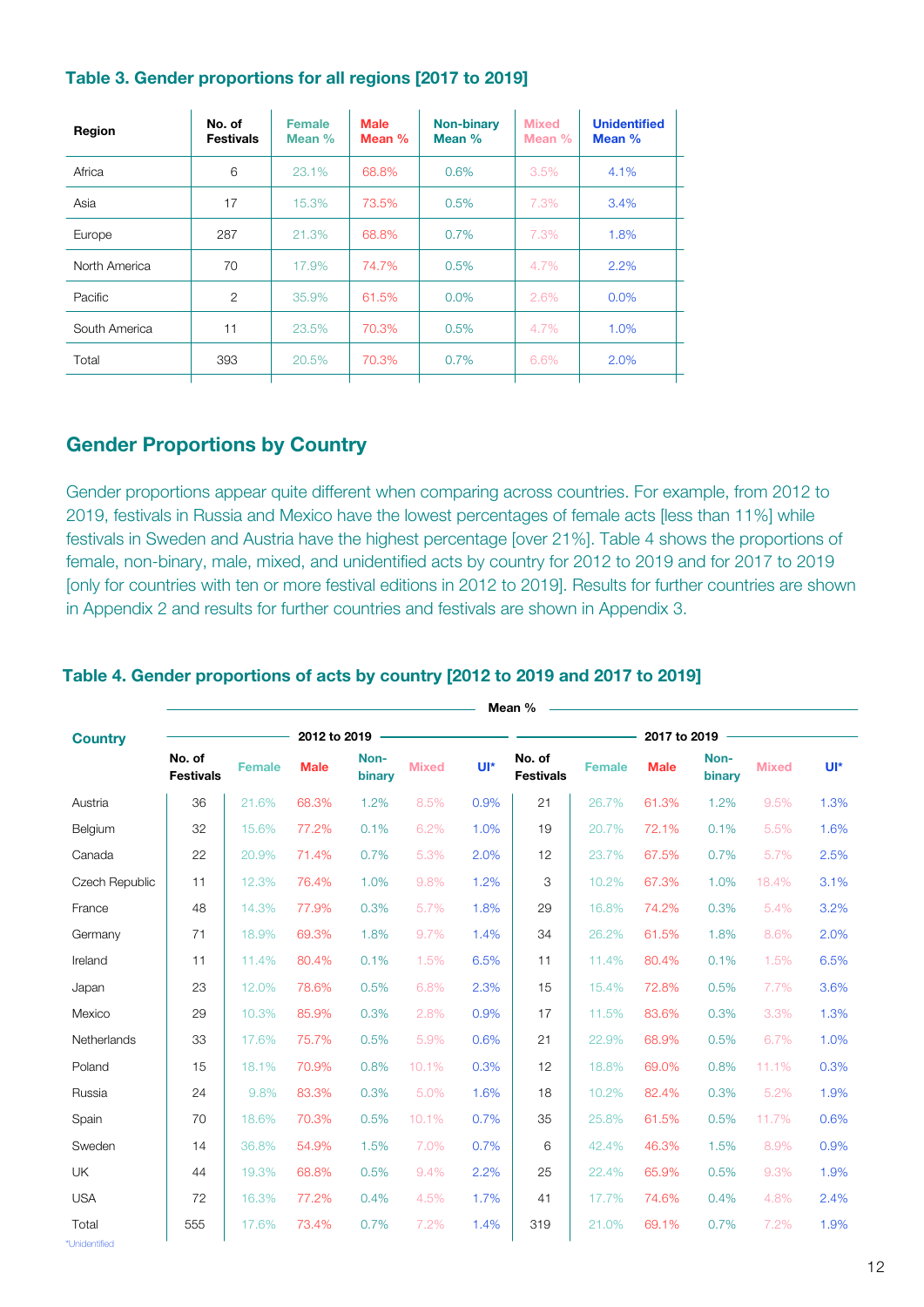#### **Gender Proportions by Size of Line-Up**

To assess if gender proportions vary with the size of the festival line-up, the number of total acts was used to categorise festivals into three groups, and then into five more refined groups. The graph on the left in Figure 6 / Table 5 shows that the number of female acts is similar across the three categories, while the graph on the right side of Figure 6 / Table 6 shows five categories.



**Figure 6. Female, male, non-binary, mixed, and unidentified acts by festival size in three and five categories [2017 to 2019]**

#### **Table 5. Gender proportions by festival size in three categories [2017 to 2019]**

| <b>Festival Size</b><br>[total number of artists] | No. of<br><b>Festivals</b> | <b>Female</b><br>Mean $%$ | <b>Male</b><br>Mean % | <b>Non-binary</b><br>Mean % | <b>Mixed</b><br>Mean % | <b>Unidentified</b><br>Mean $%$ |
|---------------------------------------------------|----------------------------|---------------------------|-----------------------|-----------------------------|------------------------|---------------------------------|
| Small [up to 25 acts]                             | 121                        | 27.1%                     | 62.5%                 | 0.6%                        | 8.7%                   | 1.1%                            |
| Medium [26-50 acts]                               | 116                        | 21.2%                     | 69.3%                 | $1.3\%$                     | 6.3%                   | 1.9%                            |
| Large [more than 50 acts]                         | 156                        | 19.6%                     | 71.4%                 | 0.5%                        | 6.4%                   | 2.1%                            |
| Total                                             | 393                        | 20.5%                     | 70.3%                 | $0.7\%$                     | 6.6%                   | 2.0%                            |
|                                                   |                            |                           |                       |                             |                        |                                 |

#### **Table 6. Gender proportions by festival size in five categories [2017 to 2019]**

| <b>Festival Size</b><br>[total number of artists] | No. of<br><b>Festivals</b> | <b>Female</b><br>Mean $%$ | <b>Male</b><br>Mean $%$ | <b>Non-binary</b><br>Mean $%$ | <b>Mixed</b><br>Mean $%$ | <b>Unidentified</b><br>Mean % |
|---------------------------------------------------|----------------------------|---------------------------|-------------------------|-------------------------------|--------------------------|-------------------------------|
| Very Small [less than 20 acts]                    | 84                         | 24.4%                     | 64.7%                   | 0.3%                          | 9.6%                     | 1.0%                          |
| Small [20-29 acts]                                | 52                         | 29.0%                     | 61.3%                   | 1.0%                          | 7.8%                     | 0.8%                          |
| Medium [30-45 acts]                               | 75                         | 22.6%                     | 67.1%                   | 1.7%                          | 6.7%                     | 1.8%                          |
| Large [46-90 acts]                                | 106                        | 21.2%                     | 70.0%                   | 0.5%                          | $5.7\%$                  | 2.6%                          |
| Very Large [more than 90 acts]                    | 76                         | 18.3%                     | 72.7%                   | 0.5%                          | 6.6%                     | 1.9%                          |
| Total                                             | 393                        | 20.5%                     | 70.3%                   | 0.7%                          | 6.6%                     | 2.0%                          |
|                                                   |                            |                           |                         |                               |                          |                               |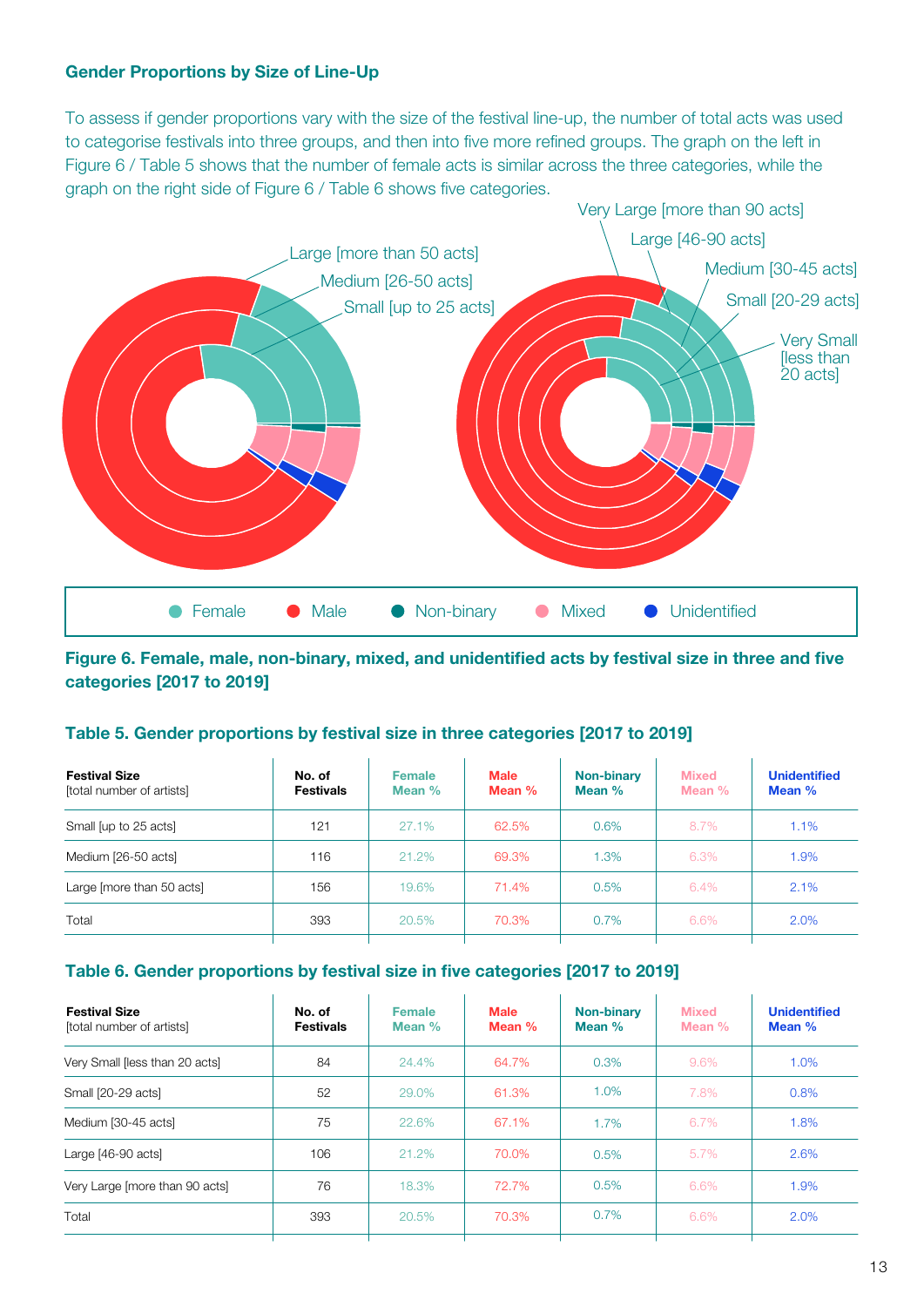#### **Gender Proportions by Gender of Festival Curators**

To assess an association between the gender of a festival's artistic directors and the gender of the performing acts, Table 7 shows data for 2017 to 2019.

| Festival's artistic<br>directors | No. of<br><b>Festivals</b> | Female<br>Mean $%$ | <b>Male</b><br>Mean $%$ | <b>Non-binary</b><br>Mean % | <b>Mixed</b><br>Mean $%$ | <b>Unidentified</b><br>Mean % |
|----------------------------------|----------------------------|--------------------|-------------------------|-----------------------------|--------------------------|-------------------------------|
| All female team                  | 22                         | 44.4%              | 43.9%                   | 4.2%                        | 6.3%                     | 1.3%                          |
| All male team                    | 79                         | 20.4%              | 70.2%                   | 0.5%                        | 8.0%                     | 0.8%                          |
| Mixed team                       | 66                         | 27.7%              | 58.1%                   | 1.4%                        | 11.4%                    | 1.4%                          |
| Unknown                          | 226                        | 17.3%              | 75.0%                   | 0.3%                        | 4.9%                     | 2.5%                          |
| Total                            | 393                        | 20.5%              | 70.3%                   | 0.7%                        | 6.6%                     | 2.0%                          |
|                                  |                            |                    |                         |                             |                          |                               |

#### **Table 7. Gender proportions by the gender of festival's artistic directors [2017 to 2019]**

#### **Gender Proportions by Funding**

To assess whether gender proportions differ by funding source, we assessed if festivals were publicly funded. Table 8 shows data for 2017 to 2019.

#### **Table 8. Gender proportions by public funding [2017 to 2019]**

| <b>Public</b><br><b>Funding</b> | No. of<br><b>Festivals</b> | <b>Female</b><br>Mean $%$ | <b>Male</b><br>Mean % | <b>Non-binary</b><br>Mean % | <b>Mixed</b><br>Mean % | <b>Unidentified</b><br>Mean % |
|---------------------------------|----------------------------|---------------------------|-----------------------|-----------------------------|------------------------|-------------------------------|
| Yes                             | 155                        | 26.2%                     | 62.8%                 | $1.2\%$                     | 8.5%                   | 1.2%                          |
| <b>No</b>                       | 38                         | 17.0%                     | 72.2%                 | 0.3%                        | 8.6%                   | 2.0%                          |
| <b>Unknown</b>                  | 200                        | 17.2%                     | 75.2%                 | 0.3%                        | 4.7%                   | 2.6%                          |
| Total                           | 393                        | 20.5%                     | 70.3%                 | 0.7%                        | 6.6%                   | 2.0%                          |
|                                 |                            |                           |                       |                             |                        |                               |

#### **Gender Proportions by Audience Size**

In addition to categorising festivals by the number of acts, we used the approximate number of visitors (attendance) to classify festivals according to size. Table 9 shows gender proportion by the number of visitors for festivals taking place in 2017 to 2019.

#### **Table 9. Gender proportions by audience size [attendance] [2017 to 2019]**

| Attendance     | No. of<br><b>Festivals</b> | <b>Female</b><br>Mean % | <b>Male</b><br>Mean % | <b>Non-binary</b><br>Mean % | <b>Mixed</b><br>Mean $%$ | <b>Unidentified</b><br>Mean % |
|----------------|----------------------------|-------------------------|-----------------------|-----------------------------|--------------------------|-------------------------------|
| $<$ 300        | 14                         | 29.0%                   | 62.5%                 | 1.4%                        | 2.1%                     | 5.1%                          |
| 300-1000       | 14                         | 34.6%                   | 55.8%                 | 0.4%                        | 8.5%                     | 0.7%                          |
| 1000-2000      | 25                         | 35.1%                   | 50.4%                 | 4.3%                        | $9.4\%$                  | 0.8%                          |
| 2000-4000      | 29                         | 23.3%                   | 65.6%                 | 1.3%                        | 8.3%                     | 1.6%                          |
| >4000          | 111                        | 17.4%                   | 74.4%                 | 0.5%                        | 6.0%                     | 1.6%                          |
| <b>Unknown</b> | 200                        | 21.5%                   | 68.7%                 | 0.4%                        | 6.9%                     | 2.5%                          |
| Total          | 393                        | 20.5%                   | 70.3%                 | 0.7%                        | 6.6%                     | 2.0%                          |
|                |                            |                         |                       |                             |                          |                               |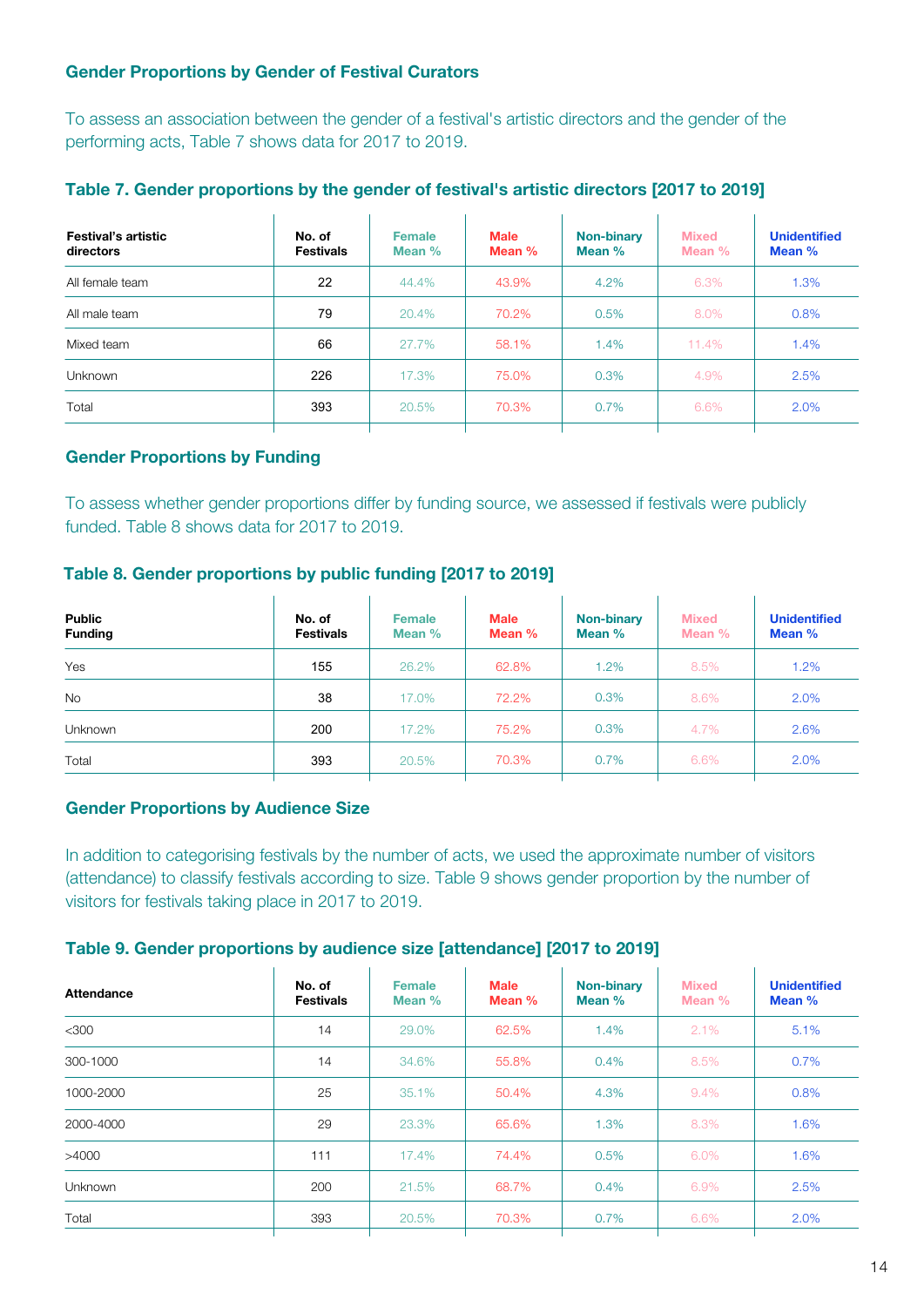#### **Top 10 Festivals with the Highest Proportions of Female Acts**

For the years 2017, 2018, and 2019, we assessed the festivals with the highest proportion of female acts and ranked them. This was only done for festivals with 20 or more acts. Results for the ten highest ranking festivals are shown in Tables 10 to 12. Results for all festivals are shown in Appendix 4.

|    | Rank Festival            | Country    | Total No.<br>of acts | <b>Female</b> | <b>Male</b> | <b>Non-binary</b> | <b>Mixed</b> | <b>Unidentified</b> |
|----|--------------------------|------------|----------------------|---------------|-------------|-------------------|--------------|---------------------|
|    | Heroines of Sound        | Germany    | 20                   | 95.0%         | $0.0\%$     | 0.0%              | 5.0%         | $0.0\%$             |
| 2  | 3hd Festival             | Germany    | 39                   | 64.1%         | 12.8%       | 20.5%             | 2.6%         | $0.0\%$             |
| 3  | Intonal                  | Sweden     | 41                   | 53.7%         | 41.5%       | 0.0%              | 4.9%         | $0.0\%$             |
| 4  | <b>Wysing Polyphonic</b> | <b>UK</b>  | 27                   | 51.9%         | 37.0%       | 3.7%              | 7.4%         | $0.0\%$             |
| 5  | Norbergfestival          | Sweden     | 60                   | 48.3%         | 38.3%       | 5.0%              | 8.3%         | $0.0\%$             |
| 6  | <b>Ultrahang Fest</b>    | Hungary    | 39                   | 46.2%         | 46.2%       | 0.0%              | 5.1%         | 2.6%                |
| 7  | <b>CTM</b>               | Germany    | 125                  | 42.4%         | 48.8%       | 3.2%              | 5.6%         | $0.0\%$             |
| 8  | Hyperreality             | Austria    | 80                   | 40.0%         | 46.3%       | 5.0%              | 8.8%         | $0.0\%$             |
| 9  | Sustain-Release          | <b>USA</b> | 26                   | 38.5%         | 61.5%       | 0.0%              | $0.0\%$      | 0.0%                |
| 10 | Cynetart                 | Germany    | 22                   | 36.4%         | 36.4%       | 0.0%              | 13.6%        | 13.6%               |
|    |                          |            |                      |               |             |                   |              |                     |

### **Table 10. Top ten festivals with highest proportions of female acts in 2017 [for festivals with at least 20 acts]**

### **Table 11. Top ten festivals with highest proportions of female acts in 2018 [for festivals with at least 20 acts]**

|                 | Rank Festival                   | Country    | Total No.<br>of acts | <b>Female</b> | <b>Male</b> | <b>Non-binary</b> | <b>Mixed</b> | <b>Unidentified</b> |
|-----------------|---------------------------------|------------|----------------------|---------------|-------------|-------------------|--------------|---------------------|
|                 | Heroines of Sound               | Germany    | 21                   | 85.7%         | $0.0\%$     | 9.5%              | 4.8%         | $0.0\%$             |
| $\overline{2}$  | <b>Wysing Polyphonic</b>        | <b>UK</b>  | 22                   | 77.3%         | 9.1%        | 9.1%              | 4.5%         | $0.0\%$             |
| 3               | <b>Grounded Festival</b>        | Slovenia   | 21                   | 52.4%         | 42.9%       | 4.8%              | $0.0\%$      | $0.0\%$             |
| 4               | Insomnia                        | Norway     | 30                   | 50.0%         | 43.3%       | 6.7%              | $0.0\%$      | $0.0\%$             |
| 5               | <b>FORM Arcosanti</b>           | <b>USA</b> | 39                   | 46.2%         | 35.9%       | 5.1%              | 12.8%        | $0.0\%$             |
| 6               | S3kt0r UFO -<br>30 Jahre Techno | Germany    | 24                   | 45.8%         | 54.2%       | 0.0%              | $0.0\%$      | $0.0\%$             |
| 7               | Unsound Adelaide                | Australia  | 20                   | 45.0%         | 55.0%       | 0.0%              | $0.0\%$      | $0.0\%$             |
| 8               | Norbergfestival                 | Sweden     | 65                   | 44.6%         | 40.0%       | 1.5%              | 13.8%        | 0.0%                |
| 9               | Hyperreality                    | Austria    | 43                   | 44.2%         | 32.6%       | 7.0%              | 16.3%        | $0.0\%$             |
| 10 <sup>°</sup> | <b>Ultrahang Fest</b>           | Hungary    | 40                   | 42.5%         | 45.0%       | 2.5%              | 10.0%        | 0.0%                |
|                 |                                 |            |                      |               |             |                   |              |                     |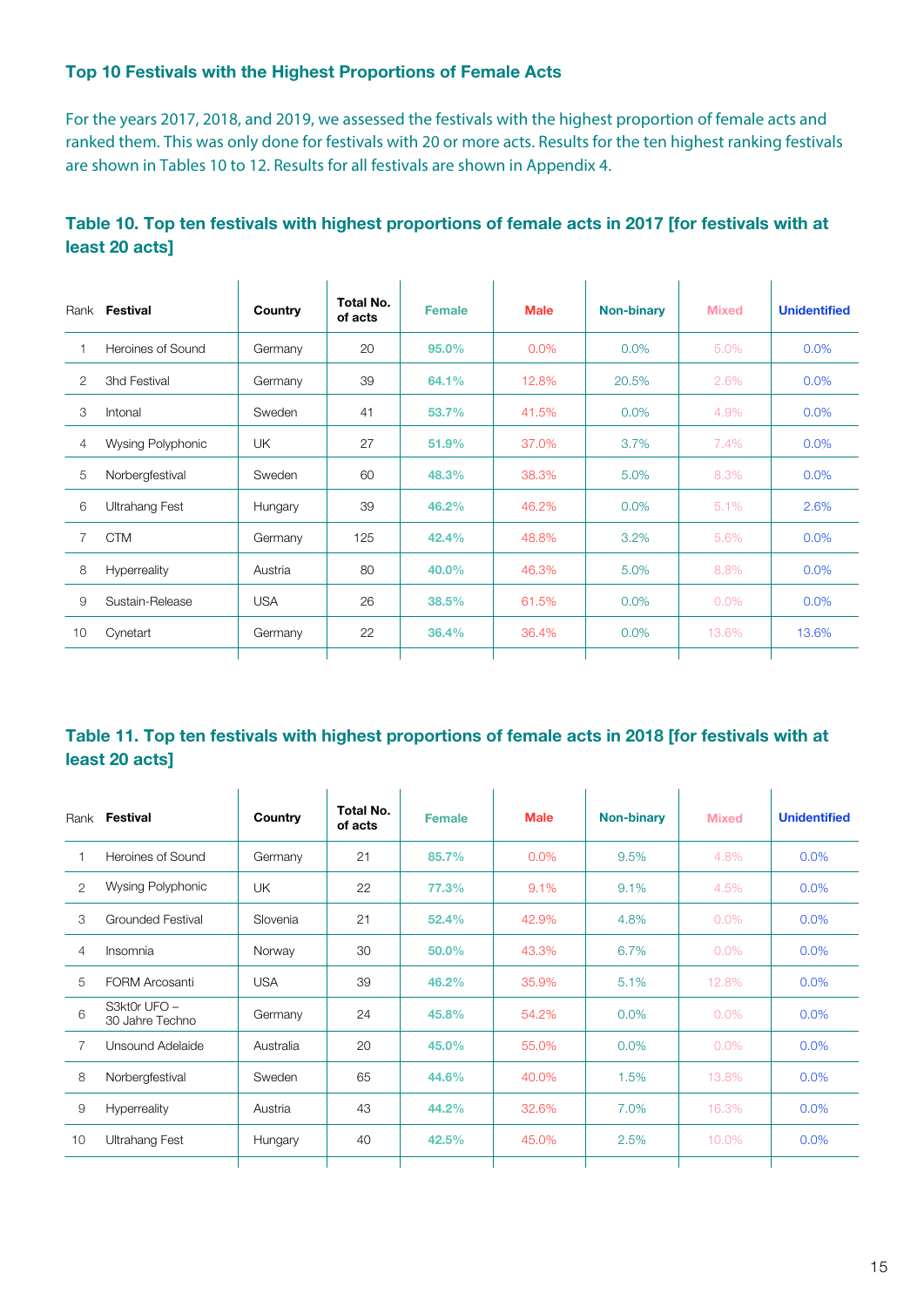#### **Table 12. Top ten festivals with highest proportions of female acts in 2019 [for festivals with at least 20 acts].**

|    | Rank Festival            | Country    | <b>Total No.</b><br>of acts | <b>Female</b> | <b>Male</b> | <b>Non-binary</b> | <b>Mixed</b> | <b>Unidentified</b> |
|----|--------------------------|------------|-----------------------------|---------------|-------------|-------------------|--------------|---------------------|
|    | Heroines of Sound        | Germany    | 22                          | 95.5%         | $0.0\%$     | 0.0%              | 4.5%         | $0.0\%$             |
| 2  | Hyperreality             | Austria    | 60                          | 63.3%         | 30.0%       | 1.7%              | 5.0%         | $0.0\%$             |
| 3  | <b>Grounded Festival</b> | Slovenia   | 20                          | 55.0%         | 40.0%       | 5.0%              | $0.0\%$      | $0.0\%$             |
| 4  | Mutek AR                 | Argentina  | 38                          | 50.0%         | 34.2%       | 0.0%              | 13.2%        | 2.6%                |
| 5  | <b>FORM Arcosanti</b>    | <b>USA</b> | 45                          | 48.9%         | 44.4%       | 0.0%              | 6.7%         | 0.0%                |
| 6  | Primavera Sound          | Spain      | 295                         | 44.7%         | 44.1%       | 0.0%              | 11.2%        | 0.0%                |
| 7  | 3hd Festival             | Germany    | 36                          | 44.4%         | 22.2%       | 19.4%             | 13.9%        | 0.0%                |
| 8  | Novas Frequencias        | Brazil     | 26                          | 42.3%         | 46.2%       | 0.0%              | 11.5%        | 0.0%                |
| 9  | <b>Krake Festival</b>    | Germany    | 50                          | 42.0%         | 44.0%       | 0.0%              | 10.0%        | 4.0%                |
| 10 | Re-Textured              | UK         | 48                          | 41.7%         | 56.3%       | 0.0%              | 2.1%         | 0.0%                |
|    |                          |            |                             |               |             |                   |              |                     |

#### **Top 10 Festivals with the Highest Proportions of Male Acts**

Similarly, we assessed the festivals with the highest proportion of male acts [for festivals with 20 or more acts only]. Results for the ten highest ranking festivals are shown in Tables 13 to 15. Results for all festivals are shown in Appendix 5.

#### **Table 13. Top ten festivals with highest proportions of male acts in 2017 [for festivals with at least 20 acts].**

|    | Rank Festival                | Country     | Total No.<br>of acts | <b>Female</b> | <b>Male</b> | <b>Non-binary</b> | <b>Mixed</b> | <b>Unidentified</b> |
|----|------------------------------|-------------|----------------------|---------------|-------------|-------------------|--------------|---------------------|
|    | 4GB                          | Georgia     | 46                   | $0.0\%$       | 100.0%      | $0.0\%$           | $0.0\%$      | 0.0%                |
| 2  | <b>Apparitions Festival</b>  | Mexico      | 37                   | 2.7%          | 94.6%       | $0.0\%$           | 2.7%         | 0.0%                |
| 3  | Freedom Festival             | Colombia    | 35                   | 2.9%          | 94.3%       | $0.0\%$           | $0.0\%$      | 2.9%                |
| 4  | Up To Date Festival          | Poland      | 49                   | 4.1%          | 93.9%       | $0.0\%$           | 2.0%         | 0.0%                |
| 5  | <b>Voltt Festival</b>        | Netherlands | 28                   | 7.1%          | 92.9%       | 0.0%              | $0.0\%$      | 0.0%                |
| 6  | Desert Hearts Spring         | <b>USA</b>  | 41                   | 4.9%          | 92.7%       | $0.0\%$           | 2.4%         | 0.0%                |
| 7  | <b>Dekmantel Selectors</b>   | Croatia     | 76                   | 7.9%          | 92.1%       | $0.0\%$           | $0.0\%$      | 0.0%                |
| 8  | Rainbow Disco Club           | Japan       | 24                   | 8.3%          | 91.7%       | $0.0\%$           | $0.0\%$      | 0.0%                |
| 9  | <b>BPM Festival Portugal</b> | Portugal    | 181                  | 8.3%          | 91.2%       | $0.0\%$           | $0.0\%$      | 0.6%                |
| 10 | I Love Techno Europe         | France      | 22                   | 9.1%          | 90.9%       | $0.0\%$           | $0.0\%$      | 0.0%                |
|    |                              |             |                      |               |             |                   |              |                     |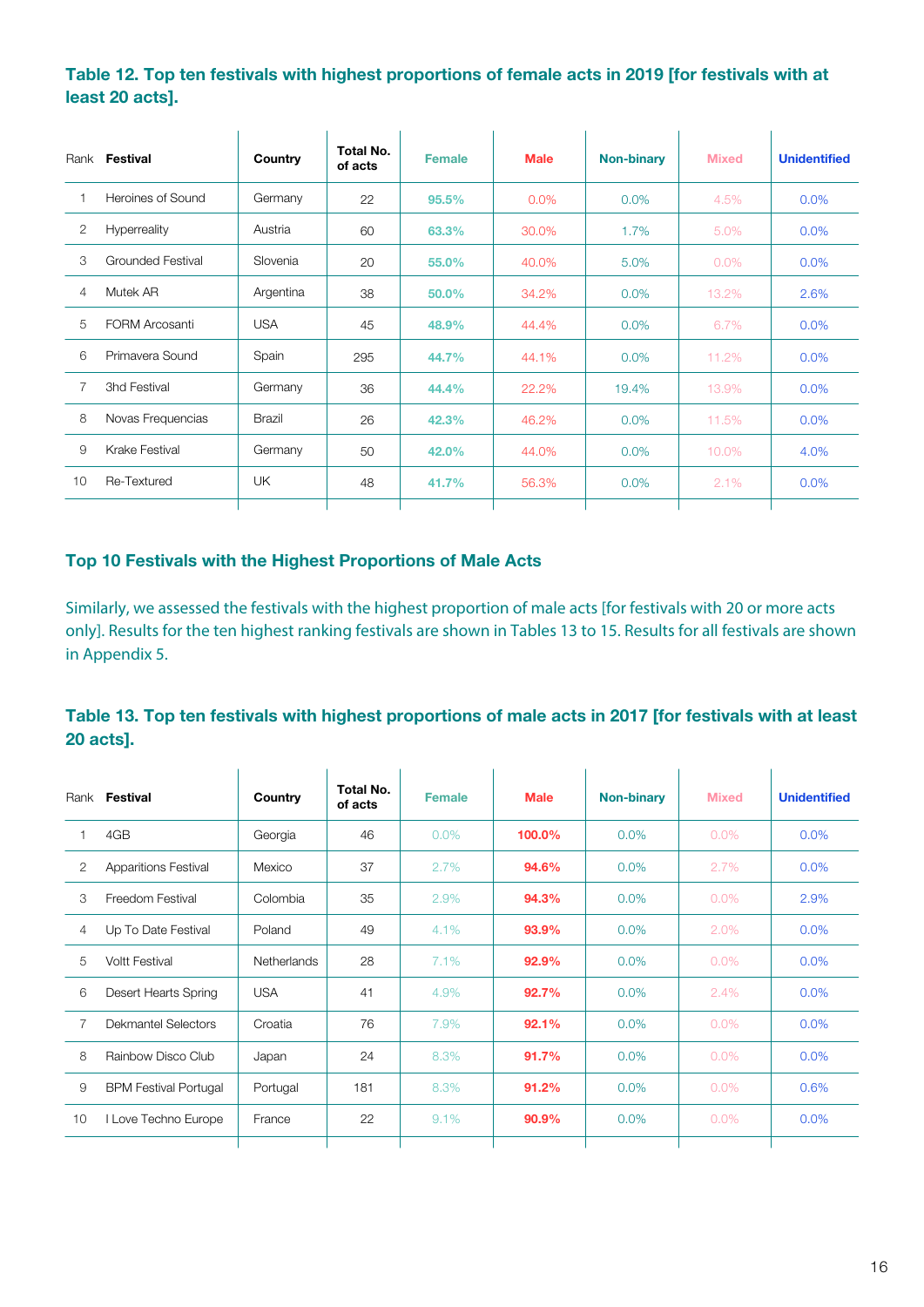### **Table 14. Top ten festivals with highest proportion of male acts in 2018 [for festivals with at least 20 acts].**

|    | Rank Festival                | Country            | Total No.<br>of acts | <b>Female</b> | <b>Male</b> | <b>Non-binary</b> | <b>Mixed</b> | <b>Unidentified</b> |
|----|------------------------------|--------------------|----------------------|---------------|-------------|-------------------|--------------|---------------------|
|    | Desert Hearts Spring         | <b>USA</b>         | 36                   | 8.3%          | 91.7%       | $0.0\%$           | $0.0\%$      | 0.0%                |
| 2  | <b>Eclipse Festival</b>      | Canada             | 111                  | 5.4%          | 91.0%       | 0.0%              | 3.6%         | 0.0%                |
| 3  | Hotbox                       | Ireland            | 55                   | 7.3%          | 90.9%       | $0.0\%$           | 1.8%         | 0.0%                |
| 4  | I Love Techno Europe         | France             | 22                   | 9.1%          | 90.9%       | 0.0%              | $0.0\%$      | 0.0%                |
| 5  | Reperkusound                 | France             | 42                   | 7.1%          | 90.5%       | $0.0\%$           | 2.4%         | $0.0\%$             |
| 6  | Alfa Future People           | Russia             | 79                   | 7.6%          | 89.9%       | $0.0\%$           | 2.5%         | $0.0\%$             |
| 7  | <b>BPM Festival Portugal</b> | Portugal           | 157                  | 8.9%          | 89.8%       | 0.0%              | $0.0\%$      | 1.3%                |
| 8  | Outlook                      | Croatia            | 371                  | 7.8%          | 88.7%       | 0.5%              | 1.3%         | 1.6%                |
| 9  | Awakenings Festival          | <b>Netherlands</b> | 95                   | 10.5%         | 88.4%       | 0.0%              | 1.1%         | 0.0%                |
| 10 | <b>Apparitions Festival</b>  | Mexico             | 47                   | 6.4%          | 87.2%       | $0.0\%$           | 6.4%         | 0.0%                |
|    |                              |                    |                      |               |             |                   |              |                     |

### **Table 15. Top ten festivals with highest proportions of male acts in 2019 [for festivals with at least 20 acts].**

|                | Rank Festival                | Country    | Total No.<br>of acts | <b>Female</b> | <b>Male</b> | <b>Non-binary</b> | <b>Mixed</b> | <b>Unidentified</b> |
|----------------|------------------------------|------------|----------------------|---------------|-------------|-------------------|--------------|---------------------|
|                | Hotbox                       | Ireland    | 50                   | 4.0%          | 94.0%       | 0.0%              | 2.0%         | 0.0%                |
| $\overline{2}$ | Desert Hearts Spring         | <b>USA</b> | 33                   | 6.1%          | 93.9%       | $0.0\%$           | $0.0\%$      | 0.0%                |
| 3              | Alfa Future People           | Russia     | 63                   | 6.3%          | 92.1%       | 0.0%              | 1.6%         | 0.0%                |
| 4              | Rainbow Disco Club           | Japan      | 20                   | 10.0%         | 90.0%       | 0.0%              | $0.0\%$      | 0.0%                |
| 5              | <b>Holy Ship</b>             | <b>USA</b> | 123                  | 6.5%          | 89.4%       | $0.0\%$           | $0.0\%$      | 4.1%                |
| 6              | springfestival               | Austria    | 103                  | 11.7%         | 86.4%       | 0.0%              | 1.0%         | 1.0%                |
| 7              | <b>BPM Festival Portugal</b> | Portugal   | 146                  | 10.3%         | 85.6%       | $0.0\%$           | 1.4%         | 2.7%                |
| 8              | <b>Apparitions Festival</b>  | Mexico     | 40                   | 5.0%          | 85.0%       | $0.0\%$           | 2.5%         | 7.5%                |
| 9              | 4GB                          | Georgia    | 86                   | 8.1%          | 84.9%       | $0.0\%$           | $0.0\%$      | 7.0%                |
| 10             | Nördik Impakt                | France     | 26                   | 11.5%         | 84.6%       | 0.0%              | 3.8%         | 0.0%                |
|                |                              |            |                      |               |             |                   |              |                     |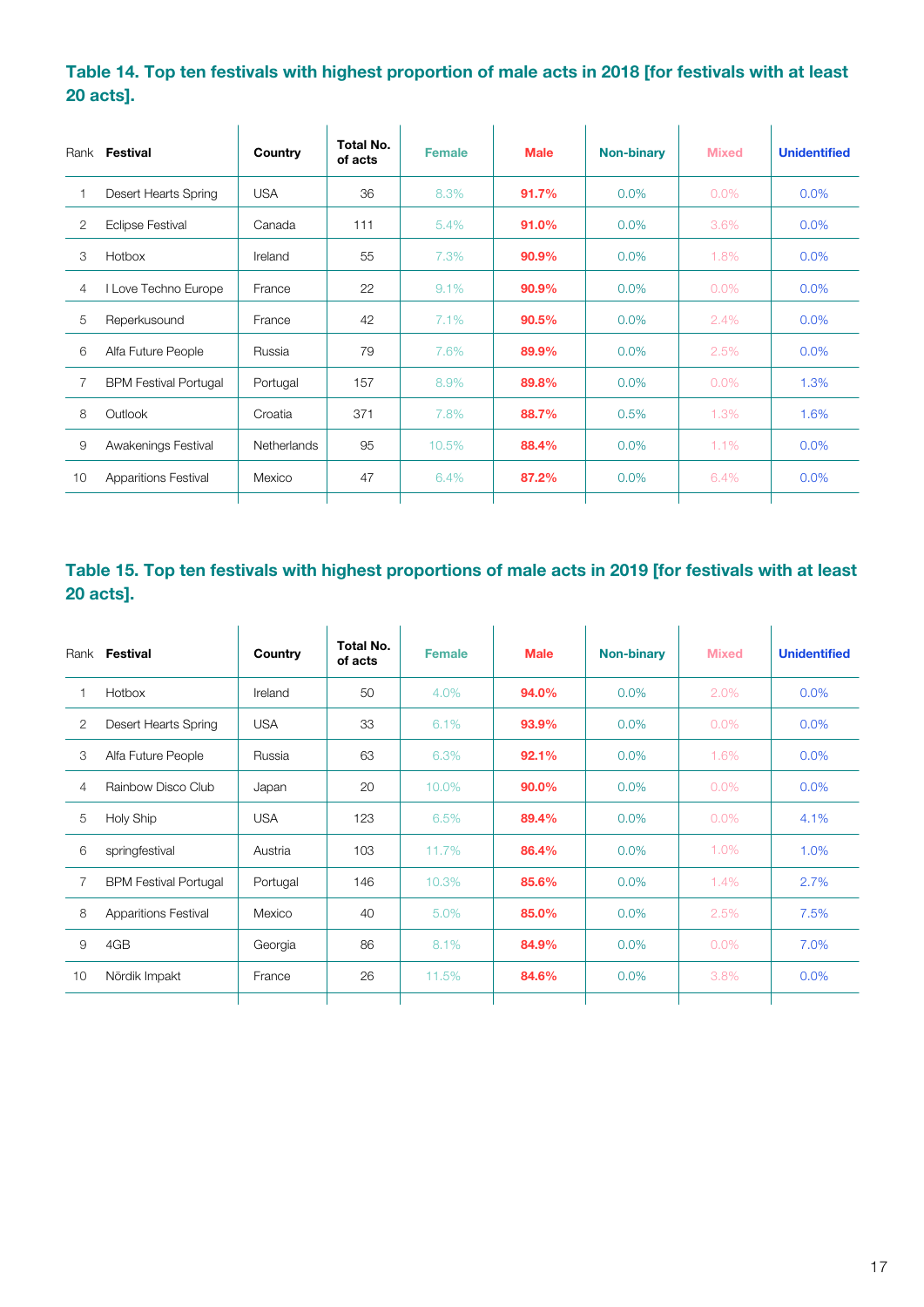## <span id="page-17-0"></span>**05. Discussion**

#### **Summary of the Results**

In our present survey assessing festivals acts from 2017 to 2019, we found that 20.5% of all acts were female, 70.3% were male, 0.7% were non-binary, and 6.6% were mixed. The proportion of female acts overall rose from 9.2% in 2012 to 24.6% in 2019.

We see a steady rise in female acts in electronic music festivals over the past eight years. However, only 25% of all acts are female in comparison to 65% male acts.

#### **Comparison with Other Studies**

In October of 2019, the Creative Independent's Willa Köerner and musician René Kladzyk co-authored a survey to gather insight about how to better the music industry. The ten key findings of this survey shed light on the status quo of musicians and industry professionals, particularly in regard to the perceived sustainability of their careers, the state of diversity and inclusion, and necessary future developments. This survey covers a broad spectrum of issues in the music industry from the standpoint of creators, and diversity in line-ups is one of the important aspects. The survey is available at

[https://thecreativeindependent.com/music-industry-report](https://thecreativeindependent.com/music-industry-report/)

In 2019, Sarah Hildering and Samatha Warren presented research at the Amsterdam Dance Event (ADE) described as "the first-ever independent research into inclusion and diversity within the electronic music industry." The research presented the percentage of women in "traditional music organisations such as the recording, publishing, and distribution sector," and thus differs from FACTS, which presents gender proportion data for electronic music festival line-ups. Information about the presentation is available at

[https://www.amsterdam-dance-event.nl/en/news/first-results-of-the-ex](https://www.amsterdam-dance-event.nl/en/news/first-results-of-the-exclusive-research-into-diversity-and-inclusion-within-the-electronic-music-industry/164769/) [clusive-research-into-diversity-and-inclusion-within-the-electronic-musi](https://www.amsterdam-dance-event.nl/en/news/first-results-of-the-exclusive-research-into-diversity-and-inclusion-within-the-electronic-music-industry/164769/) [c-industry/164769/](https://www.amsterdam-dance-event.nl/en/news/first-results-of-the-exclusive-research-into-diversity-and-inclusion-within-the-electronic-music-industry/164769/)

For International Womens' Day 2019, L'Appel du 8 Mars presented data on gender ratios, mostly pertaining to Parisian clubs and digital music stores. A female:pressure blog post describes that presentation, and is available at [https://femalepressure.wordpress.com/2019/10/04/female-artists-repr](https://femalepressure.wordpress.com/2019/10/04/female-artists-representation-within-the-electronic-music-industry-a-preliminary-study-by-lappel-du-8-mars/)

[esentation-within-the-electronic-music-industry-a-preliminary-study-by](https://femalepressure.wordpress.com/2019/10/04/female-artists-representation-within-the-electronic-music-industry-a-preliminary-study-by-lappel-du-8-mars/)[lappel-du-8-mars/](https://femalepressure.wordpress.com/2019/10/04/female-artists-representation-within-the-electronic-music-industry-a-preliminary-study-by-lappel-du-8-mars/)

The same year [2019], Honey Book presented findings on the average annual earnings for female creatives in the U.S. and Canada. They studied invoices and surveyed freelancers to obtain the data. That report is available at <https://www.honeybook.com/risingtide/2019-gender-pay-gap-report>

Also in 2019, Statista Research Department published research on "the gender split of festival-goers in the United Kingdom from 2012 to 2016." This study differs from FACTS in that it provides gender data of festival audiences rather than performers. That research is available at [https://www.statista.com/statistics/282836/gender-distribution-of-visit](https://www.statista.com/statistics/282836/gender-distribution-of-visitors-to-uk-music-festivals/) [ors-to-uk-music-festivals/](https://www.statista.com/statistics/282836/gender-distribution-of-visitors-to-uk-music-festivals/)

In 2018, Pitchfork posted gender data on festival line-ups from 2017 and 2018. The study differs from FACTS in that it focuses mostly on multi-genre line-ups of festivals in the U.S.. Its scope is therefore narrower than that of FACTS. Twenty line-ups were included for 2018, information for which is available at [https://pitchfork.com/features/festival-report/tracking-the-gender-balan](https://pitchfork.com/features/festival-report/tracking-the-gender-balance-of-this-years-music-festival-lineups/) [ce-of-this-years-music-festival-lineups/](https://pitchfork.com/features/festival-report/tracking-the-gender-balance-of-this-years-music-festival-lineups/)

Also in 2018, Lazer Guided Reporter posted her research on gender and the music industry. The qualitative research consists of "face-to-face interviews with female members of the music industry [music production, music production lecturing, record label management, composition, DJing], research into festival line ups, and also a content analysis of some major global music magazines." That research is available at [https://lazerguidedreporter.com/2018/02/07/researching-gender-in-mu](https://lazerguidedreporter.com/2018/02/07/researching-gender-in-music-gendered-space-female-visibility-redesigning-environments/) [sic-gendered-space-female-visibility-redesigning-environments/](https://lazerguidedreporter.com/2018/02/07/researching-gender-in-music-gendered-space-female-visibility-redesigning-environments/)

In 2017, the Book More Women project was launched. The site provides a variety of resources, including "Best of" lists that contain "the most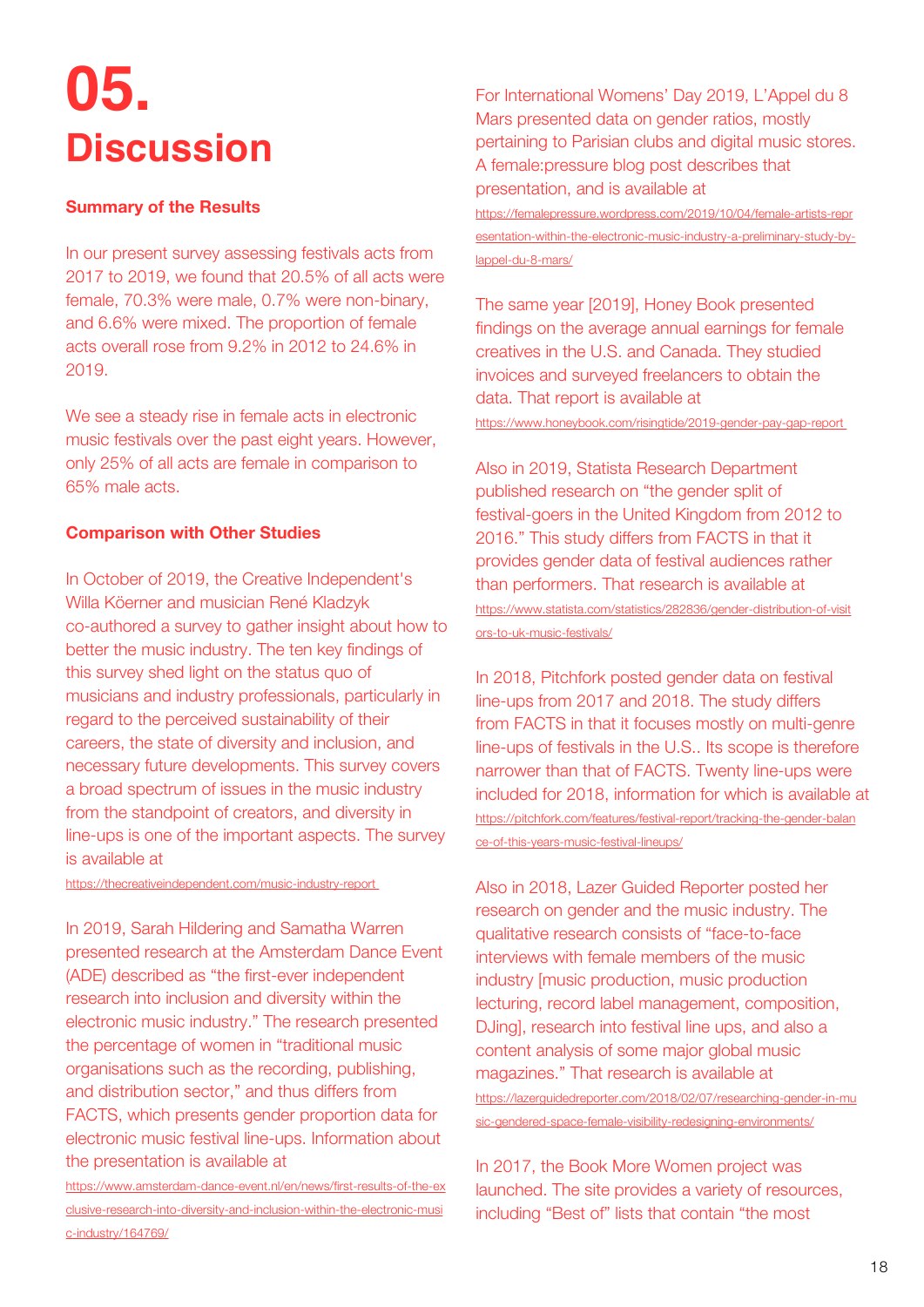diverse and balanced festival lineups of the year." That project is online at <https://www.bookmorewomen.com/data>

In 2020, SACEM [the French Society of Authors, Composers, and Publishers of Music] is launching a study on the gender imbalance among their members in an effort to re-balance their membership and reach gender parity. Updates for that study are posted on <http://sacem.mj.am/nl2/qzvu/m6ml6.html>

#### **Strengths and Limitations of the Survey**

Categorising festival line-up slots by gender is not as simple as it may seem at first glance, so we developed guidelines for counting as accurately and consistently as possible. Nonetheless, some not-so-easy-to-answer questions inevitably arise. For example: How should we count a slot that is announced under a single, easy to identify artist name, but who actually performed with other musicians, singers, or visual artists with different genders who are not listed in the line-up? Additionally, even if you were present at the performance, you may not have seen everybody on stage. How do ensure accuracy in these instances? Such questions often depend upon insider accounts, leading to varying results for the same festival edition.

Another very frequent phenomenon was the presence of different information about the same festival edition in different media. For instance, a festival's Resident Advisor page often lists a different number of acts than the Facebook event. In addition, programs are frequently updated as plans change, thus various versions can be found online. Quite a few websites or single web pages disappear, or substantially change over time, making it difficult to find the line-up in instances where initial gender counts were submitted a year or two ago.

On the other hand, it is a huge benefit to have so many helpers who are directly involved in the scene, and therefore can supplement online research with first-hand knowledge.

With eight years of data collection, we have a better look at trends over time, and have a significant advantage over more recently-started surveys.

We would have liked to conduct more data verification than we did. We reviewed 72 of 392 festival editions for the current survey, but lacked the time and resources to recount more editions. Nevertheless, even if some numbers lack the verification we aimed for, the overall results would be only minorly affected. In addition, we assume that any potential errors in counting festival acts are random rather than systematic. Thus, errors should not systematically bias the results in any one direction, but instead even each other out.

Assessing the new data categories of Attendance, Curators, and Public Funding turned out to be extremely difficult without the help of the festivals' organisers. The publicly available information about these categories is very limited. Most festivals do not disclose the names of their artistic direction team. This again illustrates the importance of communication with festival organisers. We believe that by involving curators and organisers, we can raise awareness and foster reflection about festival curation. In general, we often face a lack of transparency that limits gathering and analyzing data, as well as our ability to catalyse positive action to make the electronic music scene more representative.

Selection bias is probably one of the most significant causes for possible distortion of the results. For example, organisers of festivals with a higher number of female acts might be more willing to take part in the survey, leading to an overestimation of female acts overall. Remedying this bias by counting all electronic music festivals is unfortunately not achievable. In addition, publicly available data for some countries or regions are sparse and thus not representative.

We counted the number of acts for each festival, not the number of persons on stage. Assuming no systematic gender difference in the number of persons in female, non-binary, and male acts, the analysis would yield similar gender proportions if acts or persons are counted. Whether this assumption holds for electronic music is unclear.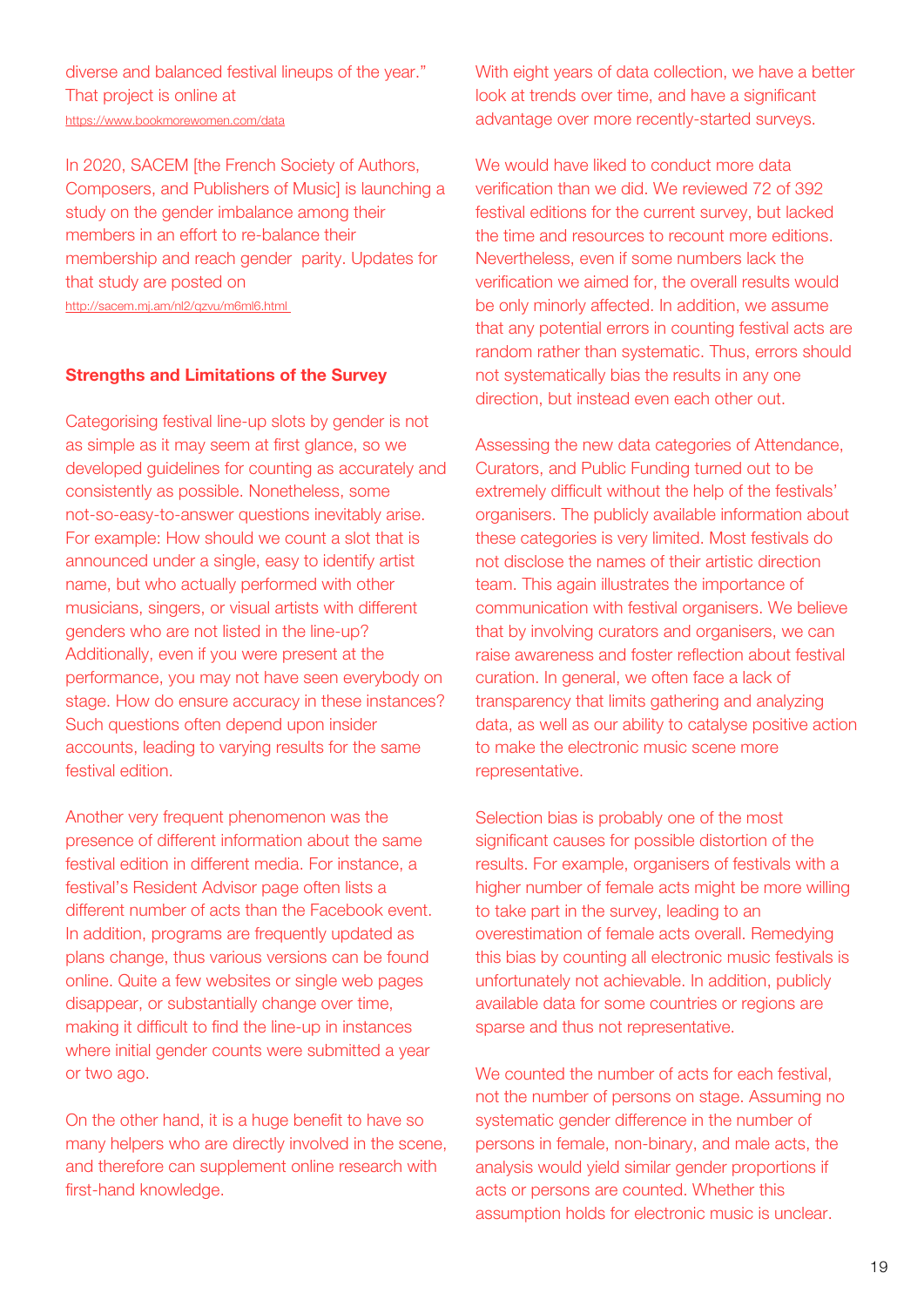Collecting the number of persons and not the number of acts [as we did] might lead to different results.

One reason that we are interested in ascertaining whether a festival received public funding was to see if there is any relationship between public funding and the number of female and non-binary artists on the line-up. For example, the Musicboard in Berlin conditions festival funding on following: "The content of the projects must be based on a 50/50 participation of artists [e.g. booking, workshop organisers, participation of artists]." We do not assume all institutional public funding has such requirements, but there are indications in our data that publicly funded festivals have higher proportions of female acts.

#### **Questions that Remain Unanswered**

Electronic music festival line-ups, at least in Europe and North America, are overwhelmingly dominated by white artists. This is particularly troubling, as electronic dance music has its origins in Black and Latinx culture. Without these vanguard DJs, artists, and audiences of colour, we would not even have the subject of our study today. We are very interested in surveys that look into the overall number of people of colour invited to play at such festivals, and the representation of female and non-binary artists of colour specifically.

It would be interesting to know if female and non-binary artists are generally booked in "smaller" time slots. It would be difficult to quantify this data, but perhaps a count of the gender of headliners would shed some light on this topic.

As Lazer Guided Reporter mentions in her study, "There is a limiting of space in the industry where women can be visible in positions of musical control." It would be helpful to have collected more data about festival organisers than we did, but this information was impossible to find for many of the festivals that we included.

#### **Suggestions for Festival Organisers, Artistic Directors, and Artists**

- Believe in a multi-faceted and heterogeneous electronic music scene. Strive for a less capitalistic approach to your listeners by supporting a more performance-oriented music culture.
- Book more people of different genders. Book more people of colour. If you believe they are unfamiliar to your audience and/or won't bring in enough money, use your resources to invest in good press work and consider installing local/underground stages and promote a general ethos of inclusivity at your events. Network and collaborate with booking agencies that have diverse rosters and inform yourself about and/or connect with festivals around the world that have diverse line-ups. Inform yourself about maker spaces and workshops that serve underrepresented grounds in music production and skills. These types of community spaces have important knowledge to share.
- On the organisational level, install a mixed-gender team to program your festival's line-up.
- If you are interested in having a diverse line-up that reflects the state of the art in electronic music, you might take actions such as making a public call for participation and specifically make diverse representation a criterion for selection. Be intentional and transparent about your inclusivity goals.
- Support your local underground scene by connecting with record dealers and music journalists who are experts in the field.
- If you have the capacity, include discussion and skill-sharing programs to promote diversity and inclusion in the electronic music industry. Host workshops on topics such as music production, gear selection, music promotion, and other music business skills. By facilitating skill-sharing workshops, you can foster a community where budding artists can connect with one another and the scene. You may even cultivate the skills of artists who may play at your festival in the future. We believe that the relationship between artists and festival promoters will change for the better as a result. Workshops and discussions can be funded in a variety of ways, from ticket sales to donations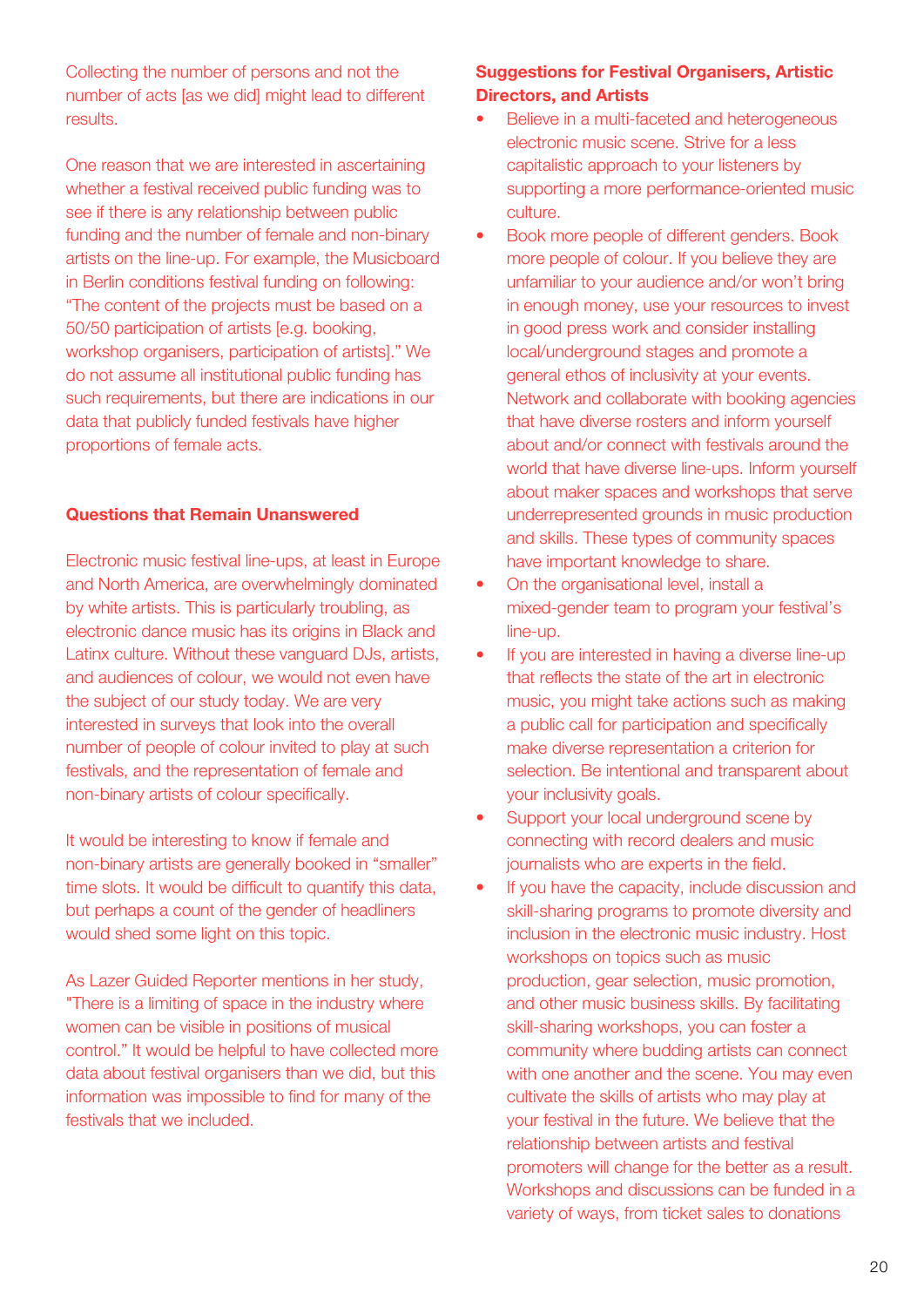to institutional funding from socio-cultural programs, for example.

- Ensure safe working conditions and accountability at your festival by training personnel in cultural sensitivity and inclusion, so that all artists are treated with respect, regardless of race or gender. Consider often-overlooked details such as cooperative and safe child-care for the families of artists and staff and gender-neutral toilet facilities.
- Initiatives like the Clubcommission Berlin who represent the gateway between clubs, promoters, industry and cultural policy players and engage with the needs and perspectives of the different club and festival stakeholders, could invite these stakeholders collaboratively to establish guidelines that may be developed into a certification. If a festival complies with such quidelines, they would be able to promote their events with the logo and certification. The commission guidelines can be found at

https://www.berlin-music-commission.de/en/all-members/members/cl ubcommission.html.

- We would like to see widespread adoption of a "Code of Conduct," a guideline for best practices for festivals to accommodate the societal and cultural implications that their programs, advertising, and publications produce, by electronic music festivals. We believe it is never and has never been "just about the music." Festivals have interests such as: obtaining fame or relevance, having economic success, or promoting particular "agendas"—many times of personal importance— such as the advancement of a genre or political worldview, among others. A good example of such a code was posted in 2018 by We Have a Voice at http://wehavevoice.org.
- We have some suggestions for artists themselves. Connect yourself with local and/or global networks and seek out resources for female and non-binary artists, many of which are listed on the female:pressure website at http://www.femalepressure.net/fempress.html.
- To artists in positions of relative cultural power, in particular white cis-men, we applaud those of you who have shown solidarity with female and non-binary colleagues by boycotting festivals when there are line-ups fail to be

diverse or inclusive. We think strategies such as this are effective at making promoters and curators question their policies!

#### **Disclaimer**

**We performed this survey to the best of our knowledge, trying to validate and cross-check as much data possible, often using festivals' websites showing the line-ups and programmes. We welcome any feedback in case of accidentally erroneous data.**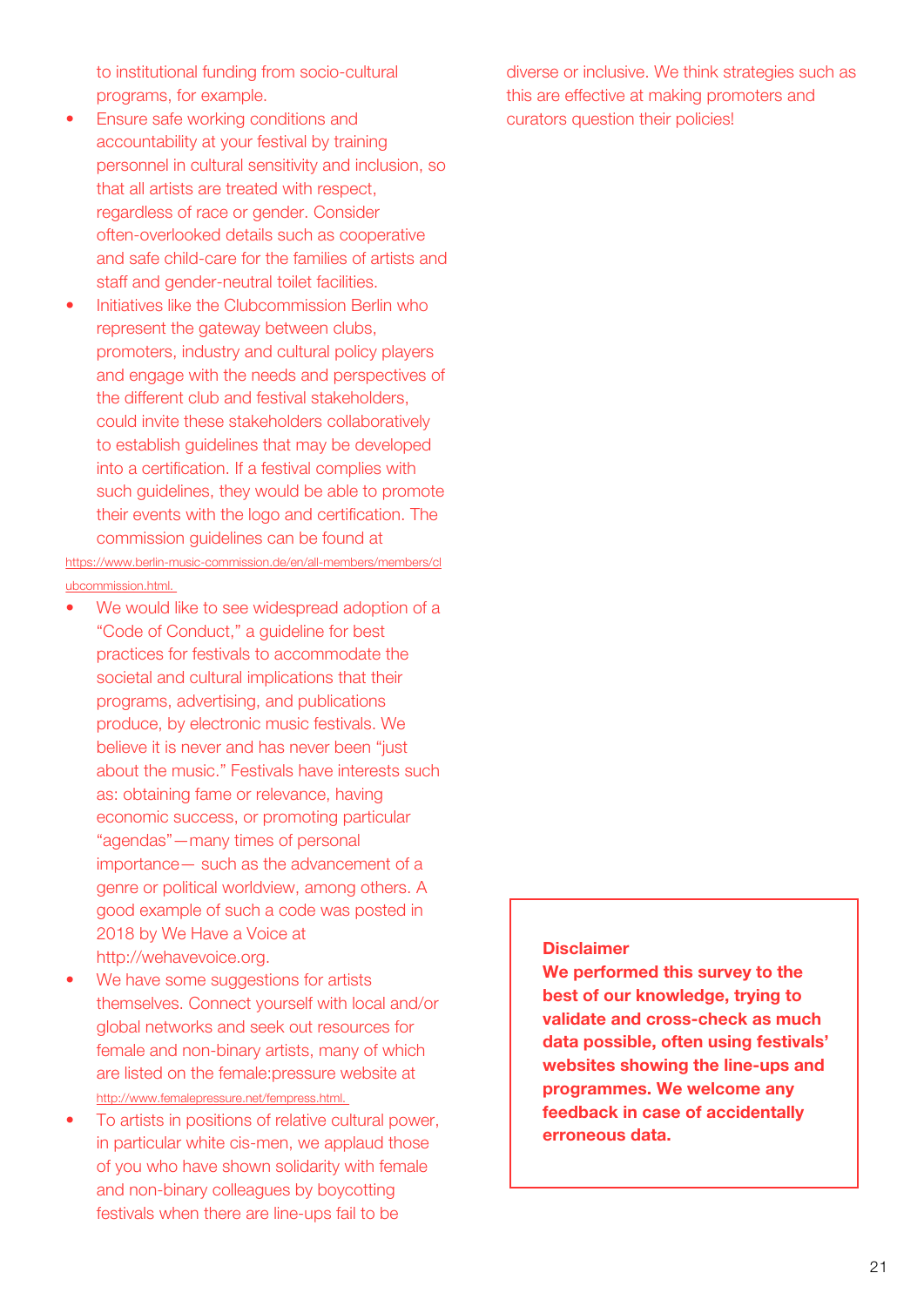## <span id="page-21-0"></span>**06. Acknowledgements**

#### **Core Survey Team**

Angelika Lepper [Utting am Ammersee] Mary Fischer [Berlin] Meg Wilhoite [San Francisco] Michelle Endo [Washington, D.C.] Stephanie Roll [Berlin] Susanne Kirchmayr [Vienna] Tanja Ehmann [Berlin]

#### **Graphic Design**

Ale Hop [Berlin]

**Press** Noëmie Burel [Berlin]

#### **Data Collection Helpers**

Aiko Okamoto [Berlin] Alice Laurent Camena [Rennes] Annelyse Gelman [Austin, TX] Bianca Ludewig [Berlin] Caro Churchill [Manchester] Christina Nemec [Vienna] Claire Lim [New York, NY] Corina MacDonald [Montréal] Claire Monod [Lyon] Daniela Seitz [Berlin] Ece Özel [Istanbul] Evgenia Nedosekina [Moscow] Franziska Plückhan [Berlin] Janina Schütz [Berlin] Kim Pohas [Los Angeles] Lisa Schnuppofsky [Montréal] Maxi Allesch [Vienna] Natalia San Juan [Barcelona] Olivia Louvel [London] Paulina Lasa [Mexico City] Rona Geffen [Berlin] Saira Raza [Atlanta, GA] Sarah Martinus [Berlin] Sarah Roellinger-Shaikh [Cologne] Vidisha Saini [New Delhi] Yulka Plekhanova [Berlin] Yvonne Kiely [Galway] Zoey Vero [Berlin] **plus the many individuals who sent data using our online form. Thank you!**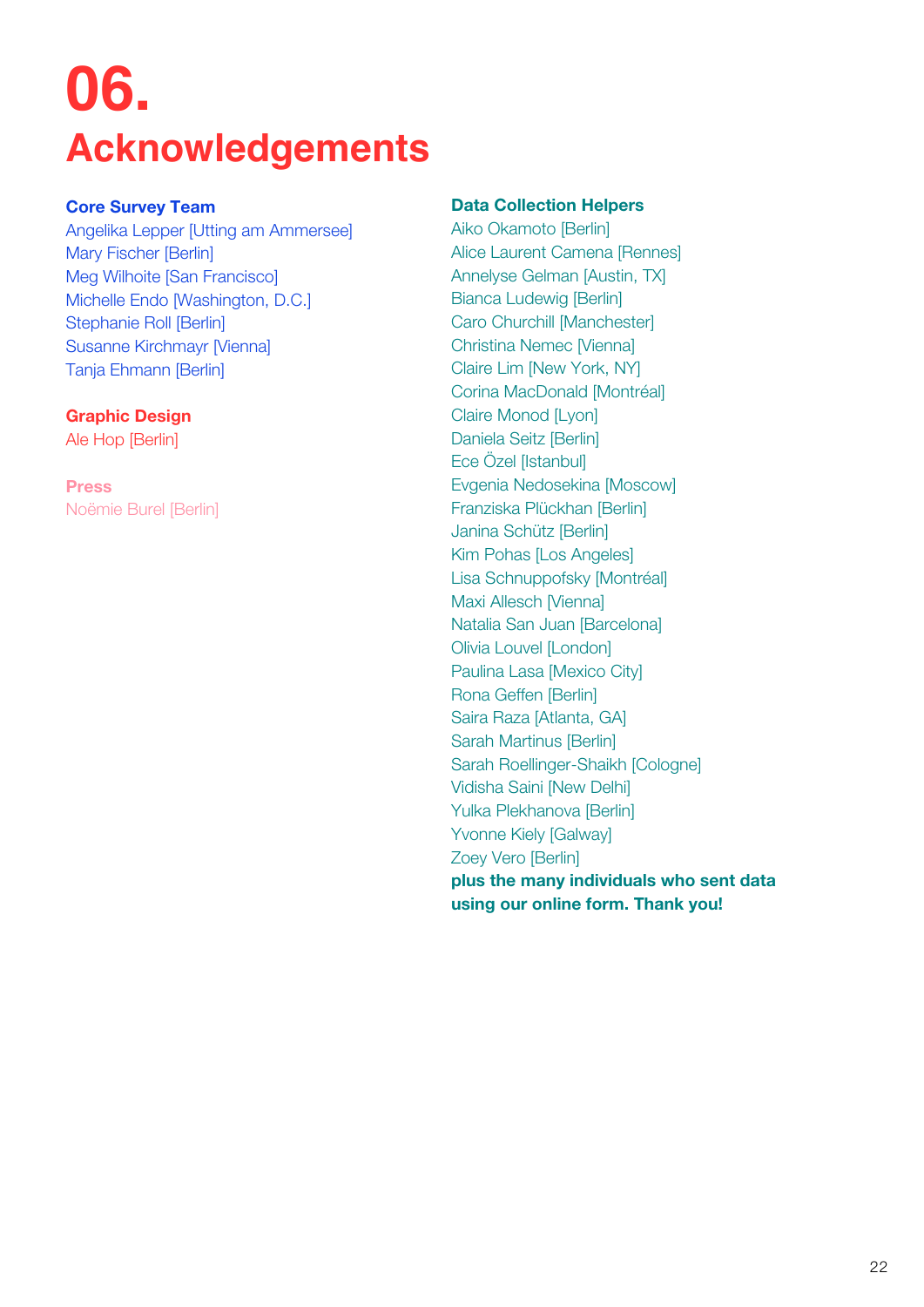## <span id="page-22-0"></span>**07. Appendices**

## **Appendix 1: Gender proportions for all festivals by year [2012 to 2019]**

| <b>Festival</b>                                                                                                                                                                                                                                                                                                                                                                                                                                                                                  | Year         | <b>Number</b><br>of Acts | <b>Female</b>  | Male            | <b>Non-binary</b>  | <b>Mixed</b> | Uľ*           |
|--------------------------------------------------------------------------------------------------------------------------------------------------------------------------------------------------------------------------------------------------------------------------------------------------------------------------------------------------------------------------------------------------------------------------------------------------------------------------------------------------|--------------|--------------------------|----------------|-----------------|--------------------|--------------|---------------|
|                                                                                                                                                                                                                                                                                                                                                                                                                                                                                                  | 2015         | 19                       | 47.4%          | 47.4%           | $\omega$           | 5.3%         | 0.0%          |
|                                                                                                                                                                                                                                                                                                                                                                                                                                                                                                  | 2016         | 23                       | 47.8%          | 43.5%           | ×,                 | 8.7%         | 0.0%          |
|                                                                                                                                                                                                                                                                                                                                                                                                                                                                                                  | 2017         | 39                       | 64.1%          | 12.8%           | 20.5%              | 2.6%         | 0.0%          |
|                                                                                                                                                                                                                                                                                                                                                                                                                                                                                                  | 2018         | 37                       | 37.8%          | 37.8%           | 18.9%              | 5.4%         | 0.0%          |
|                                                                                                                                                                                                                                                                                                                                                                                                                                                                                                  | 2019         | 36                       | 44.4%          | 22.2%           | 19.4%              | 13.9%        | 0.0%          |
|                                                                                                                                                                                                                                                                                                                                                                                                                                                                                                  | 2016         | 32                       | 3.1%           | 96.9%           |                    | 0.0%         | 0.0%          |
| 3hd<br>4GB<br>50 Years of Minimalism<br>Abstrasension<br>Acousma<br>Alfa Future People<br>Apparitions Festival<br>Aquasella<br>Ars Electronica<br>Astropolis<br>Audio Garden<br>AVA<br>Awakenings Festival<br><b>Bass Coast</b><br>Beatherder<br>Berlin Atonal<br><b>Berlin Festival</b><br>Berlin Music Week<br>Blue Dot<br>Boom Festival<br>Boxed Off<br>Bozar Electronic Arts Festival<br><b>BPM Festival</b><br><b>BPM Festival Portugal</b><br>BY:LARM<br>$C/O$ pop<br>Carnaval de Bahidorá | 2017<br>2018 | 46<br>44                 | 0.0%<br>9.1%   | 100.0%<br>86.4% | 0.0%<br>0.0%       | 0.0%<br>0.0% | 0.0%<br>4.5%  |
|                                                                                                                                                                                                                                                                                                                                                                                                                                                                                                  | 2019         | 86                       | 8.1%           | 84.9%           | 0.0%               | 0.0%         | 7.0%          |
|                                                                                                                                                                                                                                                                                                                                                                                                                                                                                                  | 2012         | $\mathsf 9$              | 44.4%          | 55.6%           | $\sim$             | 0.0%         | 0.0%          |
|                                                                                                                                                                                                                                                                                                                                                                                                                                                                                                  | 2016         | 25                       | 0.0%           | 100.0%          | $\sim$             | 0.0%         | 0.0%          |
|                                                                                                                                                                                                                                                                                                                                                                                                                                                                                                  | 2017         | 18                       | 5.6%           | 83.3%           | 0.0%               | 5.6%         | 5.6%          |
|                                                                                                                                                                                                                                                                                                                                                                                                                                                                                                  | 2018         | 19                       | 0.0%           | 94.7%           | 0.0%               | 5.3%         | 0.0%          |
|                                                                                                                                                                                                                                                                                                                                                                                                                                                                                                  | 2019         | 9                        | 0.0%           | 77.8%           | 0.0%               | 0.0%         | 22.2%         |
|                                                                                                                                                                                                                                                                                                                                                                                                                                                                                                  | 2017         | 10                       | 20.0%          | 80.0%           | $\sim$             | 0.0%         | 0.0%          |
|                                                                                                                                                                                                                                                                                                                                                                                                                                                                                                  | 2016<br>2017 | 41<br>102                | 7.3%<br>7.8%   | 92.7%<br>89.2%  | $\omega$<br>0.0%   | 0.0%<br>2.9% | 0.0%<br>0.0%  |
|                                                                                                                                                                                                                                                                                                                                                                                                                                                                                                  | 2018         | 79                       | 7.6%           | 89.9%           | 0.0%               | 2.5%         | 0.0%          |
|                                                                                                                                                                                                                                                                                                                                                                                                                                                                                                  | 2019         | 63                       | 6.3%           | 92.1%           | 0.0%               | 1.6%         | 0.0%          |
|                                                                                                                                                                                                                                                                                                                                                                                                                                                                                                  | 2016         | 32                       | 3.1%           | 96.9%           | $\omega$           | 0.0%         | 0.0%          |
|                                                                                                                                                                                                                                                                                                                                                                                                                                                                                                  | 2017         | 37                       | 2.7%           | 94.6%           | 0.0%               | 2.7%         | 0.0%          |
|                                                                                                                                                                                                                                                                                                                                                                                                                                                                                                  | 2018         | 47                       | 6.4%           | 87.2%           | 0.0%               | 6.4%         | 0.0%          |
|                                                                                                                                                                                                                                                                                                                                                                                                                                                                                                  | 2019         | 40                       | 5.0%           | 85.0%           | 0.0%               | 2.5%         | 7.5%          |
|                                                                                                                                                                                                                                                                                                                                                                                                                                                                                                  | 2014         | 56                       | 8.9%           | 89.3%           | $\sim$             | 1.8%         | 0.0%          |
|                                                                                                                                                                                                                                                                                                                                                                                                                                                                                                  | 2012         | 130                      | 24.6%          | 73.1%           | $\omega$           | 2.3%         | 0.0%          |
|                                                                                                                                                                                                                                                                                                                                                                                                                                                                                                  | 2019<br>2017 | 55<br>46                 | 14.5%<br>6.5%  | 70.9%<br>80.4%  | 1.8%<br>0.0%       | 7.3%<br>0.0% | 5.5%<br>13.0% |
|                                                                                                                                                                                                                                                                                                                                                                                                                                                                                                  | 2018         | 52                       | 3.8%           | 80.8%           | 0.0%               | 0.0%         | 15.4%         |
|                                                                                                                                                                                                                                                                                                                                                                                                                                                                                                  | 2019         | 45                       | 13.3%          | 66.7%           | 0.0%               | 2.2%         | 17.8%         |
|                                                                                                                                                                                                                                                                                                                                                                                                                                                                                                  | 2016         | 27                       | 7.4%           | 85.2%           | $\sim$             | 7.4%         | 0.0%          |
|                                                                                                                                                                                                                                                                                                                                                                                                                                                                                                  | 2017         | 45                       | 17.8%          | 73.3%           | 8.9%               | 0.0%         | 0.0%          |
|                                                                                                                                                                                                                                                                                                                                                                                                                                                                                                  | 2018         | 58                       | 24.1%          | 70.7%           | 0.0%               | 1.7%         | 3.4%          |
|                                                                                                                                                                                                                                                                                                                                                                                                                                                                                                  | 2019         | 68                       | 27.9%          | 64.7%           | 0.0%               | 1.5%         | 5.9%          |
|                                                                                                                                                                                                                                                                                                                                                                                                                                                                                                  | 2015         | 110                      | 10.0%          | 86.4%           | ×.                 | 3.6%         | 0.0%          |
|                                                                                                                                                                                                                                                                                                                                                                                                                                                                                                  | 2016         | 103                      | 6.8%           | 90.3%           | $\sim$             | 2.9%         | 0.0%          |
|                                                                                                                                                                                                                                                                                                                                                                                                                                                                                                  | 2017<br>2018 | 112<br>95                | 15.2%<br>10.5% | 83.0%<br>88.4%  | 0.0%<br>0.0%       | 1.8%<br>1.1% | 0.0%<br>0.0%  |
|                                                                                                                                                                                                                                                                                                                                                                                                                                                                                                  | 2019         | 110                      | 16.4%          | 82.7%           | 0.0%               | 0.9%         | 0.0%          |
|                                                                                                                                                                                                                                                                                                                                                                                                                                                                                                  | 2016         | 17                       | 17.6%          | 82.4%           | $\sim$             | 0.0%         | 0.0%          |
|                                                                                                                                                                                                                                                                                                                                                                                                                                                                                                  | 2017         | 120                      | 12.5%          | 79.2%           | 0.0%               | 3.3%         | 5.0%          |
|                                                                                                                                                                                                                                                                                                                                                                                                                                                                                                  | 2018         | 142                      | 19.0%          | 69.7%           | 0.0%               | 2.1%         | 9.2%          |
|                                                                                                                                                                                                                                                                                                                                                                                                                                                                                                  | 2019         | 140                      | 25.7%          | 72.9%           | 0.0%               | 1.4%         | 0.0%          |
|                                                                                                                                                                                                                                                                                                                                                                                                                                                                                                  | 2018         | 136                      | 11.0%          | 73.5%           | 0.0%               | 14.0%        | 1.5%          |
|                                                                                                                                                                                                                                                                                                                                                                                                                                                                                                  | 2019         | 116                      | 9.5%           | 81.0%           | 0.0%               | 6.0%         | 3.4%          |
|                                                                                                                                                                                                                                                                                                                                                                                                                                                                                                  | 2014<br>2015 | 67<br>70                 | 3.0%<br>4.3%   | 92.5%<br>90.0%  | $\sim$<br>$\omega$ | 4.5%         | 0.0%<br>0.0%  |
|                                                                                                                                                                                                                                                                                                                                                                                                                                                                                                  | 2016         | 89                       | 16.9%          | 75.3%           | ×                  | 5.7%<br>7.9% | 0.0%          |
|                                                                                                                                                                                                                                                                                                                                                                                                                                                                                                  | 2017         | 98                       | 20.4%          | 66.3%           | 0.0%               | 9.2%         | 4.1%          |
|                                                                                                                                                                                                                                                                                                                                                                                                                                                                                                  | 2018         | 114                      | 32.5%          | 51.8%           | 2.6%               | 13.2%        | 0.0%          |
|                                                                                                                                                                                                                                                                                                                                                                                                                                                                                                  | 2019         | 93                       | 26.9%          | 55.9%           | 2.2%               | 14.0%        | 1.1%          |
|                                                                                                                                                                                                                                                                                                                                                                                                                                                                                                  | 2012         | 87                       | 13.8%          | 75.9%           | $\sim$             | 10.3%        | 0.0%          |
|                                                                                                                                                                                                                                                                                                                                                                                                                                                                                                  | 2014         | 229                      | 16.2%          | 72.1%           | $\omega$           | 11.8%        | 0.0%          |
|                                                                                                                                                                                                                                                                                                                                                                                                                                                                                                  | 2018         | 84                       | 9.5%           | 64.3%           | 0.0%               | 25.0%        | 1.2%          |
|                                                                                                                                                                                                                                                                                                                                                                                                                                                                                                  | 2019         | 141                      | 27.7%          | 44.0%           | 0.0%               | 22.7%        | 5.7%          |
|                                                                                                                                                                                                                                                                                                                                                                                                                                                                                                  | 2012<br>2017 | 171<br>37                | 2.9%<br>10.8%  | 90.6%<br>75.7%  | $\sim$<br>0.0%     | 2.3%<br>2.7% | 4.1%<br>10.8% |
|                                                                                                                                                                                                                                                                                                                                                                                                                                                                                                  | 2018         | 39                       | 15.4%          | 84.6%           | 0.0%               | 0.0%         | 0.0%          |
|                                                                                                                                                                                                                                                                                                                                                                                                                                                                                                  | 2019         | 21                       | 33.3%          | 66.7%           | 0.0%               | 0.0%         | 0.0%          |
|                                                                                                                                                                                                                                                                                                                                                                                                                                                                                                  | 2015         | 24                       | 4.2%           | 83.3%           | $\sim$             | 12.5%        | 0.0%          |
|                                                                                                                                                                                                                                                                                                                                                                                                                                                                                                  | 2016         | 26                       | 15.4%          | 80.8%           | $\omega$           | 3.8%         | 0.0%          |
|                                                                                                                                                                                                                                                                                                                                                                                                                                                                                                  | 2017         | 8                        | 12.5%          | 62.5%           | 0.0%               | 25.0%        | 0.0%          |
|                                                                                                                                                                                                                                                                                                                                                                                                                                                                                                  | 2015         | 152                      | 5.3%           | 94.1%           | $\omega$           | 0.7%         | 0.0%          |
|                                                                                                                                                                                                                                                                                                                                                                                                                                                                                                  | 2016         | 377                      | 9.3%           | 88.9%           | $\omega$           | 1.1%         | 0.8%          |
|                                                                                                                                                                                                                                                                                                                                                                                                                                                                                                  | 2017<br>2017 | 468                      | 7.7%           | 89.7%           | 0.0%               | 0.6%         | 1.9%          |
|                                                                                                                                                                                                                                                                                                                                                                                                                                                                                                  | 2018         | 181<br>157               | 8.3%<br>8.9%   | 91.2%<br>89.8%  | 0.0%<br>0.0%       | 0.0%<br>0.0% | 0.6%<br>1.3%  |
|                                                                                                                                                                                                                                                                                                                                                                                                                                                                                                  | 2019         | 146                      | 10.3%          | 85.6%           | 0.0%               | 1.4%         | 2.7%          |
|                                                                                                                                                                                                                                                                                                                                                                                                                                                                                                  | 2013         | 134                      | 21.6%          | 68.7%           | $\omega$           | 9.7%         | 0.0%          |
|                                                                                                                                                                                                                                                                                                                                                                                                                                                                                                  | 2012         | 82                       | 17.1%          | 65.9%           | $\sim$             | 17.1%        | 0.0%          |
|                                                                                                                                                                                                                                                                                                                                                                                                                                                                                                  | 2015         | 21                       | 14.3%          | 76.2%           | $\omega$           | 9.5%         | 0.0%          |
|                                                                                                                                                                                                                                                                                                                                                                                                                                                                                                  | 2016         | 30                       | 3.3%           | 80.0%           | $\sim$             | 16.7%        | 0.0%          |
|                                                                                                                                                                                                                                                                                                                                                                                                                                                                                                  | 2017         | 36                       | 16.7%          | 77.8%           | 0.0%               | 5.6%         | 0.0%          |
|                                                                                                                                                                                                                                                                                                                                                                                                                                                                                                  | 2018         | 50                       | 20.0%          | 72.0%           | 0.0%               | 8.0%         | 0.0%          |
|                                                                                                                                                                                                                                                                                                                                                                                                                                                                                                  | 2019         | 39                       | 23.1%          | 64.1%           | 2.6%               | 10.3%        | 0.0%          |
| CasiMiniFest<br>Chance of Rain                                                                                                                                                                                                                                                                                                                                                                                                                                                                   | 2014<br>2016 | 6<br>52                  | 16.7%          | 66.7%           | $\sim$<br>$\omega$ | 16.7%        | 0.0%          |
| <b>City Sonic</b>                                                                                                                                                                                                                                                                                                                                                                                                                                                                                | 2017         | 81                       | 17.3%<br>28.4% | 76.9%<br>67.9%  | 0.0%               | 3.8%<br>3.7% | 1.9%<br>0.0%  |
| *Unidentified                                                                                                                                                                                                                                                                                                                                                                                                                                                                                    |              |                          |                |                 |                    |              |               |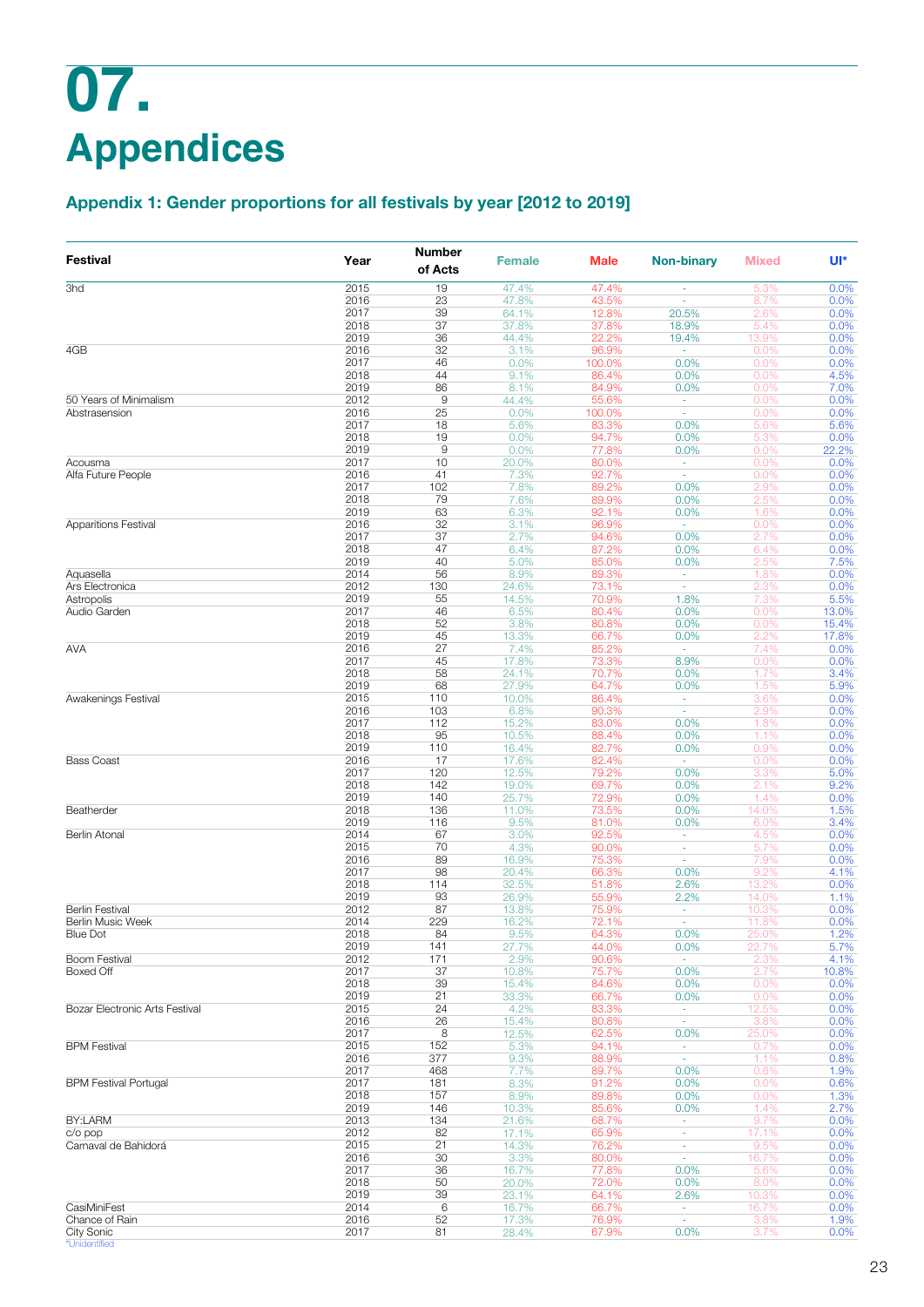| Festival                              | Year         | Number<br>of Acts | <b>Female</b>  | <b>Male</b>     | <b>Non-binary</b>        | <b>Mixed</b>  | Ul*          |
|---------------------------------------|--------------|-------------------|----------------|-----------------|--------------------------|---------------|--------------|
| Click                                 | 2015         | 34                | 17.6%          | 70.6%           | ÷                        | 5.9%          | 5.9%         |
|                                       | 2016         | 33                | 12.1%          | 57.6%           | ä,                       | 30.3%         | 0.0%         |
|                                       | 2017<br>2018 | 17<br>12          | 29.4%<br>33.3% | 52.9%<br>50.0%  | 0.0%<br>8.3%             | 17.6%<br>8.3% | 0.0%<br>0.0% |
|                                       | 2019         | 16                | 37.5%          | 50.0%           | 0.0%                     | 12.5%         | 0.0%         |
| Communikey                            | 2013         | 22                | 13.6%          | 81.8%           |                          | 4.5%          | 0.0%         |
| Comunite                              | 2016         | 34                | 17.6%          | 82.4%           | $\sim$                   | 0.0%          | 0.0%         |
|                                       | 2017         | 40                | 12.5%          | 85.0%           | 0.0%                     | 2.5%          | 0.0%         |
|                                       | 2018         | 36                | 19.4%          | 80.6%           | 0.0%                     | 0.0%          | 0.0%         |
| Crosstown Rebels Day Zero             | 2016         | 12                | 8.3%           | 91.7%           | $\sim$                   | 0.0%          | 0.0%         |
| Crosstown Rebels pres. Get Lost Miami | 2017<br>2018 | 12<br>49          | 8.3%<br>14.3%  | 91.7%<br>85.7%  | 0.0%<br>0.0%             | 0.0%<br>0.0%  | 0.0%<br>0.0% |
|                                       | 2019         | 51                | 7.8%           | 76.5%           | 0.0%                     | 3.9%          | 11.8%        |
| <b>Crssd Festival</b>                 | 2016         | 41                | 7.3%           | 92.7%           | $\sim$                   | 0.0%          | 0.0%         |
|                                       | 2017         | 45                | 8.9%           | 86.7%           | 0.0%                     | 4.4%          | 0.0%         |
|                                       | 2018         | 41                | 17.1%          | 78.0%           | 0.0%                     | 2.4%          | 2.4%         |
|                                       | 2019         | 49                | 20.4%          | 77.6%           | 0.0%                     | 2.0%          | 0.0%         |
| <b>CTM</b>                            | 2013<br>2014 | 181<br>101        | 9.9%<br>14.9%  | 84.5%<br>76.2%  | ä,<br>÷                  | 3.9%<br>8.9%  | 1.7%<br>0.0% |
|                                       | 2015         | 146               | 22.6%          | 73.3%           | ÷                        | 4.1%          | 0.0%         |
|                                       | 2016         | 187               | 32.1%          | 58.3%           | ä,                       | 9.6%          | 0.0%         |
|                                       | 2017         | 125               | 42.4%          | 48.8%           | 3.2%                     | 5.6%          | 0.0%         |
|                                       | 2018         | 144               | 38.2%          | 45.1%           | 4.2%                     | 12.5%         | 0.0%         |
|                                       | 2019         | 205               | 40.5%          | 48.3%           | 2.4%                     | 8.8%          | 0.0%         |
| Cynetart                              | 2016         | 13                | 30.8%          | 53.8%           | $\sim$                   | 15.4%         | 0.0%         |
|                                       | 2017         | 22                | 36.4%          | 36.4%           | 0.0%                     | 13.6%         | 13.6%        |
| Day for Night                         | 2016<br>2017 | 69<br>69          | 13.0%<br>23.2% | 75.4%<br>68.1%  | 0.0%                     | 11.6%<br>7.2% | 0.0%<br>1.4% |
| <b>Decibel Festival</b>               | 2014         | 145               | 12.4%          | 82.1%           | ÷                        | 5.5%          | 0.0%         |
|                                       | 2015         | 131               | 15.3%          | 84.0%           | ä,                       | 0.8%          | 0.0%         |
| Dekmantel Festival Amsterdam          | 2014         | 80                | 2.5%           | 96.3%           | ٠                        | 1.3%          | 0.0%         |
|                                       | 2015         | 103               | 4.9%           | 95.1%           | ÷                        | 0.0%          | 0.0%         |
|                                       | 2016         | 23                | 13.0%          | 87.0%           | ä,                       | 0.0%          | 0.0%         |
|                                       | 2017         | 101               | 12.9%          | 83.2%           | 0.0%                     | 4.0%          | 0.0%         |
|                                       | 2018<br>2019 | 114<br>150        | 19.3%<br>24.0% | 76.3%<br>68.0%  | 0.0%<br>0.7%             | 4.4%          | 0.0%<br>1.3% |
| Dekmantel Festival São Paulo          | 2017         | 54                | 20.4%          | 79.6%           | 0.0%                     | 6.0%<br>0.0%  | 0.0%         |
|                                       | 2018         | 50                | 22.0%          | 78.0%           | 0.0%                     | 0.0%          | 0.0%         |
| Dekmantel Festival Tokyo              | 2016         | 49                | 8.2%           | 91.8%           | ä,                       | 0.0%          | 0.0%         |
| Dekmantel London                      | 2016         | 10                | 0.0%           | 100.0%          | ÷                        | 0.0%          | 0.0%         |
| <b>Dekmantel Selectors</b>            | 2016         | 71                | 7.0%           | 93.0%           | ÷,                       | 0.0%          | 0.0%         |
|                                       | 2017         | 76                | 7.9%           | 92.1%           | 0.0%                     | 0.0%          | 0.0%         |
|                                       | 2018<br>2019 | 72<br>74          | 25.0%<br>29.7% | 72.2%<br>63.5%  | 0.0%<br>0.0%             | 2.8%<br>5.4%  | 0.0%<br>1.4% |
| Desert Hearts Spring                  | 2016         | 37                | 5.4%           | 91.9%           |                          | 0.0%          | 2.7%         |
|                                       | 2017         | 41                | 4.9%           | 92.7%           | 0.0%                     | 2.4%          | 0.0%         |
|                                       | 2018         | 36                | 8.3%           | 91.7%           | 0.0%                     | 0.0%          | 0.0%         |
|                                       | 2019         | 33                | 6.1%           | 93.9%           | 0.0%                     | 0.0%          | 0.0%         |
| Dirty Bird Campout East               | 2018         | 61                | 9.8%           | 86.9%           | 0.0%                     | 0.0%          | 3.3%         |
| Dirty Bird Campout West               | 2015         | 35                | 5.7%           | 88.6%           | $\omega$<br>ä,           | 5.7%          | 0.0%         |
|                                       | 2016<br>2017 | 35<br>52          | 2.9%<br>7.7%   | 94.3%<br>90.4%  | 0.0%                     | 2.9%<br>1.9%  | 0.0%<br>0.0% |
|                                       | 2018         | 69                | 14.5%          | 75.4%           | 0.0%                     | 0.0%          | 10.1%        |
|                                       | 2019         | 61                | 18.0%          | 82.0%           | 0.0%                     | 0.0%          | 0.0%         |
| donaufestival                         | 2015         | 39                | 12.8%          | 69.2%           | $\overline{\phantom{a}}$ | 17.9%         | 0.0%         |
|                                       | 2016         | 49                | 8.2%           | 71.4%           | ÷,                       | 18.4%         | 2.0%         |
|                                       | 2017         | 47                | 17.0%          | 74.5%           | 0.0%                     | 8.5%          | 0.0%         |
|                                       | 2018         | 45                | 31.1%          | 48.9%           | 2.2%                     | 17.8%         | 0.0%         |
| Dour Festival                         | 2019<br>2012 | 59<br>232         | 22.0%<br>2.2%  | 44.1%<br>90.5%  | 3.4%                     | 22.0%<br>7.3% | 8.5%<br>0.0% |
| e_may Festival                        | 2012         | 18                | 50.0%          | 5.6%            | $\sim$                   | 44.4%         | 0.0%         |
| <b>Eclipse Festival</b>               | 2018         | 111               | 5.4%           | 91.0%           | 0.0%                     | 3.6%          | 0.0%         |
| Ekkofestivalen                        | 2012         | 29                | 3.4%           | 86.2%           |                          | 10.3%         | 0.0%         |
| Electric Daisy Carnival New York      | 2012         | 81                | 7.4%           | 87.7%           | ٠                        | 4.9%          | 0.0%         |
| Electric Daisy Carnival Orlando       | 2012         | 57                | 1.8%           | 94.7%           | ÷,                       | 3.5%          | 0.0%         |
| <b>Electric Spring</b>                | 2016<br>2017 | 33<br>13          | 30.3%<br>53.8% | 54.5%<br>46.2%  | ä,                       | 15.2%<br>0.0% | 0.0%<br>0.0% |
|                                       | 2018         | 17                | 58.8%          | 29.4%           | 0.0%<br>0.0%             | 11.8%         | 0.0%         |
|                                       | 2019         | 17                | 52.9%          | 35.3%           | 0.0%                     | 11.8%         | 0.0%         |
| <b>Electric Spring Huddersfield</b>   | 2013         | 15                | 6.7%           | 93.3%           | $\overline{\phantom{a}}$ | 0.0%          | 0.0%         |
|                                       | 2015         | 16                | 25.0%          | 62.5%           | ÷                        | 0.0%          | 12.5%        |
|                                       | 2016         | 20                | 10.0%          | 50.0%           | ä,                       | 40.0%         | 0.0%         |
|                                       | 2017         | 14                | 21.4%          | 64.3%           | 0.0%                     | 14.3%         | 0.0%         |
|                                       | 2018<br>2019 | 11<br>8           | 18.2%          | 27.3%<br>62.5%  | 0.0%<br>0.0%             | 54.5%         | 0.0%         |
| <b>Electron Festival</b>              | 2013         | 97                | 37.5%<br>6.2%  | 87.6%           | $\overline{\phantom{a}}$ | 0.0%<br>6.2%  | 0.0%<br>0.0% |
|                                       | 2014         | 99                | 12.1%          | 82.8%           | ÷                        | 5.1%          | 0.0%         |
|                                       | 2016         | 95                | 21.1%          | 74.7%           | ä,                       | 4.2%          | 0.0%         |
|                                       | 2017         | 73                | 9.6%           | 84.9%           | 1.4%                     | 4.1%          | 0.0%         |
|                                       | 2018         | 100               | 11.0%          | 86.0%           | 0.0%                     | 3.0%          | 0.0%         |
|                                       | 2019         | 97                | 19.6%          | 69.1%           | 0.0%                     | 6.2%          | 5.2%         |
| Electronica En Abril                  | 2014<br>2015 | 16<br>13          | 25.0%          | 68.8%           | ÷<br>÷,                  | 6.3%<br>7.7%  | 0.0%<br>0.0% |
|                                       | 2016         | 12                | 7.7%<br>0.0%   | 84.6%<br>100.0% | ä,                       | 0.0%          | 0.0%         |
|                                       | 2017         | 10                | 30.0%          | 70.0%           | 0.0%                     | 0.0%          | 0.0%         |
|                                       | 2018         | 13                | 23.1%          | 61.5%           | 0.0%                     | 15.4%         | 0.0%         |
|                                       | 2019         | 11                | 36.4%          | 27.3%           | 0.0%                     | 36.4%         | 0.0%         |
| Elevate                               | 2016         | 44                | 13.6%          | 84.1%           | $\omega$                 | 2.3%          | 0.0%         |
|                                       | 2017         | 52                | 17.3%          | 73.1%           | 0.0%                     | 9.6%          | 0.0%<br>0.0% |
|                                       | 2018<br>2019 | 58<br>55          | 22.4%<br>32.7% | 70.7%<br>52.7%  | 1.7%<br>0.0%             | 5.2%<br>14.5% | 0.0%         |
|                                       |              |                   |                |                 |                          |               |              |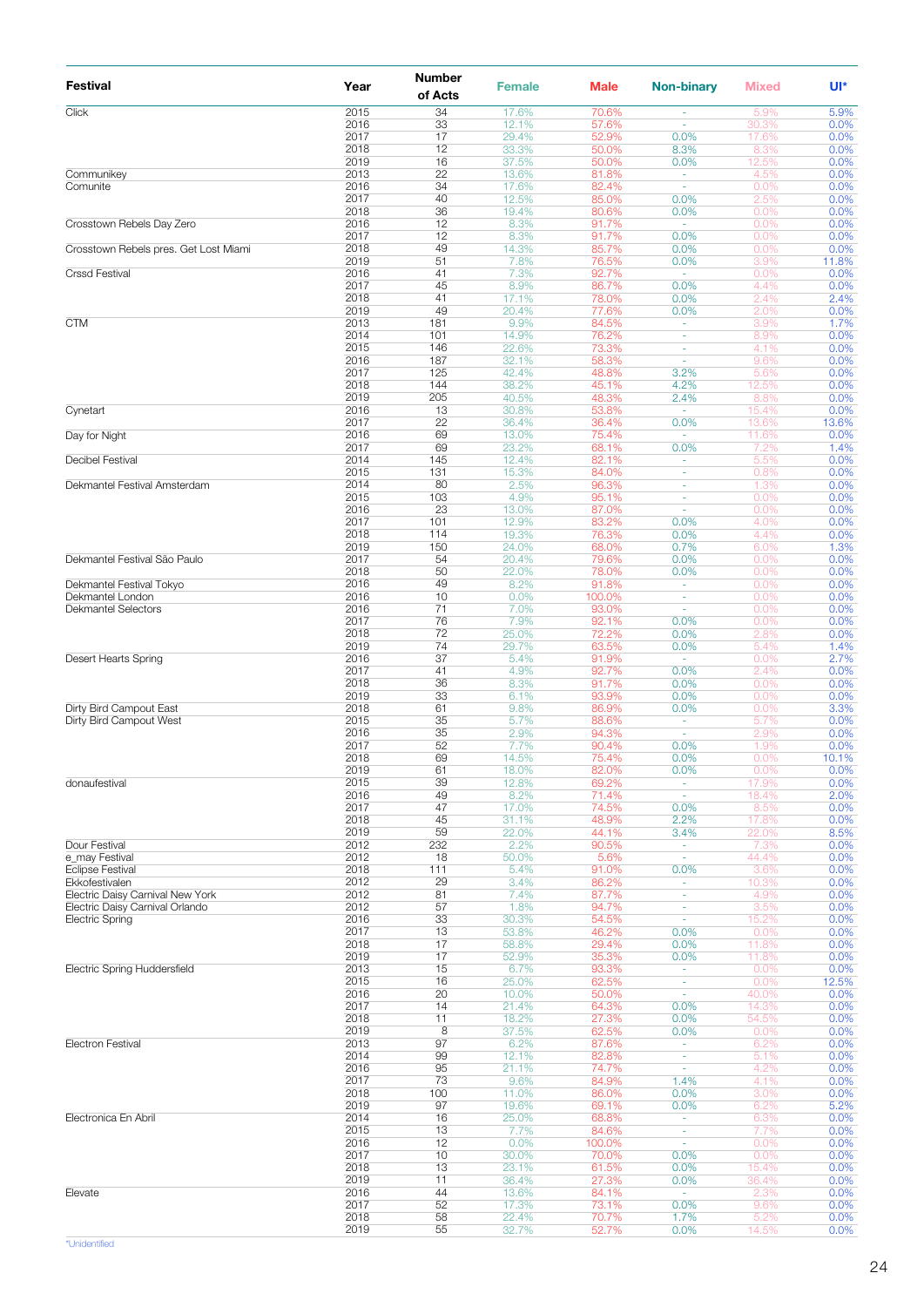| <b>Festival</b>                             | Year         | Number<br>of Acts    | <b>Female</b>  | <b>Male</b>    | <b>Non-binary</b> | <b>Mixed</b>   | Ul*           |
|---------------------------------------------|--------------|----------------------|----------------|----------------|-------------------|----------------|---------------|
| Eufònic                                     | 2014         | 14                   | 14.3%          | 71.4%          |                   | 14.3%          | 0.0%          |
|                                             | 2017<br>2018 | 24<br>45             | 20.8%<br>26.7% | 50.0%<br>53.3% | 0.0%<br>2.2%      | 29.2%<br>17.8% | 0.0%<br>0.0%  |
|                                             | 2019         | 41                   | 24.4%          | 65.9%          | 0.0%              | 9.8%           | 0.0%          |
| Eufònic Urbà                                | 2017         | 10                   | 10.0%          | 50.0%          | 0.0%              | 40.0%          | 0.0%          |
|                                             | 2018<br>2019 | 9<br>10              | 11.1%<br>10.0% | 88.9%<br>40.0% | 0.0%<br>10.0%     | 0.0%<br>40.0%  | 0.0%<br>0.0%  |
| Fascinoma Festival                          | 2016         | 41                   | 7.3%           | 90.2%          | ۰                 | 2.4%           | 0.0%          |
|                                             | 2017         | 15                   | 13.3%          | 86.7%          | 0.0%              | 0.0%           | 0.0%          |
| <b>Festival FORTE</b>                       | 2017<br>2018 | 35<br>43             | 17.1%<br>14.0% | 80.0%<br>67.4% | 0.0%<br>2.3%      | 2.9%<br>14.0%  | 0.0%<br>2.3%  |
|                                             | 2019         | 35                   | 20.0%          | 77.1%          | 0.0%              | 2.9%           | 0.0%          |
| FFKT                                        | 2019         | 37                   | 21.6%          | 70.3%          | 0.0%              | 5.4%           | 2.7%          |
| <b>Field Maneuvers</b>                      | 2017<br>2018 | 59<br>58             | 23.7%<br>31.0% | 71.2%<br>65.5% | 0.0%<br>0.0%      | 5.1%<br>3.4%   | 0.0%<br>0.0%  |
|                                             | 2019         | 61                   | 36.1%          | 54.1%          | 0.0%              | 9.8%           | 0.0%          |
| <b>Flow Festival</b>                        | 2012         | 133                  | 5.3%           | 76.7%          | ۰                 | 18.0%          | 0.0%          |
| <b>FORM Arcosanti</b>                       | 2015<br>2016 | 26<br>32             | 26.9%          | 57.7%<br>71.9% | ÷<br>٠            | 15.4%<br>6.3%  | 0.0%<br>0.0%  |
|                                             | 2017         | 37                   | 21.9%<br>29.7% | 62.2%          | 0.0%              | 8.1%           | 0.0%          |
|                                             | 2018         | 39                   | 46.2%          | 35.9%          | 5.1%              | 12.8%          | 0.0%          |
|                                             | 2019         | 45                   | 48.9%          | 44.4%          | 0.0%              | 6.7%           | 0.0%          |
| frameworks festival<br><b>Free Rotation</b> | 2013<br>2014 | $\overline{9}$<br>88 | 11.1%<br>13.6% | 88.9%<br>75.0% | ÷<br>$\sim$       | 0.0%<br>1.1%   | 0.0%<br>10.2% |
| Freedom Festival                            | 2017         | 35                   | 2.9%           | 94.3%          | 0.0%              | 0.0%           | 2.9%          |
|                                             | 2018         | 31                   | 19.4%          | 74.2%          | 0.0%              | 0.0%           | 6.5%          |
| Full of Noises                              | 2019<br>2018 | 39<br>$\hbox{9}$     | 17.9%          | 82.1%<br>22.2% | 0.0%              | 0.0%           | 0.0%          |
|                                             | 2019         | $\overline{9}$       | 44.4%<br>33.3% | 66.7%          | 0.0%<br>0.0%      | 33.3%<br>0.0%  | 0.0%<br>0.0%  |
| <b>Further Future</b>                       | 2016         | 61                   | 6.6%           | 83.6%          |                   | 9.8%           | 0.0%          |
| Fusion                                      | 2012         | 251                  | 9.6%           | 69.3%          | ٠<br>÷            | 21.1%          | 0.0%          |
|                                             | 2015<br>2016 | 552<br>726           | 10.9%<br>10.9% | 71.0%<br>72.7% | ÷                 | 14.9%<br>14.0% | 3.3%<br>2.3%  |
|                                             | 2018         | 386                  | 9.1%           | 62.2%          | 0.3%              | 22.5%          | 6.0%          |
|                                             | 2019         | 315                  | 20.6%          | 75.6%          | 0.0%              | 2.2%           | 1.6%          |
| FutureEverything                            | 2013<br>2015 | 22<br>27             | 4.5%<br>11.1%  | 90.9%<br>81.5% | ٠                 | 4.5%<br>3.7%   | 0.0%<br>3.7%  |
|                                             | 2016         | 21                   | 19.0%          | 66.7%          | ÷                 | 14.3%          | 0.0%          |
| FYF Fest                                    | 2016         | 52                   | 15.4%          | 78.8%          | ÷                 | 5.8%           | 0.0%          |
|                                             | 2017         | 68                   | 23.5%          | 66.2%          | 0.0%              | 8.8%           | 1.5%          |
| Garbicz                                     | 2017<br>2018 | 190<br>256           | 13.2%<br>13.7% | 78.9%<br>78.1% | 0.0%<br>0.0%      | 7.9%<br>8.2%   | 0.0%<br>0.0%  |
| Geometry of Now                             | 2017         | 30                   | 6.7%           | 80.0%          | 0.0%              | 13.3%          | 0.0%          |
| GRM - Live Électronique                     | 2017         | 10                   | 0.0%           | 90.0%          | $\sim$            | 10.0%          | 0.0%          |
| <b>Grounded Festival</b>                    | 2018<br>2019 | 21<br>20             | 52.4%<br>55.0% | 42.9%<br>40.0% | 4.8%<br>5.0%      | 0.0%<br>0.0%   | 0.0%<br>0.0%  |
| GuteZeit Festival                           | 2016         | 10                   | 0.0%           | 100.0%         | ٠                 | 0.0%           | 0.0%          |
|                                             | 2017         | 14                   | 0.0%           | 100.0%         | 0.0%              | 0.0%           | 0.0%          |
|                                             | 2018<br>2019 | $\overline{9}$<br>17 | 22.2%<br>5.9%  | 77.8%<br>94.1% | 0.0%<br>0.0%      | 0.0%<br>0.0%   | 0.0%<br>0.0%  |
| Heart of Noise                              | 2015         | 28                   | 7.1%           | 89.3%          |                   | 3.6%           | 0.0%          |
|                                             | 2016         | 26                   | 7.7%           | 84.6%          | ٠                 | 7.7%           | 0.0%          |
|                                             | 2017         | 25                   | 24.0%          | 76.0%          | 0.0%              | $0.0\%$        | 0.0%          |
|                                             | 2018<br>2019 | 29<br>29             | 17.2%<br>31.0% | 79.3%<br>55.2% | 0.0%<br>0.0%      | 3.4%<br>13.8%  | 0.0%<br>0.0%  |
| Heroines of Sound                           | 2016         | 19                   | 94.7%          | 0.0%           | ۰                 | 5.3%           | 0.0%          |
|                                             | 2017         | 20                   | 95.0%          | 0.0%           | 0.0%              | 5.0%           | 0.0%          |
|                                             | 2018<br>2019 | 21<br>22             | 85.7%<br>95.5% | 0.0%<br>0.0%   | 9.5%<br>0.0%      | 4.8%<br>4.5%   | 0.0%<br>0.0%  |
| Holy Ship                                   | 2017         | 142                  | 9.2%           | 89.4%          | 0.0%              | 1.4%           | 0.0%          |
|                                             | 2018         | 116                  | 13.8%          | 86.2%          | 0.0%              | 0.0%           | 0.0%          |
|                                             | 2019<br>2017 | 123<br>28            | 6.5%           | 89.4%          | 0.0%              | 0.0%           | 4.1%<br>0.0%  |
| Horst                                       | 2018         | 47                   | 10.7%<br>19.1% | 85.7%<br>80.9% | 0.0%<br>0.0%      | 3.6%<br>0.0%   | 0.0%          |
|                                             | 2019         | 60                   | 35.0%          | 65.0%          | 0.0%              | 0.0%           | 0.0%          |
| Hotbox                                      | 2018         | 55                   | 7.3%           | 90.9%          | 0.0%              | 1.8%           | 0.0%          |
| Hyperreality                                | 2019<br>2017 | 50<br>80             | 4.0%<br>40.0%  | 94.0%<br>46.3% | 0.0%<br>5.0%      | 2.0%<br>8.8%   | 0.0%<br>0.0%  |
|                                             | 2018         | 43                   | 44.2%          | 32.6%          | 7.0%              | 16.3%          | 0.0%          |
|                                             | 2019         | 60                   | 63.3%          | 30.0%          | 1.7%              | 5.0%           | 0.0%          |
| Hyte Berlin - NYE Week                      | 2014<br>2012 | 28                   | 7.1%           | 92.9%          | Ξ                 | 0.0%           | 0.0%          |
| I Love Techno                               | 2014         | 37<br>36             | 0.0%<br>5.6%   | 97.3%<br>91.7% | ٠                 | 2.7%<br>2.8%   | 0.0%<br>0.0%  |
| I Love Techno Europe                        | 2014         | 24                   | 0.0%           | 100.0%         | ۰                 | 0.0%           | 0.0%          |
|                                             | 2016         | 21                   | 0.0%           | 100.0%         | ×                 | 0.0%           | 0.0%          |
|                                             | 2017<br>2018 | 22<br>22             | 9.1%<br>9.1%   | 90.9%<br>90.9% | 0.0%<br>0.0%      | 0.0%<br>0.0%   | 0.0%<br>0.0%  |
|                                             | 2019         | 25                   | 16.0%          | 80.0%          | 0.0%              | 0.0%           | 4.0%          |
| <b>ICAS Festival</b>                        | 2015         | 35                   | 17.1%          | 74.3%          | $\sim$            | 8.6%           | 0.0%          |
| Igloofest                                   | 2015<br>2016 | 118<br>109           | 16.9%<br>35.8% | 79.7%          | ۰<br>÷            | 1.7%<br>3.7%   | 1.7%<br>0.0%  |
|                                             | 2017         | 140                  | 29.3%          | 60.6%<br>63.6% | 0.0%              | 5.7%           | 1.4%          |
|                                             | 2018         | 53                   | 22.6%          | 75.5%          | 1.9%              | 0.0%           | 0.0%          |
|                                             | 2019         | 85                   | 21.2%          | 74.1%          | 1.2%<br>٠         | 1.2%           | 2.4%          |
| III Bienal Música Hoje<br>Insomnia          | 2015<br>2014 | 73<br>22             | 8.2%<br>18.2%  | 91.8%<br>59.1% | ۰                 | 0.0%<br>22.7%  | 0.0%<br>0.0%  |
|                                             | 2015         | 34                   | 26.5%          | 67.6%          | Ξ                 | 5.9%           | 0.0%          |
|                                             | 2016         | 26                   | 30.8%          | 61.5%          | ٠                 | 7.7%           | 0.0%          |
|                                             | 2017<br>2018 | 26<br>30             | 26.9%<br>50.0% | 57.7%<br>43.3% | 0.0%<br>6.7%      | 15.4%<br>0.0%  | 0.0%<br>0.0%  |
|                                             | 2019         | 41                   | 41.5%          | 53.7%          | 2.4%              | 2.4%           | 0.0%          |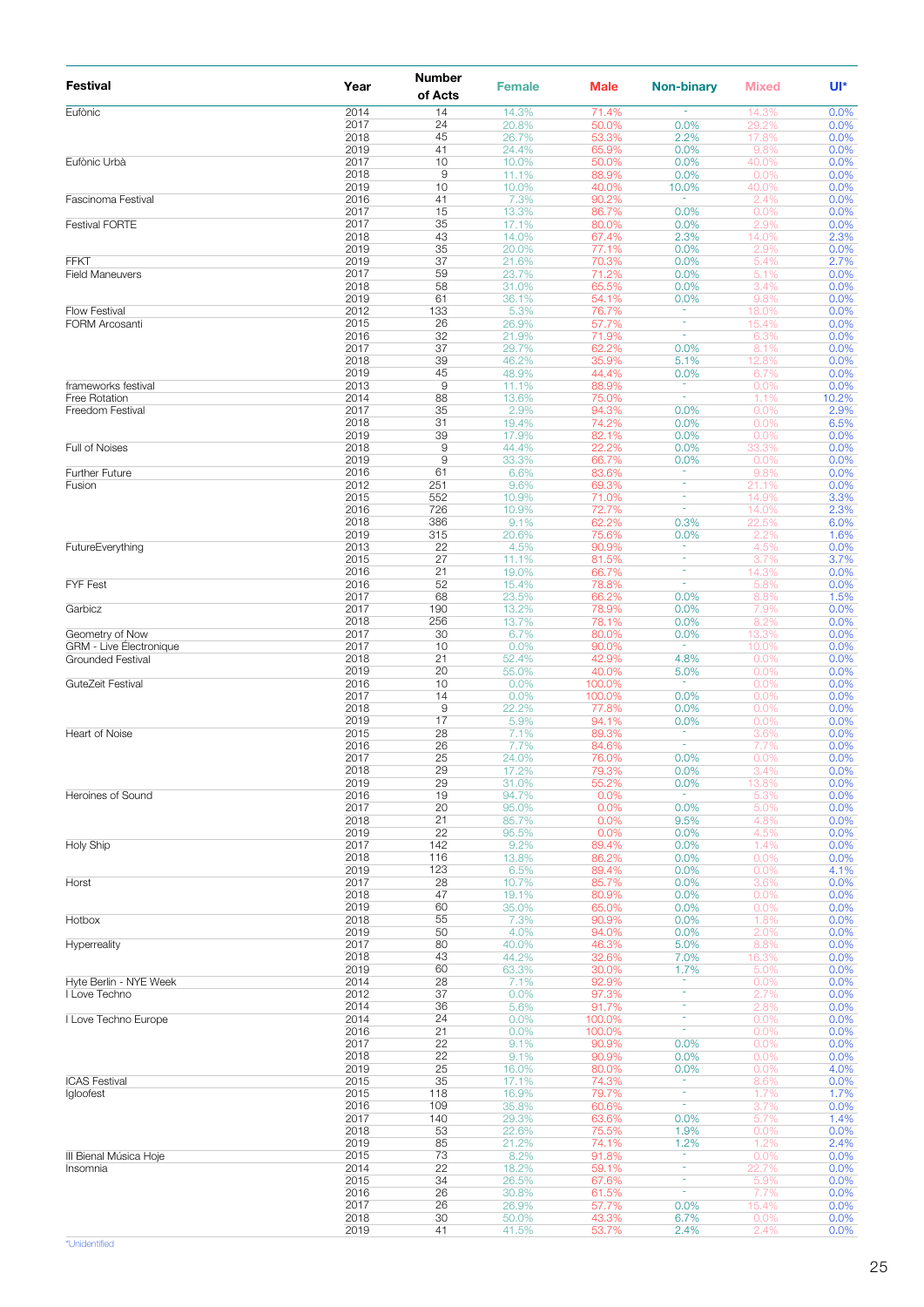| Festival                                                    | Year         | Number<br>of Acts   | <b>Female</b>  | <b>Male</b>    | <b>Non-binary</b>              | <b>Mixed</b>   | Ul*           |
|-------------------------------------------------------------|--------------|---------------------|----------------|----------------|--------------------------------|----------------|---------------|
| Intonal                                                     | 2015         | 26                  | 26.9%          | 61.5%          | ÷,                             | 11.5%          | 0.0%          |
|                                                             | 2016<br>2017 | 38<br>41            | 31.6%<br>53.7% | 55.3%<br>41.5% | ä,<br>0.0%                     | 10.5%<br>4.9%  | 2.6%<br>0.0%  |
|                                                             | 2018         | 54                  | 38.9%          | 51.9%          | 1.9%                           | 5.6%           | 1.9%          |
|                                                             | 2019         | 63                  | 31.7%          | 52.4%          | 0.0%                           | 15.9%          | 0.0%          |
| kontrA2punkt                                                | 2014<br>2014 | 9<br>17             | 0.0%           | 66.7%          | ä,                             | 33.3%          | 0.0%          |
| <b>KRAA! Festival</b><br>Kraak Festival                     | 2015         | 13                  | 5.9%<br>15.4%  | 88.2%<br>61.5% | ÷<br>ä,                        | 5.9%<br>23.1%  | 0.0%<br>0.0%  |
|                                                             | 2016         | 22                  | 4.5%           | 81.8%          | ä,                             | 13.6%          | 0.0%          |
|                                                             | 2017         | 23                  | 17.4%          | 65.2%          | 0.0%                           | 13.0%          | 4.3%          |
|                                                             | 2018<br>2019 | 22<br>20            | 27.3%<br>15.0% | 54.5%<br>55.0% | 0.0%<br>0.0%                   | 9.1%<br>20.0%  | 9.1%<br>10.0% |
| <b>Krake Festival</b>                                       | 2013         | 37                  | 10.8%          | 89.2%          | $\sim$                         | 0.0%           | 0.0%          |
|                                                             | 2014         | 42                  | 14.3%          | 83.3%          | ÷                              | 2.4%           | 0.0%          |
|                                                             | 2015         | 48                  | 18.8%          | 70.8%          | ä,                             | 10.4%          | 0.0%          |
|                                                             | 2016<br>2017 | 49<br>56            | 16.3%<br>26.8% | 81.6%<br>62.5% | ٠<br>0.0%                      | 2.0%<br>8.9%   | 0.0%<br>1.8%  |
|                                                             | 2018         | 59                  | 30.5%          | 54.2%          | 0.0%                           | 6.8%           | 8.5%          |
|                                                             | 2019         | 50                  | 42.0%          | 44.0%          | 0.0%                           | 10.0%          | 4.0%          |
| L.E.V. Festival                                             | 2014         | 21                  | 4.8%           | 85.7%          | ÷<br>ä,                        | 9.5%           | 0.0%          |
|                                                             | 2015<br>2016 | 20<br>30            | 5.0%<br>13.3%  | 95.0%<br>86.7% | ٠                              | 0.0%<br>0.0%   | 0.0%<br>0.0%  |
|                                                             | 2017         | 46                  | 4.3%           | 89.1%          | 0.0%                           | 6.5%           | 0.0%          |
|                                                             | 2018         | 34                  | 20.6%          | 67.6%          | 2.9%                           | 8.8%           | 0.0%          |
|                                                             | 2019         | 30                  | 23.3%          | 63.3%          | 0.0%                           | 13.3%          | 0.0%          |
| L.E.V. Matadero<br>L'Estrany                                | 2019<br>2014 | 42<br>12            | 26.2%<br>8.3%  | 64.3%<br>75.0% | 2.4%<br>÷                      | 7.1%<br>16.7%  | 0.0%<br>0.0%  |
| Labyrinth                                                   | 2015         | 16                  | 0.0%           | 100.0%         | $\sim$                         | 0.0%           | 0.0%          |
|                                                             | 2017         | 13                  | 0.0%           | 100.0%         | 0.0%                           | 0.0%           | 0.0%          |
|                                                             | 2018<br>2019 | 16                  | 0.0%           | 93.8%          | 0.0%                           | 0.0%           | 6.3%          |
| Lapsus Festival                                             | 2014         | 8<br>15             | 12.5%<br>6.7%  | 87.5%<br>93.3% | 0.0%<br>÷                      | 0.0%<br>0.0%   | 0.0%<br>0.0%  |
|                                                             | 2016         | 17                  | 17.6%          | 82.4%          | ä,                             | 0.0%           | 0.0%          |
|                                                             | 2017         | 11                  | 18.2%          | 81.8%          | 0.0%                           | 0.0%           | 0.0%          |
|                                                             | 2018         | 18<br>14            | 11.1%          | 88.9%          | 0.0%                           | 0.0%           | 0.0%          |
| <b>LEM Festival</b>                                         | 2019<br>2015 | 22                  | 64.3%<br>9.1%  | 35.7%<br>68.2% | 0.0%<br>$\sim$                 | 0.0%<br>22.7%  | 0.0%<br>0.0%  |
|                                                             | 2016         | 29                  | 6.9%           | 79.3%          | ÷,                             | 13.8%          | 0.0%          |
|                                                             | 2017         | 23                  | 17.4%          | 47.8%          | 0.0%                           | 34.8%          | 0.0%          |
|                                                             | 2018<br>2019 | 19<br>29            | 21.1%<br>41.4% | 47.4%<br>27.6% | 0.0%<br>0.0%                   | 31.6%<br>31.0% | 0.0%<br>0.0%  |
| Lente Kabinet                                               | 2016         | 29                  | 3.4%           | 93.1%          | ä,                             | 3.4%           | 0.0%          |
|                                                             | 2017         | 26                  | 19.2%          | 76.9%          | 0.0%                           | 3.8%           | 0.0%          |
|                                                             | 2018         | 49                  | 20.4%          | 71.4%          | 2.0%                           | 6.1%           | 0.0%          |
|                                                             | 2019<br>2013 | 61<br>26            | 32.8%<br>84.6% | 65.6%<br>0.0%  | 0.0%<br>$\sim$                 | 1.6%<br>15.4%  | 0.0%<br>0.0%  |
| Les Femmes s'en Mêlent<br>Les Siestes Electroniques Coimbra | 2019         | 8                   | 12.5%          | 50.0%          | 0.0%                           | 25.0%          | 12.5%         |
| Les Siestes Electroniques Nogent                            | 2019         | 9                   | 0.0%           | 66.7%          | 0.0%                           | 22.2%          | 11.1%         |
| Les Siestes Electroniques Paris                             | 2015         | 10                  | 10.0%          | 90.0%          | $\sim$                         | 0.0%           | 0.0%          |
|                                                             | 2016<br>2017 | 8<br>$\overline{7}$ | 0.0%<br>14.3%  | 75.0%<br>85.7% | ÷,<br>0.0%                     | 25.0%<br>0.0%  | 0.0%<br>0.0%  |
| Les Siestes Electroniques Toulouse                          | 2014         | 12                  | 16.7%          | 66.7%          | $\overline{\phantom{a}}$       | 16.7%          | 0.0%          |
|                                                             | 2015         | 12                  | 25.0%          | 66.7%          |                                | 8.3%           | 0.0%          |
|                                                             | 2016<br>2017 | 13<br>13            | 7.7%<br>23.1%  | 84.6%<br>69.2% | ä,<br>0.0%                     | 7.7%<br>0.0%   | 0.0%<br>7.7%  |
|                                                             | 2018         | 16                  | 18.8%          | 68.8%          | 0.0%                           | 12.5%          | 0.0%          |
|                                                             | 2019         | 20                  | 25.0%          | 70.0%          | 0.0%                           | 5.0%           | 0.0%          |
| Life                                                        | 2017         | 131                 | 9.9%           | 82.4%          | 0.0%                           | 1.5%           | 6.1%          |
|                                                             | 2018<br>2019 | 102<br>97           | 13.7%<br>16.5% | 79.4%<br>75.3% | 1.0%<br>0.0%                   | 2.0%<br>2.1%   | 3.9%<br>6.2%  |
| Lightning in a Bottle                                       | 2016         | 72                  | 11.1%          | 80.6%          | $\sim$                         | 8.3%           | 0.0%          |
|                                                             | 2017         | 105                 | 13.3%          | 72.4%          | 0.0%                           | 14.3%          | 0.0%          |
|                                                             | 2018         | 220                 | 14.1%          | 71.8%          | 0.0%                           | 6.8%           | 7.3%          |
| Listen Festival                                             | 2019<br>2017 | 232<br>51           | 12.9%<br>7.8%  | 72.0%<br>90.2% | 0.0%<br>0.0%                   | 9.5%<br>2.0%   | 5.6%<br>0.0%  |
|                                                             | 2018         | 50                  | 12.0%          | 84.0%          | 0.0%                           | 4.0%           | 0.0%          |
|                                                             | 2019         | 66                  | 21.2%          | 75.8%          | 0.0%                           | 1.5%           | 1.5%          |
| LostTheory<br>Love Saves the Day                            | 2013<br>2016 | 126<br>124          | 1.6%<br>4.0%   | 98.4%          | $\overline{\phantom{a}}$<br>ä, | 0.0%           | 0.0%<br>1.6%  |
|                                                             | 2017         | 101                 | 13.9%          | 83.9%<br>80.2% | 0.0%                           | 10.5%<br>5.9%  | 0.0%          |
|                                                             | 2018         | 92                  | 14.1%          | 79.3%          | 0.0%                           | 5.4%           | 1.1%          |
|                                                             | 2019         | 86                  | 18.6%          | 75.6%          | 0.0%                           | 4.7%           | 1.2%          |
| Lovebox                                                     | 2016<br>2017 | 166<br>63           | 11.4%<br>11.1% | 75.9%<br>74.6% | $\sim$<br>0.0%                 | 7.2%<br>11.1%  | 5.4%<br>3.2%  |
|                                                             | 2018         | 73                  | 20.5%          | 74.0%          | 0.0%                           | 5.5%           | 0.0%          |
|                                                             | 2019         | 79                  | 31.6%          | 60.8%          | 0.0%                           | 5.1%           | 2.5%          |
| Lunchmeat                                                   | 2012         | 22                  | 13.6%          | 68.2%          | $\overline{\phantom{a}}$       | 18.2%          | 0.0%          |
|                                                             | 2014<br>2015 | 38<br>36            | 7.9%<br>27.8%  | 78.9%<br>72.2% | $\overline{\phantom{a}}$<br>÷  | 10.5%<br>0.0%  | 2.6%<br>0.0%  |
|                                                             | 2016         | 38                  | 26.3%          | 68.4%          | $\blacksquare$                 | 5.3%           | 0.0%          |
|                                                             | 2017         | 30                  | 13.3%          | 63.3%          | 0.0%                           | 20.0%          | 3.3%          |
|                                                             | 2018         | 34                  | 5.9%           | 67.6%          | 0.0%                           | 23.5%          | 2.9%          |
| Máchác                                                      | 2019<br>2014 | 34<br>64            | 11.8%<br>6.3%  | 70.6%<br>92.2% | 2.9%                           | 11.8%<br>1.6%  | 2.9%<br>0.0%  |
| <b>MAGNETIC Festival</b>                                    | 2014         | 10                  | 0.0%           | 100.0%         | ÷                              | 0.0%           | 0.0%          |
| Maintenant                                                  | 2015         | 29                  | 31.0%          | 69.0%          | ÷,                             | 0.0%           | 0.0%          |
|                                                             | 2016<br>2017 | 37<br>61            | 29.7%<br>32.8% | 64.9%<br>47.5% | ä,<br>0.0%                     | 5.4%<br>6.6%   | 0.0%<br>13.1% |
|                                                             | 2018         | 52                  | 26.9%          | 73.1%          | 0.0%                           | 0.0%           | 0.0%          |
|                                                             | 2019         | 46                  | 34.8%          | 56.5%          | 0.0%                           | 6.5%           | 2.2%          |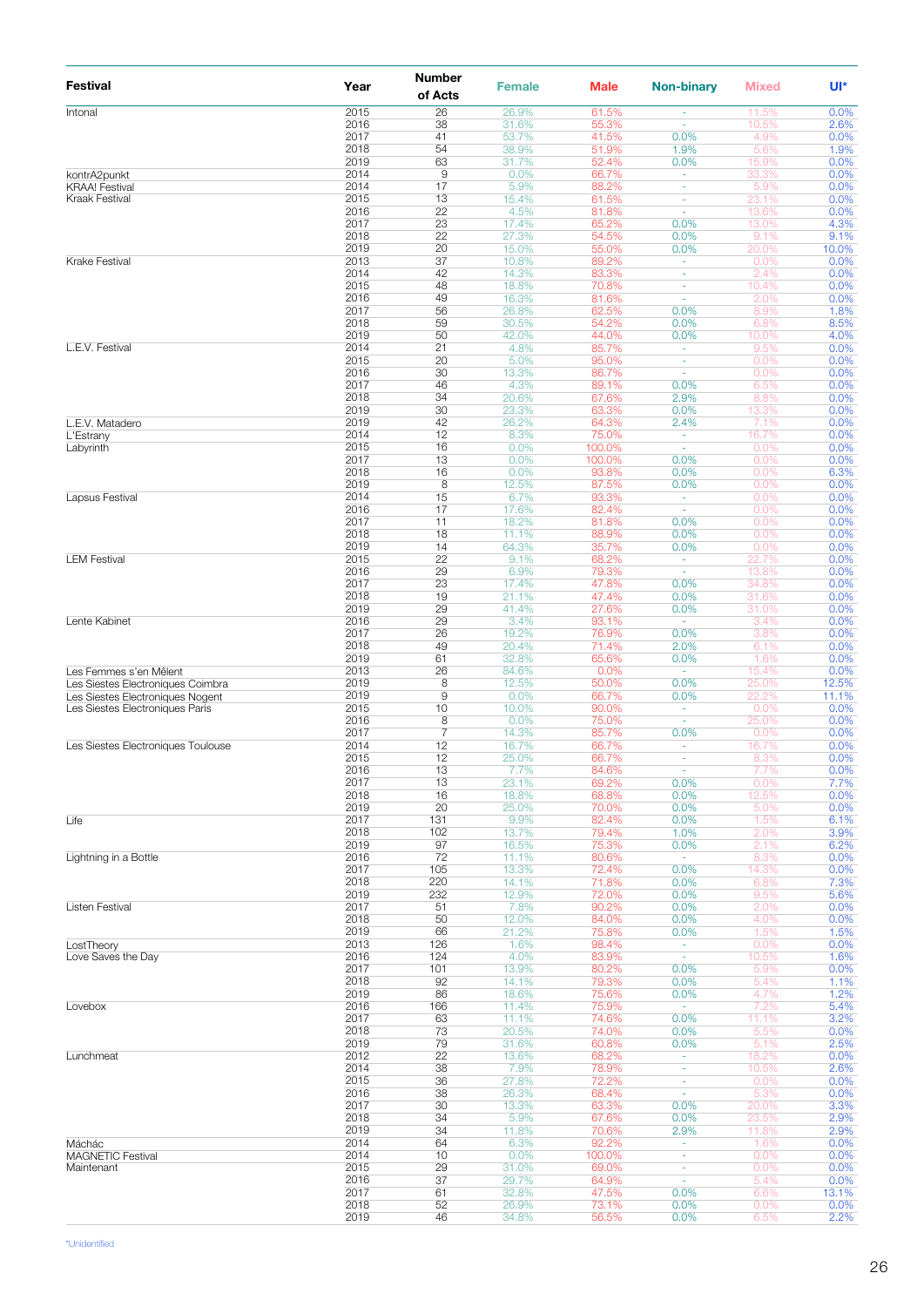| Festival                              | Year         | Number<br>of Acts | <b>Female</b>  | <b>Male</b>    | <b>Non-binary</b>        | <b>Mixed</b>   | Ul*          |
|---------------------------------------|--------------|-------------------|----------------|----------------|--------------------------|----------------|--------------|
| Mamby on the Beach                    | 2016         | 42                | 14.3%          | 81.0%          |                          | 4.8%           | 0.0%         |
|                                       | 2017<br>2018 | 61                | 16.4%          | 78.7%          | 0.0%                     | 4.9%           | 0.0%         |
| Manana Cuba                           | 2016         | 49<br>32          | 12.2%<br>9.4%  | 79.6%<br>81.3% | 0.0%<br>$\omega$         | 8.2%<br>9.4%   | 0.0%<br>0.0% |
| Meakusma                              | 2016         | 66                | 9.1%           | 84.8%          | ä,                       | 6.1%           | 0.0%         |
|                                       | 2017         | 86                | 18.6%          | 70.9%          | 0.0%                     | 5.8%           | 4.7%         |
|                                       | 2018<br>2019 | 92<br>101         | 16.3%          | 71.7%<br>73.3% | 0.0%                     | 9.8%           | 2.2%<br>0.0% |
| Melt!                                 | 2012         | 59                | 15.8%<br>8.5%  | 81.4%          | 0.0%                     | 10.9%<br>10.2% | 0.0%         |
|                                       | 2014         | 72                | 9.7%           | 80.6%          | $\sim$                   | 9.7%           | 0.0%         |
|                                       | 2015         | 120               | 10.8%          | 80.8%          | ٠                        | 8.3%           | 0.0%         |
|                                       | 2016         | 121               | 14.9%          | 80.2%          | ä,                       | 5.0%           | 0.0%         |
|                                       | 2017<br>2018 | 110<br>100        | 23.6%<br>35.0% | 71.8%<br>55.0% | 0.0%<br>2.0%             | 3.6%<br>7.0%   | 0.9%<br>1.0% |
|                                       | 2019         | 120               | 35.0%          | 56.7%          | 1.7%                     | 5.0%           | 1.7%         |
| <b>MEM</b>                            | 2015         | 23                | 26.1%          | 43.5%          | $\sim$                   | 30.4%          | 0.0%         |
|                                       | 2016         | 17                | 41.2%          | 52.9%          |                          | 5.9%           | 0.0%         |
| Metamorphose                          | 2017<br>2012 | 31<br>20          | 19.4%<br>5.0%  | 51.6%<br>90.0% | 0.0%<br>ä,               | 25.8%<br>5.0%  | 3.2%<br>0.0% |
| Mira Festival                         | 2014         | 50                | 6.0%           | 88.0%          | ÷                        | 6.0%           | 0.0%         |
|                                       | 2016         | 32                | 12.5%          | 78.1%          | ä,                       | 9.4%           | 0.0%         |
|                                       | 2017         | 38                | 7.9%           | 78.9%          | 0.0%                     | 10.5%          | 2.6%         |
|                                       | 2018<br>2019 | 44<br>37          | 25.0%<br>32.4% | 54.5%<br>37.8% | 0.0%<br>2.7%             | 20.5%<br>24.3% | 0.0%<br>2.7% |
| Modern Festival                       | 2016         | 21                | 4.8%           | 95.2%          | $\omega$                 | 0.0%           | 0.0%         |
| Monegros                              | 2014         | 41                | 7.3%           | 92.7%          | ÷,                       | 0.0%           | 0.0%         |
| Moogfest                              | 2016         | 114               | 25.4%          | 70.2%          | ä,                       | 4.4%           | 0.0%         |
|                                       | 2017<br>2018 | 88<br>115         | 34.1%<br>40.0% | 56.8%<br>49.6% | 0.0%<br>1.7%             | 9.1%<br>7.0%   | 0.0%<br>1.7% |
|                                       | 2019         | 85                | 29.4%          | 47.1%          | 3.5%                     | 7.1%           | 12.9%        |
| Movement Detroit                      | 2013         | 77                | 10.4%          | 88.3%          | $\omega$                 | 1.3%           | 0.0%         |
|                                       | 2015         | 143               | 7.0%           | 90.9%          | ÷                        | 0.7%           | 1.4%         |
|                                       | 2016         | 124               | 12.9%          | 83.9%          | ä,                       | 1.6%           | 1.6%         |
|                                       | 2017<br>2018 | 113<br>89         | 9.7%<br>21.3%  | 85.8%<br>76.4% | 0.0%<br>0.0%             | 4.4%<br>2.2%   | 0.0%<br>0.0% |
|                                       | 2019         | 72                | 18.1%          | 79.2%          | 0.0%                     | 2.8%           | 0.0%         |
| music unlimited                       | 2012         | 28                | 21.4%          | 64.3%          | ä,                       | 14.3%          | 0.0%         |
| music we'd like to hear               | 2016         | 10                | 10.0%          | 20.0%          | ÷,                       | 70.0%          | 0.0%         |
| musikprotokoll                        | 2015<br>2016 | 69<br>51          | 23.2%<br>23.5% | 72.5%<br>68.6% | ÷<br>$\sim$              | 4.3%<br>7.8%   | 0.0%<br>0.0% |
|                                       | 2017         | 18                | 16.7%          | 61.1%          | 0.0%                     | 22.2%          | 0.0%         |
|                                       | 2018         | 15                | 13.3%          | 26.7%          | 0.0%                     | 60.0%          | 0.0%         |
|                                       | 2019         | 62                | 27.4%          | 62.9%          | 0.0%                     | 9.7%           | 0.0%         |
| Mutek AR                              | 2017<br>2018 | 38<br>53          | 13.2%<br>24.5% | 76.3%<br>69.8% | 0.0%<br>0.0%             | 10.5%<br>5.7%  | 0.0%<br>0.0% |
|                                       | 2019         | 38                | 50.0%          | 34.2%          | 0.0%                     | 13.2%          | 2.6%         |
| Mutek Barcelona                       | 2013         | 24                | 4.2%           | 91.7%          | $\overline{\phantom{a}}$ | 4.2%           | 0.0%         |
|                                       | 2014         | 27                | 7.4%           | 88.9%          | ä,                       | 3.7%           | 0.0%         |
|                                       | 2015         | 17<br>31          | 11.8%          | 76.5%          | ÷                        | 11.8%          | 0.0%         |
|                                       | 2016<br>2017 | 25                | 12.9%<br>28.0% | 87.1%<br>64.0% | ÷<br>0.0%                | 0.0%<br>8.0%   | 0.0%<br>0.0% |
|                                       | 2018         | 39                | 20.5%          | 74.4%          | 0.0%                     | 2.6%           | 2.6%         |
|                                       | 2019         | 44                | 18.2%          | 68.2%          | 2.3%                     | 11.4%          | 0.0%         |
| Mutek JP                              | 2017         | 29                | 10.3%          | 69.0%          | 0.0%                     | 20.7%          | 0.0%         |
|                                       | 2018<br>2019 | 56<br>6           | 26.8%<br>0.0%  | 58.9%<br>83.3% | 0.0%<br>0.0%             | 14.3%<br>16.7% | 0.0%<br>0.0% |
| Mutek Montreal                        | 2012         | 56                | 7.1%           | 82.1%          |                          | 10.7%          | 0.0%         |
|                                       | 2014         | 104               | 7.7%           | 86.5%          | ÷                        | 5.8%           | 0.0%         |
|                                       | 2015         | 77                | 10.4%          | 80.5%          | ٠                        | 1.3%           | 7.8%         |
|                                       | 2016<br>2017 | 81<br>106         | 18.5%<br>18.9% | 72.8%<br>71.7% | ä,<br>0.9%               | 8.6%<br>7.5%   | 0.0%<br>0.9% |
|                                       | 2018         | 120               | 39.2%          | 46.7%          | 2.5%                     | 10.0%          | 1.7%         |
|                                       | 2019         | 109               | 29.4%          | 56.9%          | 0.0%                     | 13.8%          | 0.0%         |
| Mutek MX                              | 2015         | 49                | 8.2%           | 89.8%          | $\omega$                 | 2.0%           | 0.0%         |
|                                       | 2016         | 64                | 12.5%<br>20.0% | 81.3%          | $\sim$                   | 6.3%           | 0.0%         |
|                                       | 2017<br>2018 | 50<br>59          | 20.3%          | 72.0%<br>66.1% | 2.0%<br>0.0%             | 6.0%<br>11.9%  | 0.0%<br>1.7% |
|                                       | 2019         | 55                | 20.0%          | 70.9%          | 1.8%                     | 7.3%           | 0.0%         |
| Mysteryland                           | 2016         | 109               | 10.1%          | 85.3%          |                          | 1.8%           | 2.8%         |
| Nation of Gondwana                    | 2014         | 36                | 11.1%          | 83.3%          | ÷                        | 5.6%           | 0.0%         |
| Neopop Festival<br>New Forms Festival | 2012<br>2014 | 48<br>54          | 6.3%<br>13.0%  | 93.8%<br>79.6% | ٠<br>÷                   | 0.0%<br>1.9%   | 0.0%<br>5.6% |
|                                       | 2016         | 38                | 28.9%          | 65.8%          | $\sim$                   | 5.3%           | 0.0%         |
|                                       | 2017         | 31                | 35.5%          | 54.8%          | 0.0%                     | 9.7%           | 0.0%         |
|                                       | 2019         | 59                | 39.0%          | 35.6%          | 3.4%                     | 15.3%          | 6.8%         |
| <b>NEXT Festival</b>                  | 2014         | 17<br>6           | 11.8%          | 88.2%          | $\omega$                 | 0.0%           | 0.0%         |
| <b>NeXTones Festival</b>              | 2017<br>2018 | $\overline{7}$    | 16.7%<br>14.3% | 83.3%<br>85.7% | 0.0%<br>0.0%             | 0.0%<br>0.0%   | 0.0%<br>0.0% |
|                                       | 2019         | 10                | 30.0%          | 50.0%          | 0.0%                     | 20.0%          | 0.0%         |
| Norbergfestival                       | 2012         | 74                | 16.2%          | 83.8%          | $\omega$                 | 0.0%           | 0.0%         |
|                                       | 2014         | 83                | 30.1%          | 62.7%          | $\blacksquare$           | 6.0%           | 1.2%         |
|                                       | 2015<br>2016 | 72<br>64          | 41.7%          | 56.9%          | ÷                        | 1.4%           | 0.0%         |
|                                       | 2017         | 60                | 42.2%<br>48.3% | 46.9%<br>38.3% | ٠<br>5.0%                | 10.9%<br>8.3%  | 0.0%<br>0.0% |
|                                       | 2018         | 65                | 44.6%          | 40.0%          | 1.5%                     | 13.8%          | 0.0%         |
|                                       | 2019         | 54                | 40.7%          | 53.7%          | 0.0%                     | 1.9%           | 3.7%         |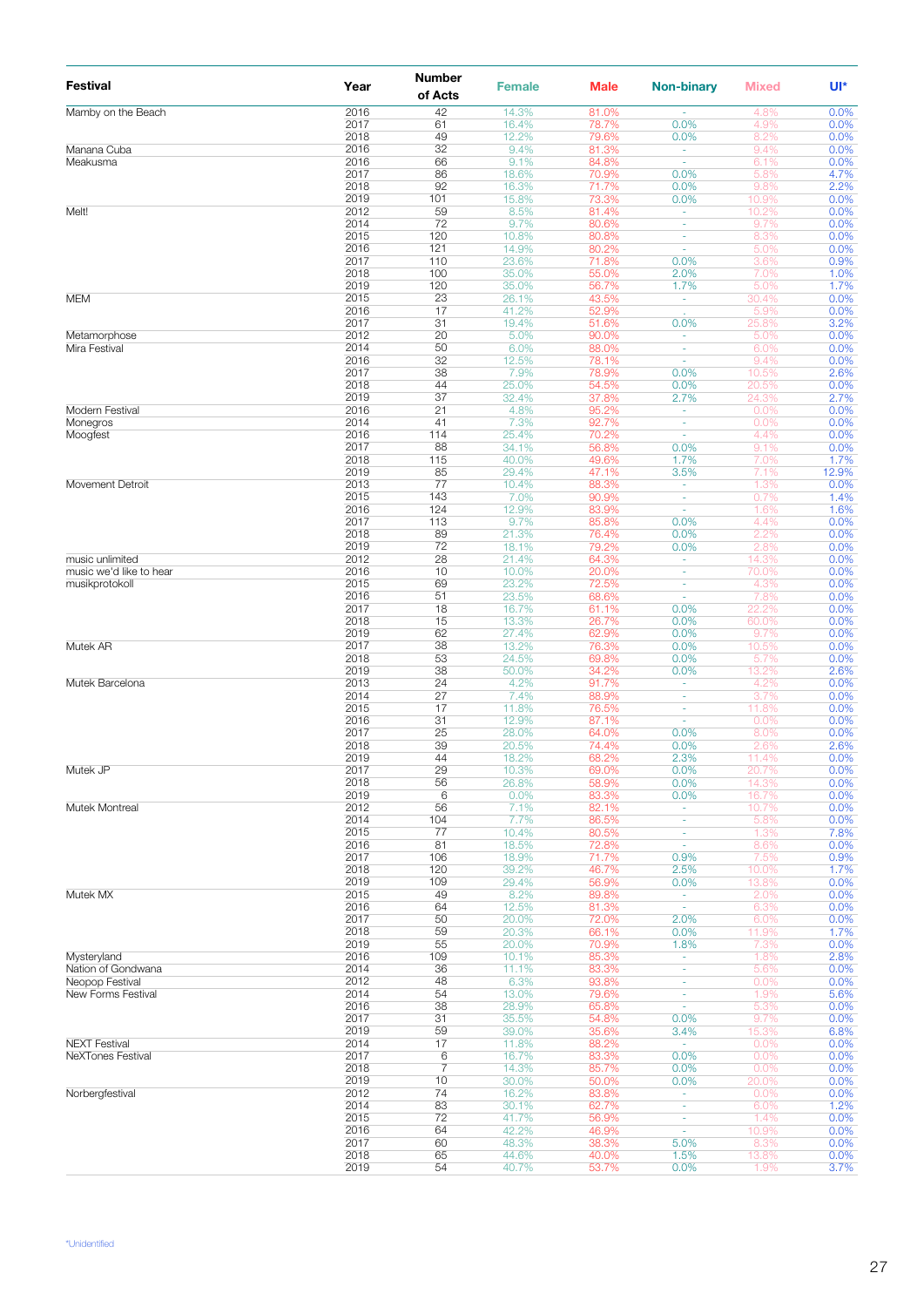| Festival                              | Year         | Number<br>of Acts    | <b>Female</b>  | <b>Male</b>     | <b>Non-binary</b>              | <b>Mixed</b>   | Ul*            |
|---------------------------------------|--------------|----------------------|----------------|-----------------|--------------------------------|----------------|----------------|
| Nördik Impakt                         | 2014         | 50                   | 6.0%           | 80.0%           |                                | 14.0%          | 0.0%           |
|                                       | 2015<br>2016 | 44<br>51             | 2.3%<br>7.8%   | 93.2%<br>84.3%  | ÷,<br>ä,                       | 4.5%<br>7.8%   | 0.0%<br>0.0%   |
|                                       | 2017         | 53                   | 20.8%          | 73.6%           | 0.0%                           | 1.9%           | 3.8%           |
|                                       | 2018         | 52                   | 13.5%          | 73.1%           | 0.0%                           | 9.6%           | 3.8%           |
|                                       | 2019         | 26                   | 11.5%          | 84.6%           | 0.0%                           | 3.8%           | 0.0%           |
| Novas Frequencias                     | 2015<br>2016 | 43<br>39             | 27.9%<br>17.9% | 65.1%<br>76.9%  | $\sim$<br>ä,                   | 7.0%<br>5.1%   | 0.0%<br>0.0%   |
|                                       | 2017         | 19                   | 31.6%          | 57.9%           | 0.0%                           | 10.5%          | 0.0%           |
|                                       | 2018         | 21                   | 23.8%          | 57.1%           | 9.5%                           | 9.5%           | 0.0%           |
| <b>Nuits Sonores</b>                  | 2019<br>2013 | 26<br>167            | 42.3%          | 46.2%           | 0.0%                           | 11.5%          | 0.0%<br>0.0%   |
|                                       | 2015         | 181                  | 7.2%<br>5.5%   | 87.4%<br>87.3%  | ÷.                             | 5.4%<br>7.2%   | 0.0%           |
|                                       | 2016         | 157                  | 10.2%          | 84.1%           | ä,                             | 5.7%           | 0.0%           |
|                                       | 2017         | 161                  | 11.8%          | 83.9%           | 0.0%                           | 4.3%           | 0.0%           |
|                                       | 2018<br>2019 | 95<br>133            | 9.5%<br>18.8%  | 81.1%<br>72.9%  | 0.0%<br>0.0%                   | 5.3%<br>5.3%   | 4.2%<br>3.0%   |
| Nuits Sonores & European Lab Brussels | 2018         | 59                   | 13.6%          | 79.7%           | 0.0%                           | 3.4%           | 3.4%           |
|                                       | 2019         | 37                   | 32.4%          | 59.5%           | 2.7%                           | 5.4%           | 0.0%           |
| Nyege Nyege                           | 2017         | 83                   | 12.0%          | 72.3%           | 0.0%                           | 2.4%           | 13.3%          |
|                                       | 2018<br>2019 | 107<br>149           | 26.2%<br>25.5% | 69.2%<br>62.4%  | 0.9%<br>1.3%                   | 2.8%<br>5.4%   | 0.9%<br>5.4%   |
| Oasis                                 | 2017         | 44                   | 15.9%          | 81.8%           | 0.0%                           | 2.3%           | 0.0%           |
|                                       | 2018         | 56                   | 25.0%          | 71.4%           | 0.0%                           | 3.6%           | 0.0%           |
|                                       | 2019         | 51                   | 31.4%          | 66.7%           | 0.0%                           | 2.0%           | 0.0%           |
| Off Herzios<br>Oortreders             | 2014<br>2016 | 17<br>$\overline{9}$ | 17.6%<br>0.0%  | 82.4%<br>100.0% | $\overline{\phantom{a}}$<br>÷, | 0.0%<br>0.0%   | 0.0%<br>0.0%   |
| Open Music                            | 2016         | $\mathsf 9$          | 0.0%           | 88.9%           | ÷                              | 11.1%          | 0.0%           |
| Outlook                               | 2016         | 61                   | 4.9%           | 82.0%           | ÷,                             | 6.6%           | 6.6%           |
|                                       | 2017<br>2018 | 280<br>371           | 10.4%<br>7.8%  | 87.9%<br>88.7%  | 0.0%<br>0.5%                   | 1.4%<br>1.3%   | 0.4%<br>1.6%   |
|                                       | 2019         | 172                  | 15.7%          | 79.1%           | 0.0%                           | 1.7%           | 3.5%           |
| Pirate Station                        | 2016         | 8                    | 12.5%          | 87.5%           |                                | 0.0%           | 0.0%           |
|                                       | 2017         | $\mathsf 9$          | 0.0%           | 88.9%           | 0.0%                           | 11.1%          | 0.0%           |
|                                       | 2018<br>2019 | 6<br>8               | 0.0%<br>0.0%   | 100.0%<br>87.5% | 0.0%<br>0.0%                   | 0.0%           | 0.0%<br>0.0%   |
| Pitchfork Music Festival Chicago      | 2016         | 44                   | 22.7%          | 63.6%           | ÷.                             | 12.5%<br>13.6% | 0.0%           |
| Pop-Kultur                            | 2016         | 71                   | 33.8%          | 45.1%           | ÷,                             | 19.7%          | 1.4%           |
| Poprevo                               | 2015         | 17                   | 5.9%           | 94.1%           | ä,                             | 0.0%           | 0.0%           |
| Présence Électronique                 | 2017<br>2018 | 21<br>15             | 23.8%<br>13.3% | 76.2%<br>80.0%  | 0.0%<br>0.0%                   | 0.0%<br>6.7%   | 0.0%<br>0.0%   |
|                                       | 2019         | 15                   | 26.7%          | 73.3%           | 0.0%                           | 0.0%           | 0.0%           |
| Primavera Sound                       | 2014         | 145                  | 9.0%           | 74.5%           | ÷.                             | 14.5%          | 2.1%           |
|                                       | 2015         | 197                  | 10.2%          | 69.5%           | ÷,                             | 15.7%          | 4.6%           |
|                                       | 2016<br>2017 | 156<br>192           | 7.7%<br>13.5%  | 83.3%<br>73.4%  | ä,<br>0.0%                     | 9.0%<br>13.0%  | 0.0%<br>0.0%   |
|                                       | 2018         | 165                  | 21.2%          | 65.5%           | 0.6%                           | 10.3%          | 2.4%           |
|                                       | 2019         | 295                  | 44.7%          | 44.1%           | 0.0%                           | 11.2%          | 0.0%           |
| Q-O2 festival the other the self      | 2015<br>2016 | 8<br>$\overline{4}$  | 50.0%<br>50.0% | 50.0%<br>25.0%  | $\sim$<br>÷                    | 0.0%<br>25.0%  | 0.0%<br>0.0%   |
| Rainbow Disco Club                    | 2016         | 23                   | 4.3%           | 91.3%           | ä,                             | 4.3%           | 0.0%           |
|                                       | 2017         | 24                   | 8.3%           | 91.7%           | 0.0%                           | 0.0%           | 0.0%           |
|                                       | 2018         | 19                   | 21.1%          | 73.7%           | 0.0%                           | 5.3%           | 0.0%           |
| Re-Textured                           | 2019<br>2019 | 20<br>48             | 10.0%<br>41.7% | 90.0%<br>56.3%  | 0.0%<br>0.0%                   | 0.0%<br>2.1%   | 0.0%<br>0.0%   |
| Reperkusound                          | 2017         | 49                   | 6.1%           | 89.8%           | 0.0%                           | 4.1%           | 0.0%           |
|                                       | 2018         | 42                   | 7.1%           | 90.5%           | 0.0%                           | 2.4%           | 0.0%           |
|                                       | 2019         | 72                   | 5.6%           | 79.2%           | 2.8%                           | 8.3%           | 4.2%           |
| Rewire                                | 2016<br>2017 | 61<br>74             | 24.6%<br>18.9% | 63.9%<br>68.9%  | ÷,<br>0.0%                     | 11.5%<br>10.8% | 0.0%<br>1.4%   |
|                                       | 2018         | 91                   | 29.7%          | 46.2%           | 3.3%                           | 16.5%          | 4.4%           |
|                                       | 2019         | 91                   | 37.4%          | 45.1%           | 2.2%                           | 14.3%          | 1.1%           |
| Rokolectiv                            | 2015<br>2016 | 17<br>16             | 17.6%<br>31.3% | 76.5%<br>68.8%  | ۰<br>÷.                        | 5.9%<br>0.0%   | 0.0%<br>0.0%   |
|                                       | 2017         | 15                   | 26.7%          | 73.3%           | 0.0%                           | 0.0%           | 0.0%           |
|                                       | 2018         | 14                   | 42.9%          | 57.1%           | 0.0%                           | 0.0%           | 0.0%           |
|                                       | 2019         | 14                   | 57.1%          | 35.7%           | 0.0%                           | 7.1%           | 0.0%           |
| Roskilde<br>rural                     | 2015<br>2017 | 169<br>50            | 17.2%<br>14.0% | 73.4%<br>76.0%  | ÷,<br>2.0%                     | 9.5%<br>2.0%   | 0.0%<br>6.0%   |
|                                       | 2018         | 57                   | 19.3%          | 61.4%           | 0.0%                           | 8.8%           | 10.5%          |
|                                       | 2019         | 35                   | 14.3%          | 74.3%           | 0.0%                           | 0.0%           | 11.4%          |
| S3kt0r UFO - 30 Jahre Techno          | 2018<br>2017 | 24<br>35             | 45.8%          | 54.2%<br>77.1%  | 0.0%<br>0.0%                   | 0.0%           | 0.0%<br>0.0%   |
| Sanatorium Dzwieku                    | 2018         | 19                   | 22.9%<br>31.6% | 57.9%           | 0.0%                           | 0.0%<br>10.5%  | 0.0%           |
|                                       | 2019         | 24                   | 25.0%          | 70.8%           | 0.0%                           | 4.2%           | 0.0%           |
| Saturnalia                            | 2017         | 34                   | 8.8%           | 76.5%           | 0.0%                           | 5.9%           | 8.8%           |
|                                       | 2018<br>2019 | 47<br>46             | 8.5%<br>19.6%  | 61.7%<br>45.7%  | 0.0%<br>2.2%                   | 6.4%<br>13.0%  | 23.4%<br>19.6% |
| Schiev                                | 2015         | 19                   | 21.1%          | 73.7%           | $\omega$                       | 5.3%           | 0.0%           |
|                                       | 2016         | 17                   | 17.6%          | 64.7%           | $\omega$                       | 17.6%          | 0.0%           |
|                                       | 2017         | 19                   | 31.6%          | 68.4%           | 0.0%                           | 0.0%           | 0.0%           |
|                                       | 2018<br>2019 | 19<br>19             | 31.6%<br>57.9% | 63.2%<br>42.1%  | 0.0%<br>0.0%                   | 5.3%<br>0.0%   | 0.0%<br>0.0%   |
| <b>SCOPE</b>                          | 2016         | 11                   | 9.1%           | 81.8%           |                                | 9.1%           | 0.0%           |
|                                       | 2017         | 10                   | 10.0%          | 80.0%           | 0.0%                           | 10.0%          | 0.0%           |
|                                       | 2018         | $\overline{8}$       | 12.5%          | 62.5%           | 0.0%                           | 12.5%          | 12.5%          |
| Scopitone                             | 2016<br>2017 | 42<br>43             | 14.3%<br>18.6% | 81.0%<br>72.1%  | 0.0%                           | 4.8%<br>4.7%   | 0.0%<br>4.7%   |
|                                       | 2018         | 37                   | 24.3%          | 54.1%           | 2.7%                           | 13.5%          | 5.4%           |
|                                       | 2019         | 56                   | 28.6%          | 48.2%           | 0.0%                           | 12.5%          | 10.7%          |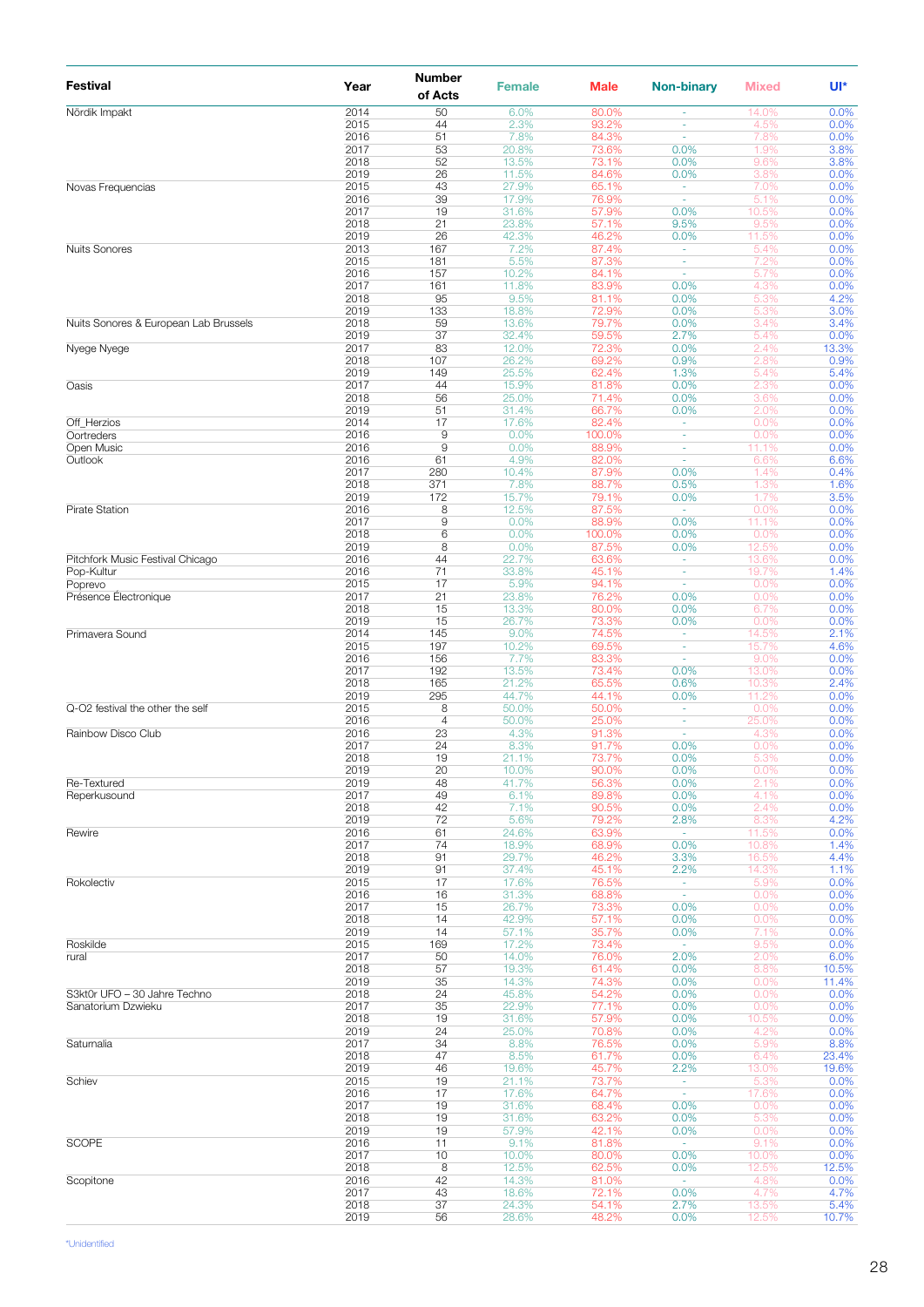| <b>Festival</b>            | Year         | <b>Number</b><br>of Acts | <b>Female</b>   | <b>Male</b>     | <b>Non-binary</b>                    | <b>Mixed</b>   | Ul*          |
|----------------------------|--------------|--------------------------|-----------------|-----------------|--------------------------------------|----------------|--------------|
| She Makes Noise            | 2015         | 4                        | 75.0%           | 0.0%            |                                      | 25.0%          | 0.0%         |
|                            | 2016<br>2017 | 6<br>7                   | 100.0%<br>85.7% | 0.0%<br>0.0%    | ÷,<br>14.3%                          | 0.0%<br>0.0%   | 0.0%<br>0.0% |
|                            | 2018         | 6                        | 100.0%          | 0.0%            | 0.0%                                 | 0.0%           | 0.0%         |
| Signal                     | 2019<br>2018 | 8<br>58                  | 100.0%<br>12.1% | 0.0%<br>82.8%   | 0.0%<br>0.0%                         | 0.0%<br>1.7%   | 0.0%<br>3.4% |
|                            | 2019         | 65                       | 16.9%           | 76.9%           | 0.0%                                 | 1.5%           | 4.6%         |
| Sirilo Music Festival      | 2016         | 18                       | 5.6%            | 94.4%           | $\omega$                             | 0.0%           | 0.0%         |
| Skanu Mezs                 | 2015<br>2016 | 27<br>22                 | 25.9%<br>9.1%   | 70.4%<br>81.8%  | ÷<br>$\omega$                        | 3.7%<br>9.1%   | 0.0%<br>0.0% |
|                            | 2017         | 17                       | 29.4%           | 58.8%           | 0.0%                                 | 11.8%          | 0.0%         |
|                            | 2018         | 23                       | 30.4%           | 52.2%           | 0.0%                                 | 17.4%          | 0.0%         |
| <b>SKIF</b>                | 2019<br>2016 | 21<br>17                 | 14.3%<br>17.6%  | 76.2%<br>64.7%  | 0.0%<br>$\omega$                     | 9.5%<br>17.6%  | 0.0%<br>0.0% |
|                            | 2017         | 9                        | 33.3%           | 55.6%           | 0.0%                                 | 0.0%           | 11.1%        |
|                            | 2018<br>2019 | 11<br>13                 | 9.1%<br>7.7%    | 72.7%<br>61.5%  | 0.0%<br>0.0%                         | 18.2%<br>30.8% | 0.0%<br>0.0% |
| Sochi Music Weekend        | 2016         | 14                       | 0.0%            | 100.0%          | $\sim$                               | 0.0%           | 0.0%         |
| Sónar                      | 2013         | 64                       | 3.1%            | 90.6%           | $\omega$                             | 6.3%           | 0.0%         |
|                            | 2014<br>2015 | 142<br>123               | 9.2%<br>13.8%   | 83.1%<br>83.7%  | ÷<br>÷                               | 7.7%<br>2.4%   | 0.0%<br>0.0% |
|                            | 2016         | 124                      | 11.3%           | 83.9%           | ä,                                   | 4.8%           | 0.0%         |
|                            | 2017         | 126                      | 21.4%           | 73.8%           | 0.0%                                 | 4.8%           | 0.0%         |
|                            | 2018<br>2019 | 138<br>133               | 20.3%<br>24.8%  | 73.2%<br>66.2%  | 0.0%<br>0.0%                         | 6.5%<br>7.5%   | 0.0%<br>1.5% |
| Sónar Sound Tokyo          | 2012         | 47                       | 8.5%            | 89.4%           | $\sim$                               | 2.1%           | 0.0%         |
| Sonica                     | 2016         | 9<br>14                  | 0.0%            | 88.9%           | ä,                                   | 11.1%          | 0.0%         |
|                            | 2017<br>2018 | 25                       | 42.9%<br>20.0%  | 42.9%<br>72.0%  | 0.0%<br>0.0%                         | 14.3%<br>4.0%  | 0.0%<br>4.0% |
|                            | 2019         | 29                       | 31.0%           | 65.5%           | 3.4%                                 | 0.0%           | 0.0%         |
| Sonne Mond Sterne          | 2015<br>2016 | 91<br>137                | 5.5%            | 91.2%           | $\omega$<br>$\omega$                 | 3.3%           | 0.0%         |
|                            | 2017         | 75                       | 5.1%<br>8.0%    | 90.5%<br>89.3%  | 0.0%                                 | 4.4%<br>2.7%   | 0.0%<br>0.0% |
|                            | 2018         | 167                      | 10.2%           | 82.0%           | 0.0%                                 | 5.4%           | 2.4%         |
| Sonorities                 | 2019<br>2013 | 155<br>61                | 11.0%<br>16.4%  | 84.5%<br>82.0%  | 0.0%                                 | 3.2%<br>1.6%   | 1.3%<br>0.0% |
| Sound and Music            | 2012         | 30                       | 10.0%           | 90.0%           | $\sim$<br>ä,                         | 0.0%           | 0.0%         |
| <b>SPOT</b>                | 2012         | 121                      | 16.5%           | 67.8%           | ÷                                    | 15.7%          | 0.0%         |
|                            | 2015<br>2013 | 190<br>74                | 15.8%<br>2.7%   | 66.8%<br>90.5%  | ÷<br>ä,                              | 17.4%<br>5.4%  | 0.0%<br>1.4% |
| springfestival             | 2016         | 119                      | 8.4%            | 89.9%           | $\sim$                               | 0.8%           | 0.8%         |
|                            | 2017         | 47                       | 8.5%            | 87.2%           | 0.0%                                 | 4.3%           | 0.0%         |
|                            | 2018<br>2019 | 94<br>103                | 10.6%<br>11.7%  | 78.7%<br>86.4%  | 0.0%<br>0.0%                         | 3.2%<br>1.0%   | 7.4%<br>1.0% |
| Störung                    | 2014         | 21                       | 9.5%            | 90.5%           | $\sim$                               | 0.0%           | 0.0%         |
| Strange Sounds From Beyond | 2017         | 22                       | 27.3%           | 68.2%           | 0.0%                                 | 4.5%           | 0.0%         |
|                            | 2018<br>2019 | 47<br>25                 | 31.9%<br>24.0%  | 59.6%<br>52.0%  | 0.0%<br>0.0%                         | 8.5%<br>24.0%  | 0.0%<br>0.0% |
| Strichka Festival          | 2016         | 30                       | 13.3%           | 83.3%           | $\omega$                             | 0.0%           | 3.3%         |
|                            | 2017         | 28                       | 17.9%           | 82.1%           | 0.0%                                 | 0.0%           | 0.0%         |
|                            | 2018<br>2019 | 37<br>42                 | 13.5%<br>21.4%  | 86.5%<br>73.8%  | 0.0%<br>0.0%                         | 0.0%<br>2.4%   | 0.0%<br>2.4% |
| <b>STRP</b>                | 2015         | 47                       | 4.3%            | 87.2%           |                                      | 8.5%           | 0.0%         |
|                            | 2017<br>2019 | 64<br>16                 | 35.9%<br>25.0%  | 59.4%<br>43.8%  | 0.0%<br>0.0%                         | 4.7%<br>25.0%  | 0.0%<br>6.3% |
| Supersonic Festival        | 2012         | 113                      | 7.1%            | 88.5%           | $\overline{\phantom{a}}$             | 4.4%           | 0.0%         |
| Sustain-Release            | 2017         | 26                       | 38.5%           | 61.5%           | 0.0%                                 | 0.0%           | 0.0%         |
|                            | 2018<br>2019 | 28<br>35                 | 35.7%<br>40.0%  | 46.4%<br>45.7%  | 7.1%<br>0.0%                         | 10.7%<br>5.7%  | 0.0%<br>8.6% |
| Symbiosis Gathering        | 2016         | 16                       | 12.5%           | 87.5%           | $\sim$                               | 0.0%           | 0.0%         |
| SynCussion                 | 2017         | 12                       | 33.3%           | 50.0%           | 0.0%                                 | 16.7%          | 0.0%         |
| Synthposium                | 2018<br>2019 | 86<br>39                 | 18.6%<br>7.7%   | 69.8%<br>79.5%  | 1.2%<br>2.6%                         | 9.3%<br>5.1%   | 1.2%<br>5.1% |
| Taicoclub                  | 2012         | 25                       | 0.0%            | 84.0%           | ÷                                    | 16.0%          | 0.0%         |
|                            | 2015<br>2016 | 35<br>33                 | 5.7%<br>12.1%   | 80.0%<br>84.8%  | ÷<br>÷,                              | 14.3%<br>3.0%  | 0.0%<br>0.0% |
|                            | 2017         | 23                       | 8.7%            | 73.9%           | 4.3%                                 | 13.0%          | 0.0%         |
|                            | 2018         | 23                       | 17.4%           | 60.9%           | 0.0%                                 | 21.7%          | 0.0%         |
| Terraforma                 | 2017<br>2018 | 21<br>22                 | 23.8%<br>13.6%  | 76.2%<br>86.4%  | 0.0%<br>0.0%                         | 0.0%<br>0.0%   | 0.0%<br>0.0% |
|                            | 2019         | 24                       | 33.3%           | 62.5%           | 0.0%                                 | 4.2%           | 0.0%         |
| The Bunker x Dekmantel     | 2016         | $\overline{7}$           | 14.3%           | 85.7%           | $\omega$                             | 0.0%           | 0.0%         |
| The Chosen Few Dis         | 2016<br>2017 | 27<br>31                 | 11.1%<br>12.9%  | 88.9%<br>87.1%  | ä,<br>0.0%                           | 0.0%<br>0.0%   | 0.0%<br>0.0% |
|                            | 2018         | 12                       | 8.3%            | 91.7%           | 0.0%                                 | 0.0%           | 0.0%         |
|                            | 2019         | 11                       | 27.3%           | 72.7%           | 0.0%                                 | 0.0%           | 0.0%         |
| Time Warp                  | 2015<br>2016 | 40<br>41                 | 7.5%<br>9.8%    | 92.5%<br>90.2%  | $\overline{\phantom{a}}$<br>$\omega$ | 0.0%<br>0.0%   | 0.0%<br>0.0% |
|                            | 2017         | 41                       | 12.2%           | 87.8%           | 0.0%                                 | 0.0%           | 0.0%         |
|                            | 2018         | 43                       | 14.0%           | 86.0%           | 0.0%                                 | 0.0%           | 0.0%         |
| Time Warp Argentina        | 2019<br>2015 | 43<br>16                 | 18.6%<br>0.0%   | 81.4%<br>100.0% | 0.0%<br>÷                            | 0.0%<br>0.0%   | 0.0%<br>0.0% |
|                            | 2016         | 17                       | 0.0%            | 100.0%          | ٠                                    | 0.0%           | 0.0%         |
| Time Warp USA              | 2015         | 17                       | 5.9%            | 88.2%           | ٠                                    | 5.9%           | 0.0%         |
| TodaysArt                  | 2012<br>2015 | 198<br>38                | 6.1%<br>15.8%   | 88.9%<br>76.3%  | ÷<br>÷                               | 5.1%<br>7.9%   | 0.0%<br>0.0% |
|                            | 2016         | 31                       | 29.0%           | 58.1%           | $\overline{\phantom{a}}$             | 12.9%          | 0.0%         |
|                            | 2017         | 43                       | 25.6%           | 60.5%           | 0.0%                                 | 11.6%          | 2.3%         |
|                            | 2018<br>2019 | 92<br>35                 | 26.1%<br>40.0%  | 62.0%<br>48.6%  | 0.0%<br>0.0%                         | 8.7%<br>8.6%   | 3.3%<br>2.9% |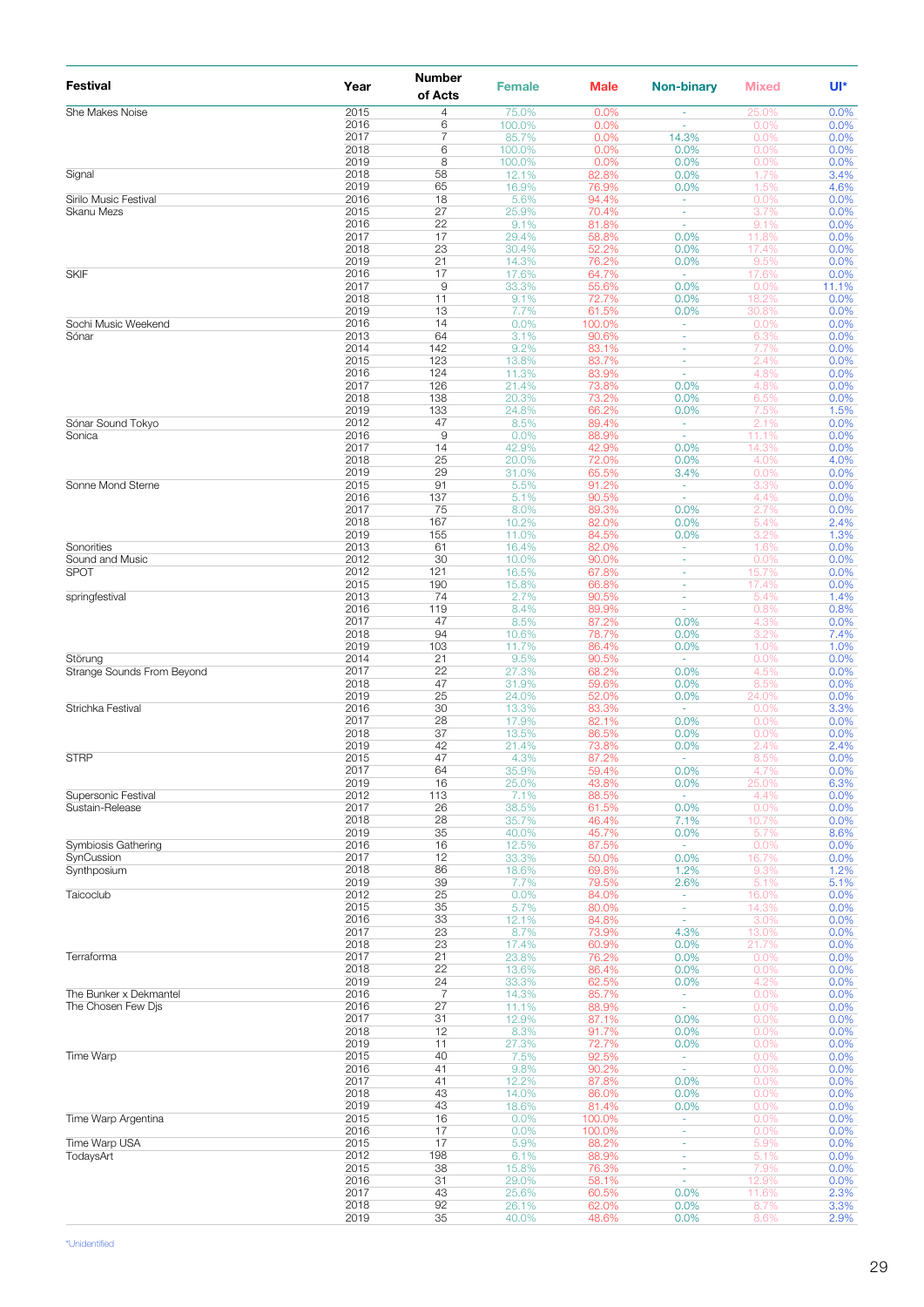| <b>Festival</b>                                                                                                                                                                                                                                                                                                                                                                                                                                                                                                                                                                                                                                                            | Year         | <b>Number</b><br>of Acts | <b>Female</b>  | <b>Male</b>    | <b>Non-binary</b>        | <b>Mixed</b> | $U^*$        |
|----------------------------------------------------------------------------------------------------------------------------------------------------------------------------------------------------------------------------------------------------------------------------------------------------------------------------------------------------------------------------------------------------------------------------------------------------------------------------------------------------------------------------------------------------------------------------------------------------------------------------------------------------------------------------|--------------|--------------------------|----------------|----------------|--------------------------|--------------|--------------|
|                                                                                                                                                                                                                                                                                                                                                                                                                                                                                                                                                                                                                                                                            | 2015         | 71                       | 14.1%          | 84.5%          | í,                       | 1.4%         | 0.0%         |
|                                                                                                                                                                                                                                                                                                                                                                                                                                                                                                                                                                                                                                                                            | 2016         | 26                       | 23.1%          | 76.9%          | ÷.                       | 0.0%         | 0.0%         |
|                                                                                                                                                                                                                                                                                                                                                                                                                                                                                                                                                                                                                                                                            | 2017         | 32                       | 21.9%          | 78.1%          | 0.0%                     | 0.0%         | 0.0%         |
| <b>Together Festival</b><br>Transmission<br>Trendelenburg<br><b>Ultrahang Fest</b><br>Unsound Adelaide<br><b>Unsound Almaty</b><br>Unsound Baku<br>Unsound Batumi<br><b>Unsound Bishkek</b><br>Unsound Dushanbe<br>Unsound Kazan<br>Unsound Krakow<br><b>Unsound Lviv</b><br><b>Unsound New York</b><br><b>Unsound Tbilisi</b><br>Unsound x CTM Vladivostok<br>Unsound x Up to Date Festival<br>Unsound Yerevan<br><b>UP Festival</b><br>Up To Date Festival<br>Urban Art Forms<br><b>VIA Festival</b><br><b>Volt Festival</b><br><b>Voltt Festival</b><br>Wax Treatment Africa Special<br><b>Weather Festival</b><br><b>What The Festival</b><br><b>Wysing Polyphonic</b> | 2018         | 54                       | 16.7%          | 77.8%          | 0.0%                     | 5.6%         | 0.0%         |
|                                                                                                                                                                                                                                                                                                                                                                                                                                                                                                                                                                                                                                                                            | 2019         | 35                       | 20.0%          | 62.9%          | 8.6%                     | 5.7%         | 2.9%         |
|                                                                                                                                                                                                                                                                                                                                                                                                                                                                                                                                                                                                                                                                            | 2014         | 11                       | 0.0%           | 100.0%         | ä,                       | 0.0%         | 0.0%         |
|                                                                                                                                                                                                                                                                                                                                                                                                                                                                                                                                                                                                                                                                            | 2014         | 27                       | 0.0%           | 85.2%          | à.                       | 7.4%         | 7.4%         |
|                                                                                                                                                                                                                                                                                                                                                                                                                                                                                                                                                                                                                                                                            | 2015         | 41                       | 9.8%           | 82.9%          | ä,                       | 7.3%         | 0.0%         |
|                                                                                                                                                                                                                                                                                                                                                                                                                                                                                                                                                                                                                                                                            | 2016         | 37                       | 24.3%          | 70.3%          | ä,                       | 5.4%         | 0.0%         |
|                                                                                                                                                                                                                                                                                                                                                                                                                                                                                                                                                                                                                                                                            | 2017         | 39                       | 46.2%          | 46.2%          | 0.0%                     | 5.1%         | 2.6%         |
|                                                                                                                                                                                                                                                                                                                                                                                                                                                                                                                                                                                                                                                                            | 2018         | 40                       | 42.5%          | 45.0%          | 2.5%                     | 10.0%        | 0.0%         |
|                                                                                                                                                                                                                                                                                                                                                                                                                                                                                                                                                                                                                                                                            | 2019         | 36                       | 30.6%          | 58.3%          | 0.0%                     | 11.1%        | 0.0%         |
|                                                                                                                                                                                                                                                                                                                                                                                                                                                                                                                                                                                                                                                                            | 2012         | 9<br>12                  | 0.0%           | 100.0%         | ä,                       | 0.0%         | 0.0%         |
|                                                                                                                                                                                                                                                                                                                                                                                                                                                                                                                                                                                                                                                                            | 2015         | 12                       | 8.3%           | 75.0%          | ä,                       | 16.7%        | 0.0%         |
|                                                                                                                                                                                                                                                                                                                                                                                                                                                                                                                                                                                                                                                                            | 2016<br>2017 | 19                       | 16.7%<br>26.3% | 66.7%          | $\overline{\phantom{a}}$ | 16.7%        | 0.0%         |
|                                                                                                                                                                                                                                                                                                                                                                                                                                                                                                                                                                                                                                                                            | 2018         | 20                       | 45.0%          | 68.4%<br>55.0% | 0.0%<br>0.0%             | 5.3%         | 0.0%<br>0.0% |
|                                                                                                                                                                                                                                                                                                                                                                                                                                                                                                                                                                                                                                                                            | 2017         | 10                       | 10.0%          | 90.0%          | 0.0%                     | 0.0%<br>0.0% | 0.0%         |
|                                                                                                                                                                                                                                                                                                                                                                                                                                                                                                                                                                                                                                                                            | 2018         | 12                       | 16.7%          | 83.3%          | 0.0%                     | 0.0%         | 0.0%         |
|                                                                                                                                                                                                                                                                                                                                                                                                                                                                                                                                                                                                                                                                            | 2016         | 10                       | 40.0%          | 60.0%          | ÷                        | 0.0%         | 0.0%         |
|                                                                                                                                                                                                                                                                                                                                                                                                                                                                                                                                                                                                                                                                            | 2016         | 14                       | 14.3%          | 78.6%          | ä,                       | 7.1%         | 0.0%         |
|                                                                                                                                                                                                                                                                                                                                                                                                                                                                                                                                                                                                                                                                            | 2016         | 6                        | 16.7%          | 83.3%          | ä,                       | 0.0%         | 0.0%         |
|                                                                                                                                                                                                                                                                                                                                                                                                                                                                                                                                                                                                                                                                            | 2017         | 24                       | 12.5%          | 79.2%          | 0.0%                     | 8.3%         | 0.0%         |
|                                                                                                                                                                                                                                                                                                                                                                                                                                                                                                                                                                                                                                                                            | 2012         | 95                       | 7.4%           | 87.4%          | ä,                       | 5.3%         | 0.0%         |
|                                                                                                                                                                                                                                                                                                                                                                                                                                                                                                                                                                                                                                                                            | 2015         | 103                      | 13.6%          | 78.6%          | ä,                       | 6.8%         | 1.0%         |
|                                                                                                                                                                                                                                                                                                                                                                                                                                                                                                                                                                                                                                                                            | 2016         | 114                      | 24.6%          | 67.5%          | ä,                       | 7.9%         | 0.0%         |
|                                                                                                                                                                                                                                                                                                                                                                                                                                                                                                                                                                                                                                                                            | 2017         | 89                       | 29.2%          | 53.9%          | 0.0%                     | 15.7%        | 1.1%         |
|                                                                                                                                                                                                                                                                                                                                                                                                                                                                                                                                                                                                                                                                            | 2018         | 120                      | 30.0%          | 49.2%          | 0.0%                     | 20.8%        | 0.0%         |
|                                                                                                                                                                                                                                                                                                                                                                                                                                                                                                                                                                                                                                                                            | 2019         | 115                      | 25.2%          | 46.1%          | 5.2%                     | 23.5%        | 0.0%         |
|                                                                                                                                                                                                                                                                                                                                                                                                                                                                                                                                                                                                                                                                            | 2017         | 9                        | 22.2%          | 66.7%          | 0.0%                     | 11.1%        | 0.0%         |
|                                                                                                                                                                                                                                                                                                                                                                                                                                                                                                                                                                                                                                                                            | 2016         | 20                       | 25.0%          | 75.0%          | ÷.                       | 0.0%         | 0.0%         |
|                                                                                                                                                                                                                                                                                                                                                                                                                                                                                                                                                                                                                                                                            | 2012         | 15                       | 6.7%           | 93.3%          | ä,                       | 0.0%         | 0.0%         |
|                                                                                                                                                                                                                                                                                                                                                                                                                                                                                                                                                                                                                                                                            | 2016         | 9                        | 22.2%          | 66.7%          | ä,                       | 11.1%        | 0.0%         |
|                                                                                                                                                                                                                                                                                                                                                                                                                                                                                                                                                                                                                                                                            | 2018         | 18                       | 38.9%          | 55.6%          | 0.0%                     | 5.6%         | 0.0%         |
|                                                                                                                                                                                                                                                                                                                                                                                                                                                                                                                                                                                                                                                                            | 2018         | 15                       | 13.3%          | 80.0%          | 0.0%                     | 6.7%         | 0.0%         |
|                                                                                                                                                                                                                                                                                                                                                                                                                                                                                                                                                                                                                                                                            | 2014         | 14                       | 0.0%           | 100.0%         |                          | 0.0%         | 0.0%         |
|                                                                                                                                                                                                                                                                                                                                                                                                                                                                                                                                                                                                                                                                            | 2017         | 49                       | 4.1%           | 93.9%          | 0.0%                     | 2.0%         | 0.0%         |
|                                                                                                                                                                                                                                                                                                                                                                                                                                                                                                                                                                                                                                                                            | 2018         | 50                       | 14.0%          | 74.0%          | 4.0%                     | 4.0%         | 4.0%         |
|                                                                                                                                                                                                                                                                                                                                                                                                                                                                                                                                                                                                                                                                            | 2019         | 54                       | 9.3%           | 83.3%          | 0.0%                     | 7.4%         | 0.0%         |
|                                                                                                                                                                                                                                                                                                                                                                                                                                                                                                                                                                                                                                                                            | 2013         | 50                       | 2.0%           | 94.0%          | ä,                       | 4.0%         | 0.0%         |
|                                                                                                                                                                                                                                                                                                                                                                                                                                                                                                                                                                                                                                                                            | 2015         | 49                       | 42.9%          | 49.0%          | ä,                       | 8.2%         | 0.0%         |
|                                                                                                                                                                                                                                                                                                                                                                                                                                                                                                                                                                                                                                                                            | 2016         | 22<br>18                 | 50.0%<br>27.8% | 40.9%          | ä,                       | 9.1%         | 0.0%         |
|                                                                                                                                                                                                                                                                                                                                                                                                                                                                                                                                                                                                                                                                            | 2012<br>2013 | 19                       | 42.1%          | 66.7%<br>57.9% | ÷,<br>÷                  | 5.6%<br>0.0% | 0.0%<br>0.0% |
|                                                                                                                                                                                                                                                                                                                                                                                                                                                                                                                                                                                                                                                                            | 2016         | 37                       | 2.7%           | 94.6%          | ä,                       | 2.7%         | 0.0%         |
|                                                                                                                                                                                                                                                                                                                                                                                                                                                                                                                                                                                                                                                                            | 2017         | 28                       | 7.1%           | 92.9%          | 0.0%                     | 0.0%         | 0.0%         |
|                                                                                                                                                                                                                                                                                                                                                                                                                                                                                                                                                                                                                                                                            | 2012         | 31                       | 0.0%           | 96.8%          |                          | 3.2%         | 0.0%         |
|                                                                                                                                                                                                                                                                                                                                                                                                                                                                                                                                                                                                                                                                            | 2014         | 36                       | 5.6%           | 94.4%          | ÷,                       | 0.0%         | 0.0%         |
|                                                                                                                                                                                                                                                                                                                                                                                                                                                                                                                                                                                                                                                                            | 2017         | 112                      | 8.9%           | 86.6%          | 0.0%                     | 4.5%         | 0.0%         |
|                                                                                                                                                                                                                                                                                                                                                                                                                                                                                                                                                                                                                                                                            | 2014         | 25                       | 80.0%          | 0.0%           | ä,                       | 20.0%        | 0.0%         |
|                                                                                                                                                                                                                                                                                                                                                                                                                                                                                                                                                                                                                                                                            | 2015         | 21                       | 42.9%          | 4.8%           | $\overline{\phantom{a}}$ | 52.4%        | 0.0%         |
|                                                                                                                                                                                                                                                                                                                                                                                                                                                                                                                                                                                                                                                                            | 2016         | 25                       | 20.0%          | 40.0%          | ÷.                       | 36.0%        | 0.0%         |
|                                                                                                                                                                                                                                                                                                                                                                                                                                                                                                                                                                                                                                                                            | 2017         | 27                       | 51.9%          | 37.0%          | 3.7%                     | 7.4%         | 0.0%         |
|                                                                                                                                                                                                                                                                                                                                                                                                                                                                                                                                                                                                                                                                            | 2018         | 22                       | 77.3%          | 9.1%           | 9.1%                     | 4.5%         | 0.0%         |
|                                                                                                                                                                                                                                                                                                                                                                                                                                                                                                                                                                                                                                                                            | 2019         | 18                       | 50.0%          | 38.9%          | 0.0%                     | 5.6%         | 5.6%         |
| Xibalba Festival                                                                                                                                                                                                                                                                                                                                                                                                                                                                                                                                                                                                                                                           | 2016         | 17                       | 23.5%          | 70.6%          |                          | 5.9%         | 0.0%         |
|                                                                                                                                                                                                                                                                                                                                                                                                                                                                                                                                                                                                                                                                            | 2017         | 8                        | 12.5%          | 87.5%          | 0.0%                     | 0.0%         | 0.0%         |
|                                                                                                                                                                                                                                                                                                                                                                                                                                                                                                                                                                                                                                                                            | 2018         | 12                       | 8.3%           | 91.7%          | 0.0%                     | 0.0%         | 0.0%         |
|                                                                                                                                                                                                                                                                                                                                                                                                                                                                                                                                                                                                                                                                            | 2019         | 11                       | 0.0%           | 100.0%         | 0.0%                     | 0.0%         | 0.0%         |
| Zoukout                                                                                                                                                                                                                                                                                                                                                                                                                                                                                                                                                                                                                                                                    | 2014         | 30                       | 16.7%          | 83.3%          | ä,                       | 0.0%         | 0.0%         |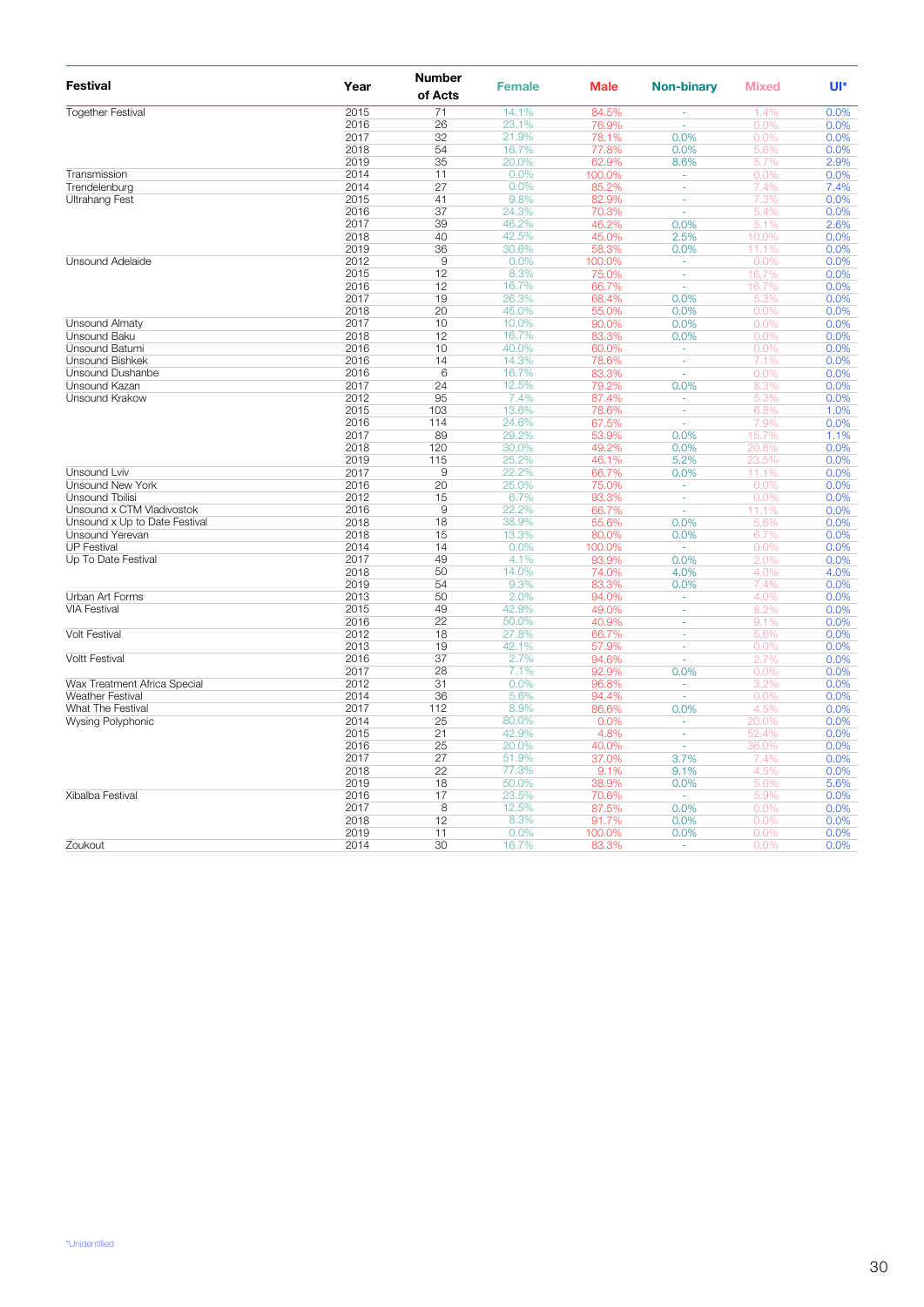## <span id="page-30-0"></span>**Appendix 2: Gender proportions by country and year [2012 to 2019]**

|                |              | <b>Number</b> |                |                | Mean %                             |                |              |
|----------------|--------------|---------------|----------------|----------------|------------------------------------|----------------|--------------|
| Country        | Year         | of Acts       | <b>Female</b>  | <b>Male</b>    | <b>Non-binary</b>                  | <b>Mixed</b>   | UI*          |
| Argentina      | 2015         | 16            | 0.0%           | 100.0%         | $\overline{\phantom{a}}$           | 0.0%           | 0.0%         |
|                | 2016         | 17            | 0.0%           | 100.0%         | ÷,                                 | 0.0%           | 0.0%         |
|                | 2017<br>2018 | 38<br>53      | 13.2%<br>24.5% | 76.3%<br>69.8% | 0.0%<br>0.0%                       | 10.5%<br>5.7%  | 0.0%<br>0.0% |
|                | 2019         | 38            | 50.0%          | 34.2%          | 0.0%                               | 13.2%          | 2.6%         |
| Armenia        | 2018         | 15            | 13.3%          | 80.0%          | 0.0%                               | 6.7%           | 0.0%         |
| Australia      | 2012         | 9             | 0.0%           | 100.0%         | $\sim$                             | 0.0%           | 0.0%         |
|                | 2015<br>2016 | 12<br>12      | 8.3%<br>16.7%  | 75.0%<br>66.7% | $\omega$<br>$\omega$               | 16.7%<br>16.7% | 0.0%<br>0.0% |
|                | 2017         | 19            | 26.3%          | 68.4%          | 0.0%                               | 5.3%           | 0.0%         |
|                | 2018         | 20            | 45.0%          | 55.0%          | 0.0%                               | 0.0%           | 0.0%         |
| Austria        | 2012         | 176           | 26.7%          | 64.8%          | $\omega$                           | 8.5%           | 0.0%         |
|                | 2013<br>2015 | 124<br>136    | 2.4%<br>16.9%  | 91.9%<br>75.0% | $\sim$<br>$\omega$                 | 4.8%<br>8.1%   | 0.8%<br>0.0% |
|                | 2016         | 331           | 13.3%          | 79.2%          | $\sim$                             | 6.9%           | 0.6%         |
|                | 2017         | 282           | 24.5%          | 66.3%          | 1.4%                               | 7.8%           | 0.0%         |
|                | 2018         | 301           | 24.3%          | 60.8%          | 1.7%                               | 11.0%          | 2.3%         |
| Azerbaijan     | 2019<br>2018 | 385<br>12     | 30.1%<br>16.7% | 57.9%<br>83.3% | 0.8%<br>0.0%                       | 9.6%<br>0.0%   | 1.6%<br>0.0% |
| Belgium        | 2012         | 269           | 1.9%           | 91.4%          | $\overline{\phantom{a}}$           | 6.7%           | 0.0%         |
|                | 2014         | 36            | 5.6%           | 91.7%          | $\sim$                             | 2.8%           | 0.0%         |
|                | 2015<br>2016 | 64<br>144     | 17.2%<br>11.1% | 71.9%<br>80.6% | $\sim$<br>$\omega$                 | 10.9%<br>8.3%  | 0.0%<br>0.0% |
|                | 2017         | 296           | 19.3%          | 74.0%          | 0.0%                               | 5.1%           | 1.7%         |
|                | 2018         | 289           | 17.3%          | 75.1%          | 0.0%                               | 5.5%           | 2.1%         |
|                | 2019         | 303           | 25.4%          | 67.3%          | 0.3%                               | 5.9%           | 1.0%         |
| Brazil         | 2015<br>2016 | 116<br>39     | 15.5%<br>17.9% | 81.9%<br>76.9% | $\omega$ .<br>$\sim$               | 2.6%<br>5.1%   | 0.0%<br>0.0% |
|                | 2017         | 73            | 23.3%          | 74.0%          | 0.0%                               | 2.7%           | 0.0%         |
|                | 2018         | 71            | 22.5%          | 71.8%          | 2.8%                               | 2.8%           | 0.0%         |
|                | 2019         | 26            | 42.3%          | 46.2%          | 0.0%                               | 11.5%          | 0.0%         |
| Canada         | 2012<br>2014 | 56<br>303     | 7.1%<br>10.9%  | 82.1%<br>83.2% | $\overline{\phantom{a}}$<br>$\sim$ | 10.7%<br>5.0%  | 0.0%<br>1.0% |
|                | 2015         | 195           | 14.4%          | 80.0%          | $\sim$                             | 1.5%           | 4.1%         |
|                | 2016         | 245           | 27.8%          | 66.9%          | ÷.                                 | 5.3%           | 0.0%         |
|                | 2017         | 397           | 21.9%          | 69.8%          | 0.3%                               | 5.8%           | 2.3%         |
|                | 2018<br>2019 | 426<br>393    | 21.6%<br>27.7% | 69.5%<br>63.1% | 0.9%<br>0.8%                       | 4.5%<br>6.9%   | 3.5%<br>1.5% |
| Colombia       | 2017         | 35            | 2.9%           | 94.3%          | 0.0%                               | 0.0%           | 2.9%         |
|                | 2018         | 31            | 19.4%          | 74.2%          | 0.0%                               | 0.0%           | 6.5%         |
|                | 2019         | 39            | 17.9%          | 82.1%          | 0.0%<br>$\omega$ .                 | 0.0%           | 0.0%         |
| Croatia        | 2013<br>2016 | 126<br>132    | 1.6%<br>6.1%   | 98.4%<br>87.9% | $\sim$                             | 0.0%<br>3.0%   | 0.0%<br>3.0% |
|                | 2017         | 356           | 9.8%           | 88.8%          | 0.0%                               | 1.1%           | 0.3%         |
|                | 2018         | 443           | 10.6%          | 86.0%          | 0.5%                               | 1.6%           | 1.4%         |
| Cuba           | 2019<br>2016 | 246<br>32     | 19.9%<br>9.4%  | 74.4%<br>81.3% | 0.0%<br>$\overline{\phantom{a}}$   | 2.8%<br>9.4%   | 2.8%<br>0.0% |
| Czech Republic | 2012         | 22            | 13.6%          | 68.2%          | $\sim$                             | 18.2%          | 0.0%         |
|                | 2014         | 132           | 5.3%           | 87.9%          | ٠                                  | 6.1%           | 0.8%         |
|                | 2015         | 36            | 27.8%          | 72.2%          | ÷                                  | 0.0%           | 0.0%         |
|                | 2016<br>2017 | 38<br>30      | 26.3%<br>13.3% | 68.4%<br>63.3% | $\sim$<br>0.0%                     | 5.3%<br>20.0%  | 0.0%<br>3.3% |
|                | 2018         | 34            | 5.9%           | 67.6%          | 0.0%                               | 23.5%          | 2.9%         |
|                | 2019         | 34            | 11.8%          | 70.6%          | 2.9%                               | 11.8%          | 2.9%         |
| Denmark        | 2012<br>2015 | 121<br>410    | 16.5%<br>16.1% | 67.8%<br>71.0% | $\omega_{\rm c}$                   | 15.7%<br>12.4% | 0.0%<br>0.5% |
|                | 2016         | 33            | 12.1%          | 57.6%          | $\sim$<br>$\sim$                   | 30.3%          | 0.0%         |
|                | 2017         | 17            | 29.4%          | 52.9%          | 0.0%                               | 17.6%          | 0.0%         |
|                | 2018         | 12            | 33.3%          | 50.0%          | 8.3%                               | 8.3%           | 0.0%         |
| Finland        | 2019<br>2012 | 16<br>133     | 37.5%<br>5.3%  | 50.0%<br>76.7% | 0.0%<br>$\sim$                     | 12.5%<br>18.0% | 0.0%<br>0.0% |
| France         | 2013         | 193           | 17.6%          | 75.6%          | ÷                                  | 6.7%           | 0.0%         |
|                | 2014         | 122           | 5.7%           | 86.9%          | ÷.                                 | 7.4%           | 0.0%         |
|                | 2015<br>2016 | 276<br>350    | 8.7%<br>11.1%  | 85.5%<br>83.1% | ×<br>$\sim$                        | 5.8%           | 0.0%<br>0.0% |
|                | 2017         | 450           | 16.4%          | 76.9%          | 0.0%                               | 5.7%<br>3.8%   | 2.9%         |
|                | 2018         | 331           | 14.8%          | 76.7%          | 0.3%                               | 5.7%           | 2.4%         |
|                | 2019         | 457           | 18.6%          | 69.8%          | 0.7%                               | 6.8%           | 4.2%         |
| Georgia        | 2012<br>2016 | 15<br>42      | 6.7%<br>11.9%  | 93.3%<br>88.1% | $\sim$<br>$\sim$                   | 0.0%<br>0.0%   | 0.0%<br>0.0% |
|                | 2017         | 46            | 0.0%           | 100.0%         | 0.0%                               | 0.0%           | 0.0%         |
|                | 2018         | 44            | 9.1%           | 86.4%          | 0.0%                               | 0.0%           | 4.5%         |
|                | 2019         | 86            | 8.1%           | 84.9%          | 0.0%                               | 0.0%           | 7.0%         |
| Germany        | 2012<br>2013 | 510<br>227    | 10.8%<br>10.1% | 72.9%<br>85.5% | ÷<br>$\omega$                      | 16.3%<br>3.1%  | 0.0%<br>1.3% |
|                | 2014         | 575           | 12.7%          | 78.8%          | ٠                                  | 8.5%           | 0.0%         |
|                | 2015         | 1121          | 12.6%          | 75.6%          | $\equiv$                           | 10.2%          | 1.6%         |
|                | 2016         | 1497          | 16.6%          | 71.5%          | $\omega$                           | 10.7%          | 1.2%         |
|                | 2017<br>2018 | 622<br>1112   | 29.3%<br>22.4% | 61.7%<br>59.7% | 1.9%<br>1.9%                       | 5.6%<br>12.9%  | 1.4%<br>3.1% |
|                | 2019         | 1056          | 28.3%          | 63.4%          | 1.5%                               | 5.7%           | 1.1%         |
| Greece         | 2014         | 14            | 0.0%           | 100.0%         | $\sim$                             | 0.0%           | 0.0%         |
| Hungary        | 2015         | 41            | 9.8%           | 82.9%          | ÷                                  | 7.3%           | 0.0%         |
|                | 2016<br>2017 | 37<br>39      | 24.3%<br>46.2% | 70.3%<br>46.2% | $\omega$<br>0.0%                   | 5.4%<br>5.1%   | 0.0%<br>2.6% |
|                | 2018         | 40            | 42.5%          | 45.0%          | 2.5%                               | 10.0%          | 0.0%         |
|                | 2019         | 36            | 30.6%          | 58.3%          | 0.0%                               | 11.1%          | 0.0%         |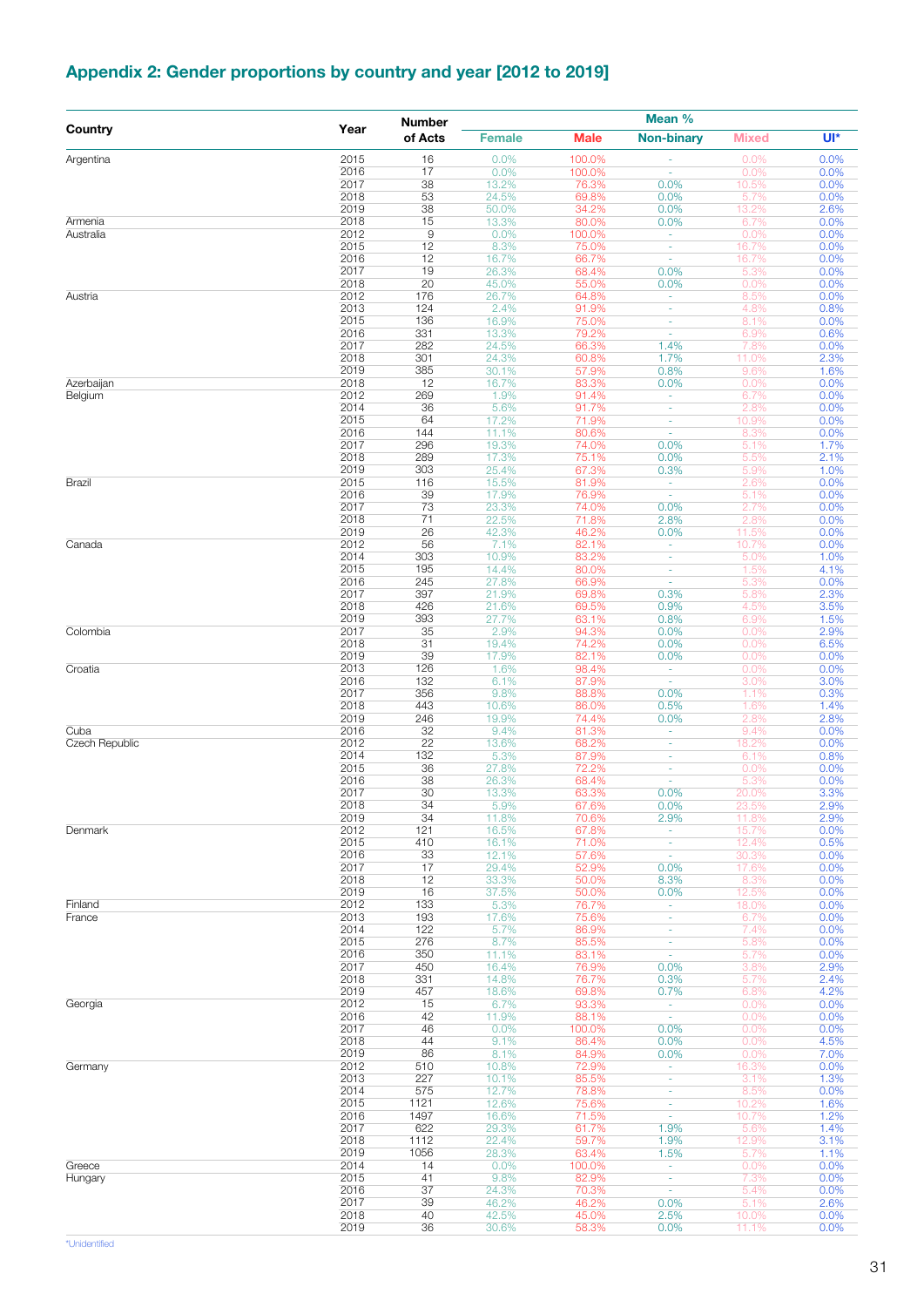|                          |              | <b>Number</b>     |                |                | Mean %                               |                |               |
|--------------------------|--------------|-------------------|----------------|----------------|--------------------------------------|----------------|---------------|
| Country                  | Year         | of Acts           | <b>Female</b>  | <b>Male</b>    | <b>Non-binary</b>                    | <b>Mixed</b>   | UI*           |
| Ireland                  | 2017         | 214               | 9.3%           | 80.8%          | 0.0%                                 | 1.4%           | 8.4%          |
|                          | 2018<br>2019 | 248<br>213        | 10.5%<br>14.6% | 83.1%<br>77.0% | 0.4%<br>0.0%                         | 1.2%<br>1.9%   | 4.8%<br>6.6%  |
| Italy                    | 2017         | 61                | 14.8%          | 77.0%          | 0.0%                                 | 3.3%           | 4.9%          |
|                          | 2018         | 76                | 10.5%          | 71.1%          | 0.0%                                 | 3.9%           | 14.5%         |
| Japan                    | 2019<br>2012 | 80<br>92          | 25.0%<br>5.4%  | 51.3%<br>88.0% | 1.3%<br>÷                            | 11.3%<br>6.5%  | 11.3%<br>0.0% |
|                          | 2015         | 51                | 3.9%           | 86.3%          | ÷,                                   | 9.8%           | 0.0%          |
|                          | 2016         | 105               | 8.6%           | 89.5%          | $\omega$                             | 1.9%<br>7.2%   | 0.0%          |
|                          | 2017<br>2018 | 139<br>171        | 10.1%<br>19.9% | 79.1%<br>64.9% | 1.4%<br>0.0%                         | 11.1%          | 2.2%<br>4.1%  |
|                          | 2019         | 106               | 15.1%          | 77.4%          | 0.0%                                 | 2.8%           | 4.7%          |
| Kazakhstan<br>Kyrgyzstan | 2017<br>2016 | 10<br>14          | 10.0%<br>14.3% | 90.0%<br>78.6% | 0.0%<br>÷                            | 0.0%<br>7.1%   | 0.0%<br>0.0%  |
| Latvia                   | 2015         | 27                | 25.9%          | 70.4%          | $\overline{\phantom{a}}$             | 3.7%           | 0.0%          |
|                          | 2016         | 22                | 9.1%           | 81.8%          | ÷,                                   | 9.1%           | 0.0%          |
|                          | 2017<br>2018 | 17<br>23          | 29.4%<br>30.4% | 58.8%<br>52.2% | 0.0%<br>0.0%                         | 11.8%<br>17.4% | 0.0%<br>0.0%  |
|                          | 2019         | 21                | 14.3%          | 76.2%          | 0.0%                                 | 9.5%           | 0.0%          |
| Mexico                   | 2015         | 222               | 6.8%           | 91.4%          | $\overline{\phantom{a}}$             | 1.8%           | 0.0%          |
|                          | 2016<br>2017 | 625<br>666        | 9.6%<br>9.3%   | 87.5%<br>87.7% | $\omega_{\rm c}$<br>0.2%             | 2.4%<br>1.5%   | 0.5%<br>1.4%  |
|                          | 2018         | 204               | 16.2%          | 76.5%          | 0.0%                                 | 6.9%           | 0.5%          |
|                          | 2019         | 145               | 15.2%          | 75.2%          | 1.4%                                 | 6.2%           | 2.1%          |
| Morocco                  | 2017<br>2018 | 44<br>56          | 15.9%<br>25.0% | 81.8%<br>71.4% | 0.0%<br>0.0%                         | 2.3%<br>3.6%   | 0.0%<br>0.0%  |
|                          | 2019         | 51                | 31.4%          | 66.7%          | 0.0%                                 | 2.0%           | 0.0%          |
| Netherlands              | 2012         | 198               | 6.1%           | 88.9%          | $\omega_{\rm c}$                     | 5.1%           | 0.0%          |
|                          | 2014<br>2015 | 80<br>298         | 2.5%<br>8.1%   | 96.3%<br>88.3% | $\omega$<br>$\overline{\phantom{a}}$ | 1.3%<br>3.7%   | 0.0%<br>0.0%  |
|                          | 2016         | 284               | 12.7%          | 81.7%          | $\overline{\phantom{a}}$             | 5.6%           | 0.0%          |
|                          | 2017<br>2018 | 470<br>488        | 19.4%<br>22.1% | 75.1%<br>68.2% | 0.0%<br>0.8%                         | 5.1%<br>7.4%   | 0.4%          |
|                          | 2019         | 488               | 27.0%          | 63.7%          | 0.6%                                 | 7.6%           | 1.4%<br>1.0%  |
| Norway                   | 2012         | 29                | 3.4%           | 86.2%          | ä,                                   | 10.3%          | 0.0%          |
|                          | 2013<br>2014 | 134<br>22         | 21.6%<br>18.2% | 68.7%<br>59.1% | $\overline{\phantom{a}}$<br>$\omega$ | 9.7%<br>22.7%  | 0.0%<br>0.0%  |
|                          | 2015         | 34                | 26.5%          | 67.6%          | $\omega$                             | 5.9%           | 0.0%          |
|                          | 2016         | 26                | 30.8%          | 61.5%          | $\omega$                             | 7.7%           | 0.0%          |
|                          | 2017<br>2018 | 26<br>30          | 26.9%<br>50.0% | 57.7%<br>43.3% | 0.0%<br>6.7%                         | 15.4%<br>0.0%  | 0.0%<br>0.0%  |
|                          | 2019         | 41                | 41.5%          | 53.7%          | 2.4%                                 | 2.4%           | 0.0%          |
| Poland                   | 2012         | 95                | 7.4%           | 87.4%          | ÷                                    | 5.3%           | 0.0%          |
|                          | 2015<br>2016 | 103<br>114        | 13.6%<br>24.6% | 78.6%<br>67.5% | $\omega$<br>$\sim$                   | 6.8%<br>7.9%   | 1.0%<br>0.0%  |
|                          | 2017         | 363               | 16.8%          | 74.7%          | 0.0%                                 | 8.3%           | 0.3%          |
|                          | 2018         | 463               | 19.7%          | 68.5%          | 0.4%                                 | 11.0%          | 0.4%          |
| Portugal                 | 2019<br>2012 | 193<br>219        | 20.7%<br>3.7%  | 59.6%<br>91.3% | 3.1%<br>$\overline{\phantom{a}}$     | 16.6%<br>1.8%  | 0.0%<br>3.2%  |
|                          | 2017         | 216               | 9.7%           | 89.4%          | 0.0%                                 | 0.5%           | 0.5%          |
|                          | 2018         | 200               | 10.0%          | 85.0%          | 0.5%                                 | 3.0%           | 1.5%          |
| Romania                  | 2019<br>2015 | 189<br>17         | 12.2%<br>17.6% | 82.5%<br>76.5% | 0.0%                                 | 2.6%<br>5.9%   | 2.6%<br>0.0%  |
|                          | 2016         | 16                | 31.3%          | 68.8%          | $\omega$                             | 0.0%           | 0.0%          |
|                          | 2017         | 15                | 26.7%          | 73.3%          | 0.0%                                 | 0.0%           | 0.0%          |
|                          | 2018<br>2019 | 14<br>14          | 42.9%<br>57.1% | 57.1%<br>35.7% | 0.0%<br>0.0%                         | 0.0%<br>7.1%   | 0.0%<br>0.0%  |
| Russia                   | 2016         | 114               | 7.9%           | 88.6%          | $\sim$                               | 3.5%           | 0.0%          |
|                          | 2017         | 192               | 8.9%           | 84.4%          | 0.0%                                 | 5.7%           | 1.0%          |
|                          | 2018<br>2019 | 259<br>197        | 11.6%<br>9.6%  | 81.5%<br>81.7% | 0.4%<br>0.5%                         | 5.4%<br>4.6%   | 1.2%<br>3.6%  |
| Singapore                | 2014         | 30                | 16.7%          | 83.3%          | ÷                                    | 0.0%           | 0.0%          |
| Slovakia<br>Slovenia     | 2014<br>2016 | 34<br>$\mathsf 9$ | 8.8%           | 88.2%<br>88.9% | $\omega$<br>$\omega$                 | 2.9%           | 0.0%          |
|                          | 2017         | 14                | 0.0%<br>42.9%  | 42.9%          | 0.0%                                 | 11.1%<br>14.3% | 0.0%<br>0.0%  |
|                          | 2018         | 46                | 34.8%          | 58.7%          | 2.2%                                 | 2.2%           | 2.2%          |
| Spain                    | 2019<br>2013 | 49<br>88          | 40.8%<br>3.4%  | 55.1%<br>90.9% | 4.1%<br>$\sim$                       | 0.0%<br>5.7%   | 0.0%<br>0.0%  |
|                          | 2014         | 610               | 8.9%           | 82.6%          | ÷.                                   | 7.7%           | 0.8%          |
|                          | 2015         | 419               | 12.4%          | 73.5%          | $\overline{\phantom{a}}$             | 11.9%          | 2.1%          |
|                          | 2016<br>2017 | 454<br>543        | 12.3%<br>16.9% | 81.5%<br>70.2% | ÷.<br>0.2%                           | 6.2%<br>12.3%  | 0.0%<br>0.4%  |
|                          | 2018         | 530               | 22.1%          | 66.0%          | 0.6%                                 | 10.4%          | 0.9%          |
|                          | 2019         | 694               | 35.6%          | 51.2%          | 0.6%                                 | 12.2%          | 0.4%          |
| Sweden                   | 2012<br>2013 | 92<br>19          | 18.5%<br>42.1% | 80.4%<br>57.9% | $\omega$ .<br>$\sim$                 | 1.1%<br>0.0%   | 0.0%<br>0.0%  |
|                          | 2014         | 83                | 30.1%          | 62.7%          | ÷                                    | 6.0%           | 1.2%          |
|                          | 2015         | 98                | 37.8%          | 58.2%          | $\sim$                               | 4.1%           | 0.0%          |
|                          | 2016<br>2017 | 102<br>101        | 38.2%<br>50.5% | 50.0%<br>39.6% | $\sim$<br>3.0%                       | 10.8%<br>6.9%  | 1.0%<br>0.0%  |
|                          | 2018         | 119               | 42.0%          | 45.4%          | 1.7%                                 | 10.1%          | 0.8%          |
|                          | 2019         | 117               | 35.9%          | 53.0%          | 0.0%                                 | 9.4%           | 1.7%          |
| Switzerland              | 2013<br>2014 | 97<br>99          | 6.2%<br>12.1%  | 87.6%<br>82.8% | $\equiv$<br>$\omega$                 | 6.2%<br>5.1%   | 0.0%<br>0.0%  |
|                          | 2016         | 95                | 21.1%          | 74.7%          | $\equiv$                             | 4.2%           | 0.0%          |
|                          | 2017         | 73                | 9.6%           | 84.9%          | 1.4%                                 | 4.1%           | 0.0%          |
|                          | 2018<br>2019 | 100<br>97         | 11.0%          | 86.0%          | 0.0%<br>0.0%                         | 3.0%<br>6.2%   | 0.0%          |
|                          |              |                   | 19.6%          | 69.1%          |                                      |                | 5.2%          |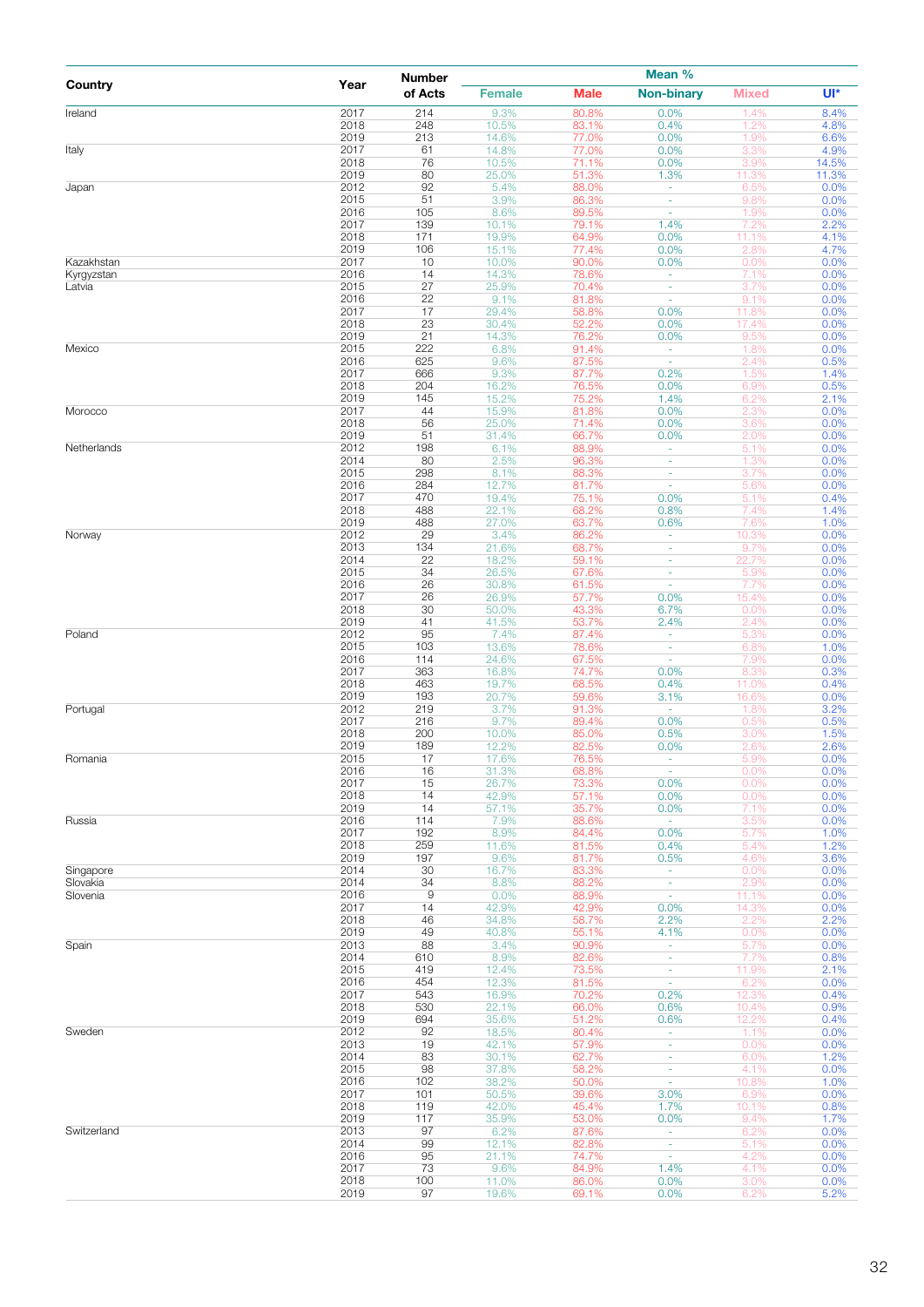|                                              |      | <b>Number</b> |               |             | Mean %            |              |        |
|----------------------------------------------|------|---------------|---------------|-------------|-------------------|--------------|--------|
| Country<br>Tajikistan<br>Uganda<br><b>UK</b> | Year | of Acts       | <b>Female</b> | <b>Male</b> | <b>Non-binary</b> | <b>Mixed</b> | $UI^*$ |
|                                              | 2016 | 6             | 16.7%         | 83.3%       |                   | 0.0%         | 0.0%   |
|                                              | 2017 | 83            | 12.0%         | 72.3%       | 0.0%              | 2.4%         | 13.3%  |
|                                              | 2018 | 107           | 26.2%         | 69.2%       | 0.9%              | 2.8%         | 0.9%   |
|                                              | 2019 | 149           | 25.5%         | 62.4%       | 1.3%              | 5.4%         | 5.4%   |
|                                              | 2012 | 152           | 9.9%          | 86.8%       | ٠                 | 3.3%         | 0.0%   |
|                                              | 2013 | 98            | 12.2%         | 85.7%       | ×.                | 2.0%         | 0.0%   |
|                                              | 2014 | 113           | 28.3%         | 58.4%       | ٠                 | 5.3%         | 8.0%   |
|                                              | 2015 | 64            | 25.0%         | 51.6%       | ٠                 | 18.8%        | 4.7%   |
|                                              | 2016 | 403           | 9.4%          | 74.2%       | ٠                 | 13.4%        | 2.7%   |
|                                              | 2017 | 309           | 19.4%         | 71.8%       | 1.6%              | 6.5%         | 0.6%   |
|                                              | 2018 | 543           | 19.5%         | 67.6%       | 0.4%              | 11.4%        | 1.1%   |
|                                              | 2019 | 634           | 26.3%         | 61.7%       | 0.0%              | 8.8%         | 3.2%   |
| Ukraine                                      | 2016 | 30            | 13.3%         | 83.3%       |                   | 0.0%         | 3.3%   |
|                                              | 2017 | 37            | 18.9%         | 78.4%       | 0.0%              | 2.7%         | 0.0%   |
|                                              | 2018 | 37            | 13.5%         | 86.5%       | 0.0%              | 0.0%         | 0.0%   |
|                                              | 2019 | 42            | 21.4%         | 73.8%       | 0.0%              | 2.4%         | 2.4%   |
| <b>USA</b>                                   | 2012 | 138           | 5.1%          | 90.6%       | ٠                 | 4.3%         | 0.0%   |
|                                              | 2013 | 99            | 11.1%         | 86.9%       | ٠                 | 2.0%         | 0.0%   |
|                                              | 2015 | 472           | 15.0%         | 81.6%       | ٠                 | 3.0%         | 0.4%   |
|                                              | 2016 | 1002          | 15.1%         | 79.5%       |                   | 4.7%         | 0.7%   |
|                                              | 2017 | 1022          | 15.9%         | 78.5%       | 0.0%              | 5.5%         | 0.2%   |
|                                              | 2018 | 978           | 19.3%         | 73.0%       | 0.6%              | 4.2%         | 2.9%   |
|                                              | 2019 | 832           | 17.9%         | 71.9%       | 0.7%              | 4.8%         | 4.7%   |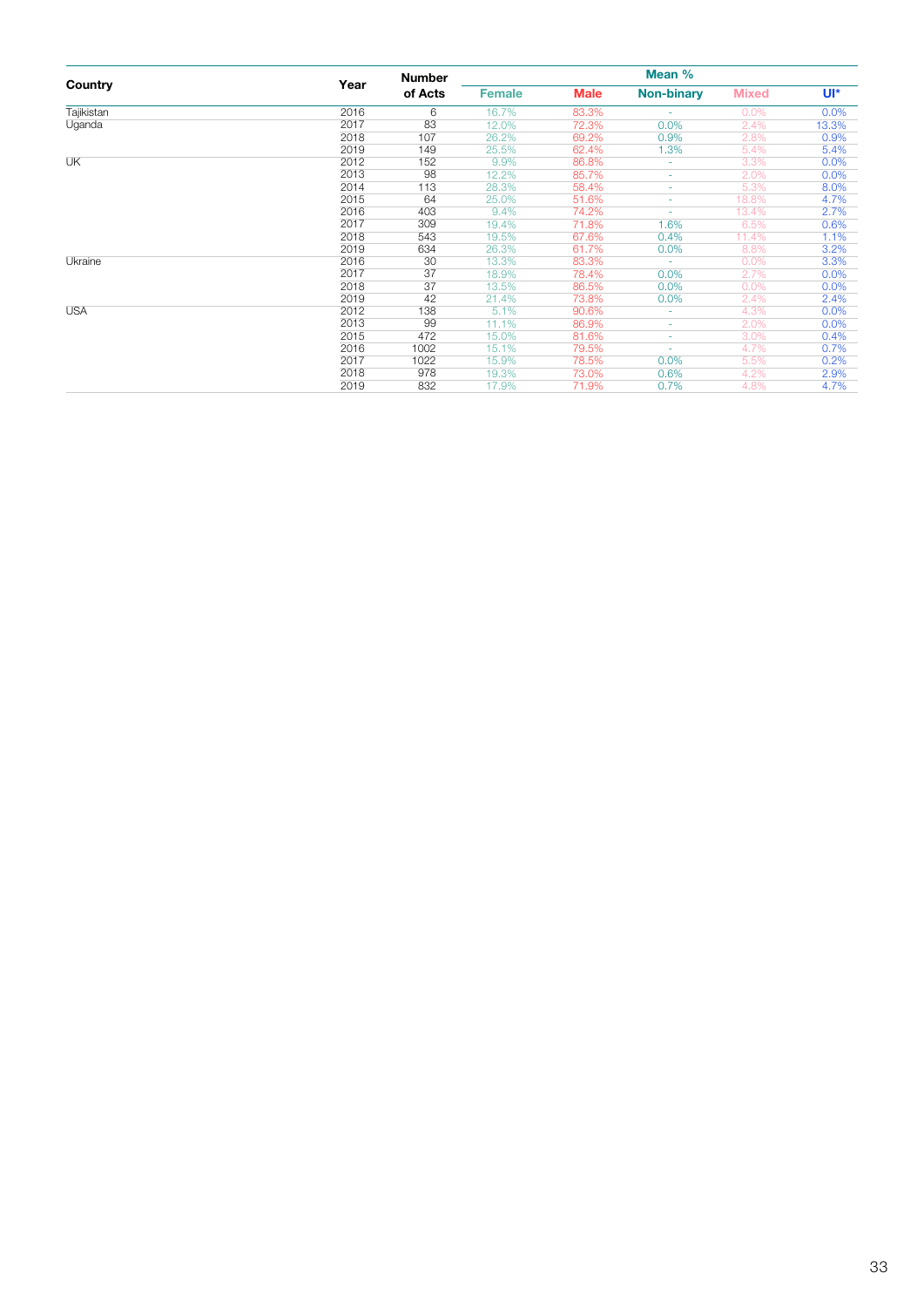## <span id="page-33-0"></span>**Appendix 3: Gender proportions by country, festival and year [2012 to 2019]**

| Country    | <b>Festival</b>                             | Year         | <b>Number</b><br>of Acts | <b>Female</b>  | <b>Male</b>     | <b>Non-binary</b>        | <b>Mixed</b>   | Ul*          |
|------------|---------------------------------------------|--------------|--------------------------|----------------|-----------------|--------------------------|----------------|--------------|
| Argentina  | Mutek AR                                    | 2017         | $\overline{38}$          | 13.2%          | 76.3%           | 0.0%                     | 10.5%          | 0.0%         |
|            |                                             | 2018         | 53                       | 24.5%          | 69.8%           | 0.0%                     | 5.7%           | 0.0%         |
|            | Time Warp Argentina                         | 2019<br>2015 | 38<br>16                 | 50.0%<br>0.0%  | 34.2%<br>100.0% | 0.0%<br>$\sim$           | 13.2%<br>0.0%  | 2.6%<br>0.0% |
|            |                                             | 2016         | 17                       | 0.0%           | 100.0%          | $\sim$                   | 0.0%           | 0.0%         |
| Armenia    | Unsound Yerevan                             | 2018         | 15                       | 13.3%          | 80.0%           | 0.0%                     | 6.7%           | 0.0%         |
| Australia  | Unsound Adelaide                            | 2012         | $\hbox{9}$               | 0.0%           | 100.0%          | $\sim$                   | 0.0%           | 0.0%         |
|            |                                             | 2015         | 12                       | 8.3%           | 75.0%           | $\omega$                 | 16.7%          | 0.0%         |
|            |                                             | 2016<br>2017 | 12<br>19                 | 16.7%<br>26.3% | 66.7%<br>68.4%  | ٠                        | 16.7%<br>5.3%  | 0.0%<br>0.0% |
|            |                                             | 2018         | 20                       | 45.0%          | 55.0%           | 0.0%<br>0.0%             | 0.0%           | 0.0%         |
| Austria    | Ars Electronica                             | 2012         | 130                      | 24.6%          | 73.1%           | $\overline{\phantom{a}}$ | 2.3%           | 0.0%         |
|            | donaufestival                               | 2015         | 39                       | 12.8%          | 69.2%           | $\omega$                 | 17.9%          | 0.0%         |
|            |                                             | 2016         | 49                       | 8.2%           | 71.4%           | $\omega$                 | 18.4%          | 2.0%         |
|            |                                             | 2017         | 47                       | 17.0%          | 74.5%           | 0.0%                     | 8.5%           | 0.0%         |
|            |                                             | 2018         | 45<br>59                 | 31.1%          | 48.9%           | 2.2%                     | 17.8%          | 0.0%         |
|            | e_may Festival                              | 2019<br>2012 | 18                       | 22.0%<br>50.0% | 44.1%<br>5.6%   | 3.4%<br>$\sim$           | 22.0%<br>44.4% | 8.5%<br>0.0% |
|            | <b>Electric Spring</b>                      | 2016         | 33                       | 30.3%          | 54.5%           | $\omega$                 | 15.2%          | 0.0%         |
|            |                                             | 2017         | 13                       | 53.8%          | 46.2%           | 0.0%                     | 0.0%           | 0.0%         |
|            |                                             | 2018         | 17                       | 58.8%          | 29.4%           | 0.0%                     | 11.8%          | 0.0%         |
|            |                                             | 2019         | 17                       | 52.9%          | 35.3%           | 0.0%                     | 11.8%          | 0.0%         |
|            | Elevate                                     | 2016         | 44<br>52                 | 13.6%          | 84.1%           | $\omega$                 | 2.3%           | 0.0%         |
|            |                                             | 2017<br>2018 | 58                       | 17.3%<br>22.4% | 73.1%<br>70.7%  | 0.0%<br>1.7%             | 9.6%<br>5.2%   | 0.0%<br>0.0% |
|            |                                             | 2019         | 55                       | 32.7%          | 52.7%           | 0.0%                     | 14.5%          | 0.0%         |
|            | Heart of Noise                              | 2015         | 28                       | 7.1%           | 89.3%           | $\sim$                   | 3.6%           | 0.0%         |
|            |                                             | 2016         | 26                       | 7.7%           | 84.6%           | $\omega$                 | 7.7%           | 0.0%         |
|            |                                             | 2017         | 25                       | 24.0%          | 76.0%           | 0.0%                     | 0.0%           | 0.0%         |
|            |                                             | 2018         | 29                       | 17.2%          | 79.3%           | 0.0%                     | 3.4%           | 0.0%         |
|            |                                             | 2019         | 29<br>80                 | 31.0%          | 55.2%           | 0.0%                     | 13.8%          | 0.0%         |
|            | Hyperreality                                | 2017<br>2018 | 43                       | 40.0%<br>44.2% | 46.3%<br>32.6%  | 5.0%<br>7.0%             | 8.8%<br>16.3%  | 0.0%<br>0.0% |
|            |                                             | 2019         | 60                       | 63.3%          | 30.0%           | 1.7%                     | 5.0%           | 0.0%         |
|            | music unlimited                             | 2012         | 28                       | 21.4%          | 64.3%           | $\omega$                 | 14.3%          | 0.0%         |
|            | musikprotokoll                              | 2015         | 69                       | 23.2%          | 72.5%           | ٠                        | 4.3%           | 0.0%         |
|            |                                             | 2016         | 51                       | 23.5%          | 68.6%           | $\omega$                 | 7.8%           | 0.0%         |
|            |                                             | 2017         | 18                       | 16.7%          | 61.1%           | 0.0%                     | 22.2%          | 0.0%         |
|            |                                             | 2018<br>2019 | 15<br>62                 | 13.3%<br>27.4% | 26.7%<br>62.9%  | 0.0%<br>0.0%             | 60.0%<br>9.7%  | 0.0%<br>0.0% |
|            | Open Music                                  | 2016         | $\mathsf g$              | 0.0%           | 88.9%           | $\omega$                 | 11.1%          | 0.0%         |
|            | springfestival                              | 2013         | 74                       | 2.7%           | 90.5%           | $\sim$                   | 5.4%           | 1.4%         |
|            |                                             | 2016         | 119                      | 8.4%           | 89.9%           | $\omega$                 | 0.8%           | 0.8%         |
|            |                                             | 2017         | 47                       | 8.5%           | 87.2%           | 0.0%                     | 4.3%           | 0.0%         |
|            |                                             | 2018         | 94                       | 10.6%          | 78.7%           | 0.0%                     | 3.2%           | 7.4%         |
|            | Urban Art Forms                             | 2019<br>2013 | 103<br>50                | 11.7%<br>2.0%  | 86.4%<br>94.0%  | 0.0%<br>$\omega$         | 1.0%<br>4.0%   | 1.0%<br>0.0% |
| Azerbaijan | Unsound Baku                                | 2018         | 12                       | 16.7%          | 83.3%           | 0.0%                     | 0.0%           | 0.0%         |
| Belgium    | Bozar Electronic Arts Festival              | 2015         | 24                       | 4.2%           | 83.3%           | $\sim$                   | 12.5%          | 0.0%         |
|            |                                             | 2016         | 26                       | 15.4%          | 80.8%           | $\omega$                 | 3.8%           | 0.0%         |
|            |                                             | 2017         | 8                        | 12.5%          | 62.5%           | 0.0%                     | 25.0%          | 0.0%         |
|            | City Sonic                                  | 2017         | 81<br>232                | 28.4%          | 67.9%           | 0.0%                     | 3.7%           | 0.0%         |
|            | Dour Festival<br>Horst                      | 2012<br>2017 | 28                       | 2.2%<br>10.7%  | 90.5%<br>85.7%  | ×.<br>0.0%               | 7.3%<br>3.6%   | 0.0%<br>0.0% |
|            |                                             | 2018         | 47                       | 19.1%          | 80.9%           | 0.0%                     | 0.0%           | 0.0%         |
|            |                                             | 2019         | 60                       | 35.0%          | 65.0%           | 0.0%                     | 0.0%           | 0.0%         |
|            | I Love Techno                               | 2012         | 37                       | 0.0%           | 97.3%           | $\sim$                   | 2.7%           | 0.0%         |
|            |                                             | 2014         | 36                       | 5.6%           | 91.7%           | ÷,                       | 2.8%           | 0.0%         |
|            | Kraak Festival                              | 2015         | 13<br>22                 | 15.4%          | 61.5%           | $\omega$                 | 23.1%          | 0.0%         |
|            |                                             | 2016         | 23                       | 4.5%           | 81.8%<br>65.2%  | $\sim$                   | 13.6%<br>13.0% | 0.0%         |
|            |                                             | 2017<br>2018 | 22                       | 17.4%<br>27.3% | 54.5%           | 0.0%<br>0.0%             | 9.1%           | 4.3%<br>9.1% |
|            |                                             | 2019         | 20                       | 15.0%          | 55.0%           | 0.0%                     | 20.0%          | 10.0%        |
|            | <b>Listen Festival</b>                      | 2017         | 51                       | 7.8%           | 90.2%           | 0.0%                     | 2.0%           | 0.0%         |
|            |                                             | 2018         | 50                       | 12.0%          | 84.0%           | 0.0%                     | 4.0%           | 0.0%         |
|            |                                             | 2019         | 66                       | 21.2%          | 75.8%           | 0.0%                     | 1.5%           | 1.5%         |
|            | Meakusma                                    | 2016         | 66<br>86                 | 9.1%           | 84.8%           | $\sim$                   | 6.1%           | 0.0%         |
|            |                                             | 2017<br>2018 | 92                       | 18.6%<br>16.3% | 70.9%<br>71.7%  | 0.0%<br>0.0%             | 5.8%<br>9.8%   | 4.7%<br>2.2% |
|            |                                             | 2019         | 101                      | 15.8%          | 73.3%           | 0.0%                     | 10.9%          | 0.0%         |
|            | Nuits Sonores & European Lab Brussels       | 2018         | 59                       | 13.6%          | 79.7%           | 0.0%                     | 3.4%           | 3.4%         |
|            |                                             | 2019         | 37                       | 32.4%          | 59.5%           | 2.7%                     | 5.4%           | 0.0%         |
|            | Oortreders                                  | 2016         | 9                        | 0.0%           | 100.0%          | $\sim$                   | 0.0%           | 0.0%         |
|            | Q-O2 festival the other the self            | 2015         | 8<br>4                   | 50.0%          | 50.0%           | $\omega$                 | 0.0%           | 0.0%         |
|            | Schiev                                      | 2016<br>2015 | 19                       | 50.0%<br>21.1% | 25.0%<br>73.7%  | ÷<br>$\sim$              | 25.0%<br>5.3%  | 0.0%<br>0.0% |
|            |                                             | 2016         | 17                       | 17.6%          | 64.7%           | ä,                       | 17.6%          | 0.0%         |
|            |                                             | 2017         | 19                       | 31.6%          | 68.4%           | 0.0%                     | 0.0%           | 0.0%         |
|            |                                             | 2018         | 19                       | 31.6%          | 63.2%           | 0.0%                     | 5.3%           | 0.0%         |
|            |                                             | 2019         | 19                       | 57.9%          | 42.1%           | 0.0%                     | 0.0%           | 0.0%         |
| Brazil     | Dekmantel Festival São Paulo                | 2017         | 54                       | 20.4%          | 79.6%           | 0.0%                     | 0.0%           | 0.0%         |
|            |                                             | 2018         | 50<br>73                 | 22.0%          | 78.0%           | 0.0%                     | 0.0%           | 0.0%         |
|            | III Bienal Música Hoje<br>Novas Frequencias | 2015<br>2015 | 43                       | 8.2%<br>27.9%  | 91.8%<br>65.1%  | ÷.<br>$\sim$             | 0.0%<br>7.0%   | 0.0%<br>0.0% |
|            |                                             | 2016         | 39                       | 17.9%          | 76.9%           | ÷                        | 5.1%           | 0.0%         |
|            |                                             | 2017         | 19                       | 31.6%          | 57.9%           | 0.0%                     | 10.5%          | 0.0%         |
|            |                                             | 2018         | 21                       | 23.8%          | 57.1%           | 9.5%                     | 9.5%           | 0.0%         |
|            |                                             | 2019         | 26                       | 42.3%          | 46.2%           | 0.0%                     | 11.5%          | 0.0%         |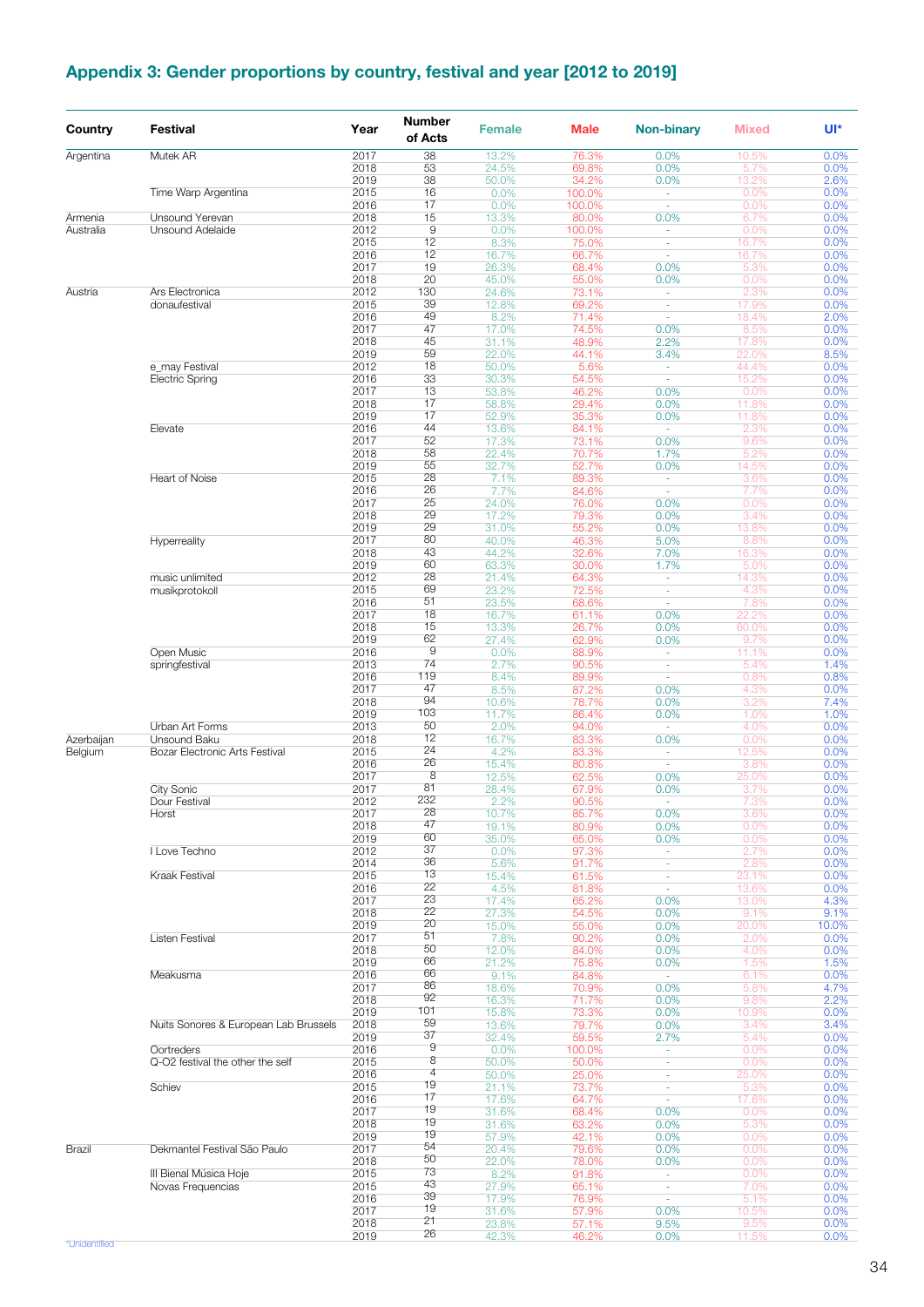| Country        | Festival                              | Year         | <b>Number</b><br>of Acts | <b>Female</b>  | <b>Male</b>    | <b>Non-binary</b>  | <b>Mixed</b>   | Ul*          |
|----------------|---------------------------------------|--------------|--------------------------|----------------|----------------|--------------------|----------------|--------------|
| Canada         | <b>Bass Coast</b>                     | 2016         | 17                       | 17.6%          | 82.4%          |                    | 0.0%           | 0.0%         |
|                |                                       | 2017         | 120                      | 12.5%          | 79.2%          | 0.0%               | 3.3%           | 5.0%         |
|                |                                       | 2018<br>2019 | 142<br>140               | 19.0%<br>25.7% | 69.7%<br>72.9% | 0.0%<br>0.0%       | 2.1%<br>1.4%   | 9.2%<br>0.0% |
|                | <b>Decibel Festival</b>               | 2014         | 145                      | 12.4%          | 82.1%          | $\sim$             | 5.5%           | 0.0%         |
|                | <b>Eclipse Festival</b>               | 2018         | 111                      | 5.4%           | 91.0%          | 0.0%               | 3.6%           | 0.0%         |
|                | Igloofest                             | 2015         | 118                      | 16.9%          | 79.7%          | ÷.                 | 1.7%           | 1.7%         |
|                |                                       | 2016<br>2017 | 109<br>140               | 35.8%<br>29.3% | 60.6%<br>63.6% | $\sim$<br>0.0%     | 3.7%<br>5.7%   | 0.0%<br>1.4% |
|                |                                       | 2018         | 53                       | 22.6%          | 75.5%          | 1.9%               | 0.0%           | 0.0%         |
|                |                                       | 2019         | 85                       | 21.2%          | 74.1%          | 1.2%               | 1.2%           | 2.4%         |
|                | Mutek Montreal                        | 2012         | 56                       | 7.1%           | 82.1%          | $\omega$           | 10.7%          | 0.0%         |
|                |                                       | 2014<br>2015 | 104<br>77                | 7.7%<br>10.4%  | 86.5%<br>80.5% | $\omega$<br>÷      | 5.8%<br>1.3%   | 0.0%<br>7.8% |
|                |                                       | 2016         | 81                       | 18.5%          | 72.8%          | ä,                 | 8.6%           | 0.0%         |
|                |                                       | 2017         | 106                      | 18.9%          | 71.7%          | 0.9%               | 7.5%           | 0.9%         |
|                |                                       | 2018         | 120                      | 39.2%          | 46.7%          | 2.5%               | 10.0%          | 1.7%         |
|                |                                       | 2019         | 109                      | 29.4%          | 56.9%          | 0.0%               | 13.8%          | 0.0%         |
|                | New Forms Festival                    | 2014<br>2016 | 54<br>38                 | 13.0%<br>28.9% | 79.6%<br>65.8% | $\sim$<br>$\sim$   | 1.9%<br>5.3%   | 5.6%<br>0.0% |
|                |                                       | 2017         | 31                       | 35.5%          | 54.8%          | 0.0%               | 9.7%           | 0.0%         |
|                |                                       | 2019         | 59                       | 39.0%          | 35.6%          | 3.4%               | 15.3%          | 6.8%         |
| Colombia       | Freedom Festival                      | 2017         | 35                       | 2.9%           | 94.3%          | 0.0%               | 0.0%           | 2.9%         |
|                |                                       | 2018<br>2019 | 31<br>39                 | 19.4%<br>17.9% | 74.2%<br>82.1% | 0.0%<br>0.0%       | 0.0%<br>0.0%   | 6.5%<br>0.0% |
| Croatia        | <b>Dekmantel Selectors</b>            | 2016         | 71                       | 7.0%           | 93.0%          | $\sim$             | 0.0%           | 0.0%         |
|                |                                       | 2017         | 76                       | 7.9%           | 92.1%          | 0.0%               | 0.0%           | 0.0%         |
|                |                                       | 2018         | 72                       | 25.0%          | 72.2%          | 0.0%               | 2.8%           | 0.0%         |
|                |                                       | 2019         | 74                       | 29.7%          | 63.5%          | 0.0%               | 5.4%           | 1.4%         |
|                | LostTheory<br>Outlook                 | 2013<br>2016 | 126<br>61                | 1.6%<br>4.9%   | 98.4%<br>82.0% | $\sim$<br>$\sim$   | 0.0%<br>6.6%   | 0.0%<br>6.6% |
|                |                                       | 2017         | 280                      | 10.4%          | 87.9%          | 0.0%               | 1.4%           | 0.4%         |
|                |                                       | 2018         | 371                      | 7.8%           | 88.7%          | 0.5%               | 1.3%           | 1.6%         |
|                |                                       | 2019         | 172                      | 15.7%          | 79.1%          | 0.0%               | 1.7%           | 3.5%         |
| Cuba           | Manana Cuba                           | 2016         | 32                       | 9.4%           | 81.3%          | ÷                  | 9.4%           | 0.0%         |
| Czech Republic | kontrA2punkt<br>Lunchmeat             | 2014<br>2012 | $\overline{9}$<br>22     | 0.0%<br>13.6%  | 66.7%<br>68.2% | ä,<br>÷            | 33.3%<br>18.2% | 0.0%<br>0.0% |
|                |                                       | 2014         | 38                       | 7.9%           | 78.9%          | ÷                  | 10.5%          | 2.6%         |
|                |                                       | 2015         | 36                       | 27.8%          | 72.2%          | ä,                 | 0.0%           | 0.0%         |
|                |                                       | 2016         | 38                       | 26.3%          | 68.4%          | $\omega$           | 5.3%           | 0.0%         |
|                |                                       | 2017<br>2018 | 30<br>34                 | 13.3%<br>5.9%  | 63.3%<br>67.6% | 0.0%<br>0.0%       | 20.0%<br>23.5% | 3.3%<br>2.9% |
|                |                                       | 2019         | 34                       | 11.8%          | 70.6%          | 2.9%               | 11.8%          | 2.9%         |
|                | Máchác                                | 2014         | 64                       | 6.3%           | 92.2%          | ÷.                 | 1.6%           | 0.0%         |
|                | <b>MAGNETIC Festival</b>              | 2014         | 10                       | 0.0%           | 100.0%         | ÷                  | 0.0%           | 0.0%         |
|                | Transmission                          | 2014         | 11                       | 0.0%           | 100.0%         | ä,                 | 0.0%           | 0.0%         |
| Denmark        | Click                                 | 2015<br>2016 | 34<br>33                 | 17.6%<br>12.1% | 70.6%<br>57.6% | $\sim$<br>ä,       | 5.9%<br>30.3%  | 5.9%<br>0.0% |
|                |                                       | 2017         | 17                       | 29.4%          | 52.9%          | 0.0%               | 17.6%          | 0.0%         |
|                |                                       | 2018         | 12                       | 33.3%          | 50.0%          | 8.3%               | 8.3%           | 0.0%         |
|                |                                       | 2019         | 16                       | 37.5%          | 50.0%          | 0.0%               | 12.5%          | 0.0%         |
|                | Poprevo                               | 2015         | 17                       | 5.9%           | 94.1%          | ÷                  | 0.0%<br>9.5%   | 0.0%         |
|                | Roskilde<br>SPOT                      | 2015<br>2012 | 169<br>121               | 17.2%<br>16.5% | 73.4%<br>67.8% | ä,                 | 15.7%          | 0.0%<br>0.0% |
|                |                                       | 2015         | 190                      | 15.8%          | 66.8%          | ÷                  | 17.4%          | 0.0%         |
| Finland        | <b>Flow Festival</b>                  | 2012         | 133                      | 5.3%           | 76.7%          | ÷                  | 18.0%          | 0.0%         |
| France         | Acousma                               | 2017         | 10                       | 20.0%          | 80.0%          | $\sim$             | 0.0%           | 0.0%         |
|                | Astropolis<br>GRM - Live Électronique | 2019<br>2017 | 55<br>10                 | 14.5%<br>0.0%  | 70.9%<br>90.0% | 1.8%<br>÷          | 7.3%<br>10.0%  | 5.5%<br>0.0% |
|                | I Love Techno Europe                  | 2014         | 24                       | 0.0%           | 100.0%         | $\sim$             | 0.0%           | 0.0%         |
|                |                                       | 2016         | 21                       | 0.0%           | 100.0%         | $\omega$           | 0.0%           | 0.0%         |
|                |                                       | 2017         | 22                       | 9.1%           | 90.9%          | 0.0%               | 0.0%           | 0.0%         |
|                |                                       | 2018<br>2019 | 22<br>25                 | 9.1%<br>16.0%  | 90.9%<br>80.0% | 0.0%<br>0.0%       | 0.0%<br>0.0%   | 0.0%<br>4.0% |
|                | Les Femmes s'en Mêlent                | 2013         | 26                       | 84.6%          | 0.0%           | $\omega$           | 15.4%          | 0.0%         |
|                | Les Siestes Electroniques Nogent      | 2019         | 9                        | 0.0%           | 66.7%          | 0.0%               | 22.2%          | 11.1%        |
|                | Les Siestes Electroniques Paris       | 2015         | 10                       | 10.0%          | 90.0%          | ÷                  | 0.0%           | 0.0%         |
|                |                                       | 2016         | 8                        | 0.0%           | 75.0%          | $\sim$             | 25.0%          | 0.0%         |
|                | Les Siestes Electroniques Toulouse    | 2017<br>2014 | $\overline{7}$<br>12     | 14.3%<br>16.7% | 85.7%<br>66.7% | 0.0%<br>÷          | 0.0%<br>16.7%  | 0.0%<br>0.0% |
|                |                                       | 2015         | 12                       | 25.0%          | 66.7%          | $\sim$             | 8.3%           | 0.0%         |
|                |                                       | 2016         | 13                       | 7.7%           | 84.6%          | $\sim$             | 7.7%           | 0.0%         |
|                |                                       | 2017         | 13                       | 23.1%          | 69.2%          | 0.0%               | 0.0%           | 7.7%         |
|                |                                       | 2018<br>2019 | 16<br>20                 | 18.8%<br>25.0% | 68.8%<br>70.0% | 0.0%<br>0.0%       | 12.5%<br>5.0%  | 0.0%<br>0.0% |
|                | Maintenant                            | 2015         | 29                       | 31.0%          | 69.0%          | ÷                  | 0.0%           | 0.0%         |
|                |                                       | 2016         | 37                       | 29.7%          | 64.9%          | $\sim$             | 5.4%           | 0.0%         |
|                |                                       | 2017         | 61                       | 32.8%          | 47.5%          | 0.0%               | 6.6%           | 13.1%        |
|                |                                       | 2018         | 52                       | 26.9%          | 73.1%          | 0.0%               | 0.0%           | 0.0%         |
|                | Modern Festival                       | 2019<br>2016 | 46<br>21                 | 34.8%<br>4.8%  | 56.5%<br>95.2% | 0.0%<br>$\omega$ . | 6.5%<br>0.0%   | 2.2%<br>0.0% |
|                | Nördik Impakt                         | 2014         | 50                       | 6.0%           | 80.0%          | ÷,                 | 14.0%          | 0.0%         |
|                |                                       | 2015         | 44                       | 2.3%           | 93.2%          | $\sim$             | 4.5%           | 0.0%         |
|                |                                       | 2016         | 51                       | 7.8%           | 84.3%          | $\sim$             | 7.8%           | 0.0%         |
|                |                                       | 2017         | 53<br>52                 | 20.8%          | 73.6%          | 0.0%               | 1.9%           | 3.8%         |
|                |                                       | 2018<br>2019 | 26                       | 13.5%<br>11.5% | 73.1%<br>84.6% | 0.0%<br>0.0%       | 9.6%<br>3.8%   | 3.8%<br>0.0% |
|                |                                       |              |                          |                |                |                    |                |              |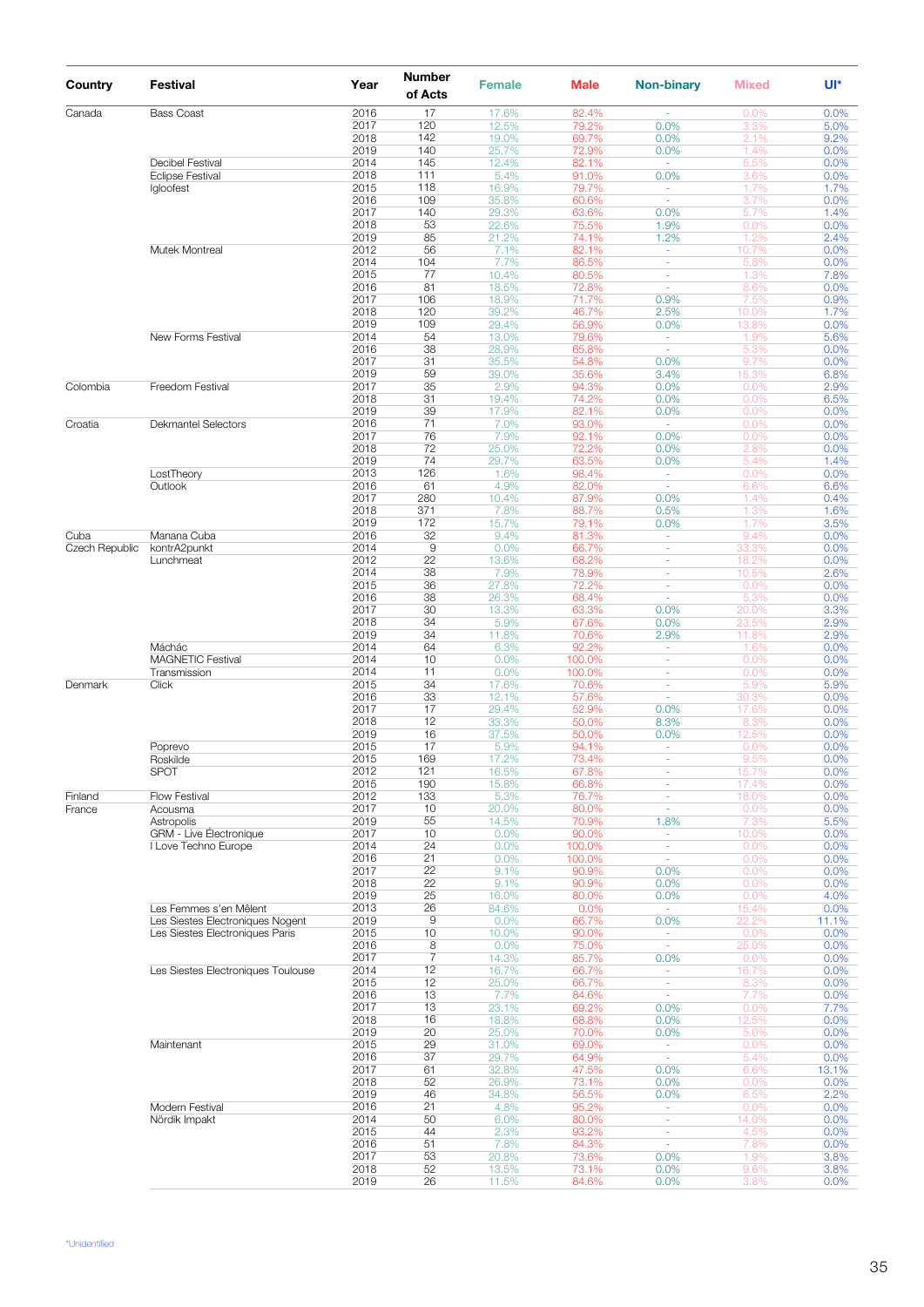| Country | Festival                         | Year         | <b>Number</b><br>of Acts | <b>Female</b>  | <b>Male</b>    | <b>Non-binary</b>            | <b>Mixed</b>   | Ul*           |
|---------|----------------------------------|--------------|--------------------------|----------------|----------------|------------------------------|----------------|---------------|
| France  | <b>Nuits Sonores</b>             | 2013         | 167                      | 7.2%           | 87.4%          |                              | 5.4%           | 0.0%          |
|         |                                  | 2015         | 181                      | 5.5%           | 87.3%          | ¥.                           | 7.2%           | 0.0%          |
|         |                                  | 2016         | 157                      | 10.2%          | 84.1%          |                              | 5.7%           | 0.0%          |
|         |                                  | 2017         | 161                      | 11.8%          | 83.9%          | 0.0%                         | 4.3%           | 0.0%          |
|         |                                  | 2018<br>2019 | 95<br>133                | 9.5%<br>18.8%  | 81.1%<br>72.9% | 0.0%<br>0.0%                 | 5.3%<br>5.3%   | 4.2%<br>3.0%  |
|         | Présence Électronique            | 2017         | 21                       | 23.8%          | 76.2%          | 0.0%                         | 0.0%           | 0.0%          |
|         |                                  | 2018         | 15                       | 13.3%          | 80.0%          | 0.0%                         | 6.7%           | 0.0%          |
|         |                                  | 2019         | 15                       | 26.7%          | 73.3%          | 0.0%                         | 0.0%           | 0.0%          |
|         | Reperkusound                     | 2017         | 49                       | 6.1%           | 89.8%          | 0.0%                         | 4.1%           | 0.0%          |
|         |                                  | 2018         | 42                       | 7.1%           | 90.5%          | 0.0%                         | 2.4%           | 0.0%          |
|         |                                  | 2019         | 72                       | 5.6%           | 79.2%          | 2.8%                         | 8.3%           | 4.2%          |
|         | Scopitone                        | 2016         | 42                       | 14.3%          | 81.0%          | $\mathcal{L}^{\mathcal{L}}$  | 4.8%           | 0.0%          |
|         |                                  | 2017         | 43                       | 18.6%          | 72.1%          | 0.0%                         | 4.7%           | 4.7%          |
|         |                                  | 2018<br>2019 | 37<br>56                 | 24.3%<br>28.6% | 54.1%<br>48.2% | 2.7%<br>0.0%                 | 13.5%<br>12.5% | 5.4%<br>10.7% |
|         | <b>Weather Festival</b>          | 2014         | 36                       | 5.6%           | 94.4%          | $\mathcal{L}^{\text{max}}$   | 0.0%           | 0.0%          |
| Georgia | 4GB                              | 2016         | 32                       | 3.1%           | 96.9%          |                              | 0.0%           | 0.0%          |
|         |                                  | 2017         | 46                       | 0.0%           | 100.0%         | 0.0%                         | 0.0%           | 0.0%          |
|         |                                  | 2018         | 44                       | 9.1%           | 86.4%          | 0.0%                         | 0.0%           | 4.5%          |
|         |                                  | 2019         | 86                       | 8.1%           | 84.9%          | 0.0%                         | 0.0%           | 7.0%          |
|         | Unsound Batumi                   | 2016         | 10                       | 40.0%          | 60.0%          | $\mathcal{L}^{\mathcal{A}}$  | 0.0%           | 0.0%          |
|         | Unsound Tbilisi                  | 2012         | 15                       | 6.7%           | 93.3%          | ¥.                           | 0.0%           | 0.0%          |
| Germany | 3hd                              | 2015<br>2016 | 19<br>23                 | 47.4%<br>47.8% | 47.4%<br>43.5% | ¥.                           | 5.3%<br>8.7%   | 0.0%<br>0.0%  |
|         |                                  | 2017         | 39                       | 64.1%          | 12.8%          | ¥.<br>20.5%                  | 2.6%           | 0.0%          |
|         |                                  | 2018         | 37                       | 37.8%          | 37.8%          | 18.9%                        | 5.4%           | 0.0%          |
|         |                                  | 2019         | 36                       | 44.4%          | 22.2%          | 19.4%                        | 13.9%          | 0.0%          |
|         | <b>Berlin Atonal</b>             | 2014         | 67                       | 3.0%           | 92.5%          | $\mathcal{L}^{\pm}$          | 4.5%           | 0.0%          |
|         |                                  | 2015         | 70                       | 4.3%           | 90.0%          | ¥.                           | 5.7%           | 0.0%          |
|         |                                  | 2016         | 89                       | 16.9%          | 75.3%          |                              | 7.9%           | 0.0%          |
|         |                                  | 2017         | 98                       | 20.4%          | 66.3%          | 0.0%                         | 9.2%           | 4.1%          |
|         |                                  | 2018<br>2019 | 114<br>93                | 32.5%<br>26.9% | 51.8%<br>55.9% | 2.6%<br>2.2%                 | 13.2%<br>14.0% | 0.0%<br>1.1%  |
|         | <b>Berlin Festival</b>           | 2012         | 87                       | 13.8%          | 75.9%          | $\mathcal{L}^{(1)}$          | 10.3%          | 0.0%          |
|         | <b>Berlin Music Week</b>         | 2014         | 229                      | 16.2%          | 72.1%          | $\mathcal{L}^{\pm}$          | 11.8%          | 0.0%          |
|         | $C/O$ pop                        | 2012         | 82                       | 17.1%          | 65.9%          | ¥.                           | 17.1%          | 0.0%          |
|         | <b>CTM</b>                       | 2013         | 181                      | 9.9%           | 84.5%          | ¥.                           | 3.9%           | 1.7%          |
|         |                                  | 2014         | 101                      | 14.9%          | 76.2%          | ¥.                           | 8.9%           | 0.0%          |
|         |                                  | 2015         | 146                      | 22.6%          | 73.3%          | ¥.                           | 4.1%           | 0.0%          |
|         |                                  | 2016         | 187                      | 32.1%          | 58.3%          |                              | 9.6%           | 0.0%          |
|         |                                  | 2017<br>2018 | 125<br>144               | 42.4%<br>38.2% | 48.8%<br>45.1% | 3.2%<br>4.2%                 | 5.6%<br>12.5%  | 0.0%<br>0.0%  |
|         |                                  | 2019         | 205                      | 40.5%          | 48.3%          | 2.4%                         | 8.8%           | 0.0%          |
|         | Cynetart                         | 2016         | 13                       | 30.8%          | 53.8%          |                              | 15.4%          | 0.0%          |
|         |                                  | 2017         | 22                       | 36.4%          | 36.4%          | 0.0%                         | 13.6%          | 13.6%         |
|         | frameworks festival              | 2013         | $\mathsf g$              | 11.1%          | 88.9%          | V.                           | 0.0%           | 0.0%          |
|         | Fusion                           | 2012         | 251                      | 9.6%           | 69.3%          | ¥.                           | 21.1%          | 0.0%          |
|         |                                  | 2015         | 552                      | 10.9%          | 71.0%          | ä,                           | 14.9%          | 3.3%          |
|         |                                  | 2016<br>2018 | 726<br>386               | 10.9%<br>9.1%  | 72.7%<br>62.2% | 0.3%                         | 14.0%<br>22.5% | 2.3%          |
|         |                                  | 2019         | 315                      | 20.6%          | 75.6%          | 0.0%                         | 2.2%           | 6.0%<br>1.6%  |
|         | GuteZeit Festival                | 2016         | 10                       | $0.0\%$        | 100.0%         |                              | $0.0\%$        | $0.0\%$       |
|         |                                  | 2017         | 14                       | 0.0%           | 100.0%         | 0.0%                         | 0.0%           | 0.0%          |
|         |                                  | 2018         | 9                        | 22.2%          | 77.8%          | 0.0%                         | 0.0%           | 0.0%          |
|         |                                  | 2019         | 17                       | 5.9%           | 94.1%          | 0.0%                         | 0.0%           | 0.0%          |
|         | Heroines of Sound                | 2016         | 19                       | 94.7%          | 0.0%           | $\Delta \phi$                | 5.3%           | 0.0%          |
|         |                                  | 2017         | 20                       | 95.0%          | 0.0%           | 0.0%                         | 5.0%           | 0.0%          |
|         |                                  | 2018         | 21                       | 85.7%          | 0.0%           | 9.5%                         | 4.8%           | 0.0%          |
|         | Hyte Berlin - NYE Week           | 2019<br>2014 | 22<br>28                 | 95.5%<br>7.1%  | 0.0%<br>92.9%  | 0.0%                         | 4.5%<br>0.0%   | 0.0%<br>0.0%  |
|         | <b>ICAS Festival</b>             | 2015         | 35                       | 17.1%          | 74.3%          | ¥.<br>¥.                     | 8.6%           | 0.0%          |
|         | Krake Festival                   | 2013         | 37                       | 10.8%          | 89.2%          | ¥.                           | 0.0%           | 0.0%          |
|         |                                  | 2014         | 42                       | 14.3%          | 83.3%          | ä,                           | 2.4%           | 0.0%          |
|         |                                  | 2015         | 48                       | 18.8%          | 70.8%          | ¥.                           | 10.4%          | 0.0%          |
|         |                                  | 2016         | 49                       | 16.3%          | 81.6%          |                              | 2.0%           | 0.0%          |
|         |                                  | 2017         | 56                       | 26.8%          | 62.5%          | 0.0%                         | 8.9%           | 1.8%          |
|         |                                  | 2018<br>2019 | 59                       | 30.5%          | 54.2%          | 0.0%                         | 6.8%           | 8.5%          |
|         | Melt!                            | 2012         | 50<br>59                 | 42.0%<br>8.5%  | 44.0%<br>81.4% | 0.0%<br>¥.                   | 10.0%<br>10.2% | 4.0%<br>0.0%  |
|         |                                  | 2014         | 72                       | 9.7%           | 80.6%          | $\mathcal{L}^{\pm}$          | 9.7%           | 0.0%          |
|         |                                  | 2015         | 120                      | 10.8%          | 80.8%          | $\mathcal{L}_{\mathcal{A}}$  | 8.3%           | 0.0%          |
|         |                                  | 2016         | 121                      | 14.9%          | 80.2%          | ¥.                           | 5.0%           | 0.0%          |
|         |                                  | 2017         | 110                      | 23.6%          | 71.8%          | 0.0%                         | 3.6%           | 0.9%          |
|         |                                  | 2018         | 100                      | 35.0%          | 55.0%          | 2.0%                         | 7.0%           | 1.0%          |
|         |                                  | 2019         | 120                      | 35.0%          | 56.7%          | 1.7%                         | 5.0%           | 1.7%          |
|         | Nation of Gondwana<br>Pop-Kultur | 2014<br>2016 | 36<br>71                 | 11.1%          | 83.3%          | $\mathcal{L}_{\mathrm{eff}}$ | 5.6%<br>19.7%  | 0.0%          |
|         | S3kt0r UFO - 30 Jahre Techno     | 2018         | 24                       | 33.8%<br>45.8% | 45.1%<br>54.2% | 0.0%                         | 0.0%           | 1.4%<br>0.0%  |
|         | <b>SCOPE</b>                     | 2016         | 11                       | 9.1%           | 81.8%          |                              | 9.1%           | 0.0%          |
|         |                                  | 2017         | 10                       | 10.0%          | 80.0%          | 0.0%                         | 10.0%          | 0.0%          |
|         |                                  | 2018         | 8                        | 12.5%          | 62.5%          | 0.0%                         | 12.5%          | 12.5%         |
|         | Sonne Mond Sterne                | 2015         | 91                       | 5.5%           | 91.2%          | $\mathcal{L}^{\pm}$          | 3.3%           | 0.0%          |
|         |                                  | 2016         | 137                      | 5.1%           | 90.5%          |                              | 4.4%           | 0.0%          |
|         |                                  | 2017         | 75                       | 8.0%           | 89.3%          | 0.0%                         | 2.7%           | 0.0%          |
|         |                                  | 2018<br>2019 | 167<br>155               | 10.2%<br>11.0% | 82.0%<br>84.5% | 0.0%<br>0.0%                 | 5.4%<br>3.2%   | 2.4%<br>1.3%  |
|         | SynCussion                       | 2017         | 12                       | 33.3%          | 50.0%          | 0.0%                         | 16.7%          | 0.0%          |
|         |                                  |              |                          |                |                |                              |                |               |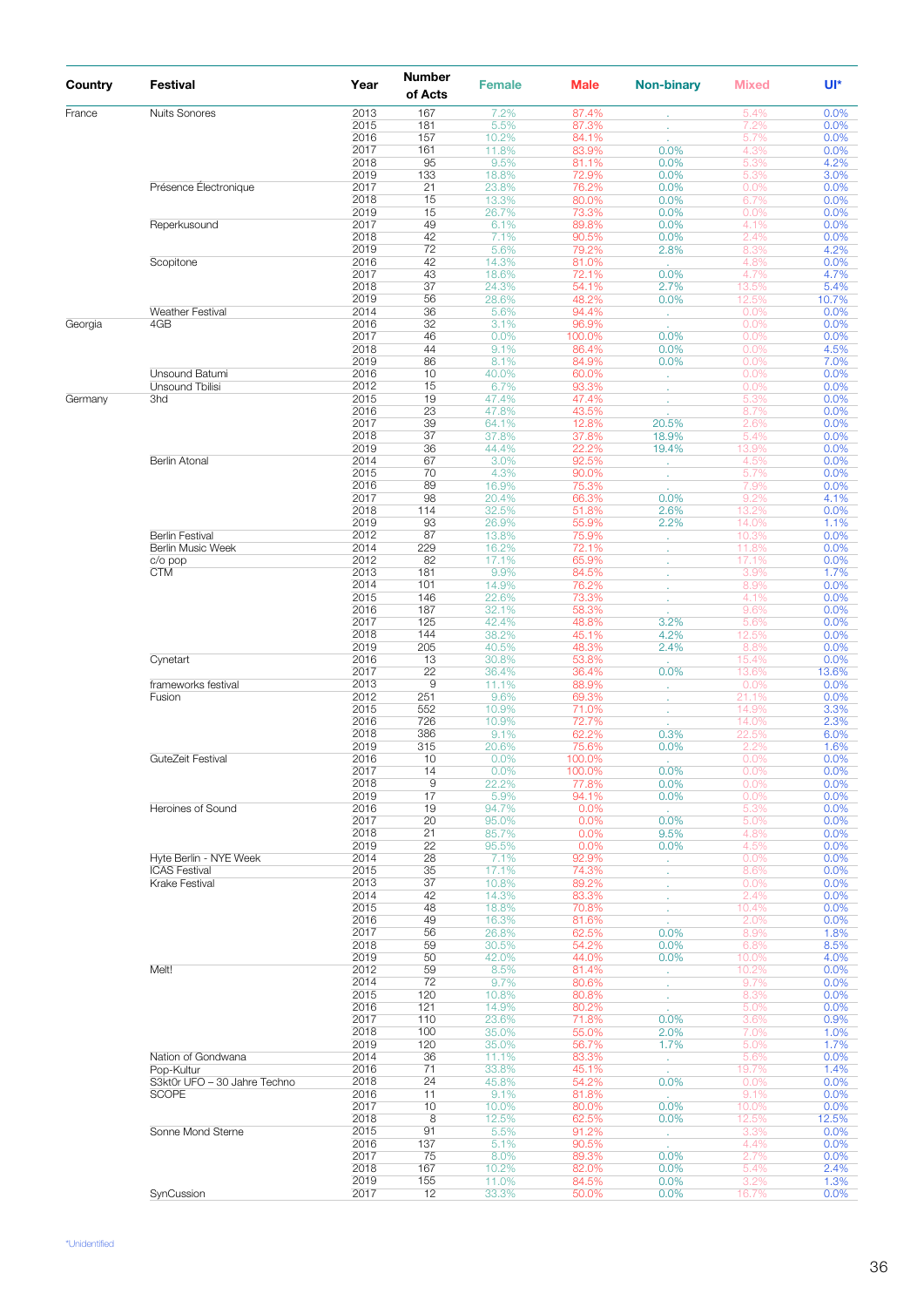| Country    | <b>Festival</b>              | Year         | <b>Number</b><br>of Acts | <b>Female</b>  | <b>Male</b>     | <b>Non-binary</b>                | <b>Mixed</b>                                                                                                                                                                                                                                                                              | Ul*            |
|------------|------------------------------|--------------|--------------------------|----------------|-----------------|----------------------------------|-------------------------------------------------------------------------------------------------------------------------------------------------------------------------------------------------------------------------------------------------------------------------------------------|----------------|
| Germany    | Time Warp                    | 2015         | 40                       | 7.5%           | 92.5%           |                                  | 0.0%                                                                                                                                                                                                                                                                                      | 0.0%           |
|            |                              | 2016         | 41                       | 9.8%           | 90.2%           |                                  | 0.0%                                                                                                                                                                                                                                                                                      | 0.0%           |
|            |                              | 2017<br>2018 | 41<br>43                 | 12.2%<br>14.0% | 87.8%<br>86.0%  | 0.0%<br>0.0%                     | 0.0%<br>0.0%                                                                                                                                                                                                                                                                              | 0.0%<br>0.0%   |
|            |                              | 2019         | 43                       | 18.6%          | 81.4%           | 0.0%                             | 0.0%                                                                                                                                                                                                                                                                                      | 0.0%           |
|            | Wax Treatment Africa Special | 2012         | 31                       | 0.0%           | 96.8%           |                                  | 3.2%                                                                                                                                                                                                                                                                                      | 0.0%           |
| Greece     | <b>UP Festival</b>           | 2014         | 14                       | 0.0%           | 100.0%          | $\omega$                         | 0.0%                                                                                                                                                                                                                                                                                      | 0.0%           |
| Hungary    | <b>Ultrahang Fest</b>        | 2015         | 41                       | 9.8%           | 82.9%           | $\overline{\phantom{a}}$         | 7.3%                                                                                                                                                                                                                                                                                      | 0.0%           |
|            |                              | 2016<br>2017 | 37<br>39                 | 24.3%<br>46.2% | 70.3%<br>46.2%  | $\overline{\phantom{a}}$         | 5.4%<br>5.1%                                                                                                                                                                                                                                                                              | 0.0%<br>2.6%   |
|            |                              | 2018         | 40                       | 42.5%          | 45.0%           | 0.0%<br>2.5%                     | 10.0%                                                                                                                                                                                                                                                                                     | 0.0%           |
|            |                              | 2019         | 36                       | 30.6%          | 58.3%           | 0.0%                             | 11.1%                                                                                                                                                                                                                                                                                     | 0.0%           |
| Ireland    | Audio Garden                 | 2017         | 46                       | 6.5%           | 80.4%           | 0.0%                             | 0.0%                                                                                                                                                                                                                                                                                      | 13.0%          |
|            |                              | 2018         | 52                       | 3.8%           | 80.8%           | 0.0%                             | 0.0%                                                                                                                                                                                                                                                                                      | 15.4%          |
|            |                              | 2019         | 45<br>37                 | 13.3%          | 66.7%           | 0.0%                             | 2.2%                                                                                                                                                                                                                                                                                      | 17.8%          |
|            | Boxed Off                    | 2017<br>2018 | 39                       | 10.8%<br>15.4% | 75.7%<br>84.6%  | 0.0%<br>0.0%                     | 2.7%<br>0.0%                                                                                                                                                                                                                                                                              | 10.8%<br>0.0%  |
|            |                              | 2019         | 21                       | 33.3%          | 66.7%           | 0.0%                             | 0.0%                                                                                                                                                                                                                                                                                      | 0.0%           |
|            | Hotbox                       | 2018         | 55                       | 7.3%           | 90.9%           | 0.0%                             | 1.8%                                                                                                                                                                                                                                                                                      | 0.0%           |
|            |                              | 2019         | 50                       | 4.0%           | 94.0%           | 0.0%                             | 2.0%                                                                                                                                                                                                                                                                                      | 0.0%           |
|            | Life                         | 2017         | 131                      | 9.9%           | 82.4%           | 0.0%                             | 1.5%                                                                                                                                                                                                                                                                                      | 6.1%           |
|            |                              | 2018<br>2019 | 102<br>97                | 13.7%<br>16.5% | 79.4%<br>75.3%  | 1.0%<br>0.0%                     | 2.0%<br>2.1%                                                                                                                                                                                                                                                                              | 3.9%<br>6.2%   |
| Italy      | NeXTones Festival            | 2017         | 6                        | 16.7%          | 83.3%           | 0.0%                             |                                                                                                                                                                                                                                                                                           | 0.0%           |
|            |                              | 2018         | $\overline{7}$           | 14.3%          | 85.7%           | 0.0%                             | 0.0%                                                                                                                                                                                                                                                                                      | 0.0%           |
|            |                              | 2019         | 10                       | 30.0%          | 50.0%           | 0.0%                             | 20.0%                                                                                                                                                                                                                                                                                     | 0.0%           |
|            | Saturnalia                   | 2017         | 34                       | 8.8%           | 76.5%           | 0.0%                             |                                                                                                                                                                                                                                                                                           | 8.8%           |
|            |                              | 2018<br>2019 | 47<br>46                 | 8.5%<br>19.6%  | 61.7%<br>45.7%  | 0.0%<br>2.2%                     |                                                                                                                                                                                                                                                                                           | 23.4%<br>19.6% |
|            | Terraforma                   | 2017         | 21                       | 23.8%          | 76.2%           | 0.0%                             |                                                                                                                                                                                                                                                                                           | 0.0%           |
|            |                              | 2018         | 22                       | 13.6%          | 86.4%           | 0.0%                             | 0.0%                                                                                                                                                                                                                                                                                      | 0.0%           |
|            |                              | 2019         | 24                       | 33.3%          | 62.5%           | 0.0%                             | 4.2%                                                                                                                                                                                                                                                                                      | 0.0%           |
| Japan      | Dekmantel Festival Tokyo     | 2016         | 49                       | 8.2%           | 91.8%           |                                  |                                                                                                                                                                                                                                                                                           | 0.0%           |
|            | <b>FFKT</b>                  | 2019<br>2015 | 37<br>16                 | 21.6%<br>0.0%  | 70.3%<br>100.0% | 0.0%                             |                                                                                                                                                                                                                                                                                           | 2.7%<br>0.0%   |
|            | Labyrinth                    | 2017         | 13                       | 0.0%           | 100.0%          | 0.0%                             |                                                                                                                                                                                                                                                                                           | 0.0%           |
|            |                              | 2018         | 16                       | 0.0%           | 93.8%           | 0.0%                             |                                                                                                                                                                                                                                                                                           | 6.3%           |
|            |                              | 2019         | 8                        | 12.5%          | 87.5%           | 0.0%                             | 0.0%                                                                                                                                                                                                                                                                                      | 0.0%           |
|            | Metamorphose                 | 2012         | 20                       | 5.0%           | 90.0%           |                                  |                                                                                                                                                                                                                                                                                           | 0.0%           |
|            | Mutek JP                     | 2017         | 29                       | 10.3%          | 69.0%           | 0.0%                             |                                                                                                                                                                                                                                                                                           | 0.0%           |
|            |                              | 2018<br>2019 | 56<br>6                  | 26.8%<br>0.0%  | 58.9%<br>83.3%  | 0.0%<br>0.0%                     |                                                                                                                                                                                                                                                                                           | 0.0%<br>0.0%   |
|            | Rainbow Disco Club           | 2016         | 23                       | 4.3%           | 91.3%           |                                  |                                                                                                                                                                                                                                                                                           | 0.0%           |
|            |                              | 2017         | 24                       | 8.3%           | 91.7%           | 0.0%                             | 0.0%                                                                                                                                                                                                                                                                                      | 0.0%           |
|            |                              | 2018         | 19                       | 21.1%          | 73.7%           | 0.0%                             | 0.0%<br>5.9%<br>6.4%<br>13.0%<br>0.0%<br>0.0%<br>5.4%<br>0.0%<br>0.0%<br>0.0%<br>5.0%<br>20.7%<br>14.3%<br>16.7%<br>4.3%<br>5.3%<br>0.0%<br>2.0%<br>8.8%<br>0.0%<br>2.1%<br>16.0%<br>14.3%<br>$3.0\%$<br>13.0%<br>21.7%<br>0.0%<br>7.1%<br>3.7%<br>9.1%<br>11.8%<br>17.4%<br>9.5%<br>0.0% | 0.0%           |
|            |                              | 2019         | 20                       | 10.0%          | 90.0%           | 0.0%                             |                                                                                                                                                                                                                                                                                           | 0.0%           |
|            | rural                        | 2017<br>2018 | 50<br>57                 | 14.0%<br>19.3% | 76.0%<br>61.4%  | 2.0%<br>0.0%                     |                                                                                                                                                                                                                                                                                           | 6.0%<br>10.5%  |
|            |                              | 2019         | 35                       | 14.3%          | 74.3%           | 0.0%                             |                                                                                                                                                                                                                                                                                           | 11.4%          |
|            | Sónar Sound Tokyo            | 2012         | 47                       | 8.5%           | 89.4%           | ÷                                |                                                                                                                                                                                                                                                                                           | 0.0%           |
|            | Taicoclub                    | 2012         | 25                       | 0.0%           | 84.0%           | ÷                                |                                                                                                                                                                                                                                                                                           | 0.0%           |
|            |                              | 2015         | 35<br>33                 | 5.7%           | 80.0%           | $\overline{\phantom{a}}$         |                                                                                                                                                                                                                                                                                           | 0.0%           |
|            |                              | 2016<br>2017 | 23                       | 12.1%<br>8.7%  | 84.8%<br>73.9%  | 4.3%                             |                                                                                                                                                                                                                                                                                           | 0.0%<br>0.0%   |
|            |                              | 2018         | 23                       | 17.4%          | 60.9%           | 0.0%                             |                                                                                                                                                                                                                                                                                           | 0.0%           |
| Kazakhstan | Unsound Almaty               | 2017         | 10                       | 10.0%          | 90.0%           | 0.0%                             |                                                                                                                                                                                                                                                                                           | 0.0%           |
| Kyrgyzstan | Unsound Bishkek              | 2016         | 14                       | 14.3%          | 78.6%           | ÷                                |                                                                                                                                                                                                                                                                                           | 0.0%           |
| Latvia     | Skanu Mezs                   | 2015         | 27                       | 25.9%          | 70.4%           | ä,                               |                                                                                                                                                                                                                                                                                           | 0.0%           |
|            |                              | 2016<br>2017 | 22<br>17                 | 9.1%<br>29.4%  | 81.8%<br>58.8%  | $\sim$<br>0.0%                   |                                                                                                                                                                                                                                                                                           | 0.0%<br>0.0%   |
|            |                              | 2018         | 23                       | 30.4%          | 52.2%           | 0.0%                             |                                                                                                                                                                                                                                                                                           | 0.0%           |
|            |                              | 2019         | 21                       | 14.3%          | 76.2%           | 0.0%                             |                                                                                                                                                                                                                                                                                           | 0.0%           |
| Mexico     | <b>Apparitions Festival</b>  | 2016         | 32                       | 3.1%           | 96.9%           |                                  |                                                                                                                                                                                                                                                                                           | 0.0%           |
|            |                              | 2017         | 37<br>47                 | 2.7%           | 94.6%           | 0.0%                             | 2.7%                                                                                                                                                                                                                                                                                      | 0.0%           |
|            |                              | 2018<br>2019 | 40                       | 6.4%<br>5.0%   | 87.2%<br>85.0%  | 0.0%<br>0.0%                     | 6.4%<br>2.5%                                                                                                                                                                                                                                                                              | 0.0%<br>7.5%   |
|            | <b>BPM Festival</b>          | 2015         | 152                      | 5.3%           | 94.1%           | ä,                               | 0.7%                                                                                                                                                                                                                                                                                      | 0.0%           |
|            |                              | 2016         | 377                      | 9.3%           | 88.9%           | $\overline{\phantom{a}}$         | 1.1%                                                                                                                                                                                                                                                                                      | 0.8%           |
|            |                              | 2017         | 468                      | 7.7%           | 89.7%           | 0.0%                             | 0.6%                                                                                                                                                                                                                                                                                      | 1.9%           |
|            | Carnaval de Bahidorá         | 2015         | 21                       | 14.3%          | 76.2%           | ÷.                               | 9.5%                                                                                                                                                                                                                                                                                      | 0.0%           |
|            |                              | 2016<br>2017 | 30<br>36                 | 3.3%<br>16.7%  | 80.0%<br>77.8%  | $\overline{\phantom{a}}$<br>0.0% | 16.7%<br>5.6%                                                                                                                                                                                                                                                                             | 0.0%<br>0.0%   |
|            |                              | 2018         | 50                       | 20.0%          | 72.0%           | 0.0%                             | 8.0%                                                                                                                                                                                                                                                                                      | 0.0%           |
|            |                              | 2019         | 39                       | 23.1%          | 64.1%           | 2.6%                             | 10.3%                                                                                                                                                                                                                                                                                     | 0.0%           |
|            | Comunite                     | 2016         | 34                       | 17.6%          | 82.4%           |                                  | 0.0%                                                                                                                                                                                                                                                                                      | 0.0%           |
|            |                              | 2017         | 40                       | 12.5%          | 85.0%           | 0.0%                             | 2.5%                                                                                                                                                                                                                                                                                      | 0.0%           |
|            | Crosstown Rebels Day Zero    | 2018<br>2016 | 36<br>12                 | 19.4%<br>8.3%  | 80.6%<br>91.7%  | 0.0%<br>ä,                       | 0.0%<br>0.0%                                                                                                                                                                                                                                                                              | 0.0%<br>0.0%   |
|            |                              | 2017         | 12                       | 8.3%           | 91.7%           | 0.0%                             | 0.0%                                                                                                                                                                                                                                                                                      | 0.0%           |
|            | Fascinoma Festival           | 2016         | 41                       | 7.3%           | 90.2%           |                                  | 2.4%                                                                                                                                                                                                                                                                                      | 0.0%           |
|            |                              | 2017         | 15                       | 13.3%          | 86.7%           | 0.0%                             | 0.0%                                                                                                                                                                                                                                                                                      | 0.0%           |
|            | Mutek MX                     | 2015<br>2016 | 49<br>64                 | 8.2%           | 89.8%           | ÷                                | 2.0%                                                                                                                                                                                                                                                                                      | 0.0%           |
|            |                              | 2017         | 50                       | 12.5%<br>20.0% | 81.3%<br>72.0%  | 2.0%                             | 6.3%<br>6.0%                                                                                                                                                                                                                                                                              | 0.0%<br>0.0%   |
|            |                              | 2018         | 59                       | 20.3%          | 66.1%           | 0.0%                             | 11.9%                                                                                                                                                                                                                                                                                     | 1.7%           |
|            |                              | 2019         | 55                       | 20.0%          | 70.9%           | 1.8%                             | 7.3%                                                                                                                                                                                                                                                                                      | 0.0%           |
|            | Sirilo Music Festival        | 2016         | 18                       | 5.6%           | 94.4%           | $\sim$                           | 0.0%                                                                                                                                                                                                                                                                                      | 0.0%           |
|            | Xibalba Festival             | 2016<br>2017 | 17<br>8                  | 23.5%          | 70.6%           | $\bar{z}$                        | 5.9%                                                                                                                                                                                                                                                                                      | 0.0%           |
|            |                              | 2018         | 12                       | 12.5%<br>8.3%  | 87.5%<br>91.7%  | 0.0%<br>0.0%                     | 0.0%<br>0.0%                                                                                                                                                                                                                                                                              | 0.0%<br>0.0%   |
|            |                              | 2019         | 11                       | 0.0%           | 100.0%          | 0.0%                             | 0.0%                                                                                                                                                                                                                                                                                      | 0.0%           |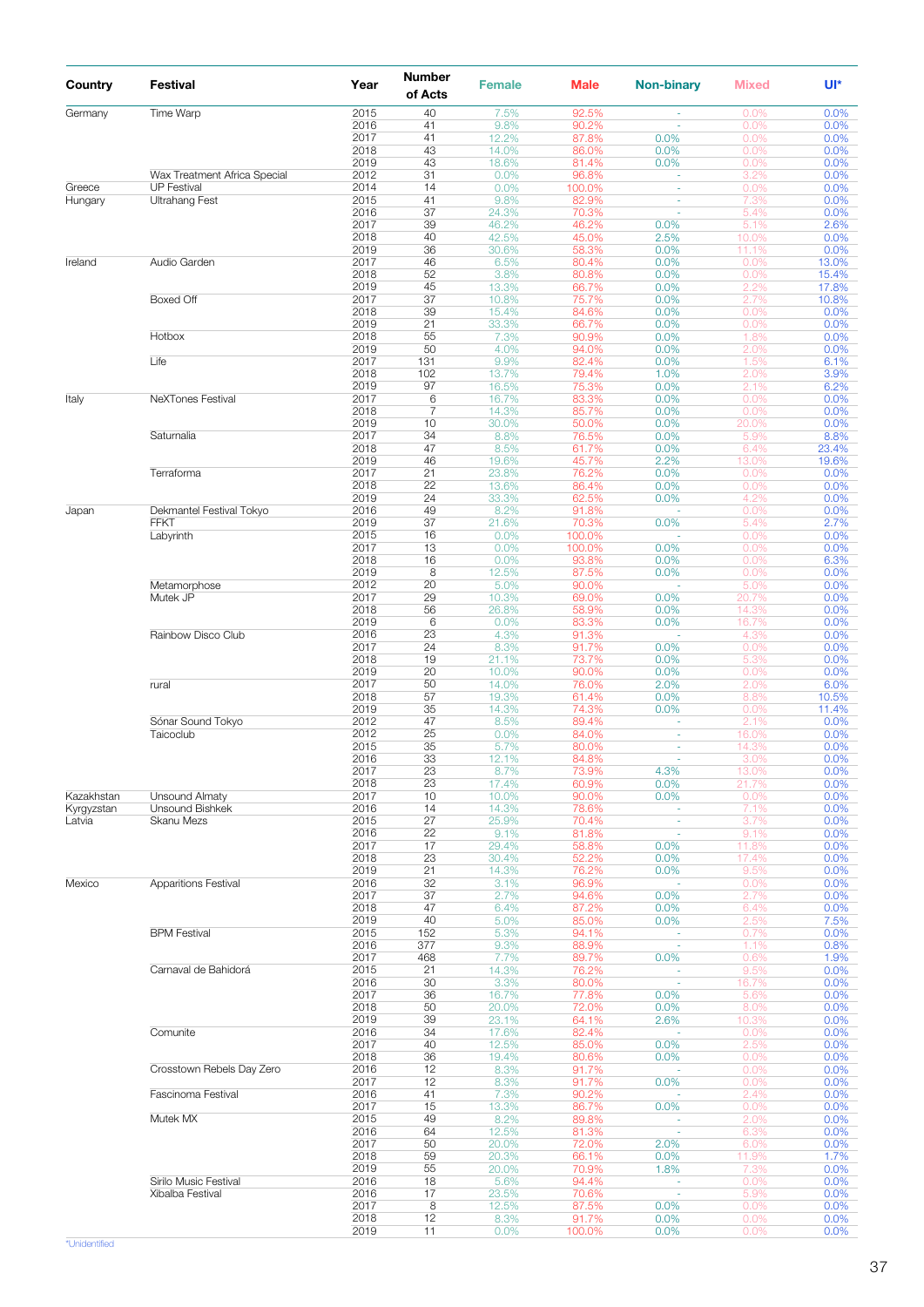| Country     | Festival                                 | Year         | <b>Number</b><br>of Acts | <b>Female</b>  | <b>Male</b>     | <b>Non-binary</b>                    | <b>Mixed</b>   | Ul*           |
|-------------|------------------------------------------|--------------|--------------------------|----------------|-----------------|--------------------------------------|----------------|---------------|
| Morocco     | Oasis                                    | 2017<br>2018 | 44<br>56                 | 15.9%<br>25.0% | 81.8%<br>71.4%  | 0.0%<br>0.0%                         | 2.3%<br>3.6%   | 0.0%<br>0.0%  |
|             |                                          | 2019         | 51                       | 31.4%          | 66.7%           | 0.0%                                 | 2.0%           | 0.0%          |
| Netherlands | Awakenings Festival                      | 2015         | 110                      | 10.0%          | 86.4%           | ÷.                                   | 3.6%           | 0.0%          |
|             |                                          | 2016<br>2017 | 103<br>112               | 6.8%<br>15.2%  | 90.3%<br>83.0%  | $\omega$<br>0.0%                     | 2.9%<br>1.8%   | 0.0%<br>0.0%  |
|             |                                          | 2018         | 95                       | 10.5%          | 88.4%           | 0.0%                                 | 1.1%           | 0.0%          |
|             |                                          | 2019         | 110                      | 16.4%          | 82.7%           | 0.0%                                 | 0.9%           | 0.0%          |
|             | Dekmantel Festival Amsterdam             | 2014<br>2015 | 80<br>103                | 2.5%<br>4.9%   | 96.3%<br>95.1%  | $\sim$<br>$\omega$                   | 1.3%<br>0.0%   | 0.0%<br>0.0%  |
|             |                                          | 2016         | 23                       | 13.0%          | 87.0%           | $\overline{\phantom{a}}$             | 0.0%           | 0.0%          |
|             |                                          | 2017         | 101                      | 12.9%          | 83.2%           | 0.0%                                 | 4.0%           | 0.0%          |
|             |                                          | 2018<br>2019 | 114<br>150               | 19.3%<br>24.0% | 76.3%<br>68.0%  | 0.0%<br>0.7%                         | 4.4%<br>6.0%   | 0.0%<br>1.3%  |
|             | Lente Kabinet                            | 2016         | 29                       | 3.4%           | 93.1%           |                                      | 3.4%           | 0.0%          |
|             |                                          | 2017         | 26                       | 19.2%          | 76.9%           | 0.0%                                 | 3.8%           | 0.0%          |
|             |                                          | 2018<br>2019 | 49<br>61                 | 20.4%<br>32.8% | 71.4%<br>65.6%  | 2.0%<br>0.0%                         | 6.1%<br>1.6%   | 0.0%<br>0.0%  |
|             | Rewire                                   | 2016         | 61                       | 24.6%          | 63.9%           | $\omega$                             | 11.5%          | 0.0%          |
|             |                                          | 2017         | 74                       | 18.9%          | 68.9%           | 0.0%                                 | 10.8%          | 1.4%          |
|             |                                          | 2018         | 91                       | 29.7%          | 46.2%<br>45.1%  | 3.3%<br>2.2%                         | 16.5%<br>14.3% | 4.4%          |
|             | Strange Sounds From Beyond               | 2019<br>2017 | 91<br>22                 | 37.4%<br>27.3% | 68.2%           | 0.0%                                 | 4.5%           | 1.1%<br>0.0%  |
|             |                                          | 2018         | 47                       | 31.9%          | 59.6%           | 0.0%                                 | 8.5%           | 0.0%          |
|             | <b>STRP</b>                              | 2019<br>2015 | 25<br>47                 | 24.0%          | 52.0%           | 0.0%                                 | 24.0%          | 0.0%          |
|             |                                          | 2017         | 64                       | 4.3%<br>35.9%  | 87.2%<br>59.4%  | $\bar{\phantom{a}}$<br>0.0%          | 8.5%<br>4.7%   | 0.0%<br>0.0%  |
|             |                                          | 2019         | 16                       | 25.0%          | 43.8%           | 0.0%                                 | 25.0%          | 6.3%          |
|             | TodaysArt                                | 2012         | 198                      | 6.1%           | 88.9%           | $\sim$                               | 5.1%           | 0.0%          |
|             |                                          | 2015<br>2016 | 38<br>31                 | 15.8%<br>29.0% | 76.3%<br>58.1%  | $\omega$<br>÷,                       | 7.9%<br>12.9%  | 0.0%<br>0.0%  |
|             |                                          | 2017         | 43                       | 25.6%          | 60.5%           | 0.0%                                 | 11.6%          | 2.3%          |
|             |                                          | 2018         | 92                       | 26.1%          | 62.0%           | 0.0%                                 | 8.7%           | 3.3%          |
|             | Voltt Festival                           | 2019<br>2016 | 35<br>37                 | 40.0%<br>2.7%  | 48.6%<br>94.6%  | 0.0%<br>$\overline{\phantom{a}}$     | 8.6%<br>2.7%   | 2.9%<br>0.0%  |
|             |                                          | 2017         | 28                       | 7.1%           | 92.9%           | 0.0%                                 | 0.0%           | 0.0%          |
| Norway      | BY:LARM                                  | 2013         | 134                      | 21.6%          | 68.7%           | $\omega$                             | 9.7%           | 0.0%          |
|             | Ekkofestivalen<br>Insomnia               | 2012<br>2014 | 29<br>22                 | 3.4%<br>18.2%  | 86.2%<br>59.1%  | $\sim$<br>$\overline{\phantom{a}}$   | 10.3%<br>22.7% | 0.0%<br>0.0%  |
|             |                                          | 2015         | 34                       | 26.5%          | 67.6%           | ä,                                   | 5.9%           | 0.0%          |
|             |                                          | 2016         | 26                       | 30.8%          | 61.5%           | $\sim$                               | 7.7%           | 0.0%          |
|             |                                          | 2017<br>2018 | 26<br>30                 | 26.9%<br>50.0% | 57.7%<br>43.3%  | 0.0%<br>6.7%                         | 15.4%<br>0.0%  | 0.0%<br>0.0%  |
|             |                                          | 2019         | 41                       | 41.5%          | 53.7%           | 2.4%                                 | 2.4%           | 0.0%          |
| Poland      | Garbicz                                  | 2017         | 190                      | 13.2%          | 78.9%           | 0.0%                                 | 7.9%           | 0.0%          |
|             | Sanatorium Dzwieku                       | 2018<br>2017 | 256<br>35                | 13.7%<br>22.9% | 78.1%<br>77.1%  | 0.0%<br>0.0%                         | 8.2%<br>0.0%   | 0.0%<br>0.0%  |
|             |                                          | 2018         | 19                       | 31.6%          | 57.9%           | 0.0%                                 | 10.5%          | 0.0%          |
|             |                                          | 2019         | 24                       | 25.0%          | 70.8%           | 0.0%                                 | 4.2%           | 0.0%          |
|             | Unsound Krakow                           | 2012<br>2015 | 95<br>103                | 7.4%<br>13.6%  | 87.4%<br>78.6%  | $\overline{\phantom{a}}$<br>$\omega$ | 5.3%<br>6.8%   | 0.0%<br>1.0%  |
|             |                                          | 2016         | 114                      | 24.6%          | 67.5%           | $\omega$                             | 7.9%           | 0.0%          |
|             |                                          | 2017         | 89                       | 29.2%          | 53.9%           | 0.0%                                 | 15.7%          | 1.1%          |
|             |                                          | 2018<br>2019 | 120<br>115               | 30.0%<br>25.2% | 49.2%<br>46.1%  | 0.0%<br>5.2%                         | 20.8%<br>23.5% | 0.0%<br>0.0%  |
|             | Unsound x Up to Date Festival            | 2018         | 18                       | 38.9%          | 55.6%           | 0.0%                                 | 5.6%           | 0.0%          |
|             | Up To Date Festival                      | 2017         | 49                       | 4.1%           | 93.9%           | 0.0%                                 | 2.0%           | 0.0%          |
|             |                                          | 2018<br>2019 | 50<br>54                 | 14.0%<br>9.3%  | 74.0%<br>83.3%  | 4.0%<br>0.0%                         | 4.0%<br>7.4%   | 4.0%<br>0.0%  |
| Portugal    | Boom Festival                            | 2012         | 171                      | 2.9%           | 90.6%           | ÷                                    | 2.3%           | 4.1%          |
|             | <b>BPM Festival Portugal</b>             | 2017         | 181                      | 8.3%           | 91.2%           | 0.0%                                 | 0.0%           | 0.6%          |
|             |                                          | 2018<br>2019 | 157<br>146               | 8.9%<br>10.3%  | 89.8%<br>85.6%  | 0.0%<br>0.0%                         | 0.0%<br>1.4%   | 1.3%<br>2.7%  |
|             | Festival FORTE                           | 2017         | 35                       | 17.1%          | 80.0%           | 0.0%                                 | 2.9%           | 0.0%          |
|             |                                          | 2018         | 43                       | 14.0%          | 67.4%           | 2.3%                                 | 14.0%          | 2.3%          |
|             | Les Siestes Electroniques Coimbra        | 2019<br>2019 | 35<br>8                  | 20.0%<br>12.5% | 77.1%<br>50.0%  | 0.0%<br>0.0%                         | 2.9%<br>25.0%  | 0.0%<br>12.5% |
|             | Neopop Festival                          | 2012         | 48                       | 6.3%           | 93.8%           | $\overline{\phantom{a}}$             | 0.0%           | 0.0%          |
| Romania     | Rokolectiv                               | 2015         | 17                       | 17.6%          | 76.5%           | $\omega$                             | 5.9%           | 0.0%          |
|             |                                          | 2016<br>2017 | 16<br>15                 | 31.3%<br>26.7% | 68.8%<br>73.3%  | ÷,<br>0.0%                           | 0.0%<br>0.0%   | 0.0%<br>0.0%  |
|             |                                          | 2018         | 14                       | 42.9%          | 57.1%           | 0.0%                                 | 0.0%           | 0.0%          |
|             |                                          | 2019         | 14                       | 57.1%          | 35.7%           | 0.0%<br>÷                            | 7.1%           | 0.0%          |
| Russia      | Abstrasension                            | 2016<br>2017 | 25<br>18                 | 0.0%<br>5.6%   | 100.0%<br>83.3% | 0.0%                                 | 0.0%<br>5.6%   | 0.0%<br>5.6%  |
|             |                                          | 2018         | 19                       | 0.0%           | 94.7%           | 0.0%                                 | 5.3%           | 0.0%          |
|             |                                          | 2019         | $\mathsf 9$              | 0.0%           | 77.8%           | 0.0%                                 | 0.0%           | 22.2%         |
|             | Alfa Future People                       | 2016<br>2017 | 41<br>102                | 7.3%<br>7.8%   | 92.7%<br>89.2%  | $\sim$<br>0.0%                       | 0.0%<br>2.9%   | 0.0%<br>0.0%  |
|             |                                          | 2018         | 79                       | 7.6%           | 89.9%           | 0.0%                                 | 2.5%           | 0.0%          |
|             |                                          | 2019         | 63<br>30                 | 6.3%           | 92.1%           | 0.0%                                 | 1.6%<br>13.3%  | 0.0%          |
|             | Geometry of Now<br><b>Pirate Station</b> | 2017<br>2016 | 8                        | 6.7%<br>12.5%  | 80.0%<br>87.5%  | 0.0%<br>÷                            | 0.0%           | 0.0%<br>0.0%  |
|             |                                          | 2017         | $\hbox{9}$               | 0.0%           | 88.9%           | 0.0%                                 | 11.1%          | 0.0%          |
|             |                                          | 2018<br>2019 | 6<br>8                   | 0.0%<br>0.0%   | 100.0%<br>87.5% | 0.0%<br>0.0%                         | 0.0%<br>12.5%  | 0.0%<br>0.0%  |
|             | Signal                                   | 2018         | 58                       | 12.1%          | 82.8%           | 0.0%                                 | 1.7%           | 3.4%          |
|             |                                          | 2019         | 65                       | 16.9%          | 76.9%           | 0.0%                                 | 1.5%           | 4.6%          |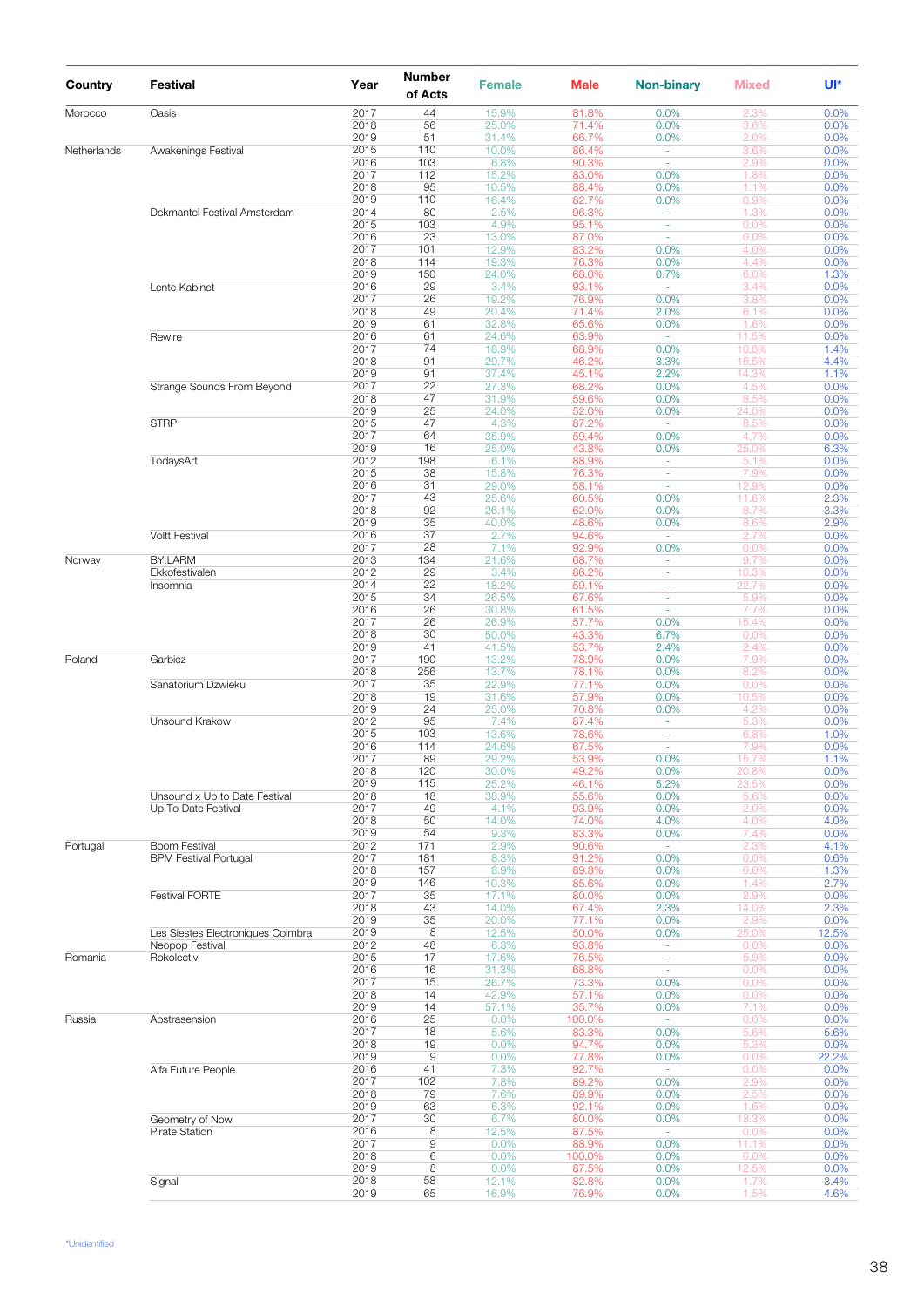| Country   | Festival                                   | Year         | Number<br>of Acts    | <b>Female</b>    | <b>Male</b>     | <b>Non-binary</b>        | <b>Mixed</b>   | Ul*          |
|-----------|--------------------------------------------|--------------|----------------------|------------------|-----------------|--------------------------|----------------|--------------|
| Russia    | <b>SKIF</b>                                | 2016         | 17                   | 17.6%            | 64.7%           |                          | 17.6%          | 0.0%         |
|           |                                            | 2017<br>2018 | $\hbox{9}$<br>11     | 33.3%<br>9.1%    | 55.6%<br>72.7%  | 0.0%<br>0.0%             | 0.0%           | 11.1%        |
|           |                                            | 2019         | 13                   | 7.7%             | 61.5%           | 0.0%                     | 18.2%<br>30.8% | 0.0%<br>0.0% |
|           | Sochi Music Weekend                        | 2016         | 14                   | 0.0%             | 100.0%          | $\sim$                   | 0.0%           | 0.0%         |
|           | Synthposium                                | 2018         | 86                   | 18.6%            | 69.8%           | 1.2%                     | 9.3%           | 1.2%         |
|           |                                            | 2019         | 39                   | 7.7%             | 79.5%           | 2.6%                     | 5.1%           | 5.1%         |
|           | Unsound Kazan<br>Unsound x CTM Vladivostok | 2017<br>2016 | 24<br>$\overline{9}$ | 12.5%<br>22.2%   | 79.2%<br>66.7%  | 0.0%                     | 8.3%<br>11.1%  | 0.0%<br>0.0% |
| Singapore | Zoukout                                    | 2014         | 30                   | 16.7%            | 83.3%           | $\sim$<br>$\omega$       | 0.0%           | 0.0%         |
| Slovakia  | <b>KRAA! Festival</b>                      | 2014         | 17                   | 5.9%             | 88.2%           | $\omega$                 | 5.9%           | 0.0%         |
|           | <b>NEXT Festival</b>                       | 2014         | 17                   | 11.8%            | 88.2%           | $\omega$                 | 0.0%           | 0.0%         |
| Slovenia  | Grounded Festival                          | 2018         | 21                   | 52.4%            | 42.9%           | 4.8%                     | 0.0%           | 0.0%         |
|           |                                            | 2019         | 20                   | 55.0%            | 40.0%           | 5.0%                     | 0.0%           | 0.0%         |
|           | Sonica                                     | 2016<br>2017 | $\overline{9}$<br>14 | 0.0%<br>42.9%    | 88.9%<br>42.9%  | $\sim$<br>0.0%           | 11.1%          | 0.0%<br>0.0% |
|           |                                            | 2018         | 25                   | 20.0%            | 72.0%           | 0.0%                     | 14.3%<br>4.0%  | 4.0%         |
|           |                                            | 2019         | 29                   | 31.0%            | 65.5%           | 3.4%                     | 0.0%           | 0.0%         |
| Spain     | Aquasella                                  | 2014         | 56                   | 8.9%             | 89.3%           | $\overline{\phantom{a}}$ | 1.8%           | 0.0%         |
|           | CasiMiniFest                               | 2014         | $6\phantom{1}6$      | 16.7%            | 66.7%           | $\omega$                 | 16.7%          | 0.0%         |
|           | Electronica En Abril                       | 2014         | 16                   | 25.0%            | 68.8%           | $\sim$                   | 6.3%           | 0.0%         |
|           |                                            | 2015<br>2016 | 13<br>12             | 7.7%<br>0.0%     | 84.6%           | $\omega$<br>$\omega$     | 7.7%           | 0.0%         |
|           |                                            | 2017         | 10                   | 30.0%            | 100.0%<br>70.0% | 0.0%                     | 0.0%<br>0.0%   | 0.0%<br>0.0% |
|           |                                            | 2018         | 13                   | 23.1%            | 61.5%           | 0.0%                     | 15.4%          | 0.0%         |
|           |                                            | 2019         | 11                   | 36.4%            | 27.3%           | 0.0%                     | 36.4%          | 0.0%         |
|           | Eufònic                                    | 2014         | 14                   | 14.3%            | 71.4%           | $\overline{\phantom{a}}$ | 14.3%          | 0.0%         |
|           |                                            | 2017         | 24                   | 20.8%            | 50.0%           | 0.0%                     | 29.2%          | 0.0%         |
|           |                                            | 2018<br>2019 | 45<br>41             | 26.7%<br>24.4%   | 53.3%<br>65.9%  | 2.2%<br>0.0%             | 17.8%<br>9.8%  | 0.0%         |
|           | Eufònic Urbà                               | 2017         | 10                   | 10.0%            | 50.0%           | 0.0%                     | 40.0%          | 0.0%<br>0.0% |
|           |                                            | 2018         | $\overline{9}$       | 11.1%            | 88.9%           | 0.0%                     | 0.0%           | 0.0%         |
|           |                                            | 2019         | 10                   | 10.0%            | 40.0%           | 10.0%                    | 40.0%          | 0.0%         |
|           | L.E.V. Festival                            | 2014         | 21                   | 4.8%             | 85.7%           | $\overline{\phantom{a}}$ | 9.5%           | 0.0%         |
|           |                                            | 2015         | 20                   | 5.0%             | 95.0%           | $\omega$                 | 0.0%           | 0.0%         |
|           |                                            | 2016<br>2017 | 30<br>46             | 13.3%<br>4.3%    | 86.7%<br>89.1%  | ä,<br>0.0%               | 0.0%<br>6.5%   | 0.0%<br>0.0% |
|           |                                            | 2018         | 34                   | 20.6%            | 67.6%           | 2.9%                     | 8.8%           | 0.0%         |
|           |                                            | 2019         | 30                   | 23.3%            | 63.3%           | 0.0%                     | 13.3%          | 0.0%         |
|           | L.E.V. Matadero                            | 2019         | 42                   | 26.2%            | 64.3%           | 2.4%                     | 7.1%           | 0.0%         |
|           | L'Estrany                                  | 2014         | 12                   | 8.3%             | 75.0%           | $\sim$                   | 16.7%          | 0.0%         |
|           | Lapsus Festival                            | 2014         | 15                   | 6.7%             | 93.3%           | $\sim$                   | 0.0%           | 0.0%         |
|           |                                            | 2016<br>2017 | 17<br>11             | 17.6%<br>18.2%   | 82.4%<br>81.8%  | $\omega$<br>0.0%         | 0.0%<br>0.0%   | 0.0%<br>0.0% |
|           |                                            | 2018         | 18                   | 11.1%            | 88.9%           | 0.0%                     | 0.0%           | 0.0%         |
|           |                                            | 2019         | 14                   | 64.3%            | 35.7%           | 0.0%                     | 0.0%           | 0.0%         |
|           | <b>LEM Festival</b>                        | 2015         | 22                   | 9.1%             | 68.2%           | $\omega$ .               | 22.7%          | 0.0%         |
|           |                                            | 2016         | 29                   | 6.9%             | 79.3%           | $\omega$                 | 13.8%          | 0.0%         |
|           |                                            | 2017         | 23                   | 17.4%            | 47.8%           | 0.0%                     | 34.8%          | 0.0%         |
|           |                                            | 2018<br>2019 | 19<br>29             | 21.1%<br>41.4%   | 47.4%<br>27.6%  | 0.0%<br>0.0%             | 31.6%<br>31.0% | 0.0%<br>0.0% |
|           | <b>MEM</b>                                 | 2015         | 23                   | 26.1%            | 43.5%           |                          | 30.4%          | 0.0%         |
|           |                                            | 2016         | 17                   | 41.2%            | 52.9%           | $\sim$                   | 5.9%           | $0.0\%$      |
|           |                                            | 2017         | 31                   | 19.4%            | 51.6%           | 0.0%                     | 25.8%          | 3.2%         |
|           | Mira Festival                              | 2014         | 50                   | 6.0%             | 88.0%           | $\sim$                   | 6.0%           | 0.0%         |
|           |                                            | 2016         | 32                   | 12.5%            | 78.1%           | $\omega_{\rm{eff}}$      | 9.4%           | 0.0%         |
|           |                                            | 2017<br>2018 | 38<br>44             | 7.9%<br>25.0%    | 78.9%<br>54.5%  | 0.0%<br>0.0%             | 10.5%<br>20.5% | 2.6%<br>0.0% |
|           |                                            | 2019         | 37                   | 32.4%            | 37.8%           | 2.7%                     | 24.3%          | 2.7%         |
|           | Monegros                                   | 2014         | 41                   | 7.3%             | 92.7%           | ÷.                       | 0.0%           | 0.0%         |
|           | Mutek Barcelona                            | 2013         | 24                   | 4.2%             | 91.7%           | $\sim$                   | 4.2%           | 0.0%         |
|           |                                            | 2014         | 27                   | 7.4%             | 88.9%           | $\omega$                 | 3.7%           | 0.0%         |
|           |                                            | 2015         | 17                   | 11.8%            | 76.5%           | $\sim$                   | 11.8%          | 0.0%         |
|           |                                            | 2016<br>2017 | 31<br>25             | 12.9%<br>28.0%   | 87.1%<br>64.0%  | $\omega$<br>0.0%         | 0.0%<br>8.0%   | 0.0%<br>0.0% |
|           |                                            | 2018         | 39                   | 20.5%            | 74.4%           | 0.0%                     | 2.6%           | 2.6%         |
|           |                                            | 2019         | 44                   | 18.2%            | 68.2%           | 2.3%                     | 11.4%          | 0.0%         |
|           | Off_Herzios                                | 2014         | 17                   | 17.6%            | 82.4%           | $\sim$                   | 0.0%           | 0.0%         |
|           | Primavera Sound                            | 2014         | 145                  | 9.0%             | 74.5%           | $\omega$                 | 14.5%          | 2.1%         |
|           |                                            | 2015         | 197                  | 10.2%            | 69.5%           | $\sim$                   | 15.7%          | 4.6%         |
|           |                                            | 2016<br>2017 | 156<br>192           | 7.7%<br>13.5%    | 83.3%<br>73.4%  | $\sim$<br>0.0%           | 9.0%<br>13.0%  | 0.0%<br>0.0% |
|           |                                            | 2018         | 165                  | 21.2%            | 65.5%           | 0.6%                     | 10.3%          | 2.4%         |
|           |                                            | 2019         | 295                  | 44.7%            | 44.1%           | 0.0%                     | 11.2%          | 0.0%         |
|           | She Makes Noise                            | 2015         | 4                    | 75.0%            | 0.0%            | $\sim$                   | 25.0%          | 0.0%         |
|           |                                            | 2016         | 6                    | 100.0%           | 0.0%            | $\omega$                 | 0.0%           | 0.0%         |
|           |                                            | 2017         | $\overline{7}$       | 85.7%            | 0.0%            | 14.3%                    | 0.0%           | 0.0%         |
|           |                                            | 2018<br>2019 | 6<br>8               | 100.0%<br>100.0% | 0.0%<br>0.0%    | 0.0%<br>0.0%             | 0.0%<br>0.0%   | 0.0%<br>0.0% |
|           | Sónar                                      | 2013         | 64                   | 3.1%             | 90.6%           | $\sim$                   | 6.3%           | 0.0%         |
|           |                                            | 2014         | 142                  | 9.2%             | 83.1%           | $\omega$                 | 7.7%           | 0.0%         |
|           |                                            | 2015         | 123                  | 13.8%            | 83.7%           | $\sim$                   | 2.4%           | 0.0%         |
|           |                                            | 2016         | 124                  | 11.3%            | 83.9%           | $\sim$                   | 4.8%           | 0.0%         |
|           |                                            | 2017         | 126                  | 21.4%            | 73.8%           | 0.0%                     | 4.8%           | 0.0%         |
|           |                                            | 2018         | 138                  | 20.3%            | 73.2%           | 0.0%                     | 6.5%           | 0.0%         |
|           | Störung                                    | 2019<br>2014 | 133<br>21            | 24.8%<br>9.5%    | 66.2%<br>90.5%  | 0.0%<br>$\omega_{\rm c}$ | 7.5%<br>0.0%   | 1.5%         |
|           | Trendelenburg                              | 2014         | 27                   | 0.0%             | 85.2%           | $\sim$                   | 7.4%           | 0.0%<br>7.4% |
|           |                                            |              |                      |                  |                 |                          |                |              |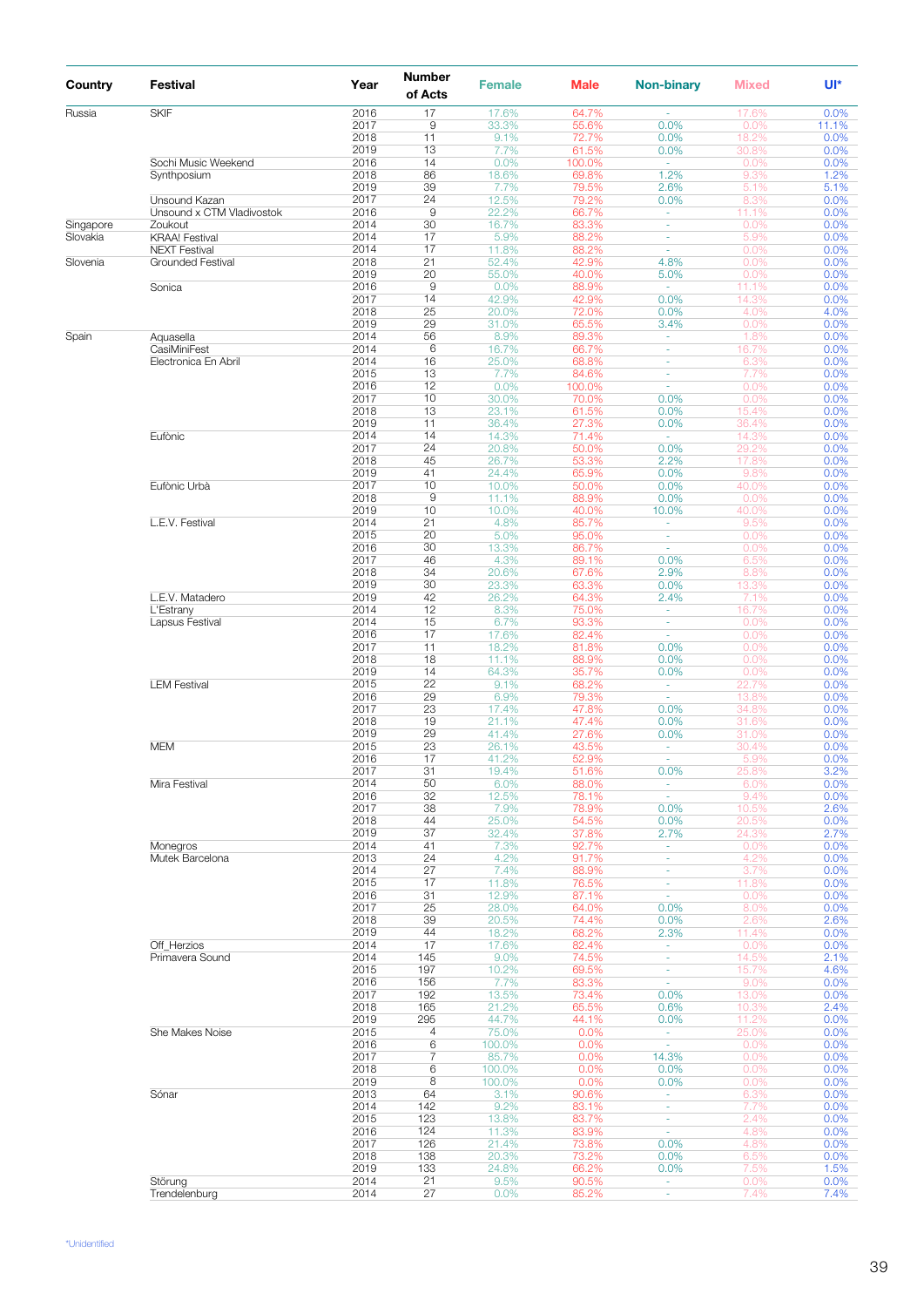| Country     | <b>Festival</b>                     | Year         | <b>Number</b><br>of Acts   | <b>Female</b>  | Male           | <b>Non-binary</b>        | <b>Mixed</b>  | Ul*           |
|-------------|-------------------------------------|--------------|----------------------------|----------------|----------------|--------------------------|---------------|---------------|
| Sweden      | Intonal                             | 2015         | 26                         | 26.9%          | 61.5%          | ÷.                       | 11.5%         | 0.0%          |
|             |                                     | 2016         | 38                         | 31.6%          | 55.3%          | $\sim$                   | 10.5%         | 2.6%          |
|             |                                     | 2017         | 41                         | 53.7%          | 41.5%          | 0.0%                     | 4.9%          | 0.0%          |
|             |                                     | 2018<br>2019 | 54<br>63                   | 38.9%<br>31.7% | 51.9%<br>52.4% | 1.9%<br>0.0%             | 5.6%<br>15.9% | 1.9%<br>0.0%  |
|             | Norbergfestival                     | 2012         | 74                         | 16.2%          | 83.8%          | $\omega$                 | 0.0%          | 0.0%          |
|             |                                     | 2014         | 83                         | 30.1%          | 62.7%          | $\omega$                 | 6.0%          | 1.2%          |
|             |                                     | 2015         | 72                         | 41.7%          | 56.9%          | $\overline{\phantom{a}}$ | 1.4%          | 0.0%          |
|             |                                     | 2016         | 64                         | 42.2%          | 46.9%          | $\omega$                 | 10.9%         | 0.0%          |
|             |                                     | 2017         | 60                         | 48.3%          | 38.3%          | 5.0%                     | 8.3%          | 0.0%          |
|             |                                     | 2018         | 65                         | 44.6%          | 40.0%          | 1.5%                     | 13.8%         | 0.0%          |
|             |                                     | 2019         | 54                         | 40.7%          | 53.7%          | 0.0%                     | 1.9%          | 3.7%          |
|             | <b>Volt Festival</b>                | 2012<br>2013 | 18<br>19                   | 27.8%<br>42.1% | 66.7%<br>57.9% | $\omega$<br>$\sim$       | 5.6%<br>0.0%  | 0.0%<br>0.0%  |
| Switzerland | <b>Electron Festival</b>            | 2013         | 97                         | 6.2%           | 87.6%          | $\blacksquare$           | 6.2%          | 0.0%          |
|             |                                     | 2014         | 99                         | 12.1%          | 82.8%          | $\omega$                 | 5.1%          | 0.0%          |
|             |                                     | 2016         | 95                         | 21.1%          | 74.7%          | $\sim$                   | 4.2%          | 0.0%          |
|             |                                     | 2017         | 73                         | 9.6%           | 84.9%          | 1.4%                     | 4.1%          | 0.0%          |
|             |                                     | 2018         | 100                        | 11.0%          | 86.0%          | 0.0%                     | 3.0%          | 0.0%          |
|             |                                     | 2019         | 97                         | 19.6%          | 69.1%          | 0.0%                     | 6.2%          | 5.2%          |
| Tajikistan  | Unsound Dushanbe                    | 2016         | $6\,$                      | 16.7%          | 83.3%          | $\omega$                 | 0.0%          | 0.0%          |
| Uganda      | Nyege Nyege                         | 2017         | 83                         | 12.0%          | 72.3%          | 0.0%                     | 2.4%          | 13.3%         |
|             |                                     | 2018         | 107                        | 26.2%          | 69.2%          | 0.9%                     | 2.8%          | 0.9%          |
| UK          | 50 Years of Minimalism              | 2019<br>2012 | 149<br>9                   | 25.5%<br>44.4% | 62.4%<br>55.6% | 1.3%<br>$\omega$         | 5.4%<br>0.0%  | 5.4%<br>0.0%  |
|             | <b>AVA</b>                          | 2016         | 27                         | 7.4%           | 85.2%          | $\sim$                   | 7.4%          | 0.0%          |
|             |                                     | 2017         | 45                         | 17.8%          | 73.3%          | 8.9%                     | 0.0%          | 0.0%          |
|             |                                     | 2018         | 58                         | 24.1%          | 70.7%          | 0.0%                     | 1.7%          | 3.4%          |
|             |                                     | 2019         | 68                         | 27.9%          | 64.7%          | 0.0%                     | 1.5%          | 5.9%          |
|             | Beatherder                          | 2018         | 136                        | 11.0%          | 73.5%          | 0.0%                     | 14.0%         | 1.5%          |
|             |                                     | 2019         | 116                        | 9.5%           | 81.0%          | 0.0%                     | 6.0%          | 3.4%          |
|             | <b>Blue Dot</b>                     | 2018         | 84                         | 9.5%           | 64.3%          | 0.0%                     | 25.0%         | 1.2%          |
|             |                                     | 2019         | 141                        | 27.7%          | 44.0%          | 0.0%                     | 22.7%         | 5.7%          |
|             | Dekmantel London                    | 2016         | 10                         | 0.0%           | 100.0%         | $\sim$                   | 0.0%          | 0.0%          |
|             | <b>Electric Spring Huddersfield</b> | 2013<br>2015 | 15<br>16                   | 6.7%<br>25.0%  | 93.3%<br>62.5% | $\sim$<br>$\blacksquare$ | 0.0%<br>0.0%  | 0.0%<br>12.5% |
|             |                                     | 2016         | 20                         | 10.0%          | 50.0%          | $\omega$                 | 40.0%         | 0.0%          |
|             |                                     | 2017         | 14                         | 21.4%          | 64.3%          | 0.0%                     | 14.3%         | 0.0%          |
|             |                                     | 2018         | 11                         | 18.2%          | 27.3%          | 0.0%                     | 54.5%         | 0.0%          |
|             |                                     | 2019         | 8                          | 37.5%          | 62.5%          | 0.0%                     | 0.0%          | 0.0%          |
|             | <b>Field Maneuvers</b>              | 2017         | 59                         | 23.7%          | 71.2%          | 0.0%                     | 5.1%          | 0.0%          |
|             |                                     | 2018         | 58                         | 31.0%          | 65.5%          | 0.0%                     | 3.4%          | 0.0%          |
|             |                                     | 2019         | 61                         | 36.1%          | 54.1%          | 0.0%                     | 9.8%          | 0.0%          |
|             | Free Rotation                       | 2014         | 88                         | 13.6%          | 75.0%          | $\sim$                   | 1.1%          | 10.2%         |
|             | Full of Noises                      | 2018<br>2019 | $\mathsf g$<br>$\mathsf 9$ | 44.4%<br>33.3% | 22.2%<br>66.7% | 0.0%<br>0.0%             | 33.3%<br>0.0% | 0.0%<br>0.0%  |
|             | FutureEverything                    | 2013         | 22                         | 4.5%           | 90.9%          | $\omega$                 | 4.5%          | 0.0%          |
|             |                                     | 2015         | 27                         | 11.1%          | 81.5%          | $\blacksquare$           | 3.7%          | 3.7%          |
|             |                                     | 2016         | 21                         | 19.0%          | 66.7%          | $\omega$                 | 14.3%         | 0.0%          |
|             | Love Saves the Day                  | 2016         | 124                        | 4.0%           | 83.9%          | $\sim$                   | 10.5%         | 1.6%          |
|             |                                     | 2017         | 101                        | 13.9%          | 80.2%          | 0.0%                     | 5.9%          | 0.0%          |
|             |                                     | 2018         | 92                         | 14.1%          | 79.3%          | 0.0%                     | 5.4%          | 1.1%          |
|             |                                     | 2019         | 86                         | 18.6%          | 75.6%          | 0.0%                     | 4 7%          | 1.2%          |
|             | Lovebox                             | 2016         | 166                        | 11.4%          | 75.9%          | $\sim$                   | 7.2%          | 5.4%          |
|             |                                     | 2017<br>2018 | 63<br>73                   | 11.1%<br>20.5% | 74.6%<br>74.0% | 0.0%<br>0.0%             | 11.1%<br>5.5% | 3.2%<br>0.0%  |
|             |                                     | 2019         | 79                         | 31.6%          | 60.8%          | 0.0%                     | 5.1%          | 2.5%          |
|             | music we'd like to hear             | 2016         | 10                         | 10.0%          | 20.0%          | $\omega$                 | 70.0%         | 0.0%          |
|             | Re-Textured                         | 2019         | 48                         | 41.7%          | 56.3%          | 0.0%                     | 2.1%          | 0.0%          |
|             | Sonorities                          | 2013         | 61                         | 16.4%          | 82.0%          | $\omega$                 | 1.6%          | 0.0%          |
|             | Sound and Music                     | 2012         | 30                         | 10.0%          | 90.0%          | ÷.                       | 0.0%          | 0.0%          |
|             | Supersonic Festival                 | 2012         | 113                        | 7.1%           | 88.5%          | $\sim$                   | 4.4%          | 0.0%          |
|             | <b>Wysing Polyphonic</b>            | 2014         | 25                         | 80.0%          | 0.0%           | $\omega$                 | 20.0%         | 0.0%          |
|             |                                     | 2015         | 21                         | 42.9%          | 4.8%           | ÷                        | 52.4%         | 0.0%          |
|             |                                     | 2016<br>2017 | 25<br>27                   | 20.0%          | 40.0%<br>37.0% | $\omega$<br>3.7%         | 36.0%<br>7.4% | 0.0%<br>0.0%  |
|             |                                     | 2018         | 22                         | 51.9%<br>77.3% | 9.1%           | 9.1%                     | 4.5%          | 0.0%          |
|             |                                     | 2019         | 18                         | 50.0%          | 38.9%          | 0.0%                     | 5.6%          | 5.6%          |
| Ukraine     | Strichka Festival                   | 2016         | 30                         | 13.3%          | 83.3%          | $\sim$                   | 0.0%          | 3.3%          |
|             |                                     | 2017         | 28                         | 17.9%          | 82.1%          | 0.0%                     | 0.0%          | 0.0%          |
|             |                                     | 2018         | 37                         | 13.5%          | 86.5%          | 0.0%                     | 0.0%          | 0.0%          |
|             |                                     | 2019         | 42                         | 21.4%          | 73.8%          | 0.0%                     | 2.4%          | 2.4%          |
|             | Unsound Lviv                        | 2017         | 9                          | 22.2%          | 66.7%          | 0.0%                     | 11.1%         | 0.0%          |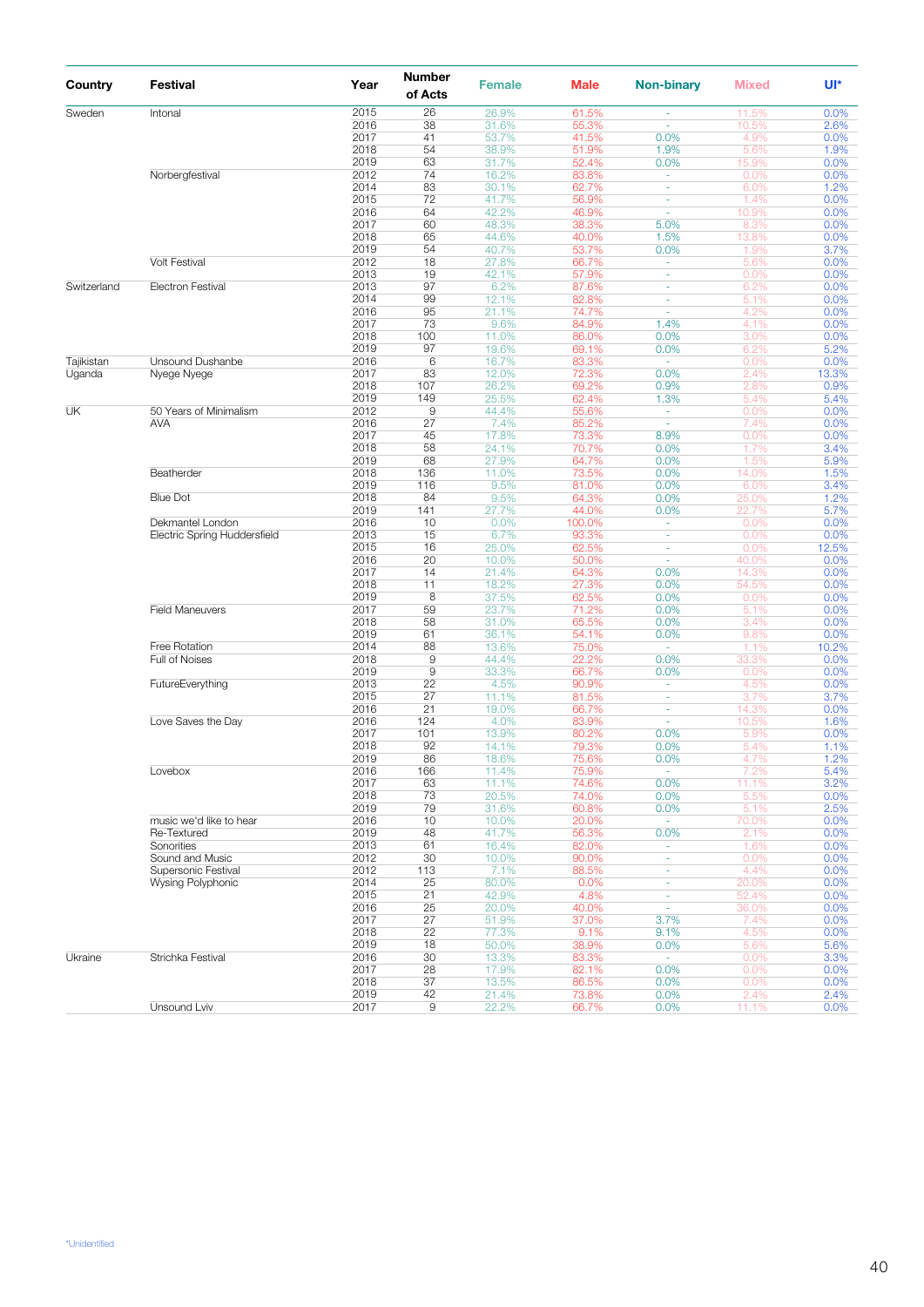| Country    | Festival                              | Year         | <b>Number</b><br>of Acts | <b>Female</b>  | <b>Male</b>    | <b>Non-binary</b>        | <b>Mixed</b>  | Ul*          |
|------------|---------------------------------------|--------------|--------------------------|----------------|----------------|--------------------------|---------------|--------------|
| <b>USA</b> | Decibel Festival                      | 2015         | 131                      | 15.3%          | 84.0%          |                          | 0.8%          | 0.0%         |
|            | Chance of Rain                        | 2016         | 52                       | 17.3%          | 76.9%          | $\blacksquare$           | 3.8%          | 1.9%         |
|            | Communikey                            | 2013         | 22                       | 13.6%          | 81.8%          | $\overline{\phantom{a}}$ | 4.5%          | 0.0%         |
|            | Crosstown Rebels pres. Get Lost Miami | 2018         | 49                       | 14.3%          | 85.7%          | 0.0%                     | 0.0%          | 0.0%         |
|            |                                       | 2019         | 51                       | 7.8%           | 76.5%          | 0.0%                     | 3.9%          | 11.8%        |
|            | <b>Crssd Festival</b>                 | 2016         | 41                       | 7.3%           | 92.7%          | $\overline{\phantom{a}}$ | 0.0%          | 0.0%         |
|            |                                       | 2017         | 45                       | 8.9%           | 86.7%          | 0.0%                     | 4.4%          | 0.0%         |
|            |                                       | 2018         | 41                       | 17.1%          | 78.0%          | 0.0%                     | 2.4%          | 2.4%         |
|            | Day for Night                         | 2019<br>2016 | 49<br>69                 | 20.4%<br>13.0% | 77.6%<br>75.4% | 0.0%<br>٠                | 2.0%<br>11.6% | 0.0%<br>0.0% |
|            |                                       | 2017         | 69                       | 23.2%          | 68.1%          | 0.0%                     | 7.2%          | 1.4%         |
|            | Desert Hearts Spring                  | 2016         | 37                       | 5.4%           | 91.9%          | ÷                        | 0.0%          | 2.7%         |
|            |                                       | 2017         | 41                       | 4.9%           | 92.7%          | 0.0%                     | 2.4%          | 0.0%         |
|            |                                       | 2018         | 36                       | 8.3%           | 91.7%          | 0.0%                     | 0.0%          | 0.0%         |
|            |                                       | 2019         | 33                       | 6.1%           | 93.9%          | 0.0%                     | 0.0%          | 0.0%         |
|            | Dirty Bird Campout East               | 2018         | 61                       | 9.8%           | 86.9%          | 0.0%                     | 0.0%          | 3.3%         |
|            | Dirty Bird Campout West               | 2015         | 35                       | 5.7%           | 88.6%          | $\omega$                 | 5.7%          | 0.0%         |
|            |                                       | 2016         | 35                       | 2.9%           | 94.3%          | $\sim$                   | 2.9%          | 0.0%         |
|            |                                       | 2017         | 52                       | 7.7%           | 90.4%          | 0.0%                     | 1.9%          | 0.0%         |
|            |                                       | 2018         | 69                       | 14.5%          | 75.4%          | 0.0%                     | 0.0%          | 10.1%        |
|            |                                       | 2019         | 61                       | 18.0%          | 82.0%          | 0.0%                     | 0.0%          | 0.0%         |
|            | Electric Daisy Carnival New York      | 2012         | 81                       | 7.4%           | 87.7%          | $\omega$                 | 4.9%          | 0.0%         |
|            | Electric Daisy Carnival Orlando       | 2012         | 57<br>26                 | 1.8%           | 94.7%          | ÷.                       | 3.5%          | 0.0%         |
|            | <b>FORM Arcosanti</b>                 | 2015<br>2016 | 32                       | 26.9%<br>21.9% | 57.7%<br>71.9% | $\sim$<br>÷,             | 15.4%<br>6.3% | 0.0%<br>0.0% |
|            |                                       | 2017         | 37                       | 29.7%          | 62.2%          | 0.0%                     | 8.1%          | 0.0%         |
|            |                                       | 2018         | 39                       | 46.2%          | 35.9%          | 5.1%                     | 12.8%         | 0.0%         |
|            |                                       | 2019         | 45                       | 48.9%          | 44.4%          | 0.0%                     | 6.7%          | 0.0%         |
|            | Further Future                        | 2016         | 61                       | 6.6%           | 83.6%          | $\omega$                 | 9.8%          | 0.0%         |
|            | <b>FYF Fest</b>                       | 2016         | 52                       | 15.4%          | 78.8%          | $\sim$                   | 5.8%          | 0.0%         |
|            |                                       | 2017         | 68                       | 23.5%          | 66.2%          | 0.0%                     | 8.8%          | 1.5%         |
|            | <b>Holy Ship</b>                      | 2017         | 142                      | 9.2%           | 89.4%          | 0.0%                     | 1.4%          | 0.0%         |
|            |                                       | 2018         | 116                      | 13.8%          | 86.2%          | 0.0%                     | 0.0%          | 0.0%         |
|            |                                       | 2019         | 123                      | 6.5%           | 89.4%          | 0.0%                     | 0.0%          | 4.1%         |
|            | Lightning in a Bottle                 | 2016         | 72                       | 11.1%          | 80.6%          | $\sim$                   | 8.3%          | 0.0%         |
|            |                                       | 2017         | 105                      | 13.3%          | 72.4%          | 0.0%                     | 14.3%         | 0.0%         |
|            |                                       | 2018<br>2019 | 220<br>232               | 14.1%<br>12.9% | 71.8%<br>72.0% | 0.0%<br>0.0%             | 6.8%<br>9.5%  | 7.3%         |
|            | Mamby on the Beach                    | 2016         | 42                       | 14.3%          | 81.0%          | $\overline{\phantom{a}}$ | 4.8%          | 5.6%<br>0.0% |
|            |                                       | 2017         | 61                       | 16.4%          | 78.7%          | 0.0%                     | 4.9%          | 0.0%         |
|            |                                       | 2018         | 49                       | 12.2%          | 79.6%          | 0.0%                     | 8.2%          | 0.0%         |
|            | Moogfest                              | 2016         | 114                      | 25.4%          | 70.2%          | $\overline{\phantom{a}}$ | 4.4%          | 0.0%         |
|            |                                       | 2017         | 88                       | 34.1%          | 56.8%          | 0.0%                     | 9.1%          | 0.0%         |
|            |                                       | 2018         | 115                      | 40.0%          | 49.6%          | 1.7%                     | 7.0%          | 1.7%         |
|            |                                       | 2019         | 85                       | 29.4%          | 47.1%          | 3.5%                     | 7.1%          | 12.9%        |
|            | Movement Detroit                      | 2013         | 77                       | 10.4%          | 88.3%          | $\omega$                 | 1.3%          | 0.0%         |
|            |                                       | 2015         | 143                      | 7.0%           | 90.9%          | ä,                       | 0.7%          | 1.4%         |
|            |                                       | 2016         | 124                      | 12.9%          | 83.9%          | $\sim$                   | 1.6%          | 1.6%         |
|            |                                       | 2017         | 113                      | 9.7%           | 85.8%          | 0.0%                     | 4.4%          | 0.0%         |
|            |                                       | 2018         | 89<br>72                 | 21.3%          | 76.4%          | 0.0%                     | 2.2%          | 0.0%         |
|            | Mysteryland                           | 2019<br>2016 | 109                      | 18.1%<br>10.1% | 79.2%<br>85.3% | 0.0%<br>$\sim$           | 2.8%<br>1.8%  | 0.0%<br>2.8% |
|            | Pitchfork Music Festival Chicago      | 2016         | 44                       | 22.7%          | 63.6%          | $\omega_{\rm c}$         | 13.6%         | 0.0%         |
|            | Sustain-Release                       | 2017         | 26                       | 38.5%          | 61.5%          | 0.0%                     | 0.0%          | 0.0%         |
|            |                                       | 2018         | 28                       | 35.7%          | 46.4%          | 7.1%                     | 10.7%         | 0.0%         |
|            |                                       | 2019         | 35                       | 40.0%          | 45.7%          | 0.0%                     | 5.7%          | 8.6%         |
|            | Symbiosis Gathering                   | 2016         | 16                       | 12.5%          | 87.5%          | $\omega$                 | 0.0%          | 0.0%         |
|            | The Bunker x Dekmantel                | 2016         | $\overline{7}$           | 14.3%          | 85.7%          | ÷.                       | 0.0%          | 0.0%         |
|            | The Chosen Few Dis                    | 2016         | 27                       | 11.1%          | 88.9%          | ÷.                       | 0.0%          | 0.0%         |
|            |                                       | 2017         | 31                       | 12.9%          | 87.1%          | 0.0%                     | 0.0%          | 0.0%         |
|            |                                       | 2018         | 12                       | 8.3%           | 91.7%          | 0.0%                     | 0.0%          | 0.0%         |
|            |                                       | 2019         | 11                       | 27.3%          | 72.7%          | 0.0%                     | 0.0%          | 0.0%         |
|            | Time Warp USA                         | 2015         | 17                       | 5.9%           | 88.2%          | $\omega$                 | 5.9%<br>1.4%  | 0.0%         |
|            | <b>Together Festival</b>              | 2015<br>2016 | 71<br>26                 | 14.1%<br>23.1% | 84.5%<br>76.9% | ÷<br>÷.                  | 0.0%          | 0.0%<br>0.0% |
|            |                                       | 2017         | 32                       | 21.9%          | 78.1%          | 0.0%                     | 0.0%          | 0.0%         |
|            |                                       | 2018         | 54                       | 16.7%          | 77.8%          | 0.0%                     | 5.6%          | 0.0%         |
|            |                                       | 2019         | 35                       | 20.0%          | 62.9%          | 8.6%                     | 5.7%          | 2.9%         |
|            | Unsound New York                      | 2016         | 20                       | 25.0%          | 75.0%          | $\omega$                 | 0.0%          | 0.0%         |
|            | <b>VIA Festival</b>                   | 2015         | 49                       | 42.9%          | 49.0%          | ÷                        | 8.2%          | 0.0%         |
|            |                                       | 2016         | 22                       | 50.0%          | 40.9%          | $\omega$                 | 9.1%          | 0.0%         |
|            | What The Festival                     | 2017         | 112                      | 8.9%           | 86.6%          | 0.0%                     | 4.5%          | 0.0%         |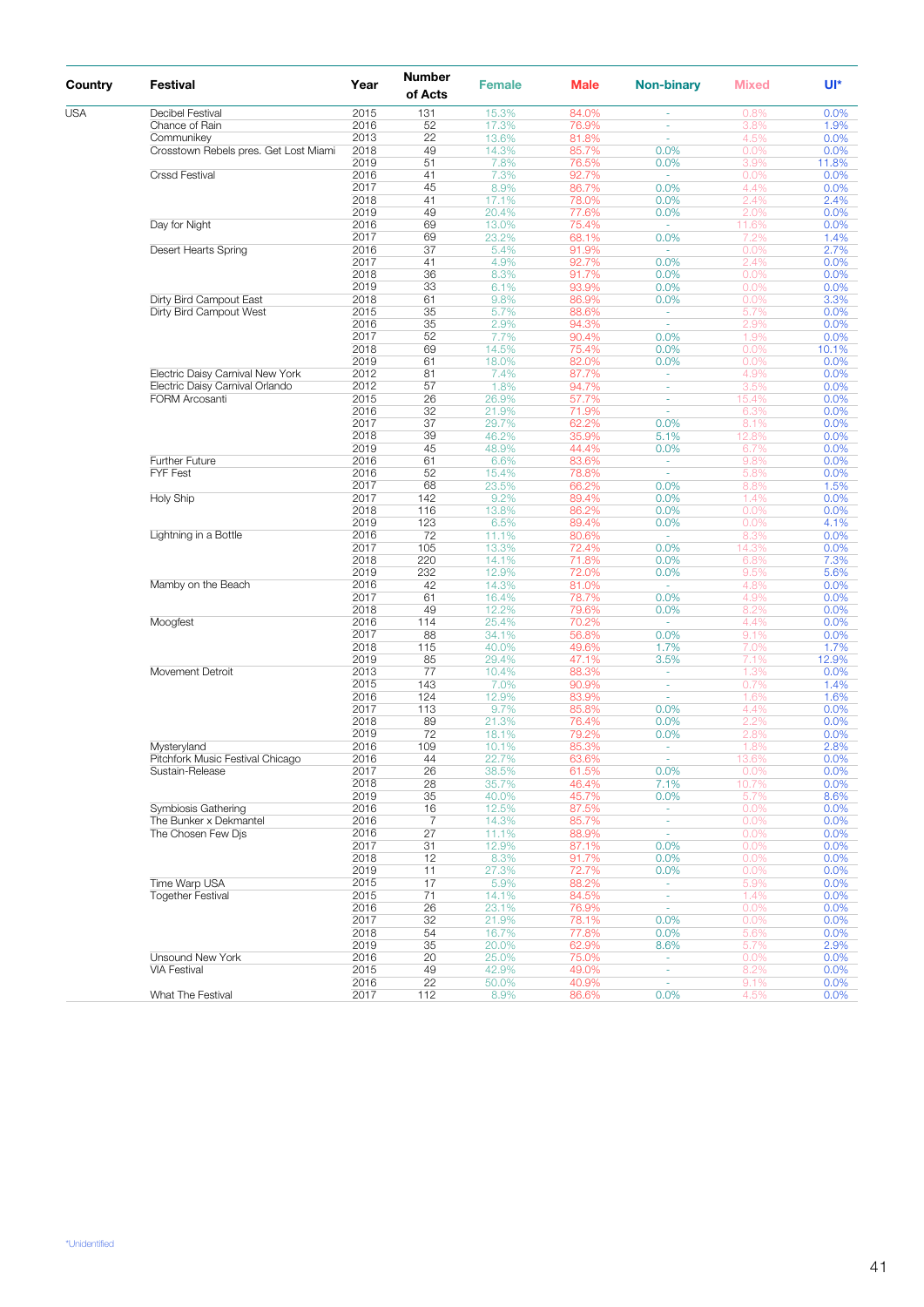### <span id="page-41-0"></span>**Appendix 4: Rankings of festivals by female proportion for 2017, 2018 and 2019 [only festivals with 20 or more acts]**

### **Ranking of festivals by female proportion 2017 [for festivals with at least 20 acts]**

| Rank           | <b>Festival</b>                                    | Country                   | <b>Number</b><br>of Acts | <b>Female</b>  | <b>Male</b>    | <b>Non-binary</b> | <b>Mixed</b>  | Ul*          |
|----------------|----------------------------------------------------|---------------------------|--------------------------|----------------|----------------|-------------------|---------------|--------------|
| 1              | Heroines of Sound                                  | Germany                   | 20                       | 95.0%          | 0.0%           | 0.0%              | 5.0%          | 0.0%         |
| $\overline{c}$ | 3hd                                                | Germany                   | 39                       | 64.1%          | 12.8%          | 20.5%             | 2.6%          | 0.0%         |
| 3              | Intonal                                            | Sweden                    | 41                       | 53.7%          | 41.5%          | 0.0%              | 4.9%          | 0.0%         |
| 4              | Wysing Polyphonic                                  | UK.                       | 27                       | 51.9%          | 37.0%          | 3.7%              | 7.4%          | 0.0%         |
| 5<br>6         | Norbergfestival<br>Ultrahang Fest                  | Sweden<br>Hungary         | 60<br>39                 | 48.3%<br>46.2% | 38.3%<br>46.2% | 5.0%<br>0.0%      | 8.3%<br>5.1%  | 0.0%<br>2.6% |
| $\overline{7}$ | <b>CTM</b>                                         | Germany                   | 125                      | 42.4%          | 48.8%          | 3.2%              | 5.6%          | 0.0%         |
| 8              | Hyperreality                                       | Austria                   | 80                       | 40.0%          | 46.3%          | 5.0%              | 8.8%          | 0.0%         |
| 9              | Sustain-Release                                    | <b>USA</b>                | 26                       | 38.5%          | 61.5%          | 0.0%              | 0.0%          | 0.0%         |
| 10             | Cvnetart                                           | Germany                   | 22                       | 36.4%          | 36.4%          | 0.0%              | 13.6%         | 13.6%        |
| 11<br>12       | <b>STRP</b><br>New Forms Festival                  | Netherlands<br>Canada     | 64<br>31                 | 35.9%<br>35.5% | 59.4%<br>54.8% | 0.0%<br>0.0%      | 4.7%<br>9.7%  | 0.0%<br>0.0% |
| 13             | Moogfest                                           | <b>USA</b>                | 88                       | 34.1%          | 56.8%          | 0.0%              | 9.1%          | 0.0%         |
| 14             | Maintenant                                         | France                    | 61                       | 32.8%          | 47.5%          | 0.0%              | 6.6%          | 13.1%        |
| 15             | FORM Arcosanti                                     | <b>USA</b>                | 37                       | 29.7%          | 62.2%          | 0.0%              | 8.1%          | 0.0%         |
| 16             | Igloofest                                          | Canada                    | 140                      | 29.3%          | 63.6%          | 0.0%              | 5.7%          | 1.4%         |
| 17             | Unsound Krakow                                     | Poland                    | 89                       | 29.2%          | 53.9%          | 0.0%              | 15.7%         | 1.1%         |
| 18<br>19       | City Sonic<br>Mutek Barcelona                      | Belgium<br>Spain          | 81<br>25                 | 28.4%<br>28.0% | 67.9%<br>64.0% | 0.0%<br>0.0%      | 3.7%<br>8.0%  | 0.0%<br>0.0% |
| 20             | Strange Sounds From Beyond                         | Netherlands               | 22                       | 27.3%          | 68.2%          | 0.0%              | 4.5%          | 0.0%         |
| 21             | Insomnia                                           | Norway                    | 26                       | 26.9%          | 57.7%          | 0.0%              | 15.4%         | 0.0%         |
| 22             | Krake Festival                                     | Germany                   | 56                       | 26.8%          | 62.5%          | 0.0%              | 8.9%          | 1.8%         |
| 23             | TodaysArt                                          | Netherlands               | 43                       | 25.6%          | 60.5%          | 0.0%              | 11.6%         | 2.3%         |
| 24             | Heart of Noise                                     | Austria                   | 25                       | 24.0%          | 76.0%          | 0.0%              | 0.0%          | 0.0%         |
| 25             | Présence Électronique                              | France                    | 21                       | 23.8%          | 76.2%          | 0.0%              | 0.0%          | 0.0%         |
| 25<br>26       | Terraforma<br><b>Field Maneuvers</b>               | Italy<br><b>UK</b>        | 21<br>59                 | 23.8%<br>23.7% | 76.2%<br>71.2% | 0.0%<br>0.0%      | 0.0%<br>5.1%  | 0.0%<br>0.0% |
| 27             | Melt!                                              | Germany                   | 110                      | 23.6%          | 71.8%          | 0.0%              | 3.6%          | 0.9%         |
| 28             | <b>FYF Fest</b>                                    | <b>USA</b>                | 68                       | 23.5%          | 66.2%          | 0.0%              | 8.8%          | 1.5%         |
| 29             | Day for Night                                      | <b>USA</b>                | 69                       | 23.2%          | 68.1%          | 0.0%              | 7.2%          | 1.4%         |
| 30             | Sanatorium Dzwieku                                 | Poland                    | 35                       | 22.9%          | 77.1%          | 0.0%              | 0.0%          | 0.0%         |
| 31             | <b>Together Festival</b>                           | <b>USA</b>                | 32                       | 21.9%          | 78.1%          | 0.0%              | 0.0%          | 0.0%         |
| 32<br>33       | Sónar<br>Eufònic                                   | Spain                     | 126<br>24                | 21.4%<br>20.8% | 73.8%<br>50.0% | 0.0%<br>0.0%      | 4.8%<br>29.2% | 0.0%<br>0.0% |
| 34             | Nördik Impakt                                      | Spain<br>France           | 53                       | 20.8%          | 73.6%          | 0.0%              | 1.9%          | 3.8%         |
| 35             | <b>Berlin Atonal</b>                               | Germany                   | 98                       | 20.4%          | 66.3%          | 0.0%              | 9.2%          | 4.1%         |
| 36             | Dekmantel Festival São Paulo                       | Brazil                    | 54                       | 20.4%          | 79.6%          | 0.0%              | 0.0%          | 0.0%         |
| 37             | Mutek MX                                           | Mexico                    | 50                       | 20.0%          | 72.0%          | 2.0%              | 6.0%          | 0.0%         |
| 38             | <b>MEM</b>                                         | Spain                     | 31                       | 19.4%          | 51.6%          | 0.0%              | 25.8%         | 3.2%         |
| 39             | Lente Kabinet                                      | Netherlands               | 26                       | 19.2%          | 76.9%          | 0.0%              | 3.8%          | 0.0%         |
| 40<br>41       | Rewire<br>Mutek Montreal                           | Netherlands<br>Canada     | 74<br>106                | 18.9%<br>18.9% | 68.9%<br>71.7% | 0.0%<br>0.9%      | 10.8%<br>7.5% | 1.4%<br>0.9% |
| 42             | Meakusma                                           | Belgium                   | 86                       | 18.6%          | 70.9%          | 0.0%              | 5.8%          | 4.7%         |
| 42             | Scopitone                                          | France                    | 43                       | 18.6%          | 72.1%          | 0.0%              | 4.7%          | 4.7%         |
| 43             | Strichka Festival                                  | Ukraine                   | 28                       | 17.9%          | 82.1%          | 0.0%              | 0.0%          | 0.0%         |
| 44             | <b>AVA</b>                                         | UK                        | 45                       | 17.8%          | 73.3%          | 8.9%              | 0.0%          | 0.0%         |
| 45             | Kraak Festival                                     | Belgium                   | 23                       | 17.4%          | 65.2%          | 0.0%              | 13.0%         | 4.3%         |
| 45<br>46       | <b>LEM Festival</b><br>Elevate                     | Spain<br>Austria          | 23<br>52                 | 17.4%<br>17.3% | 47.8%<br>73.1% | 0.0%<br>0.0%      | 34.8%<br>9.6% | 0.0%<br>0.0% |
| 47             | <b>Festival FORTE</b>                              | Portugal                  | 35                       | 17.1%          | 80.0%          | 0.0%              | 2.9%          | 0.0%         |
| 48             | donaufestival                                      | Austria                   | 47                       | 17.0%          | 74.5%          | 0.0%              | 8.5%          | 0.0%         |
| 49             | Carnaval de Bahidorá                               | Mexico                    | 36                       | 16.7%          | 77.8%          | 0.0%              | 5.6%          | 0.0%         |
| 50             | Mamby on the Beach                                 | <b>USA</b>                | 61                       | 16.4%          | 18.1%          | $0.0\%$           | 4.9%          | $0.0\%$      |
| 51             | Oasis                                              | Morocco                   | 44                       | 15.9%          | 81.8%          | 0.0%              | 2.3%          | 0.0%         |
| 52             | Awakenings Festival                                | Netherlands               | 112                      | 15.2%          | 83.0%          | 0.0%              | 1.8%          | 0.0%         |
| 53<br>54       | rural<br>Love Saves the Day                        | Japan<br>UK               | 50<br>101                | 14.0%<br>13.9% | 76.0%<br>80.2% | 2.0%<br>0.0%      | 2.0%<br>5.9%  | 6.0%<br>0.0% |
| 55             | Primavera Sound                                    | Spain                     | 192                      | 13.5%          | 73.4%          | 0.0%              | 13.0%         | 0.0%         |
| 56             | Lightning in a Bottle                              | <b>USA</b>                | 105                      | 13.3%          | 72.4%          | 0.0%              | 14.3%         | 0.0%         |
| 56             | Lunchmeat                                          | Czech Republic            | 30                       | 13.3%          | 63.3%          | 0.0%              | 20.0%         | 3.3%         |
| 57             | Garbicz                                            | Poland                    | 190                      | 13.2%          | 78.9%          | 0.0%              | 7.9%          | 0.0%         |
| 57<br>58       | Mutek AR                                           | Argentina<br><b>USA</b>   | 38<br>31                 | 13.2%          | 76.3%          | 0.0%              | 10.5%         | 0.0%         |
| 59             | The Chosen Few Dis<br>Dekmantel Festival Amsterdam | Netherlands               | 101                      | 12.9%<br>12.9% | 87.1%<br>83.2% | 0.0%<br>0.0%      | 0.0%<br>4.0%  | 0.0%<br>0.0% |
| 60             | <b>Bass Coast</b>                                  | Canada                    | 120                      | 12.5%          | 79.2%          | 0.0%              | 3.3%          | 5.0%         |
| 60             | Comunite                                           | Mexico                    | 40                       | 12.5%          | 85.0%          | 0.0%              | 2.5%          | 0.0%         |
| 60             | Unsound Kazan                                      | Russia                    | 24                       | 12.5%          | 79.2%          | 0.0%              | 8.3%          | 0.0%         |
| 61             | Time Warp                                          | Germany                   | 41                       | 12.2%          | 87.8%          | 0.0%              | 0.0%          | 0.0%         |
| 62             | Nyege Nyege                                        | Uganda                    | 83                       | 12.0%          | 72.3%          | 0.0%              | 2.4%          | 13.3%        |
| 63<br>64       | <b>Nuits Sonores</b><br>Lovebox                    | France<br>UK              | 161<br>63                | 11.8%<br>11.1% | 83.9%<br>74.6% | 0.0%<br>0.0%      | 4.3%<br>11.1% | 0.0%<br>3.2% |
| 65             | Boxed Off                                          | Ireland                   | 37                       | 10.8%          | 75.7%          | 0.0%              | 2.7%          | 10.8%        |
| 66             | Horst                                              | Belgium                   | 28                       | 10.7%          | 85.7%          | 0.0%              | 3.6%          | 0.0%         |
| 67             | Outlook                                            | Croatia                   | 280                      | 10.4%          | 87.9%          | 0.0%              | 1.4%          | 0.4%         |
| 68             | Mutek JP                                           | Japan                     | 29                       | 10.3%          | 69.0%          | 0.0%              | 20.7%         | 0.0%         |
| 69             | Life                                               | Ireland                   | 131                      | 9.9%           | 82.4%          | 0.0%              | 1.5%          | 6.1%         |
| 70<br>71       | Movement Detroit                                   | <b>USA</b>                | 113<br>73                | 9.7%           | 85.8%          | 0.0%              | 4.4%          | 0.0%         |
| 72             | Electron Festival<br><b>Holy Ship</b>              | Switzerland<br><b>USA</b> | 142                      | 9.6%<br>9.2%   | 84.9%<br>89.4% | 1.4%<br>0.0%      | 4.1%<br>1.4%  | 0.0%<br>0.0% |
| 73             | I Love Techno Europe                               | France                    | 22                       | 9.1%           | 90.9%          | 0.0%              | 0.0%          | 0.0%         |
| 74             | What The Festival                                  | <b>USA</b>                | 112                      | 8.9%           | 86.6%          | 0.0%              | 4.5%          | 0.0%         |
| 75             | <b>Crssd Festival</b>                              | <b>USA</b>                | 45                       | 8.9%           | 86.7%          | 0.0%              | 4.4%          | 0.0%         |
| 76             | Saturnalia                                         | Italy                     | 34                       | 8.8%           | 76.5%          | 0.0%              | 5.9%          | 8.8%         |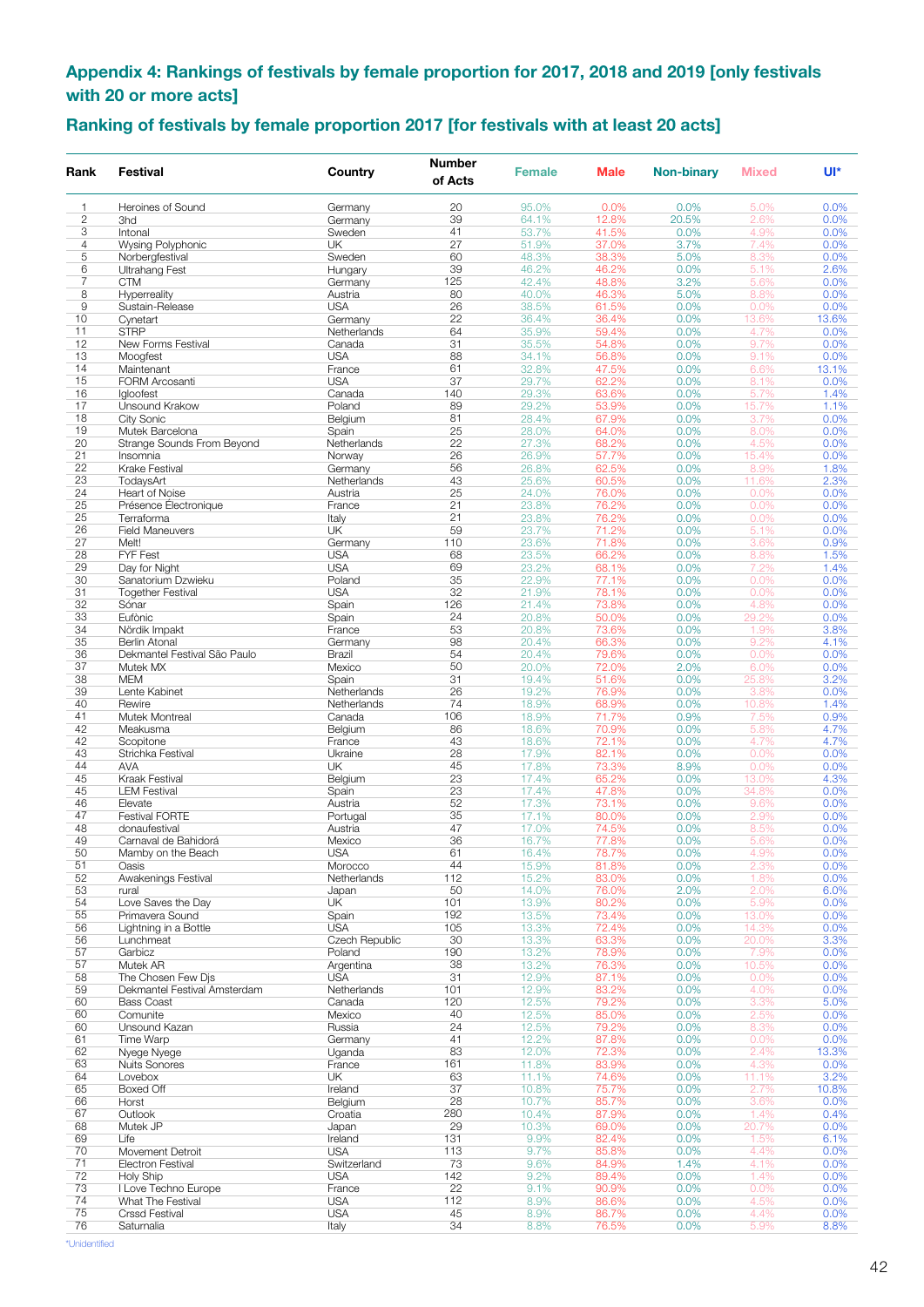| Rank | Festival                     | Country     | <b>Number</b><br>of Acts | <b>Female</b> | <b>Male</b> | <b>Non-binary</b> | <b>Mixed</b> | Ul*   |
|------|------------------------------|-------------|--------------------------|---------------|-------------|-------------------|--------------|-------|
| 77   | Taicoclub                    | Japan       | 23                       | 8.7%          | 73.9%       | 4.3%              | 13.0%        | 0.0%  |
| 78   | springfestival               | Austria     | 47                       | 8.5%          | 87.2%       | $0.0\%$           | 4.3%         | 0.0%  |
| 79   | Rainbow Disco Club           | Japan       | 24                       | 8.3%          | 91.7%       | 0.0%              | 0.0%         | 0.0%  |
| 80   | <b>BPM Festival Portugal</b> | Portugal    | 181                      | 8.3%          | 91.2%       | $0.0\%$           | 0.0%         | 0.6%  |
| 81   | Sonne Mond Sterne            | Germany     | 75                       | 8.0%          | 89.3%       | $0.0\%$           | 2.7%         | 0.0%  |
| 82   | <b>Dekmantel Selectors</b>   | Croatia     | 76                       | 7.9%          | 92.1%       | $0.0\%$           | 0.0%         | 0.0%  |
| 82   | Mira Festival                | Spain       | 38                       | 7.9%          | 78.9%       | $0.0\%$           | 10.5%        | 2.6%  |
| 83   | Alfa Future People           | Russia      | 102                      | 7.8%          | 89.2%       | 0.0%              | 2.9%         | 0.0%  |
| 83   | Listen Festival              | Belgium     | 51                       | 7.8%          | 90.2%       | $0.0\%$           | 2.0%         | 0.0%  |
| 84   | <b>BPM Festival</b>          | Mexico      | 468                      | 7.7%          | 89.7%       | $0.0\%$           | 0.6%         | 1.9%  |
| 84   | Dirty Bird Campout West      | <b>USA</b>  | 52                       | 7.7%          | 90.4%       | $0.0\%$           | 1.9%         | 0.0%  |
| 85   | <b>Voltt Festival</b>        | Netherlands | 28                       | 7.1%          | 92.9%       | $0.0\%$           | 0.0%         | 0.0%  |
| 86   | Geometry of Now              | Russia      | 30                       | 6.7%          | 80.0%       | 0.0%              | 13.3%        | 0.0%  |
| 87   | Audio Garden                 | Ireland     | 46                       | 6.5%          | 80.4%       | 0.0%              | 0.0%         | 13.0% |
| 88   | Reperkusound                 | France      | 49                       | 6.1%          | 89.8%       | 0.0%              | 4.1%         | 0.0%  |
| 89   | Desert Hearts Spring         | <b>USA</b>  | 41                       | 4.9%          | 92.7%       | $0.0\%$           | 2.4%         | 0.0%  |
| 90   | L.E.V. Festival              | Spain       | 46                       | 4.3%          | 89.1%       | 0.0%              | 6.5%         | 0.0%  |
| 91   | Up To Date Festival          | Poland      | 49                       | 4.1%          | 93.9%       | $0.0\%$           | 2.0%         | 0.0%  |
| 92   | Freedom Festival             | Colombia    | 35                       | 2.9%          | 94.3%       | 0.0%              | 0.0%         | 2.9%  |
| 93   | Apparitions Festival         | Mexico      | 37                       | 2.7%          | 94.6%       | $0.0\%$           | 2.7%         | 0.0%  |
| 94   | 4GB                          | Georgia     | 46                       | 0.0%          | 100.0%      | 0.0%              | 0.0%         | 0.0%  |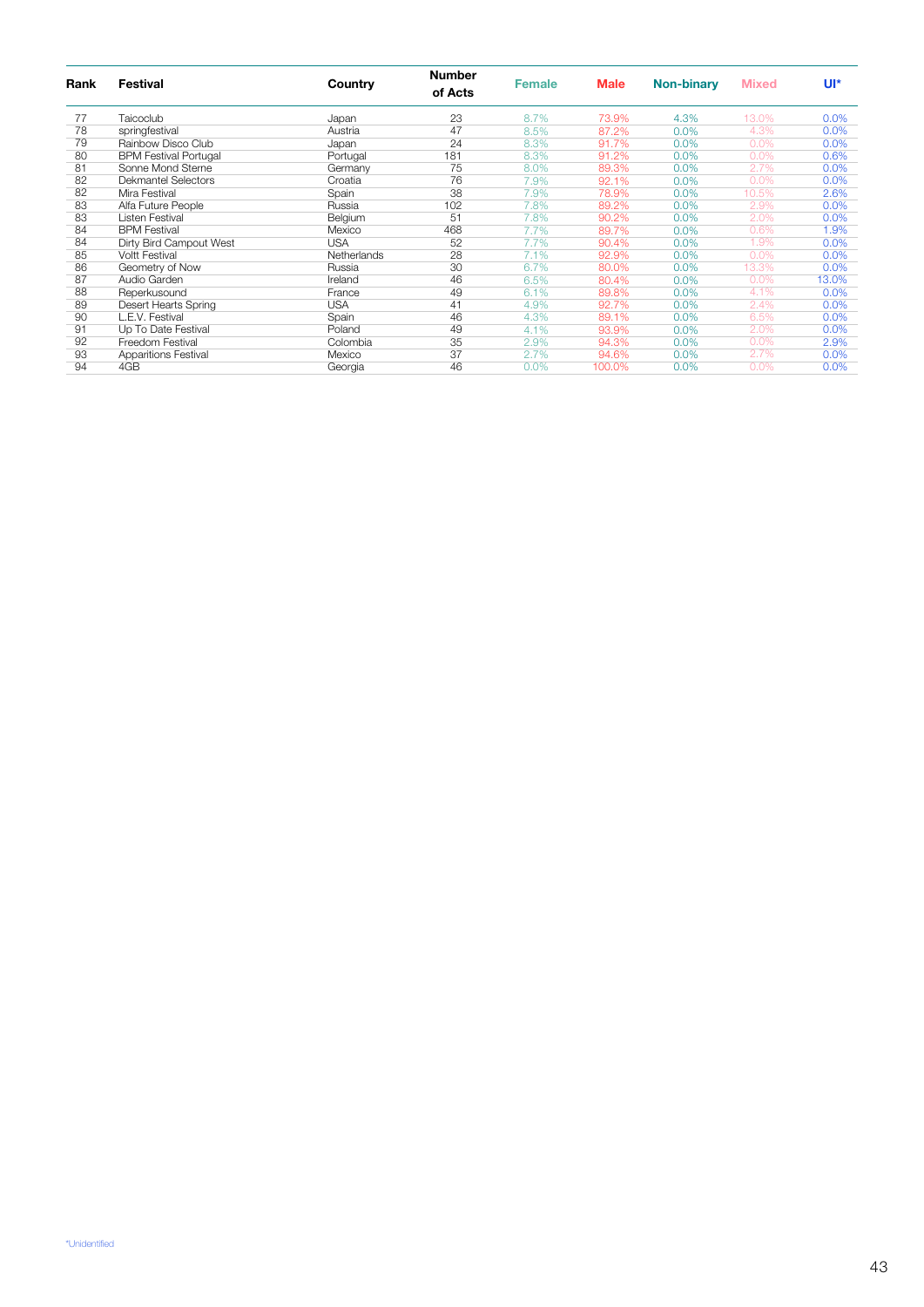## **Ranking of festivals by female proportion 2018 [for festivals with at least 20 acts]**

| Rank           | <b>Festival</b>                             | Country                | <b>Number</b><br>of Acts | <b>Female</b>  | <b>Male</b>    | <b>Non-binary</b> | <b>Mixed</b>  | Ul*           |
|----------------|---------------------------------------------|------------------------|--------------------------|----------------|----------------|-------------------|---------------|---------------|
| 1              | Heroines of Sound                           | Germany                | 21                       | 85.7%          | 0.0%           | 9.5%              | 4.8%          | 0.0%          |
| $\overline{c}$ | Wysing Polyphonic                           | UK                     | 22                       | 77.3%          | 9.1%           | 9.1%              | 4.5%          | 0.0%          |
| 3              | <b>Grounded Festival</b>                    | Slovenia               | 21                       | 52.4%          | 42.9%          | 4.8%              | 0.0%          | 0.0%          |
| $\overline{4}$ | Insomnia                                    | Norway                 | 30                       | 50.0%          | 43.3%          | 6.7%              | 0.0%          | 0.0%          |
| 5              | <b>FORM Arcosanti</b>                       | <b>USA</b>             | 39                       | 46.2%          | 35.9%          | 5.1%              | 12.8%         | 0.0%          |
| 6<br>7         | S3kt0r UFO - 30 Jahre Techno                | Germany                | 24<br>20                 | 45.8%          | 54.2%          | 0.0%              | 0.0%          | 0.0%          |
| 8              | Unsound Adelaide<br>Norbergfestival         | Australia<br>Sweden    | 65                       | 45.0%<br>44.6% | 55.0%<br>40.0% | 0.0%<br>1.5%      | 0.0%<br>13.8% | 0.0%<br>0.0%  |
| 9              | Hyperreality                                | Austria                | 43                       | 44.2%          | 32.6%          | 7.0%              | 16.3%         | 0.0%          |
| 10             | <b>Ultrahang Fest</b>                       | Hungary                | 40                       | 42.5%          | 45.0%          | 2.5%              | 10.0%         | 0.0%          |
| 11             | Moogfest                                    | <b>USA</b>             | 115                      | 40.0%          | 49.6%          | 1.7%              | 7.0%          | 1.7%          |
| 12             | Mutek Montreal                              | Canada                 | 120                      | 39.2%          | 46.7%          | 2.5%              | 10.0%         | 1.7%          |
| 13             | Intonal                                     | Sweden                 | 54                       | 38.9%          | 51.9%          | 1.9%              | 5.6%          | 1.9%          |
| 14             | <b>CTM</b>                                  | Germany                | 144                      | 38.2%          | 45.1%          | 4.2%              | 12.5%         | 0.0%          |
| 15             | 3hd                                         | Germany                | 37                       | 37.8%          | 37.8%          | 18.9%             | 5.4%          | 0.0%          |
| 16             | Sustain-Release                             | <b>USA</b>             | 28                       | 35.7%          | 46.4%          | 7.1%              | 10.7%         | 0.0%          |
| 17<br>18       | Melt!<br><b>Berlin Atonal</b>               | Germany<br>Germany     | 100<br>114               | 35.0%<br>32.5% | 55.0%<br>51.8% | 2.0%<br>2.6%      | 7.0%<br>13.2% | 1.0%<br>0.0%  |
| 19             | Strange Sounds From Beyond                  | Netherlands            | 47                       | 31.9%          | 59.6%          | 0.0%              | 8.5%          | 0.0%          |
| 20             | donaufestival                               | Austria                | 45                       | 31.1%          | 48.9%          | 2.2%              | 17.8%         | 0.0%          |
| 21             | <b>Field Maneuvers</b>                      | <b>UK</b>              | 58                       | 31.0%          | 65.5%          | 0.0%              | 3.4%          | 0.0%          |
| 22             | <b>Krake Festival</b>                       | Germany                | 59                       | 30.5%          | 54.2%          | 0.0%              | 6.8%          | 8.5%          |
| 23             | Skanu Mezs                                  | Latvia                 | 23                       | 30.4%          | 52.2%          | 0.0%              | 17.4%         | 0.0%          |
| 24             | Unsound Krakow                              | Poland                 | 120                      | 30.0%          | 49.2%          | 0.0%              | 20.8%         | 0.0%          |
| 25             | Rewire                                      | Netherlands            | 91                       | 29.7%          | 46.2%          | 3.3%              | 16.5%         | 4.4%          |
| 26             | Kraak Festival                              | Belgium                | 22                       | 27.3%          | 54.5%          | 0.0%              | 9.1%          | 9.1%          |
| 27             | Maintenant                                  | France                 | 52                       | 26.9%          | 73.1%          | 0.0%              | 0.0%          | 0.0%          |
| 28             | Mutek JP                                    | Japan                  | 56                       | 26.8%          | 58.9%          | 0.0%              | 14.3%         | 0.0%          |
| 29             | Eufònic                                     | Spain                  | 45                       | 26.7%          | 53.3%          | 2.2%              | 17.8%         | 0.0%          |
| 30             | Nyege Nyege                                 | Uganda                 | 107                      | 26.2%          | 69.2%          | 0.9%              | 2.8%          | 0.9%          |
| 31<br>32       | TodaysArt<br>Dekmantel Selectors            | Netherlands<br>Croatia | 92<br>72                 | 26.1%<br>25.0% | 62.0%<br>72.2% | 0.0%<br>0.0%      | 8.7%<br>2.8%  | 3.3%<br>0.0%  |
| 32             | Mira Festival                               | Spain                  | 44                       | 25.0%          | 54.5%          | 0.0%              | 20.5%         | 0.0%          |
| 32             | Oasis                                       | Morocco                | 56                       | 25.0%          | 71.4%          | 0.0%              | 3.6%          | 0.0%          |
| 33             | Mutek AR                                    | Argentina              | 53                       | 24.5%          | 69.8%          | 0.0%              | 5.7%          | 0.0%          |
| 34             | Scopitone                                   | France                 | 37                       | 24.3%          | 54.1%          | 2.7%              | 13.5%         | 5.4%          |
| 35             | <b>AVA</b>                                  | UK                     | 58                       | 24.1%          | 70.7%          | 0.0%              | 1.7%          | 3.4%          |
| 36             | Novas Frequencias                           | <b>Brazil</b>          | 21                       | 23.8%          | 57.1%          | 9.5%              | 9.5%          | 0.0%          |
| 37             | Igloofest                                   | Canada                 | 53                       | 22.6%          | 75.5%          | 1.9%              | 0.0%          | 0.0%          |
| 38             | Elevate                                     | Austria                | 58                       | 22.4%          | 70.7%          | 1.7%              | 5.2%          | 0.0%          |
| 39             | Dekmantel Festival São Paulo                | Brazil                 | 50                       | 22.0%          | 78.0%          | 0.0%              | 0.0%          | 0.0%          |
| 40<br>41       | Movement Detroit                            | <b>USA</b>             | 89                       | 21.3%          | 76.4%          | 0.0%              | 2.2%          | 0.0%          |
| 42             | Primavera Sound<br>L.E.V. Festival          | Spain<br>Spain         | 165<br>34                | 21.2%<br>20.6% | 65.5%<br>67.6% | 0.6%<br>2.9%      | 10.3%<br>8.8% | 2.4%<br>0.0%  |
| 43             | Lovebox                                     | UΚ                     | 73                       | 20.5%          | 74.0%          | 0.0%              | 5.5%          | 0.0%          |
| 44             | Mutek Barcelona                             | Spain                  | 39                       | 20.5%          | 74.4%          | 0.0%              | 2.6%          | 2.6%          |
| 45             | Lente Kabinet                               | Netherlands            | 49                       | 20.4%          | 71.4%          | 2.0%              | 6.1%          | 0.0%          |
| 46             | Mutek MX                                    | Mexico                 | 59                       | 20.3%          | 66.1%          | 0.0%              | 11.9%         | 1.7%          |
| 47             | Sónar                                       | Spain                  | 138                      | 20.3%          | 73.2%          | 0.0%              | 6.5%          | 0.0%          |
| 48             | Carnaval de Bahidorá                        | Mexico                 | 50                       | 20.0%          | 72.0%          | 0.0%              | 8.0%          | 0.0%          |
| 48             | Sonica                                      | Slovenia               | 25                       | 20.0%          | 72.0%          | 0.0%              | 4.0%          | 4.0%          |
| 49             | Comunite                                    | Mexico                 | 36                       | 19.4%          | 80.6%          | 0.0%              | 0.0%          | 0.0%          |
| 50             | Freedom Festival                            | Colombia               | 31                       | 19.4%          | 74.2%          | $0.0\%$           | $0.0\%$       | 6.5%          |
| 51             | Dekmantel Festival Amsterdam                | Netherlands            | 114                      | 19.3%          | 76.3%          | 0.0%              | 4.4%          | 0.0%          |
| 51<br>52       | rural<br>Horst                              | Japan<br>Belgium       | 57<br>47                 | 19.3%<br>19.1% | 61.4%<br>80.9% | 0.0%<br>0.0%      | 8.8%<br>0.0%  | 10.5%<br>0.0% |
| 53             | <b>Bass Coast</b>                           | Canada                 | 142                      | 19.0%          | 69.7%          | 0.0%              | 2.1%          | 9.2%          |
| 54             | Synthposium                                 | Russia                 | 86                       | 18.6%          | 69.8%          | 1.2%              | 9.3%          | 1.2%          |
| 55             | Taicoclub                                   | Japan                  | 23                       | 17.4%          | 60.9%          | 0.0%              | 21.7%         | 0.0%          |
| 56             | Heart of Noise                              | Austria                | 29                       | 17.2%          | 79.3%          | 0.0%              | 3.4%          | 0.0%          |
| 57             | <b>Crssd Festival</b>                       | <b>USA</b>             | 41                       | 17.1%          | 78.0%          | 0.0%              | 2.4%          | 2.4%          |
| 58             | <b>Together Festival</b>                    | <b>USA</b>             | 54                       | 16.7%          | 77.8%          | 0.0%              | 5.6%          | 0.0%          |
| 59             | Meakusma                                    | Belgium                | 92                       | 16.3%          | 71.7%          | 0.0%              | 9.8%          | 2.2%          |
| 60             | Boxed Off                                   | Ireland                | 39                       | 15.4%          | 84.6%          | 0.0%              | 0.0%          | 0.0%          |
| 61             | Dirty Bird Campout West                     | <b>USA</b>             | 69                       | 14.5%          | 75.4%          | 0.0%              | 0.0%          | 10.1%         |
| 62             | Crosstown Rebels pres. Get Lost Miami       | <b>USA</b>             | 49                       | 14.3%          | 85.7%          | 0.0%              | 0.0%          | 0.0%          |
| 63<br>64       | Love Saves the Day<br>Lightning in a Bottle | UK<br><b>USA</b>       | 92<br>220                | 14.1%<br>14.1% | 79.3%<br>71.8% | 0.0%              | 5.4%<br>6.8%  | 1.1%          |
| 65             | Up To Date Festival                         | Poland                 | 50                       | 14.0%          | 74.0%          | 0.0%<br>4.0%      | 4.0%          | 7.3%<br>4.0%  |
| 66             | Festival FORTE                              | Portugal               | 43                       | 14.0%          | 67.4%          | 2.3%              | 14.0%         | 2.3%          |
| 66             | Time Warp                                   | Germany                | 43                       | 14.0%          | 86.0%          | 0.0%              | 0.0%          | 0.0%          |
| 67             | Holy Ship                                   | <b>USA</b>             | 116                      | 13.8%          | 86.2%          | 0.0%              | 0.0%          | 0.0%          |
| 68             | Life                                        | Ireland                | 102                      | 13.7%          | 79.4%          | 1.0%              | 2.0%          | 3.9%          |
| 69             | Garbicz                                     | Poland                 | 256                      | 13.7%          | 78.1%          | 0.0%              | 8.2%          | 0.0%          |
| 70             | Terraforma                                  | Italy                  | 22                       | 13.6%          | 86.4%          | 0.0%              | 0.0%          | 0.0%          |
| 71             | Nuits Sonores & European Lab Brussels       | Belgium                | 59                       | 13.6%          | 79.7%          | 0.0%              | 3.4%          | 3.4%          |
| 72             | Strichka Festival                           | Ukraine                | 37                       | 13.5%          | 86.5%          | 0.0%              | 0.0%          | 0.0%          |
| 73             | Nördik Impakt                               | France                 | 52                       | 13.5%          | 73.1%          | 0.0%              | 9.6%          | 3.8%          |
| 74             | Mamby on the Beach                          | <b>USA</b>             | 49                       | 12.2%          | 79.6%          | 0.0%              | 8.2%          | 0.0%          |
| 75             | Signal                                      | Russia                 | 58                       | 12.1%          | 82.8%          | 0.0%              | 1.7%          | 3.4%          |
| 76<br>77       | Listen Festival                             | Belgium                | 50<br>136                | 12.0%          | 84.0%          | 0.0%<br>0.0%      | 4.0%          | 0.0%          |
| 78             | Beatherder<br>Electron Festival             | UΚ<br>Switzerland      | 100                      | 11.0%<br>11.0% | 73.5%<br>86.0% | 0.0%              | 14.0%<br>3.0% | 1.5%<br>0.0%  |
| 79             | springfestival                              | Austria                | 94                       | 10.6%          | 78.7%          | 0.0%              | 3.2%          | 7.4%          |
| 80             | Awakenings Festival                         | Netherlands            | 95                       | 10.5%          | 88.4%          | 0.0%              | 1.1%          | 0.0%          |
| 81             | Sonne Mond Sterne                           | Germany                | 167                      | 10.2%          | 82.0%          | 0.0%              | 5.4%          | 2.4%          |
| 82             | Dirty Bird Campout East                     | USA                    | 61                       | 9.8%           | 86.9%          | 0.0%              | 0.0%          | 3.3%          |

\*Unidentified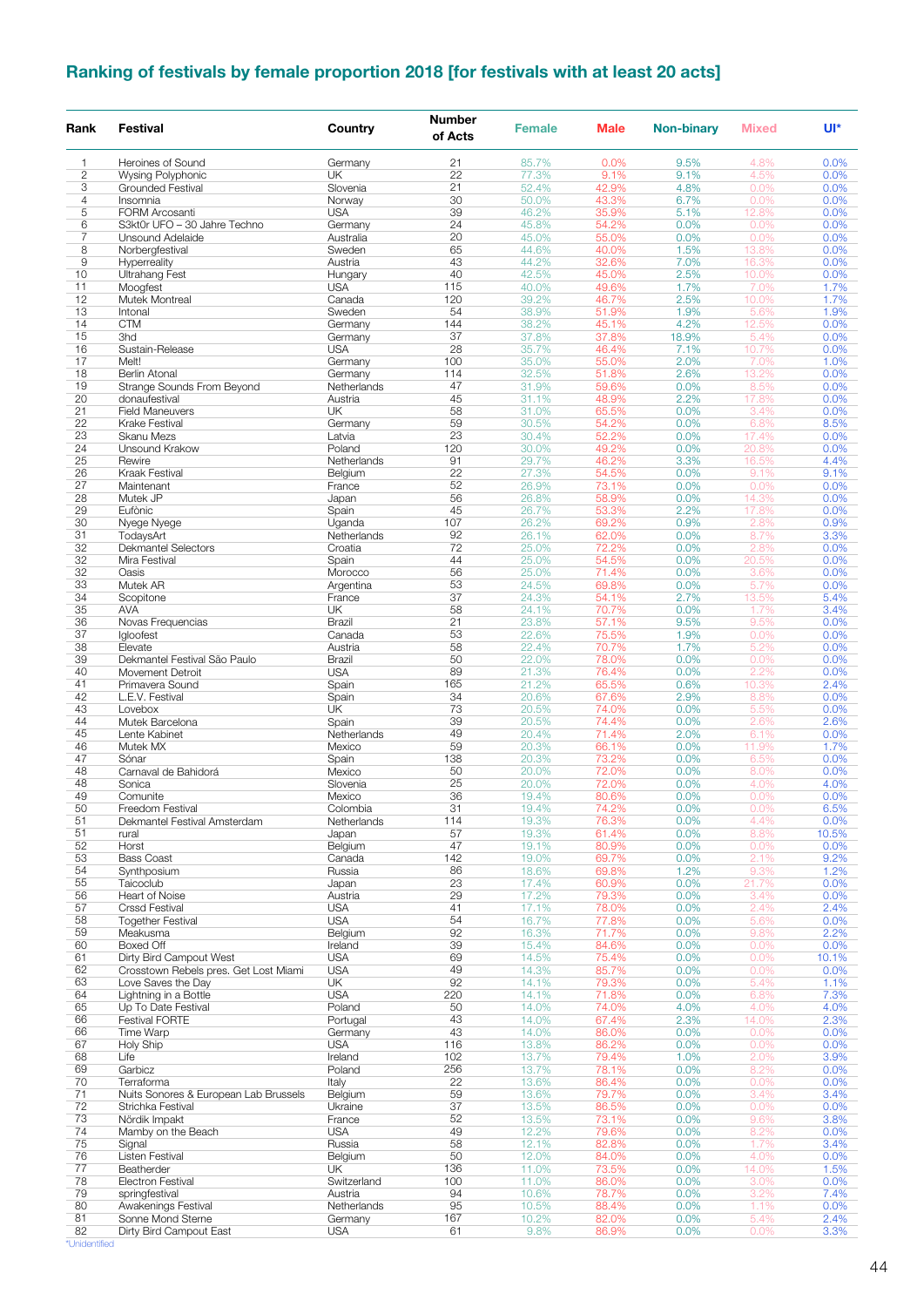| Rank | Festival                     | Country        | <b>Number</b><br>of Acts | <b>Female</b> | <b>Male</b> | <b>Non-binary</b> | <b>Mixed</b> | Ul*   |
|------|------------------------------|----------------|--------------------------|---------------|-------------|-------------------|--------------|-------|
| 83   | <b>Blue Dot</b>              | UK             | 84                       | 9.5%          | 64.3%       | 0.0%              | 25.0%        | 1.2%  |
| 84   | <b>Nuits Sonores</b>         | France         | 95                       | 9.5%          | 81.1%       | $0.0\%$           | 5.3%         | 4.2%  |
| 85   | 4GB                          | Georgia        | 44                       | 9.1%          | 86.4%       | 0.0%              | $0.0\%$      | 4.5%  |
| 85   | I Love Techno Europe         | France         | 22                       | 9.1%          | 90.9%       | 0.0%              | 0.0%         | 0.0%  |
| 86   | Fusion                       | Germany        | 386                      | 9.1%          | 62.2%       | 0.3%              | 22.5%        | 6.0%  |
| 87   | <b>BPM Festival Portugal</b> | Portugal       | 157                      | 8.9%          | 89.8%       | $0.0\%$           | $0.0\%$      | 1.3%  |
| 88   | Saturnalia                   | Italy          | 47                       | 8.5%          | 61.7%       | 0.0%              | 6.4%         | 23.4% |
| 89   | Desert Hearts Spring         | <b>USA</b>     | 36                       | 8.3%          | 91.7%       | 0.0%              | 0.0%         | 0.0%  |
| 90   | Outlook                      | Croatia        | 371                      | 7.8%          | 88.7%       | 0.5%              | 1.3%         | 1.6%  |
| 91   | Alfa Future People           | Russia         | 79                       | 7.6%          | 89.9%       | 0.0%              | 2.5%         | 0.0%  |
| 92   | Hotbox                       | Ireland        | 55                       | 7.3%          | 90.9%       | $0.0\%$           | 1.8%         | 0.0%  |
| 93   | Reperkusound                 | France         | 42                       | 7.1%          | 90.5%       | 0.0%              | 2.4%         | 0.0%  |
| 94   | <b>Apparitions Festival</b>  | Mexico         | 47                       | 6.4%          | 87.2%       | 0.0%              | 6.4%         | 0.0%  |
| 95   | Lunchmeat                    | Czech Republic | 34                       | 5.9%          | 67.6%       | $0.0\%$           | 23.5%        | 2.9%  |
| 96   | <b>Eclipse Festival</b>      | Canada         | 111                      | 5.4%          | 91.0%       | 0.0%              | 3.6%         | 0.0%  |
| 97   | Audio Garden                 | Ireland        | 52                       | 3.8%          | 80.8%       | 0.0%              | $0.0\%$      | 15.4% |
|      |                              |                |                          |               |             |                   |              |       |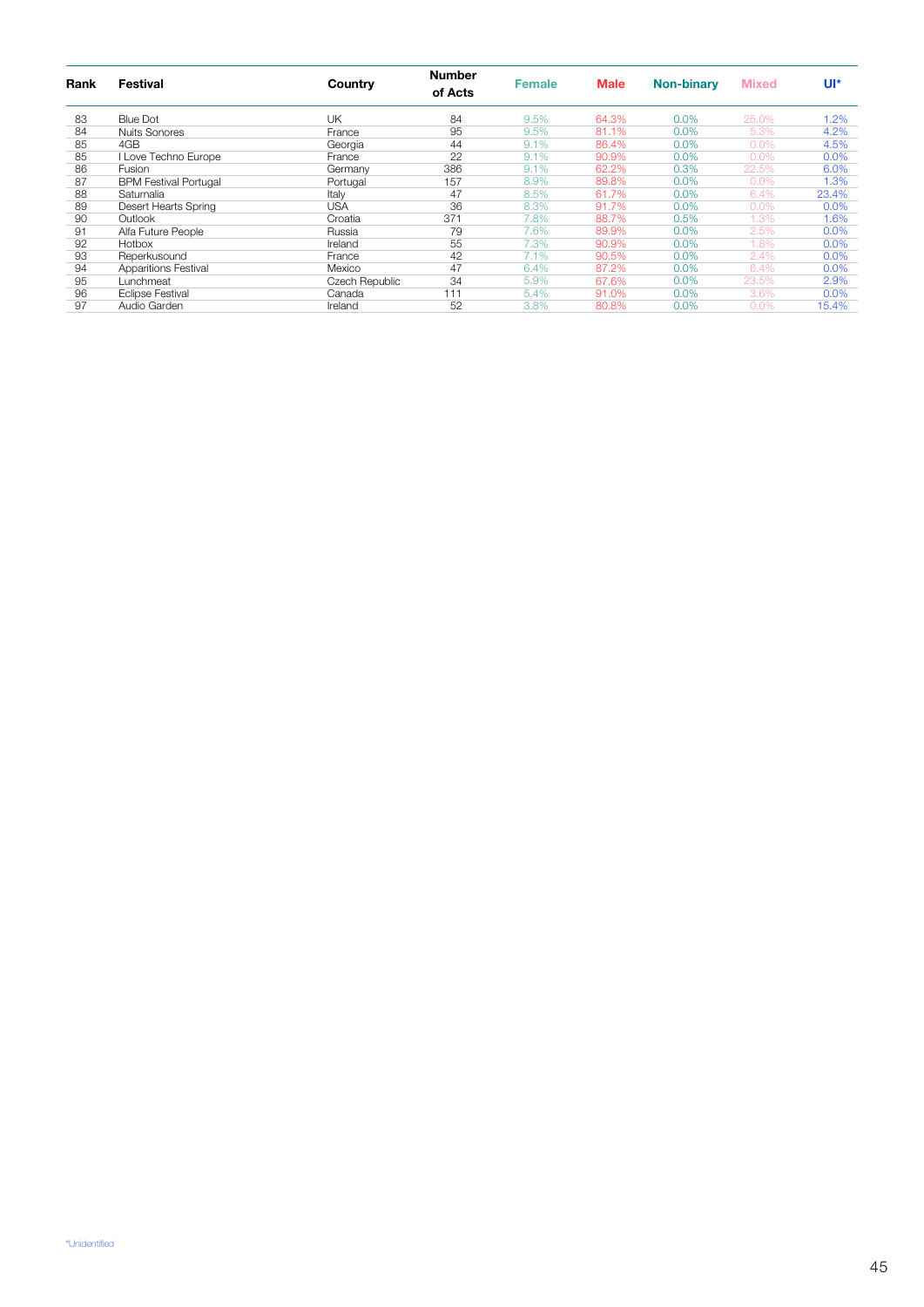## **Ranking of festivals by female proportion 2019 [for festivals with at least 20 acts]**

| Rank           | Festival                                    | Country                   | <b>Number</b><br>of Acts | <b>Female</b>  | <b>Male</b>    | <b>Non-binary</b> | <b>Mixed</b>   | Ul*           |
|----------------|---------------------------------------------|---------------------------|--------------------------|----------------|----------------|-------------------|----------------|---------------|
| 1              | Heroines of Sound                           | Germany                   | 22                       | 95.5%          | 0.0%           | 0.0%              | 4.5%           | 0.0%          |
| $\overline{c}$ | Hyperreality                                | Austria                   | 60                       | 63.3%          | 30.0%          | 1.7%              | 5.0%           | 0.0%          |
| 3              | Grounded Festival                           | Slovenia                  | 20                       | 55.0%          | 40.0%          | 5.0%              | 0.0%           | 0.0%          |
| 4<br>5         | Mutek AR<br><b>FORM Arcosanti</b>           | Argentina<br><b>USA</b>   | 38<br>45                 | 50.0%<br>48.9% | 34.2%<br>44.4% | 0.0%<br>0.0%      | 13.2%<br>6.7%  | 2.6%<br>0.0%  |
| 6              | Primavera Sound                             | Spain                     | 295                      | 44.7%          | 44.1%          | 0.0%              | 11.2%          | 0.0%          |
| $\overline{7}$ | 3hd                                         | Germany                   | 36                       | 44.4%          | 22.2%          | 19.4%             | 13.9%          | 0.0%          |
| 8              | Novas Frequencias                           | Brazil                    | 26                       | 42.3%          | 46.2%          | 0.0%              | 11.5%          | 0.0%          |
| 9<br>10        | <b>Krake Festival</b><br>Re-Textured        | Germany<br>UK             | 50<br>48                 | 42.0%<br>41.7% | 44.0%<br>56.3% | 0.0%<br>0.0%      | 10.0%<br>2.1%  | 4.0%<br>0.0%  |
| 11             | Insomnia                                    | Norway                    | 41                       | 41.5%          | 53.7%          | 2.4%              | 2.4%           | 0.0%          |
| 12             | <b>LEM Festival</b>                         | Spain                     | 29                       | 41.4%          | 27.6%          | 0.0%              | 31.0%          | 0.0%          |
| 13             | Norbergfestival                             | Sweden                    | 54                       | 40.7%          | 53.7%          | 0.0%              | 1.9%           | 3.7%          |
| 14             | <b>CTM</b>                                  | Germany                   | 205<br>35                | 40.5%<br>40.0% | 48.3%<br>45.7% | 2.4%              | 8.8%<br>5.7%   | 0.0%          |
| 15<br>15       | Sustain-Release<br>TodaysArt                | <b>USA</b><br>Netherlands | 35                       | 40.0%          | 48.6%          | 0.0%<br>0.0%      | 8.6%           | 8.6%<br>2.9%  |
| 16             | New Forms Festival                          | Canada                    | 59                       | 39.0%          | 35.6%          | 3.4%              | 15.3%          | 6.8%          |
| 17             | Rewire                                      | Netherlands               | 91                       | 37.4%          | 45.1%          | 2.2%              | 14.3%          | 1.1%          |
| 18             | <b>Field Maneuvers</b>                      | UK                        | 61                       | 36.1%          | 54.1%          | 0.0%              | 9.8%           | 0.0%          |
| 19<br>19       | Horst<br>Melt!                              | Belgium<br>Germany        | 60<br>120                | 35.0%<br>35.0% | 65.0%<br>56.7% | 0.0%<br>1.7%      | 0.0%<br>5.0%   | 0.0%<br>1.7%  |
| 20             | Maintenant                                  | France                    | 46                       | 34.8%          | 56.5%          | 0.0%              | 6.5%           | 2.2%          |
| 21             | Boxed Off                                   | Ireland                   | 21                       | 33.3%          | 66.7%          | 0.0%              | 0.0%           | 0.0%          |
| 21             | Terraforma                                  | Italy                     | 24                       | 33.3%          | 62.5%          | 0.0%              | 4.2%           | 0.0%          |
| 22             | Lente Kabinet                               | Netherlands               | 61                       | 32.8%          | 65.6%          | 0.0%              | 1.6%           | 0.0%          |
| 23<br>24       | Elevate<br>Mira Festival                    | Austria<br>Spain          | 55<br>37                 | 32.7%<br>32.4% | 52.7%<br>37.8% | 0.0%<br>2.7%      | 14.5%<br>24.3% | 0.0%<br>2.7%  |
| 24             | Nuits Sonores & European Lab Brussels       | Belgium                   | 37                       | 32.4%          | 59.5%          | 2.7%              | 5.4%           | 0.0%          |
| 25             | Intonal                                     | Sweden                    | 63                       | 31.7%          | 52.4%          | 0.0%              | 15.9%          | 0.0%          |
| 26             | Lovebox                                     | <b>UK</b>                 | 79                       | 31.6%          | 60.8%          | 0.0%              | 5.1%           | 2.5%          |
| 27             | Oasis                                       | Morocco                   | 51                       | 31.4%          | 66.7%          | 0.0%              | 2.0%           | 0.0%          |
| 28<br>28       | Heart of Noise<br>Sonica                    | Austria<br>Slovenia       | 29<br>29                 | 31.0%<br>31.0% | 55.2%<br>65.5% | 0.0%<br>3.4%      | 13.8%<br>0.0%  | 0.0%<br>0.0%  |
| 29             | <b>Ultrahang Fest</b>                       | Hungary                   | 36                       | 30.6%          | 58.3%          | 0.0%              | 11.1%          | 0.0%          |
| 30             | Dekmantel Selectors                         | Croatia                   | 74                       | 29.7%          | 63.5%          | 0.0%              | 5.4%           | 1.4%          |
| 31             | Moogfest                                    | <b>USA</b>                | 85                       | 29.4%          | 47.1%          | 3.5%              | 7.1%           | 12.9%         |
| 32<br>33       | Mutek Montreal                              | Canada                    | 109<br>56                | 29.4%<br>28.6% | 56.9%          | 0.0%<br>0.0%      | 13.8%<br>12.5% | 0.0%<br>10.7% |
| 34             | Scopitone<br><b>AVA</b>                     | France<br>UK              | 68                       | 27.9%          | 48.2%<br>64.7% | 0.0%              | 1.5%           | 5.9%          |
| 35             | <b>Blue Dot</b>                             | <b>UK</b>                 | 141                      | 27.7%          | 44.0%          | 0.0%              | 22.7%          | 5.7%          |
| 36             | musikprotokoll                              | Austria                   | 62                       | 27.4%          | 62.9%          | 0.0%              | 9.7%           | 0.0%          |
| 37             | <b>Berlin Atonal</b>                        | Germany                   | 93                       | 26.9%          | 55.9%          | 2.2%              | 14.0%          | 1.1%          |
| 38<br>39       | L.E.V. Matadero<br><b>Bass Coast</b>        | Spain<br>Canada           | 42<br>140                | 26.2%<br>25.7% | 64.3%<br>72.9% | 2.4%<br>0.0%      | 7.1%<br>1.4%   | 0.0%<br>0.0%  |
| 40             | Nyege Nyege                                 | Uganda                    | 149                      | 25.5%          | 62.4%          | 1.3%              | 5.4%           | 5.4%          |
| 41             | Unsound Krakow                              | Poland                    | 115                      | 25.2%          | 46.1%          | 5.2%              | 23.5%          | 0.0%          |
| 42             | Les Siestes Electroniques Toulouse          | France                    | 20                       | 25.0%          | 70.0%          | 0.0%              | 5.0%           | 0.0%          |
| 42<br>43       | Sanatorium Dzwieku<br>Sónar                 | Poland<br>Spain           | 24<br>133                | 25.0%<br>24.8% | 70.8%<br>66.2% | 0.0%<br>0.0%      | 4.2%<br>7.5%   | 0.0%<br>1.5%  |
| 44             | Eufònic                                     | Spain                     | 41                       | 24.4%          | 65.9%          | 0.0%              | 9.8%           | 0.0%          |
| 45             | Dekmantel Festival Amsterdam                | Netherlands               | 150                      | 24.0%          | 68.0%          | 0.7%              | 6.0%           | 1.3%          |
| 45             | Strange Sounds From Beyond                  | Netherlands               | 25                       | 24.0%          | 52.0%          | 0.0%              | 24.0%          | 0.0%          |
| 46             | L.E.V. Festival                             | Spain                     | 30                       | 23.3%          | 63.3%          | $0.0\%$           | <u>13.3%</u>   | $0.0\%$       |
| 47<br>48       | Carnaval de Bahidorá<br>donaufestival       | Mexico<br>Austria         | 39<br>59                 | 23.1%<br>22.0% | 64.1%<br>44.1% | 2.6%<br>3.4%      | 10.3%<br>22.0% | 0.0%<br>8.5%  |
| 49             | <b>FFKT</b>                                 | Japan                     | 37                       | 21.6%          | 70.3%          | 0.0%              | 5.4%           | 2.7%          |
| 50             | Strichka Festival                           | Ukraine                   | 42                       | 21.4%          | 73.8%          | 0.0%              | 2.4%           | 2.4%          |
| 51             | Listen Festival                             | Belgium                   | 66                       | 21.2%          | 75.8%          | 0.0%              | 1.5%           | 1.5%          |
| 52             | Igloofest                                   | Canada                    | 85                       | 21.2%<br>20.6% | 74.1%          | 1.2%<br>0.0%      | 1.2%<br>2.2%   | 2.4%          |
| 53<br>54       | Fusion<br><b>Crssd Festival</b>             | Germany<br><b>USA</b>     | 315<br>49                | 20.4%          | 75.6%<br>77.6% | 0.0%              | 2.0%           | 1.6%<br>0.0%  |
| 55             | Festival FORTE                              | Portugal                  | 35                       | 20.0%          | 77.1%          | 0.0%              | 2.9%           | 0.0%          |
| 55             | Mutek MX                                    | Mexico                    | 55                       | 20.0%          | 70.9%          | 1.8%              | 7.3%           | 0.0%          |
| 55             | <b>Together Festival</b>                    | <b>USA</b>                | 35                       | 20.0%          | 62.9%          | 8.6%              | 5.7%           | 2.9%          |
| 56<br>57       | Electron Festival<br>Saturnalia             | Switzerland<br>Italy      | 97<br>46                 | 19.6%<br>19.6% | 69.1%<br>45.7% | 0.0%<br>2.2%      | 6.2%<br>13.0%  | 5.2%<br>19.6% |
| 58             | <b>Nuits Sonores</b>                        | France                    | 133                      | 18.8%          | 72.9%          | 0.0%              | 5.3%           | 3.0%          |
| 59             | Love Saves the Day                          | UK                        | 86                       | 18.6%          | 75.6%          | 0.0%              | 4.7%           | 1.2%          |
| 59             | Time Warp                                   | Germany                   | 43                       | 18.6%          | 81.4%          | 0.0%              | 0.0%           | 0.0%          |
| 60<br>61       | Mutek Barcelona                             | Spain                     | 44<br>72                 | 18.2%<br>18.1% | 68.2%<br>79.2% | 2.3%<br>0.0%      | 11.4%<br>2.8%  | 0.0%<br>0.0%  |
| 62             | Movement Detroit<br>Dirty Bird Campout West | <b>USA</b><br><b>USA</b>  | 61                       | 18.0%          | 82.0%          | 0.0%              | 0.0%           | 0.0%          |
| 63             | Freedom Festival                            | Colombia                  | 39                       | 17.9%          | 82.1%          | 0.0%              | 0.0%           | 0.0%          |
| 64             | Signal                                      | Russia                    | 65                       | 16.9%          | 76.9%          | 0.0%              | 1.5%           | 4.6%          |
| 65             | Life                                        | Ireland                   | 97                       | 16.5%          | 75.3%          | 0.0%              | 2.1%           | 6.2%          |
| 66<br>67       | Awakenings Festival<br>I Love Techno Europe | Netherlands<br>France     | 110<br>25                | 16.4%<br>16.0% | 82.7%<br>80.0% | 0.0%<br>0.0%      | 0.9%<br>0.0%   | 0.0%<br>4.0%  |
| 68             | Meakusma                                    | Belgium                   | 101                      | 15.8%          | 73.3%          | 0.0%              | 10.9%          | 0.0%          |
| 69             | Outlook                                     | Croatia                   | 172                      | 15.7%          | 79.1%          | 0.0%              | 1.7%           | 3.5%          |
| 70             | Kraak Festival                              | Belgium                   | 20                       | 15.0%          | 55.0%          | 0.0%              | 20.0%          | 10.0%         |
| 71             | Astropolis                                  | France                    | 55                       | 14.5%          | 70.9%          | 1.8%              | 7.3%           | 5.5%          |
| 72<br>72       | rural<br>Skanu Mezs                         | Japan<br>Latvia           | 35<br>21                 | 14.3%<br>14.3% | 74.3%<br>76.2% | 0.0%<br>0.0%      | 0.0%<br>9.5%   | 11.4%<br>0.0% |
| 73             | Audio Garden                                | Ireland                   | 45                       | 13.3%          | 66.7%          | 0.0%              | 2.2%           | 17.8%         |
| 74             | Lightning in a Bottle                       | <b>USA</b>                | 232                      | 12.9%          | 72.0%          | 0.0%              | 9.5%           | 5.6%          |
| 75             | Lunchmeat                                   | Czech Republic            | 34                       | 11.8%          | 70.6%          | 2.9%              | 11.8%          | 2.9%          |
| 76             | springfestival                              | Austria                   | 103                      | 11.7%          | 86.4%          | 0.0%              | 1.0%           | 1.0%          |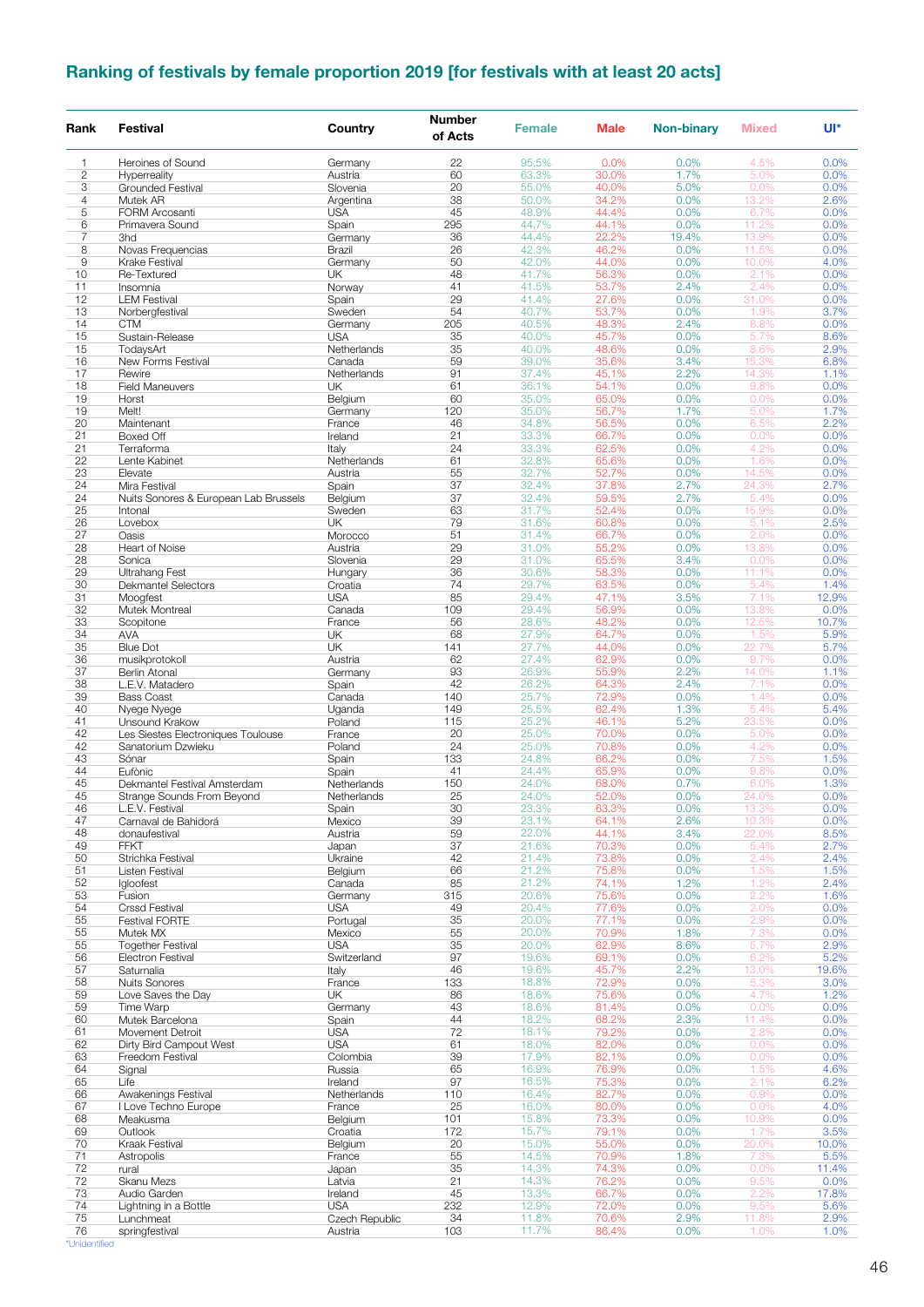| Rank | Festival                              | Country  | <b>Number</b><br>of Acts | <b>Female</b> | <b>Male</b> | <b>Non-binary</b> | <b>Mixed</b> | Ul*   |
|------|---------------------------------------|----------|--------------------------|---------------|-------------|-------------------|--------------|-------|
| 77   | Nördik Impakt                         | France   | 26                       | 11.5%         | 84.6%       | 0.0%              | 3.8%         | 0.0%  |
| 78   | Sonne Mond Sterne                     | Germany  | 155                      | 11.0%         | 84.5%       | 0.0%              | 3.2%         | 1.3%  |
| 79   | <b>BPM Festival Portugal</b>          | Portugal | 146                      | 10.3%         | 85.6%       | 0.0%              | 1.4%         | 2.7%  |
| 80   | Rainbow Disco Club                    | Japan    | 20                       | 10.0%         | 90.0%       | 0.0%              | 0.0%         | 0.0%  |
| 81   | Beatherder                            | UΚ       | 116                      | 9.5%          | 81.0%       | 0.0%              | 6.0%         | 3.4%  |
| 82   | Up To Date Festival                   | Poland   | 54                       | 9.3%          | 83.3%       | 0.0%              | 7.4%         | 0.0%  |
| 83   | 4GB                                   | Georgia  | 86                       | 8.1%          | 84.9%       | 0.0%              | 0.0%         | 7.0%  |
| 84   | Crosstown Rebels pres. Get Lost Miami | USA      | 51                       | 7.8%          | 76.5%       | 0.0%              | 3.9%         | 11.8% |
| 85   | Synthposium                           | Russia   | 39                       | 7.7%          | 79.5%       | 2.6%              | 5.1%         | 5.1%  |
| 86   | <b>Holy Ship</b>                      | USA      | 123                      | 6.5%          | 89.4%       | 0.0%              | $0.0\%$      | 4.1%  |
| 87   | Alfa Future People                    | Russia   | 63                       | 6.3%          | 92.1%       | 0.0%              | 1.6%         | 0.0%  |
| 88   | Desert Hearts Spring                  | USA      | 33                       | 6.1%          | 93.9%       | 0.0%              | $0.0\%$      | 0.0%  |
| 89   | Reperkusound                          | France   | 72                       | 5.6%          | 79.2%       | 2.8%              | 8.3%         | 4.2%  |
| 90   | <b>Apparitions Festival</b>           | Mexico   | 40                       | 5.0%          | 85.0%       | 0.0%              | 2.5%         | 7.5%  |
| 91   | Hotbox                                | Ireland  | 50                       | 4.0%          | 94.0%       | 0.0%              | 2.0%         | 0.0%  |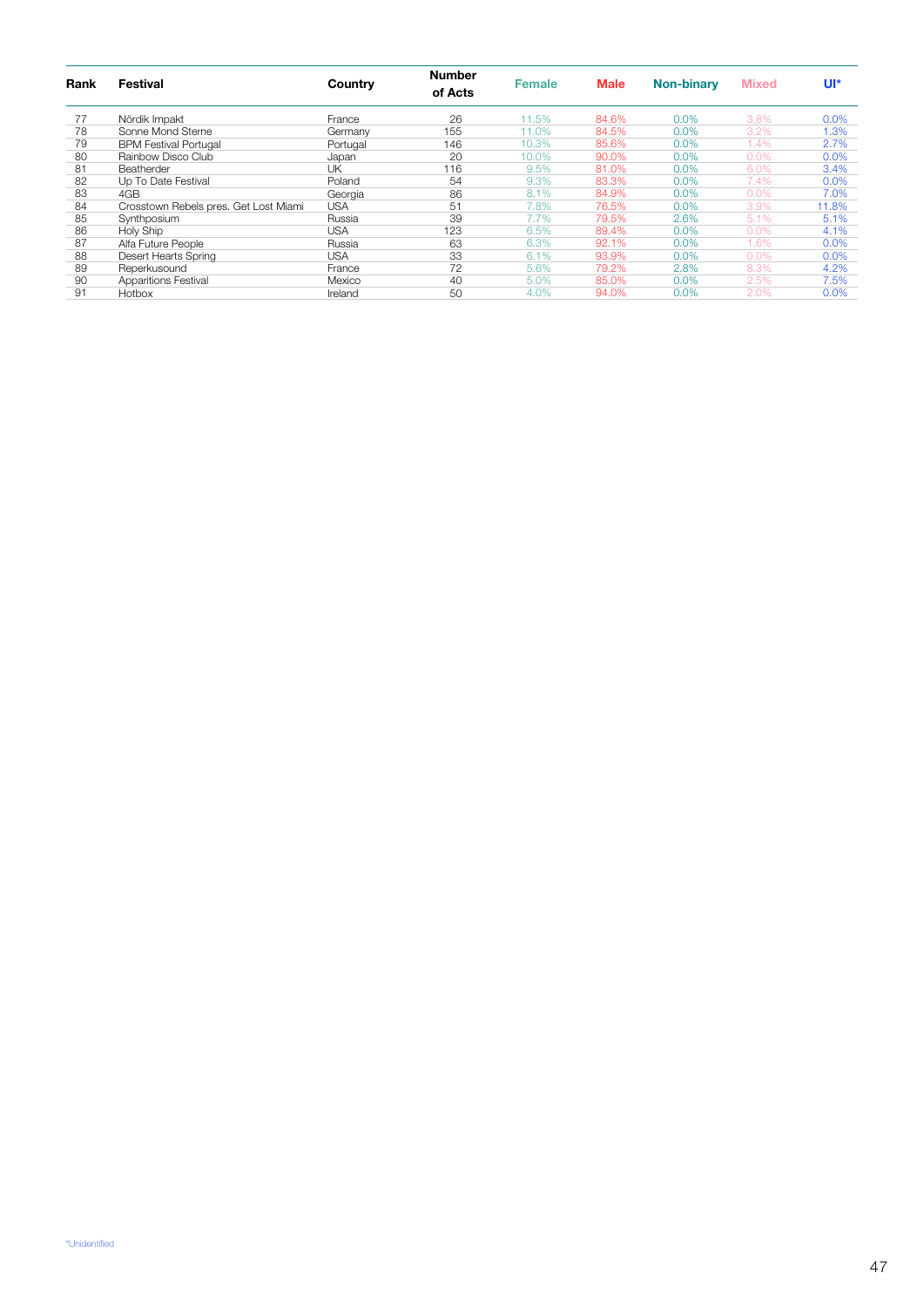### <span id="page-47-0"></span>**Appendix 5: Rankings of festivals by male proportion for 2017, 2018 and 2019 [only festivals with 20 or more acts]**

### **Ranking of festivals by male proportion 2017 [for festivals with at least 20 acts]**

| Rank                | <b>Festival</b>                                  | Country                    | <b>Number</b><br>of Acts | <b>Female</b>  | <b>Male</b>    | <b>Non-binary</b> | <b>Mixed</b>  | Ul*           |
|---------------------|--------------------------------------------------|----------------------------|--------------------------|----------------|----------------|-------------------|---------------|---------------|
| 1                   | 4GB                                              | Georgia                    | 46                       | 0.0%           | 100.0%         | 0.0%              | 0.0%          | 0.0%          |
| $\mathbf{2}$        | <b>Apparitions Festival</b>                      | Mexico                     | 37                       | 2.7%           | 94.6%          | 0.0%              | 2.7%          | 0.0%          |
| 3                   | Freedom Festival                                 | Colombia                   | 35                       | 2.9%           | 94.3%          | 0.0%              | 0.0%          | 2.9%          |
| $\overline{4}$      | Up To Date Festival                              | Poland                     | 49                       | 4.1%           | 93.9%          | 0.0%              | 2.0%          | 0.0%          |
| 5                   | <b>Voltt Festival</b>                            | Netherlands                | 28                       | 7.1%           | 92.9%          | 0.0%              | 0.0%          | 0.0%          |
| 6                   | Desert Hearts Spring                             | <b>USA</b>                 | 41                       | 4.9%           | 92.7%          | 0.0%              | 2.4%          | 0.0%          |
| $\overline{7}$<br>8 | <b>Dekmantel Selectors</b><br>Rainbow Disco Club | Croatia<br>Japan           | 76<br>24                 | 7.9%<br>8.3%   | 92.1%<br>91.7% | 0.0%              | 0.0%<br>0.0%  | 0.0%          |
| 9                   | <b>BPM Festival Portugal</b>                     | Portugal                   | 181                      | 8.3%           | 91.2%          | 0.0%<br>0.0%      | 0.0%          | 0.0%<br>0.6%  |
| 10                  | I Love Techno Europe                             | France                     | 22                       | 9.1%           | 90.9%          | 0.0%              | 0.0%          | 0.0%          |
| 11                  | Dirty Bird Campout West                          | <b>USA</b>                 | 52                       | 7.7%           | 90.4%          | 0.0%              | 1.9%          | 0.0%          |
| 12                  | <b>Listen Festival</b>                           | Belgium                    | 51                       | 7.8%           | 90.2%          | 0.0%              | 2.0%          | 0.0%          |
| 13                  | Reperkusound                                     | France                     | 49                       | 6.1%           | 89.8%          | 0.0%              | 4.1%          | 0.0%          |
| 14                  | <b>BPM Festival</b>                              | Mexico                     | 468                      | 7.7%           | 89.7%          | 0.0%              | 0.6%          | 1.9%          |
| 15                  | <b>Holy Ship</b>                                 | <b>USA</b>                 | 142                      | 9.2%           | 89.4%          | 0.0%              | 1.4%          | 0.0%          |
| 16                  | Sonne Mond Sterne                                | Germany                    | 75                       | 8.0%           | 89.3%          | 0.0%              | 2.7%          | 0.0%          |
| 17                  | Alfa Future People                               | Russia                     | 102                      | 7.8%           | 89.2%          | 0.0%              | 2.9%          | 0.0%          |
| 18<br>19            | L.E.V. Festival<br>Outlook                       | Spain<br>Croatia           | 46<br>280                | 4.3%           | 89.1%          | 0.0%<br>0.0%      | 6.5%          | 0.0%          |
| 20                  | Time Warp                                        | Germany                    | 41                       | 10.4%<br>12.2% | 87.9%<br>87.8% | 0.0%              | 1.4%<br>0.0%  | 0.4%<br>0.0%  |
| 21                  | springfestival                                   | Austria                    | 47                       | 8.5%           | 87.2%          | 0.0%              | 4.3%          | 0.0%          |
| 22                  | The Chosen Few Dis                               | <b>USA</b>                 | 31                       | 12.9%          | 87.1%          | 0.0%              | 0.0%          | 0.0%          |
| 23                  | <b>Crssd Festival</b>                            | <b>USA</b>                 | 45                       | 8.9%           | 86.7%          | 0.0%              | 4.4%          | 0.0%          |
| 24                  | What The Festival                                | <b>USA</b>                 | 112                      | 8.9%           | 86.6%          | 0.0%              | 4.5%          | 0.0%          |
| 25                  | Movement Detroit                                 | <b>USA</b>                 | 113                      | 9.7%           | 85.8%          | 0.0%              | 4.4%          | 0.0%          |
| 26                  | Horst                                            | Belgium                    | 28                       | 10.7%          | 85.7%          | 0.0%              | 3.6%          | 0.0%          |
| 27                  | Comunite                                         | Mexico                     | 40                       | 12.5%          | 85.0%          | 0.0%              | 2.5%          | 0.0%          |
| 28                  | <b>Electron Festival</b>                         | Switzerland                | 73                       | 9.6%           | 84.9%          | 1.4%              | 4.1%          | 0.0%          |
| 29                  | <b>Nuits Sonores</b>                             | France                     | 161                      | 11.8%          | 83.9%          | 0.0%              | 4.3%          | 0.0%          |
| 30                  | Dekmantel Festival Amsterdam                     | Netherlands                | 101                      | 12.9%          | 83.2%          | 0.0%              | 4.0%          | 0.0%          |
| 31                  | Awakenings Festival                              | Netherlands                | 112                      | 15.2%          | 83.0%          | 0.0%              | 1.8%          | 0.0%          |
| 32                  | Life                                             | Ireland                    | 131                      | 9.9%           | 82.4%          | 0.0%              | 1.5%          | 6.1%          |
| 33                  | Strichka Festival                                | Ukraine                    | 28<br>44                 | 17.9%          | 82.1%          | 0.0%              | 0.0%          | 0.0%          |
| 34<br>35            | Oasis<br>Audio Garden                            | Morocco<br>Ireland         | 46                       | 15.9%<br>6.5%  | 81.8%<br>80.4% | 0.0%<br>0.0%      | 2.3%<br>0.0%  | 0.0%          |
| 36                  | Love Saves the Day                               | UK                         | 101                      | 13.9%          | 80.2%          | 0.0%              | 5.9%          | 13.0%<br>0.0% |
| 37                  | <b>Festival FORTE</b>                            | Portugal                   | 35                       | 17.1%          | 80.0%          | 0.0%              | 2.9%          | 0.0%          |
| 37                  | Geometry of Now                                  | Russia                     | 30                       | 6.7%           | 80.0%          | 0.0%              | 13.3%         | 0.0%          |
| 38                  | Dekmantel Festival São Paulo                     | Brazil                     | 54                       | 20.4%          | 79.6%          | 0.0%              | 0.0%          | 0.0%          |
| 39                  | <b>Bass Coast</b>                                | Canada                     | 120                      | 12.5%          | 79.2%          | 0.0%              | 3.3%          | 5.0%          |
| 39                  | Unsound Kazan                                    | Russia                     | 24                       | 12.5%          | 79.2%          | 0.0%              | 8.3%          | 0.0%          |
| 40                  | Garbicz                                          | Poland                     | 190                      | 13.2%          | 78.9%          | 0.0%              | 7.9%          | 0.0%          |
| 40                  | Mira Festival                                    | Spain                      | 38                       | 7.9%           | 78.9%          | 0.0%              | 10.5%         | 2.6%          |
| 41                  | Mamby on the Beach                               | <b>USA</b>                 | 61                       | 16.4%          | 78.7%          | 0.0%              | 4.9%          | 0.0%          |
| 42<br>43            | <b>Together Festival</b><br>Carnaval de Bahidorá | <b>USA</b><br>Mexico       | 32<br>36                 | 21.9%          | 78.1%          | 0.0%              | 0.0%          | 0.0%          |
| 44                  | Sanatorium Dzwieku                               | Poland                     | 35                       | 16.7%<br>22.9% | 77.8%<br>77.1% | 0.0%<br>0.0%      | 5.6%<br>0.0%  | 0.0%<br>0.0%  |
| 45                  | Lente Kabinet                                    | Netherlands                | 26                       | 19.2%          | 76.9%          | 0.0%              | 3.8%          | 0.0%          |
| 46                  | Saturnalia                                       | Italy                      | 34                       | 8.8%           | 76.5%          | 0.0%              | 5.9%          | 8.8%          |
| 47                  | Mutek AR                                         | Argentina                  | 38                       | 13.2%          | 76.3%          | 0.0%              | 10.5%         | 0.0%          |
| 48                  | Présence Electronique                            | France                     | 21                       | 23.8%          | 76.2%          | 0.0%              | 0.0%          | 0.0%          |
| 48                  | Terraforma                                       | Italy                      | 21                       | 23.8%          | 76.2%          | 0.0%              | 0.0%          | 0.0%          |
| 49                  | Heart of Noise                                   | Austria                    | 25                       | 24.0%          | $16.0\%$       | $0.0\%$           | $0.0\%$       | $0.0\%$       |
| 49                  | rural                                            | Japan                      | 50                       | 14.0%          | 76.0%          | 2.0%              | 2.0%          | 6.0%          |
| 50                  | Boxed Off                                        | Ireland                    | 37                       | 10.8%          | 75.7%          | 0.0%              | 2.7%          | 10.8%         |
| 51                  | Lovebox                                          | UK                         | 63                       | 11.1%          | 74.6%          | 0.0%              | 11.1%         | 3.2%          |
| 52                  | donaufestival                                    | Austria                    | 47                       | 17.0%          | 74.5%          | 0.0%              | 8.5%          | 0.0%          |
| 53<br>54            | Taicoclub<br>Sónar                               | Japan<br>Spain             | 23<br>126                | 8.7%<br>21.4%  | 73.9%<br>73.8% | 4.3%<br>0.0%      | 13.0%<br>4.8% | 0.0%<br>0.0%  |
| 55                  | Nördik Impakt                                    | France                     | 53                       | 20.8%          | 73.6%          | 0.0%              | 1.9%          | 3.8%          |
| 56                  | Primavera Sound                                  | Spain                      | 192                      | 13.5%          | 73.4%          | 0.0%              | 13.0%         | 0.0%          |
| 57                  | AVA                                              | UK                         | 45                       | 17.8%          | 73.3%          | 8.9%              | 0.0%          | 0.0%          |
| 58                  | Elevate                                          | Austria                    | 52                       | 17.3%          | 73.1%          | 0.0%              | 9.6%          | 0.0%          |
| 59                  | Lightning in a Bottle                            | <b>USA</b>                 | 105                      | 13.3%          | 72.4%          | 0.0%              | 14.3%         | 0.0%          |
| 60                  | Nyege Nyege                                      | Uganda                     | 83                       | 12.0%          | 72.3%          | 0.0%              | 2.4%          | 13.3%         |
| 61                  | Scopitone                                        | France                     | 43                       | 18.6%          | 72.1%          | 0.0%              | 4.7%          | 4.7%          |
| 62                  | Mutek MX                                         | Mexico                     | 50                       | 20.0%          | 72.0%          | 2.0%              | 6.0%          | 0.0%          |
| 63                  | Melt!                                            | Germany                    | 110                      | 23.6%          | 71.8%          | 0.0%              | 3.6%          | 0.9%          |
| 64                  | Mutek Montreal                                   | Canada                     | 106                      | 18.9%          | 71.7%          | 0.9%              | 7.5%          | 0.9%          |
| 65                  | <b>Field Maneuvers</b>                           | UK                         | 59                       | 23.7%          | 71.2%          | 0.0%              | 5.1%          | 0.0%          |
| 66                  | Meakusma                                         | Belgium                    | 86                       | 18.6%          | 70.9%          | 0.0%              | 5.8%          | 4.7%          |
| 67<br>68            | Mutek JP                                         | Japan                      | 29                       | 10.3%          | 69.0%          | 0.0%              | 20.7%         | 0.0%          |
| 69                  | Rewire<br>Strange Sounds From Beyond             | Netherlands<br>Netherlands | 74<br>22                 | 18.9%<br>27.3% | 68.9%<br>68.2% | 0.0%<br>0.0%      | 10.8%<br>4.5% | 1.4%<br>0.0%  |
| 70                  | Day for Night                                    | <b>USA</b>                 | 69                       | 23.2%          | 68.1%          | 0.0%              | 7.2%          | 1.4%          |
| 71                  | <b>City Sonic</b>                                | Belgium                    | 81                       | 28.4%          | 67.9%          | 0.0%              | 3.7%          | 0.0%          |
| 72                  | Berlin Atonal                                    | Germany                    | 98                       | 20.4%          | 66.3%          | 0.0%              | 9.2%          | 4.1%          |
| 73                  | <b>FYF Fest</b>                                  | <b>USA</b>                 | 68                       | 23.5%          | 66.2%          | 0.0%              | 8.8%          | 1.5%          |
| 74                  | Kraak Festival                                   | Belgium                    | 23                       | 17.4%          | 65.2%          | 0.0%              | 13.0%         | 4.3%          |
| 75                  | Mutek Barcelona                                  | Spain                      | 25                       | 28.0%          | 64.0%          | 0.0%              | 8.0%          | 0.0%          |
| 76                  | Igloofest                                        | Canada                     | 140                      | 29.3%          | 63.6%          | 0.0%              | 5.7%          | 1.4%          |
| 77                  | Lunchmeat                                        | Czech Republic             | 30                       | 13.3%          | 63.3%          | 0.0%              | 20.0%         | 3.3%          |
| 78                  | Krake Festival                                   | Germany                    | 56                       | 26.8%          | 62.5%          | 0.0%              | 8.9%          | 1.8%          |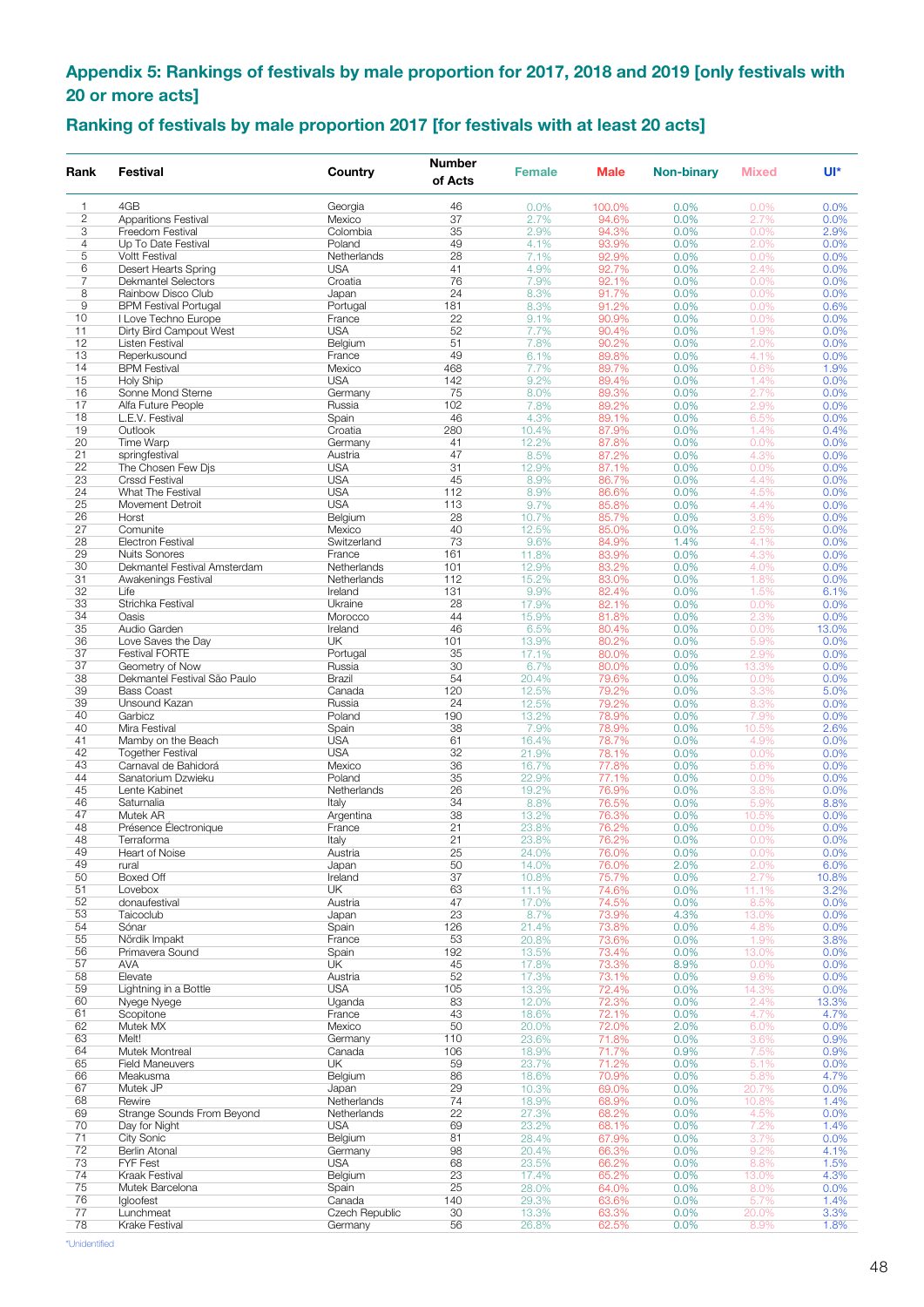| Rank | Festival              | Country     | <b>Number</b><br>of Acts | <b>Female</b> | <b>Male</b> | <b>Non-binary</b> | <b>Mixed</b> | Ul*   |
|------|-----------------------|-------------|--------------------------|---------------|-------------|-------------------|--------------|-------|
| 79   | <b>FORM Arcosanti</b> | <b>USA</b>  | 37                       | 29.7%         | 62.2%       | 0.0%              | 8.1%         | 0.0%  |
| 80   | Sustain-Release       | <b>USA</b>  | 26                       | 38.5%         | 61.5%       | 0.0%              | 0.0%         | 0.0%  |
| 81   | TodaysArt             | Netherlands | 43                       | 25.6%         | 60.5%       | 0.0%              | 11.6%        | 2.3%  |
| 82   | <b>STRP</b>           | Netherlands | 64                       | 35.9%         | 59.4%       | 0.0%              | 4.7%         | 0.0%  |
| 83   | Insomnia              | Norway      | 26                       | 26.9%         | 57.7%       | 0.0%              | 15.4%        | 0.0%  |
| 84   | Moogfest              | <b>USA</b>  | 88                       | 34.1%         | 56.8%       | 0.0%              | 9.1%         | 0.0%  |
| 85   | New Forms Festival    | Canada      | 31                       | 35.5%         | 54.8%       | 0.0%              | 9.7%         | 0.0%  |
| 86   | Unsound Krakow        | Poland      | 89                       | 29.2%         | 53.9%       | 0.0%              | 15.7%        | 1.1%  |
| 87   | <b>MEM</b>            | Spain       | 31                       | 19.4%         | 51.6%       | 0.0%              | 25.8%        | 3.2%  |
| 88   | Eufònic               | Spain       | 24                       | 20.8%         | 50.0%       | 0.0%              | 29.2%        | 0.0%  |
| 89   | <b>CTM</b>            | Germany     | 125                      | 42.4%         | 48.8%       | 3.2%              | 5.6%         | 0.0%  |
| 90   | <b>LEM Festival</b>   | Spain       | 23                       | 17.4%         | 47.8%       | 0.0%              | 34.8%        | 0.0%  |
| 91   | Maintenant            | France      | 61                       | 32.8%         | 47.5%       | 0.0%              | 6.6%         | 13.1% |
| 92   | Hyperreality          | Austria     | 80                       | 40.0%         | 46.3%       | 5.0%              | 8.8%         | 0.0%  |
| 93   | <b>Ultrahang Fest</b> | Hungary     | 39                       | 46.2%         | 46.2%       | 0.0%              | 5.1%         | 2.6%  |
| 94   | Intonal               | Sweden      | 41                       | 53.7%         | 41.5%       | 0.0%              | 4.9%         | 0.0%  |
| 95   | Norbergfestival       | Sweden      | 60                       | 48.3%         | 38.3%       | 5.0%              | 8.3%         | 0.0%  |
| 96   | Wysing Polyphonic     | UK          | 27                       | 51.9%         | 37.0%       | 3.7%              | 7.4%         | 0.0%  |
| 97   | Cynetart              | Germany     | 22                       | 36.4%         | 36.4%       | 0.0%              | 13.6%        | 13.6% |
| 98   | 3hd                   | Germany     | 39                       | 64.1%         | 12.8%       | 20.5%             | 2.6%         | 0.0%  |
| 99   | Heroines of Sound     | Germany     | 20                       | 95.0%         | 0.0%        | 0.0%              | 5.0%         | 0.0%  |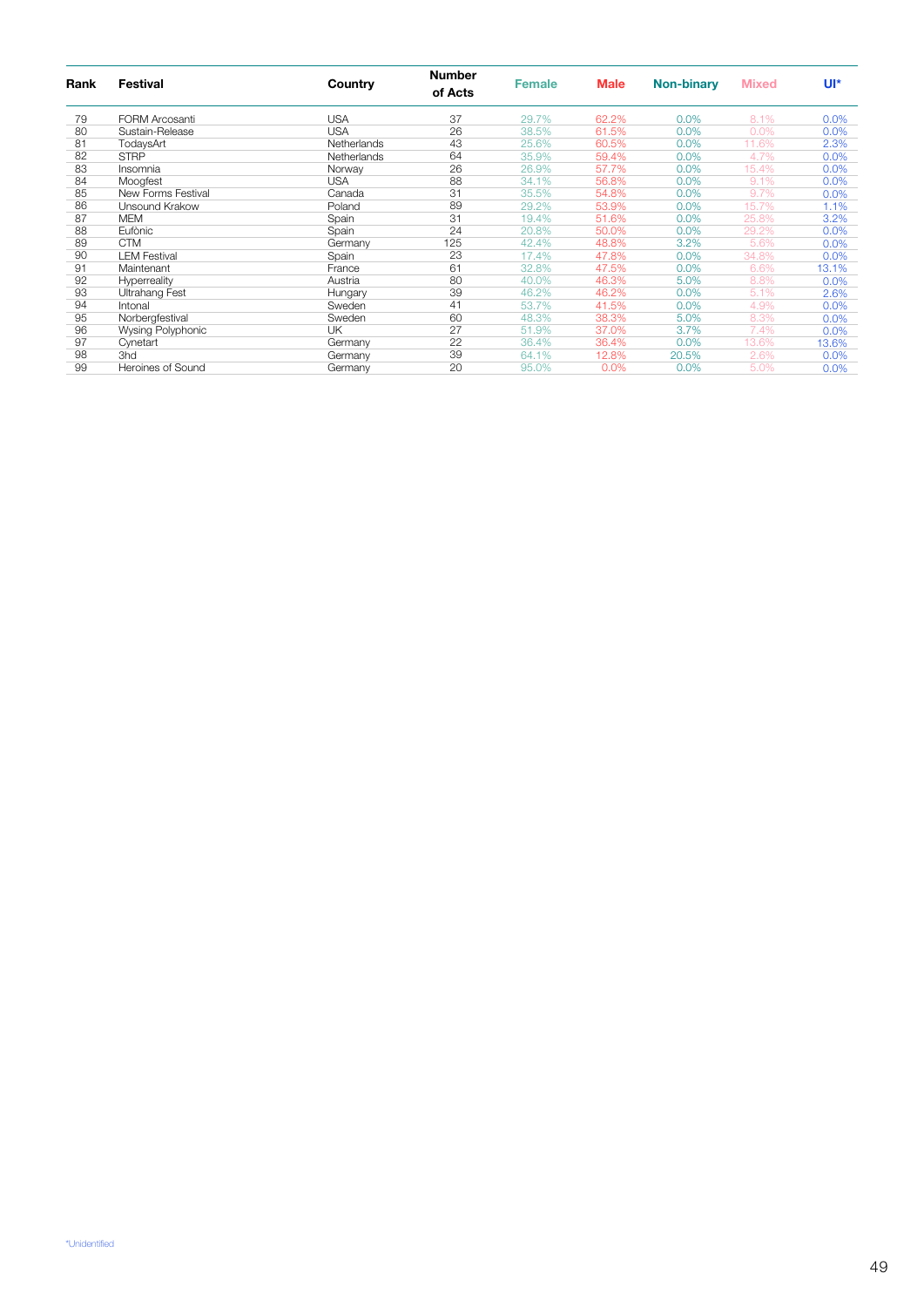## **Ranking of festivals by male proportion 2018 [for festivals with at least 20 acts]**

| Rank                | Festival                                    | Country              | <b>Number</b><br>of Acts | <b>Female</b>  | <b>Male</b>    | <b>Non-binary</b> | <b>Mixed</b>   | Ul*           |
|---------------------|---------------------------------------------|----------------------|--------------------------|----------------|----------------|-------------------|----------------|---------------|
| 1                   | Desert Hearts Spring                        | <b>USA</b>           | 36                       | 8.3%           | 91.7%          | 0.0%              | 0.0%           | 0.0%          |
| $\mathbf{2}$        | <b>Eclipse Festival</b>                     | Canada               | 111                      | 5.4%           | 91.0%          | 0.0%              | 3.6%           | 0.0%          |
| 3                   | Hotbox                                      | Ireland              | 55                       | 7.3%           | 90.9%          | 0.0%              | 1.8%           | 0.0%          |
| 3<br>$\overline{4}$ | I Love Techno Europe                        | France<br>France     | 22<br>42                 | 9.1%<br>7.1%   | 90.9%<br>90.5% | 0.0%<br>0.0%      | 0.0%<br>2.4%   | 0.0%<br>0.0%  |
| 5                   | Reperkusound<br>Alfa Future People          | Russia               | 79                       | 7.6%           | 89.9%          | 0.0%              | 2.5%           | 0.0%          |
| 6                   | <b>BPM Festival Portugal</b>                | Portugal             | 157                      | 8.9%           | 89.8%          | 0.0%              | 0.0%           | 1.3%          |
| $\overline{7}$      | Outlook                                     | Croatia              | 371                      | 7.8%           | 88.7%          | 0.5%              | 1.3%           | 1.6%          |
| 8                   | Awakenings Festival                         | Netherlands          | 95                       | 10.5%          | 88.4%          | 0.0%              | 1.1%           | 0.0%          |
| 9                   | <b>Apparitions Festival</b>                 | Mexico               | 47                       | 6.4%           | 87.2%          | 0.0%              | 6.4%           | 0.0%          |
| 10                  | Dirty Bird Campout East                     | <b>USA</b>           | 61                       | 9.8%<br>13.5%  | 86.9%<br>86.5% | 0.0%<br>0.0%      | 0.0%           | 3.3%          |
| 11<br>12            | Strichka Festival<br>4GB                    | Ukraine<br>Georgia   | 37<br>44                 | 9.1%           | 86.4%          | 0.0%              | 0.0%<br>0.0%   | 0.0%<br>4.5%  |
| 12                  | Terraforma                                  | Italy                | 22                       | 13.6%          | 86.4%          | 0.0%              | 0.0%           | 0.0%          |
| 13                  | Holy Ship                                   | <b>USA</b>           | 116                      | 13.8%          | 86.2%          | 0.0%              | 0.0%           | 0.0%          |
| 14                  | Time Warp                                   | Germany              | 43                       | 14.0%          | 86.0%          | 0.0%              | 0.0%           | 0.0%          |
| 15                  | <b>Electron Festival</b>                    | Switzerland          | 100                      | 11.0%          | 86.0%          | 0.0%              | 3.0%           | 0.0%          |
| 16                  | Crosstown Rebels pres. Get Lost Miami       | <b>USA</b>           | 49                       | 14.3%          | 85.7%          | 0.0%              | 0.0%           | 0.0%          |
| 17<br>18            | Boxed Off                                   | Ireland              | 39<br>50                 | 15.4%<br>12.0% | 84.6%<br>84.0% | 0.0%              | 0.0%<br>4.0%   | 0.0%          |
| 19                  | Listen Festival<br>Signal                   | Belgium<br>Russia    | 58                       | 12.1%          | 82.8%          | 0.0%<br>0.0%      | 1.7%           | 0.0%<br>3.4%  |
| 20                  | Sonne Mond Sterne                           | Germany              | 167                      | 10.2%          | 82.0%          | 0.0%              | 5.4%           | 2.4%          |
| 21                  | <b>Nuits Sonores</b>                        | France               | 95                       | 9.5%           | 81.1%          | 0.0%              | 5.3%           | 4.2%          |
| 22                  | Horst                                       | Belgium              | 47                       | 19.1%          | 80.9%          | 0.0%              | 0.0%           | 0.0%          |
| 23                  | Audio Garden                                | Ireland              | 52                       | 3.8%           | 80.8%          | 0.0%              | 0.0%           | 15.4%         |
| 24                  | Comunite                                    | Mexico               | 36                       | 19.4%          | 80.6%          | 0.0%              | 0.0%           | 0.0%          |
| 25                  | Nuits Sonores & European Lab Brussels       | Belgium              | 59                       | 13.6%          | 79.7%          | 0.0%              | 3.4%           | 3.4%          |
| 26                  | Mamby on the Beach                          | <b>USA</b>           | 49                       | 12.2%          | 79.6%          | 0.0%              | 8.2%           | 0.0%          |
| 27                  | Life                                        | Ireland              | 102                      | 13.7%<br>14.1% | 79.4%<br>79.3% | 1.0%<br>0.0%      | 2.0%<br>5.4%   | 3.9%<br>1.1%  |
| 28<br>29            | Love Saves the Day<br><b>Heart of Noise</b> | UK<br>Austria        | 92<br>29                 | 17.2%          | 79.3%          | 0.0%              | 3.4%           | 0.0%          |
| 30                  | springfestival                              | Austria              | 94                       | 10.6%          | 78.7%          | 0.0%              | 3.2%           | 7.4%          |
| 31                  | Garbicz                                     | Poland               | 256                      | 13.7%          | 78.1%          | 0.0%              | 8.2%           | 0.0%          |
| 32                  | <b>Crssd Festival</b>                       | <b>USA</b>           | 41                       | 17.1%          | 78.0%          | 0.0%              | 2.4%           | 2.4%          |
| 33                  | Dekmantel Festival São Paulo                | Brazil               | 50                       | 22.0%          | 78.0%          | 0.0%              | 0.0%           | 0.0%          |
| 34                  | <b>Together Festival</b>                    | <b>USA</b>           | 54                       | 16.7%          | 77.8%          | 0.0%              | 5.6%           | 0.0%          |
| 35                  | Movement Detroit                            | <b>USA</b>           | 89                       | 21.3%          | 76.4%          | 0.0%              | 2.2%           | 0.0%          |
| 36                  | Dekmantel Festival Amsterdam                | Netherlands          | 114                      | 19.3%          | 76.3%          | 0.0%              | 4.4%           | 0.0%          |
| 37                  | Igloofest                                   | Canada               | 53<br>69                 | 22.6%          | 75.5%<br>75.4% | 1.9%<br>0.0%      | 0.0%           | 0.0%<br>10.1% |
| 38<br>39            | Dirty Bird Campout West<br>Mutek Barcelona  | <b>USA</b><br>Spain  | 39                       | 14.5%<br>20.5% | 74.4%          | 0.0%              | 0.0%<br>2.6%   | 2.6%          |
| 40                  | Freedom Festival                            | Colombia             | 31                       | 19.4%          | 74.2%          | 0.0%              | 0.0%           | 6.5%          |
| 41                  | Up To Date Festival                         | Poland               | 50                       | 14.0%          | 74.0%          | 4.0%              | 4.0%           | 4.0%          |
| 42                  | Lovebox                                     | UK                   | 73                       | 20.5%          | 74.0%          | 0.0%              | 5.5%           | 0.0%          |
| 43                  | Beatherder                                  | UK                   | 136                      | 11.0%          | 73.5%          | 0.0%              | 14.0%          | 1.5%          |
| 44                  | Sónar                                       | Spain                | 138                      | 20.3%          | 73.2%          | 0.0%              | 6.5%           | 0.0%          |
| 45                  | Maintenant                                  | France               | 52                       | 26.9%          | 73.1%          | 0.0%              | 0.0%<br>9.6%   | 0.0%          |
| 45<br>46            | Nördik Impakt<br><b>Dekmantel Selectors</b> | France<br>Croatia    | 52<br>72                 | 13.5%<br>25.0% | 73.1%<br>72.2% | 0.0%<br>0.0%      | 2.8%           | 3.8%<br>0.0%  |
| 47                  | Carnaval de Bahidorá                        | Mexico               | 50                       | 20.0%          | 72.0%          | 0.0%              | 8.0%           | 0.0%          |
| 47                  | Sonica                                      | Slovenia             | 25                       | 20.0%          | 72.0%          | 0.0%              | 4.0%           | 4.0%          |
| 48                  | Lightning in a Bottle                       | <b>USA</b>           | 220                      | 14.1%          | 71.8%          | 0.0%              | 6.8%           | 7.3%          |
| 49                  | Meakusma                                    | Belgium              | 92                       | 16.3%          | (1.7%          | $0.0\%$           | $9.8\%$        | $2.2\%$       |
| 50                  | Lente Kabinet                               | Netherlands          | 49                       | 20.4%          | 71.4%          | 2.0%              | 6.1%           | 0.0%          |
| 50                  | Oasis                                       | Morocco              | 56                       | 25.0%          | 71.4%          | 0.0%              | 3.6%           | 0.0%          |
| 51                  | AVA                                         | UK                   | 58                       | 24.1%          | 70.7%          | 0.0%              | 1.7%<br>5.2%   | 3.4%          |
| 51<br>52            | Elevate<br>Mutek AR                         | Austria<br>Argentina | 58<br>53                 | 22.4%<br>24.5% | 70.7%<br>69.8% | 1.7%<br>0.0%      | 5.7%           | 0.0%<br>0.0%  |
| 53                  | Synthposium                                 | Russia               | 86                       | 18.6%          | 69.8%          | 1.2%              | 9.3%           | 1.2%          |
| 54                  | <b>Bass Coast</b>                           | Canada               | 142                      | 19.0%          | 69.7%          | 0.0%              | 2.1%           | 9.2%          |
| 55                  | Nyege Nyege                                 | Uganda               | 107                      | 26.2%          | 69.2%          | 0.9%              | 2.8%           | 0.9%          |
| 56                  | L.E.V. Festival                             | Spain                | 34                       | 20.6%          | 67.6%          | 2.9%              | 8.8%           | 0.0%          |
| 56                  | Lunchmeat                                   | Czech Republic       | 34                       | 5.9%           | 67.6%          | 0.0%              | 23.5%          | 2.9%          |
| 57                  | <b>Festival FORTE</b>                       | Portugal             | 43                       | 14.0%          | 67.4%          | 2.3%              | 14.0%          | 2.3%          |
| 58<br>59            | Mutek MX                                    | Mexico               | 59<br>58                 | 20.3%<br>31.0% | 66.1%<br>65.5% | 0.0%              | 11.9%<br>3.4%  | 1.7%<br>0.0%  |
| 60                  | <b>Field Maneuvers</b><br>Primavera Sound   | UK<br>Spain          | 165                      | 21.2%          | 65.5%          | 0.0%<br>0.6%      | 10.3%          | 2.4%          |
| 61                  | <b>Blue Dot</b>                             | UK                   | 84                       | 9.5%           | 64.3%          | 0.0%              | 25.0%          | 1.2%          |
| 62                  | Fusion                                      | Germany              | 386                      | 9.1%           | 62.2%          | 0.3%              | 22.5%          | 6.0%          |
| 63                  | TodaysArt                                   | Netherlands          | 92                       | 26.1%          | 62.0%          | 0.0%              | 8.7%           | 3.3%          |
| 64                  | Saturnalia                                  | Italy                | 47                       | 8.5%           | 61.7%          | 0.0%              | 6.4%           | 23.4%         |
| 65                  | rural                                       | Japan                | 57                       | 19.3%          | 61.4%          | 0.0%              | 8.8%           | 10.5%         |
| 66                  | Taicoclub                                   | Japan                | 23                       | 17.4%          | 60.9%          | 0.0%              | 21.7%          | 0.0%          |
| 67                  | Strange Sounds From Beyond                  | Netherlands          | 47                       | 31.9%          | 59.6%          | 0.0%              | 8.5%<br>14.3%  | 0.0%          |
| 68<br>69            | Mutek JP<br>Novas Frequencias               | Japan<br>Brazil      | 56<br>21                 | 26.8%<br>23.8% | 58.9%<br>57.1% | 0.0%<br>9.5%      | 9.5%           | 0.0%<br>0.0%  |
| 70                  | Melt!                                       | Germany              | 100                      | 35.0%          | 55.0%          | 2.0%              | 7.0%           | 1.0%          |
| 70                  | Unsound Adelaide                            | Australia            | 20                       | 45.0%          | 55.0%          | 0.0%              | 0.0%           | 0.0%          |
| 71                  | Kraak Festival                              | Belgium              | 22                       | 27.3%          | 54.5%          | 0.0%              | 9.1%           | 9.1%          |
| 71                  | Mira Festival                               | Spain                | 44                       | 25.0%          | 54.5%          | 0.0%              | 20.5%          | 0.0%          |
| 72                  | <b>Krake Festival</b>                       | Germany              | 59                       | 30.5%          | 54.2%          | 0.0%              | 6.8%           | 8.5%          |
| 73                  | S3kt0r UFO - 30 Jahre Techno                | Germany              | 24                       | 45.8%          | 54.2%          | 0.0%              | 0.0%           | 0.0%          |
| 74                  | Scopitone                                   | France               | 37<br>45                 | 24.3%          | 54.1%          | 2.7%              | 13.5%          | 5.4%          |
| 75<br>76            | Eufònic<br>Skanu Mezs                       | Spain<br>Latvia      | 23                       | 26.7%<br>30.4% | 53.3%<br>52.2% | 2.2%<br>0.0%      | 17.8%<br>17.4% | 0.0%<br>0.0%  |
| 77                  | Intonal                                     | Sweden               | 54                       | 38.9%          | 51.9%          | 1.9%              | 5.6%           | 1.9%          |
| 78                  | <b>Berlin Atonal</b>                        | Germany              | 114                      | 32.5%          | 51.8%          | 2.6%              | 13.2%          | 0.0%          |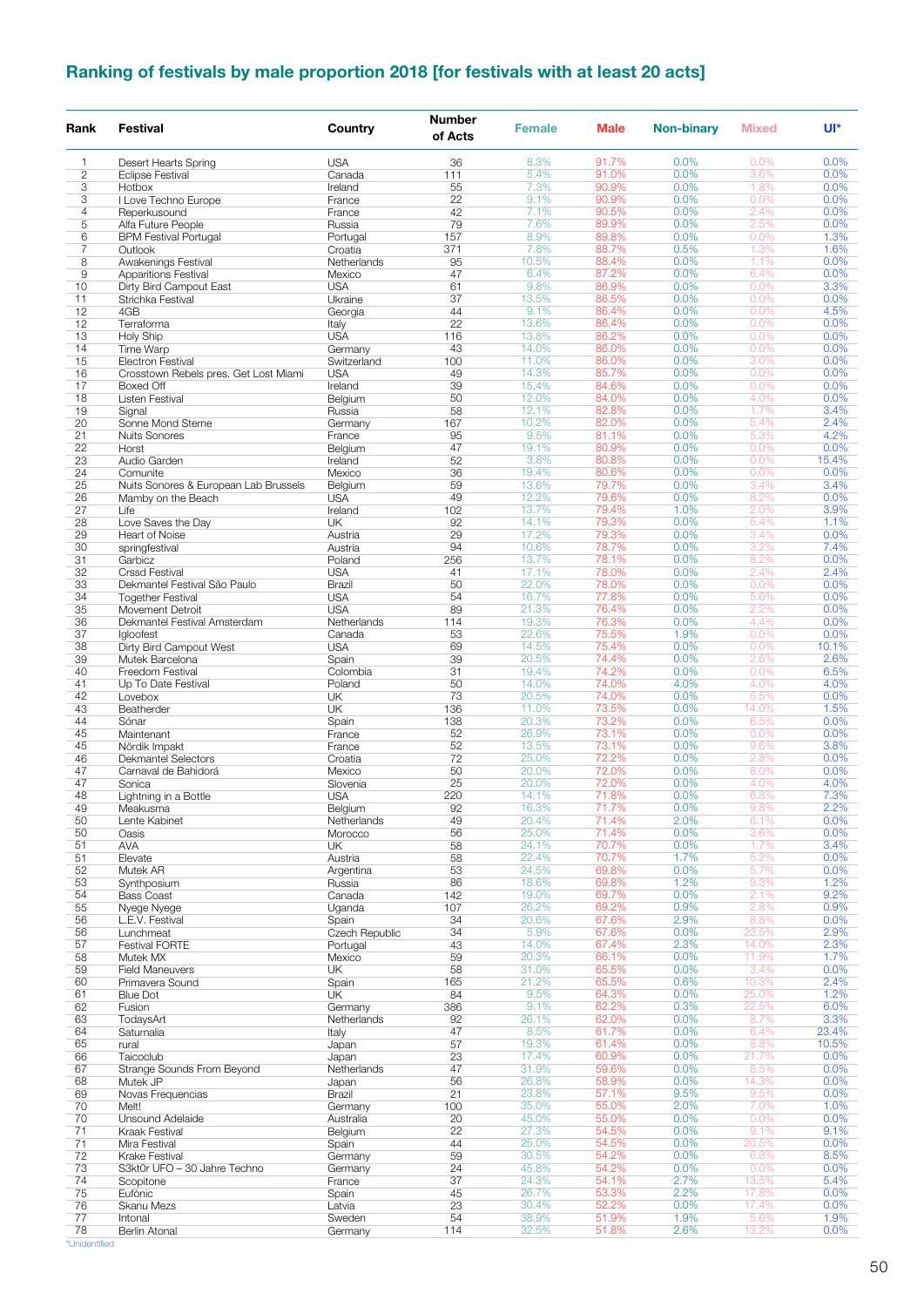| Rank | Festival              | Country     | <b>Number</b><br>of Acts | <b>Female</b> | <b>Male</b> | <b>Non-binary</b> | <b>Mixed</b> | Ul*     |
|------|-----------------------|-------------|--------------------------|---------------|-------------|-------------------|--------------|---------|
| 79   | Moogfest              | USA         | 115                      | 40.0%         | 49.6%       | 1.7%              | 7.0%         | 1.7%    |
| 80   | Unsound Krakow        | Poland      | 120                      | 30.0%         | 49.2%       | $0.0\%$           | 20.8%        | 0.0%    |
| 81   | donaufestival         | Austria     | 45                       | 31.1%         | 48.9%       | 2.2%              | 17.8%        | 0.0%    |
| 82   | Mutek Montreal        | Canada      | 120                      | 39.2%         | 46.7%       | 2.5%              | 10.0%        | 1.7%    |
| 83   | Sustain-Release       | USA         | 28                       | 35.7%         | 46.4%       | 7.1%              | 10.7%        | 0.0%    |
| 84   | Rewire                | Netherlands | 91                       | 29.7%         | 46.2%       | 3.3%              | 16.5%        | 4.4%    |
| 85   | <b>CTM</b>            | Germany     | 144                      | 38.2%         | 45.1%       | 4.2%              | 12.5%        | 0.0%    |
| 86   | Ultrahang Fest        | Hungary     | 40                       | 42.5%         | 45.0%       | 2.5%              | 10.0%        | 0.0%    |
| 87   | Insomnia              | Norway      | 30                       | 50.0%         | 43.3%       | 6.7%              | 0.0%         | 0.0%    |
| 88   | Grounded Festival     | Slovenia    | 21                       | 52.4%         | 42.9%       | 4.8%              | 0.0%         | 0.0%    |
| 89   | Norbergfestival       | Sweden      | 65                       | 44.6%         | 40.0%       | 1.5%              | 13.8%        | 0.0%    |
| 90   | 3hd                   | Germany     | 37                       | 37.8%         | 37.8%       | 18.9%             | 5.4%         | 0.0%    |
| 91   | <b>FORM Arcosanti</b> | <b>USA</b>  | 39                       | 46.2%         | 35.9%       | 5.1%              | 12.8%        | $0.0\%$ |
| 92   | Hyperreality          | Austria     | 43                       | 44.2%         | 32.6%       | 7.0%              | 16.3%        | 0.0%    |
| 93   | Wysing Polyphonic     | UΚ          | 22                       | 77.3%         | 9.1%        | 9.1%              | 4.5%         | 0.0%    |
| 94   | Heroines of Sound     | Germany     | 21                       | 85.7%         | 0.0%        | 9.5%              | 4.8%         | 0.0%    |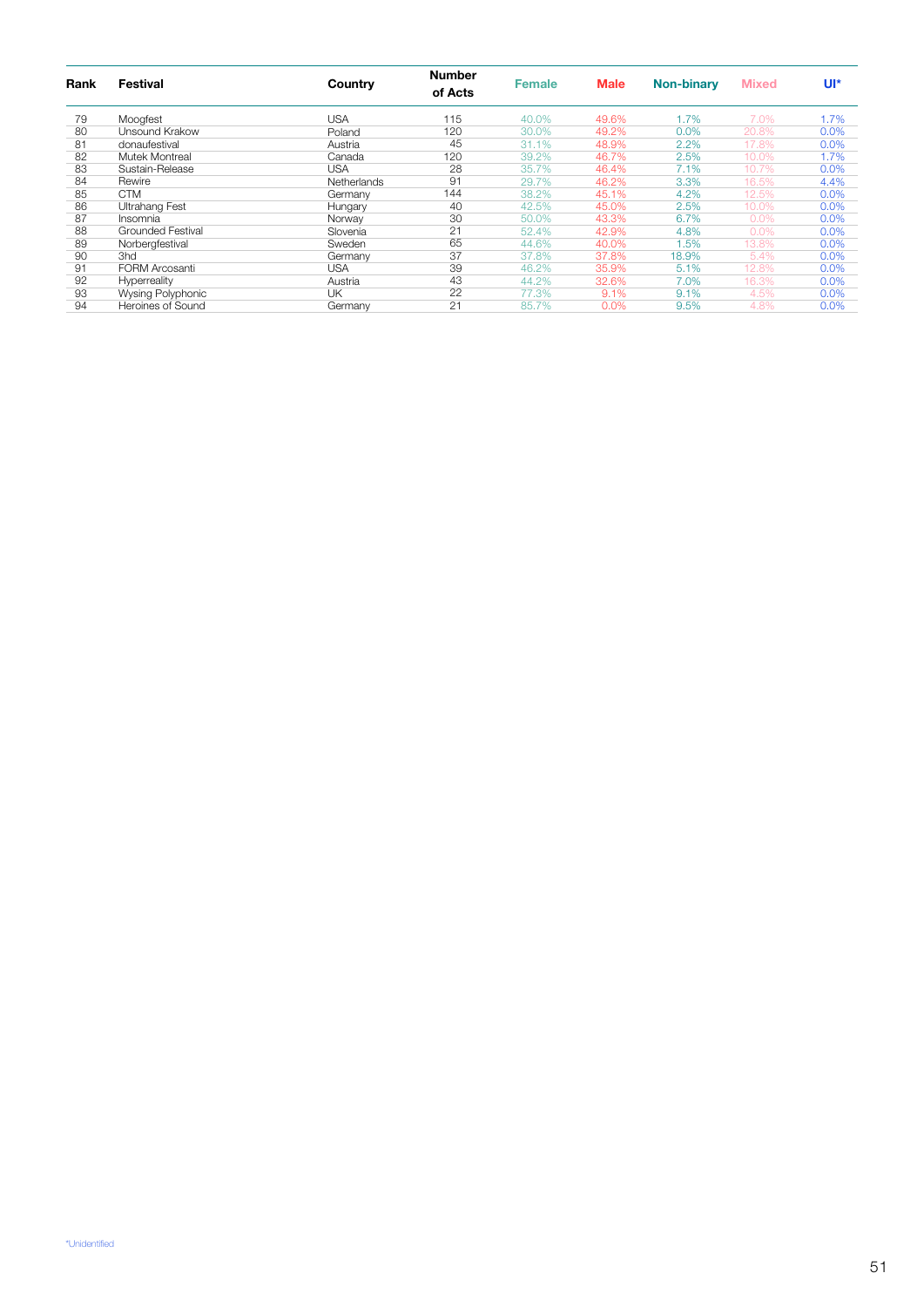## **Ranking of festivals by male proportion 2019 [for festivals with at least 20 acts]**

| Rank                | Festival                                                | Country              | <b>Number</b><br>of Acts | <b>Female</b>  | <b>Male</b>    | <b>Non-binary</b> | <b>Mixed</b>   | Ul*           |
|---------------------|---------------------------------------------------------|----------------------|--------------------------|----------------|----------------|-------------------|----------------|---------------|
| 1                   | Hotbox                                                  | Ireland              | 50                       | 4.0%           | 94.0%          | 0.0%              | 2.0%           | 0.0%          |
| $\mathbf{2}$        | Desert Hearts Spring                                    | <b>USA</b>           | 33                       | 6.1%           | 93.9%          | 0.0%              | 0.0%           | 0.0%          |
| 3                   | Alfa Future People                                      | Russia               | 63                       | 6.3%           | 92.1%          | 0.0%              | 1.6%           | 0.0%          |
| $\overline{4}$<br>5 | Rainbow Disco Club<br>Holy Ship                         | Japan<br><b>USA</b>  | 20<br>123                | 10.0%<br>6.5%  | 90.0%<br>89.4% | 0.0%<br>0.0%      | 0.0%<br>0.0%   | 0.0%<br>4.1%  |
| 6                   | springfestival                                          | Austria              | 103                      | 11.7%          | 86.4%          | 0.0%              | 1.0%           | 1.0%          |
| $\overline{7}$      | <b>BPM Festival Portugal</b>                            | Portugal             | 146                      | 10.3%          | 85.6%          | 0.0%              | 1.4%           | 2.7%          |
| 8                   | <b>Apparitions Festival</b>                             | Mexico               | 40                       | 5.0%           | 85.0%          | 0.0%              | 2.5%           | 7.5%          |
| 9                   | 4GB                                                     | Georgia              | 86                       | 8.1%           | 84.9%          | 0.0%              | 0.0%           | 7.0%          |
| 10                  | Nördik Impakt                                           | France               | 26                       | 11.5%          | 84.6%          | 0.0%              | 3.8%           | 0.0%          |
| 11<br>12            | Sonne Mond Sterne<br>Up To Date Festival                | Germany<br>Poland    | 155<br>54                | 11.0%<br>9.3%  | 84.5%<br>83.3% | 0.0%<br>0.0%      | 3.2%<br>7.4%   | 1.3%<br>0.0%  |
| 13                  | Awakenings Festival                                     | Netherlands          | 110                      | 16.4%          | 82.7%          | 0.0%              | 0.9%           | 0.0%          |
| 14                  | Freedom Festival                                        | Colombia             | 39                       | 17.9%          | 82.1%          | 0.0%              | 0.0%           | 0.0%          |
| 15                  | Dirty Bird Campout West                                 | <b>USA</b>           | 61                       | 18.0%          | 82.0%          | 0.0%              | 0.0%           | 0.0%          |
| 16                  | Time Warp                                               | Germany              | 43                       | 18.6%          | 81.4%          | 0.0%              | 0.0%           | 0.0%          |
| 17                  | Beatherder                                              | UK                   | 116                      | 9.5%           | 81.0%          | 0.0%              | 6.0%           | 3.4%          |
| 18                  | I Love Techno Europe                                    | France               | 25                       | 16.0%          | 80.0%          | 0.0%              | 0.0%           | 4.0%          |
| 19                  | Synthposium                                             | Russia               | 39                       | 7.7%           | 79.5%          | 2.6%              | 5.1%           | 5.1%          |
| 20<br>20            | Movement Detroit<br>Reperkusound                        | <b>USA</b><br>France | 72<br>72                 | 18.1%<br>5.6%  | 79.2%<br>79.2% | 0.0%<br>2.8%      | 2.8%<br>8.3%   | 0.0%<br>4.2%  |
| 21                  | Outlook                                                 | Croatia              | 172                      | 15.7%          | 79.1%          | 0.0%              | 1.7%           | 3.5%          |
| 22                  | <b>Crssd Festival</b>                                   | <b>USA</b>           | 49                       | 20.4%          | 77.6%          | 0.0%              | 2.0%           | 0.0%          |
| 23                  | <b>Festival FORTE</b>                                   | Portugal             | 35                       | 20.0%          | 77.1%          | 0.0%              | 2.9%           | 0.0%          |
| 24                  | Signal                                                  | Russia               | 65                       | 16.9%          | 76.9%          | 0.0%              | 1.5%           | 4.6%          |
| 25                  | Crosstown Rebels pres. Get Lost Miami                   | <b>USA</b>           | 51                       | 7.8%           | 76.5%          | 0.0%              | 3.9%           | 11.8%         |
| 26                  | Skanu Mezs                                              | Latvia               | 21                       | 14.3%          | 76.2%          | 0.0%              | 9.5%           | 0.0%          |
| 27                  | <b>Listen Festival</b>                                  | Belgium              | 66                       | 21.2%          | 75.8%          | 0.0%              | 1.5%           | 1.5%          |
| 28                  | Love Saves the Day                                      | UK                   | 86                       | 18.6%          | 75.6%          | 0.0%              | 4.7%           | 1.2%          |
| 29                  | Fusion                                                  | Germany              | 315                      | 20.6%          | 75.6%          | 0.0%              | 2.2%           | 1.6%          |
| 30<br>31            | Life<br>rural                                           | Ireland<br>Japan     | 97<br>35                 | 16.5%<br>14.3% | 75.3%<br>74.3% | 0.0%<br>0.0%      | 2.1%<br>0.0%   | 6.2%<br>11.4% |
| 32                  | Igloofest                                               | Canada               | 85                       | 21.2%          | 74.1%          | 1.2%              | 1.2%           | 2.4%          |
| 33                  | Strichka Festival                                       | Ukraine              | 42                       | 21.4%          | 73.8%          | 0.0%              | 2.4%           | 2.4%          |
| 34                  | Meakusma                                                | Belgium              | 101                      | 15.8%          | 73.3%          | 0.0%              | 10.9%          | 0.0%          |
| 35                  | <b>Nuits Sonores</b>                                    | France               | 133                      | 18.8%          | 72.9%          | 0.0%              | 5.3%           | 3.0%          |
| 36                  | <b>Bass Coast</b>                                       | Canada               | 140                      | 25.7%          | 72.9%          | 0.0%              | 1.4%           | 0.0%          |
| 37                  | Lightning in a Bottle                                   | <b>USA</b>           | 232                      | 12.9%          | 72.0%          | 0.0%              | 9.5%           | 5.6%          |
| 38                  | Astropolis                                              | France               | 55                       | 14.5%          | 70.9%          | 1.8%              | 7.3%           | 5.5%          |
| 38<br>39            | Mutek MX<br>Sanatorium Dzwieku                          | Mexico<br>Poland     | 55<br>24                 | 20.0%<br>25.0% | 70.9%<br>70.8% | 1.8%<br>0.0%      | 7.3%<br>4.2%   | 0.0%<br>0.0%  |
| 40                  | Lunchmeat                                               | Czech Republic       | 34                       | 11.8%          | 70.6%          | 2.9%              | 11.8%          | 2.9%          |
| 41                  | <b>FFKT</b>                                             | Japan                | 37                       | 21.6%          | 70.3%          | 0.0%              | 5.4%           | 2.7%          |
| 42                  | Les Siestes Electroniques Toulouse                      | France               | 20                       | 25.0%          | 70.0%          | 0.0%              | 5.0%           | 0.0%          |
| 43                  | <b>Electron Festival</b>                                | Switzerland          | 97                       | 19.6%          | 69.1%          | 0.0%              | 6.2%           | 5.2%          |
| 44                  | Mutek Barcelona                                         | Spain                | 44                       | 18.2%          | 68.2%          | 2.3%              | 11.4%          | 0.0%          |
| 45                  | Dekmantel Festival Amsterdam                            | Netherlands          | 150                      | 24.0%          | 68.0%          | 0.7%              | 6.0%           | 1.3%          |
| 46<br>46            | Audio Garden<br>Boxed Off                               | Ireland<br>Ireland   | 45<br>21                 | 13.3%<br>33.3% | 66.7%<br>66.7% | 0.0%<br>0.0%      | 2.2%<br>0.0%   | 17.8%<br>0.0% |
| 46                  | Oasis                                                   | Morocco              | 51                       | 31.4%          | 66.7%          | 0.0%              | 2.0%           | 0.0%          |
| 47                  | Sónar                                                   | Spain                | 133                      | 24.8%          | 66.2%          | 0.0%              | 7.5%           | 1.5%          |
| 48                  | Eufònic                                                 | Spain                | 41                       | 24.4%          | 65.9%          | 0.0%              | 9.8%           | 0.0%          |
| 49                  | Lente Kabinet                                           | Netherlands          | 61                       | 32.8%          | 65.6%          | 0.0%              | 1.6%           | 0.0%          |
| 50                  | Sonica                                                  | Slovenia             | 29                       | 31.0%          | 65.5%          | 3.4%              | 0.0%           | 0.0%          |
| 51                  | Horst                                                   | Belgium              | 60                       | 35.0%          | 65.0%          | 0.0%              | 0.0%           | 0.0%          |
| 52                  | AVA                                                     | UK                   | 68                       | 27.9%          | 64.7%          | 0.0%              | 1.5%           | 5.9%          |
| 53                  | L.E.V. Matadero                                         | Spain<br>Mexico      | 42                       | 26.2%          | 64.3%          | 2.4%              | 7.1%           | 0.0%          |
| 54<br>55            | Carnaval de Bahidorá<br><b>Dekmantel Selectors</b>      | Croatia              | 39<br>74                 | 23.1%<br>29.7% | 64.1%<br>63.5% | 2.6%<br>0.0%      | 10.3%<br>5.4%  | 0.0%<br>1.4%  |
| 56                  | L.E.V. Festival                                         | Spain                | 30                       | 23.3%          | 63.3%          | 0.0%              | 13.3%          | 0.0%          |
| 57                  | musikprotokoll                                          | Austria              | 62                       | 27.4%          | 62.9%          | 0.0%              | 9.7%           | 0.0%          |
| 58                  | <b>Together Festival</b>                                | <b>USA</b>           | 35                       | 20.0%          | 62.9%          | 8.6%              | 5.7%           | 2.9%          |
| 59                  | Terraforma                                              | Italy                | 24                       | 33.3%          | 62.5%          | 0.0%              | 4.2%           | 0.0%          |
| 60                  | Nyege Nyege                                             | Uganda               | 149                      | 25.5%          | 62.4%          | 1.3%              | 5.4%           | 5.4%          |
| 61                  | Lovebox                                                 | UK                   | 79                       | 31.6%          | 60.8%          | 0.0%              | 5.1%           | 2.5%          |
| 62                  | Nuits Sonores & European Lab Brussels<br>Ultrahang Fest | Belgium              | 37<br>36                 | 32.4%<br>30.6% | 59.5%<br>58.3% | 2.7%              | 5.4%<br>11.1%  | 0.0%          |
| 63<br>64            | Mutek Montreal                                          | Hungary<br>Canada    | 109                      | 29.4%          | 56.9%          | 0.0%<br>0.0%      | 13.8%          | 0.0%<br>0.0%  |
| 65                  | Melt!                                                   | Germany              | 120                      | 35.0%          | 56.7%          | 1.7%              | 5.0%           | 1.7%          |
| 66                  | Maintenant                                              | France               | 46                       | 34.8%          | 56.5%          | 0.0%              | 6.5%           | 2.2%          |
| 67                  | Re-Textured                                             | UK                   | 48                       | 41.7%          | 56.3%          | 0.0%              | 2.1%           | 0.0%          |
| 68                  | <b>Berlin Atonal</b>                                    | Germany              | 93                       | 26.9%          | 55.9%          | 2.2%              | 14.0%          | 1.1%          |
| 69                  | Heart of Noise                                          | Austria              | 29                       | 31.0%          | 55.2%          | 0.0%              | 13.8%          | 0.0%          |
| 70                  | Kraak Festival                                          | Belgium              | 20                       | 15.0%          | 55.0%          | 0.0%              | 20.0%          | 10.0%         |
| 71                  | <b>Field Maneuvers</b>                                  | UK                   | 61                       | 36.1%          | 54.1%          | 0.0%              | 9.8%           | 0.0%          |
| 72<br>73            | Norbergfestival                                         | Sweden<br>Norway     | 54<br>41                 | 40.7%          | 53.7%          | 0.0%              | 1.9%           | 3.7%          |
| 74                  | Insomnia<br>Elevate                                     | Austria              | 55                       | 41.5%<br>32.7% | 53.7%<br>52.7% | 2.4%<br>0.0%      | 2.4%<br>14.5%  | 0.0%<br>0.0%  |
| 75                  | Intonal                                                 | Sweden               | 63                       | 31.7%          | 52.4%          | 0.0%              | 15.9%          | 0.0%          |
| 76                  | Strange Sounds From Beyond                              | Netherlands          | 25                       | 24.0%          | 52.0%          | 0.0%              | 24.0%          | 0.0%          |
| 77                  | TodaysArt                                               | Netherlands          | 35                       | 40.0%          | 48.6%          | 0.0%              | 8.6%           | 2.9%          |
| 78                  | <b>CTM</b>                                              | Germany              | 205                      | 40.5%          | 48.3%          | 2.4%              | 8.8%           | 0.0%          |
| 79                  | Scopitone                                               | France               | 56                       | 28.6%          | 48.2%          | 0.0%              | 12.5%          | 10.7%         |
| 80                  | Moogfest                                                | <b>USA</b>           | 85                       | 29.4%          | 47.1%          | 3.5%              | 7.1%           | 12.9%         |
| 81<br>82            | Novas Frequencias<br>Unsound Krakow                     | Brazil<br>Poland     | 26<br>115                | 42.3%<br>25.2% | 46.2%          | 0.0%<br>5.2%      | 11.5%<br>23.5% | 0.0%          |
| 83                  | Sustain-Release                                         | <b>USA</b>           | 35                       | 40.0%          | 46.1%<br>45.7% | 0.0%              | 5.7%           | 0.0%<br>8.6%  |
|                     |                                                         |                      |                          |                |                |                   |                |               |